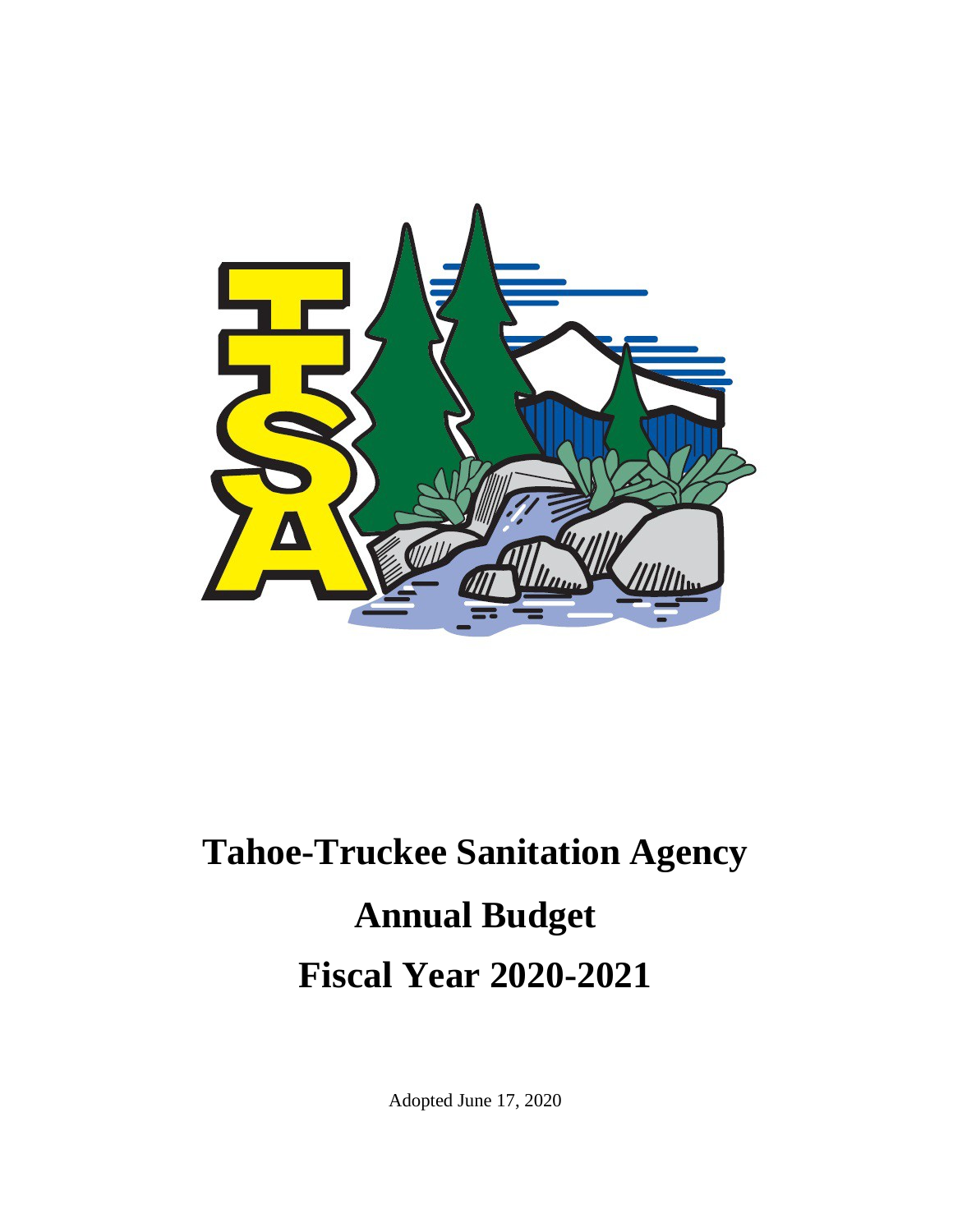#### **Tahoe-Truckee Sanitation Agency Annual Budget Fiscal Year 2020-2021**

#### **Board of Directors**

Dale Cox, President Dan Wilkins, Vice President S. Lane Lewis, Director Jon Northrop, Director Blake Tresan, Director

#### **Agency Budget Team**

LaRue Griffin, General Manager Greg O'Hair, Chief Plant Operator Jay Parker, Engineering Manager Michael Peak, Operations Manager Richard Pallante, Maintenance Manager Robert Gray, Information Technology Manager Roshelle Chavez, Administrative Manager

#### **Agency Office**

13720 Butterfield Drive Truckee, CA 96161 530.587.2525 (Office) 530.587.5840 (Fax)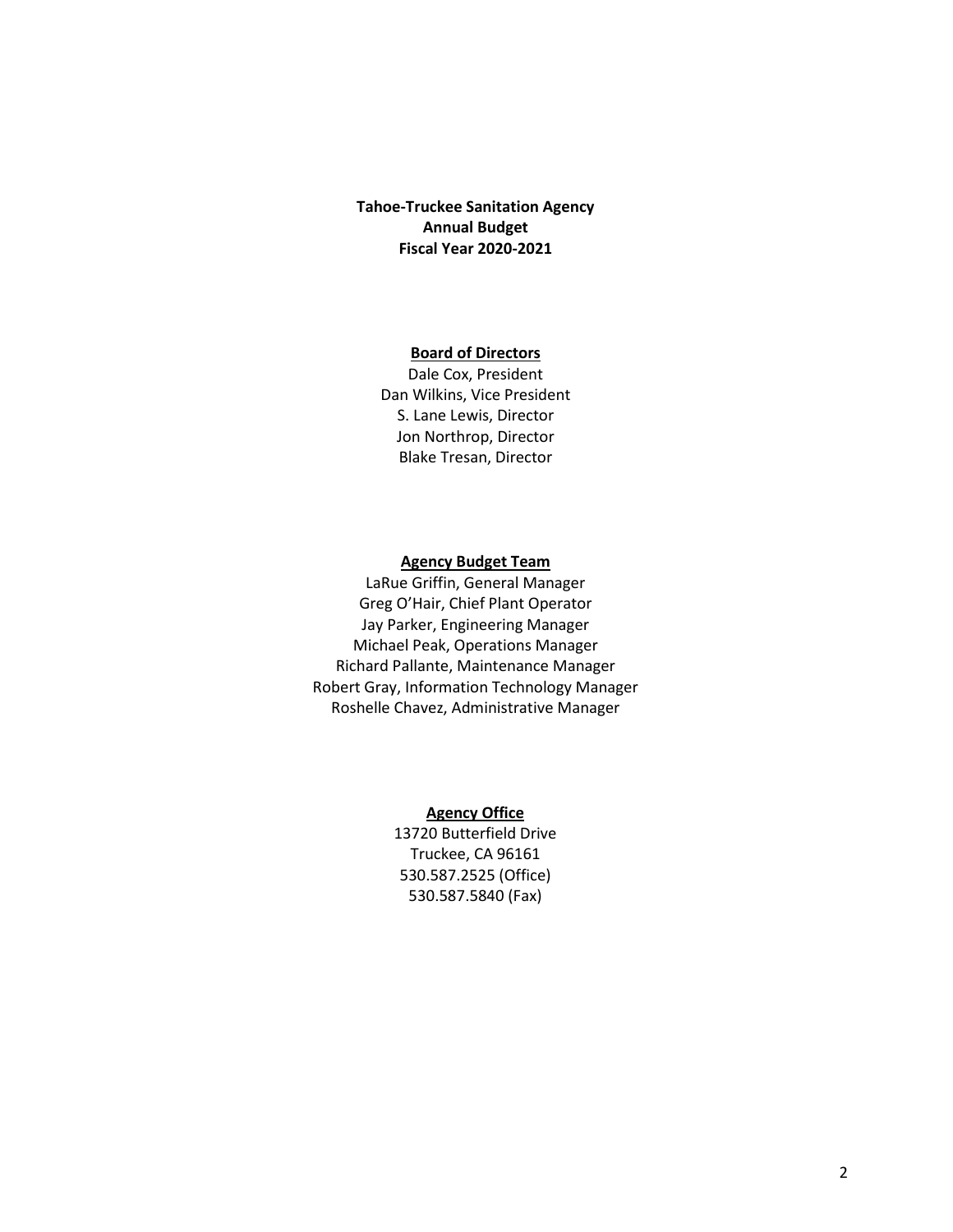# **Table of Contents**

| Fund 04: State Revolving Fund Wastewater Capital Reserve Fund (FY 2019-2020) 6 |  |
|--------------------------------------------------------------------------------|--|
|                                                                                |  |
|                                                                                |  |
|                                                                                |  |
|                                                                                |  |
|                                                                                |  |
|                                                                                |  |
|                                                                                |  |
|                                                                                |  |
|                                                                                |  |
|                                                                                |  |
|                                                                                |  |
|                                                                                |  |
|                                                                                |  |
|                                                                                |  |
|                                                                                |  |
|                                                                                |  |
|                                                                                |  |
|                                                                                |  |
|                                                                                |  |
|                                                                                |  |
|                                                                                |  |
|                                                                                |  |
|                                                                                |  |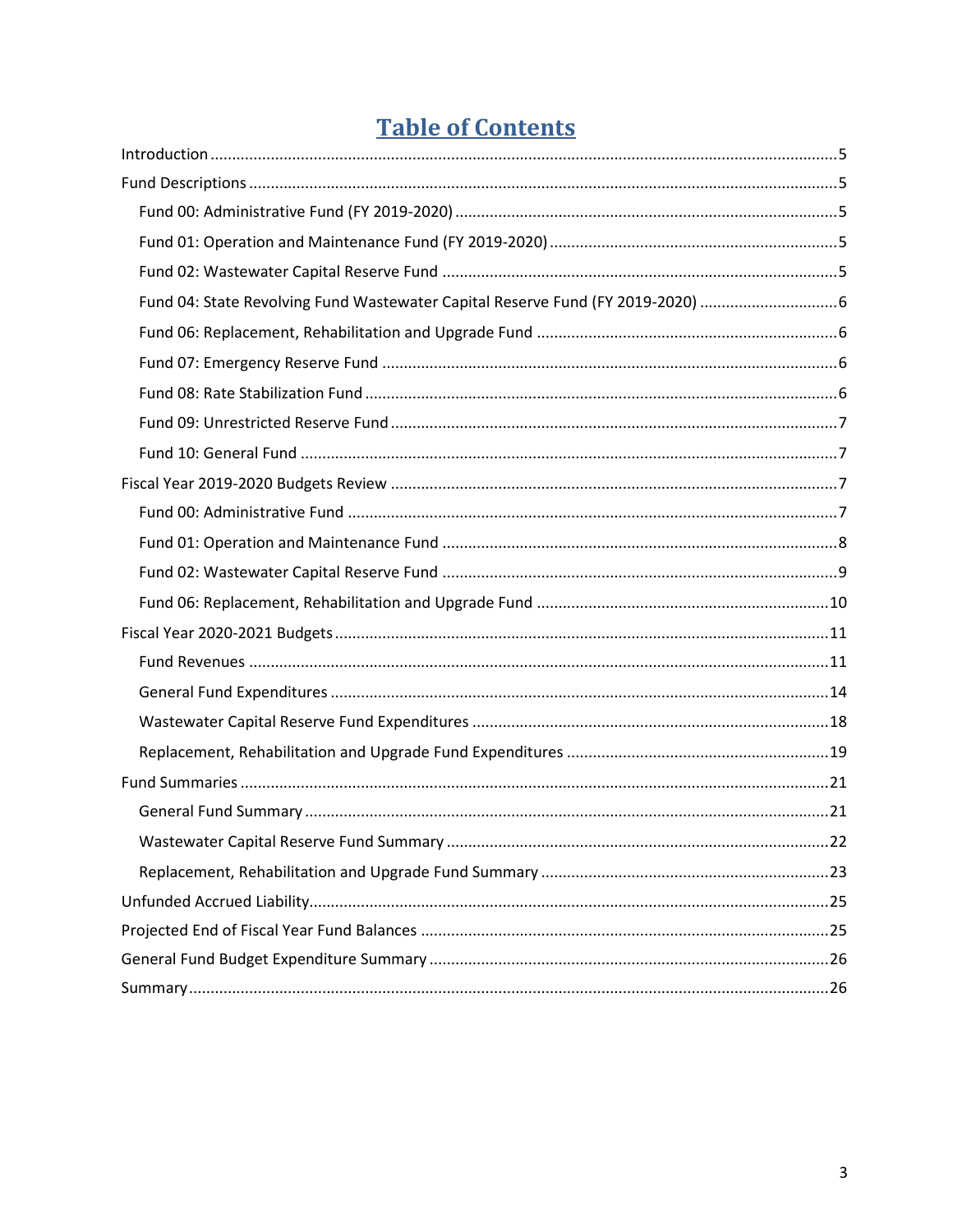# **Table Index**

| Table 14: 2020-2021 General Fund Expenditure - Information Technology Department16       |  |
|------------------------------------------------------------------------------------------|--|
|                                                                                          |  |
|                                                                                          |  |
|                                                                                          |  |
| Table 18: 2020-2021 Replacement, Rehabilitation and Upgrade Fund Expenditure (5-Year) 19 |  |
|                                                                                          |  |
|                                                                                          |  |
|                                                                                          |  |
|                                                                                          |  |
|                                                                                          |  |

# **Appendices**

Appendix A: General Fund Budget Expenditure Summary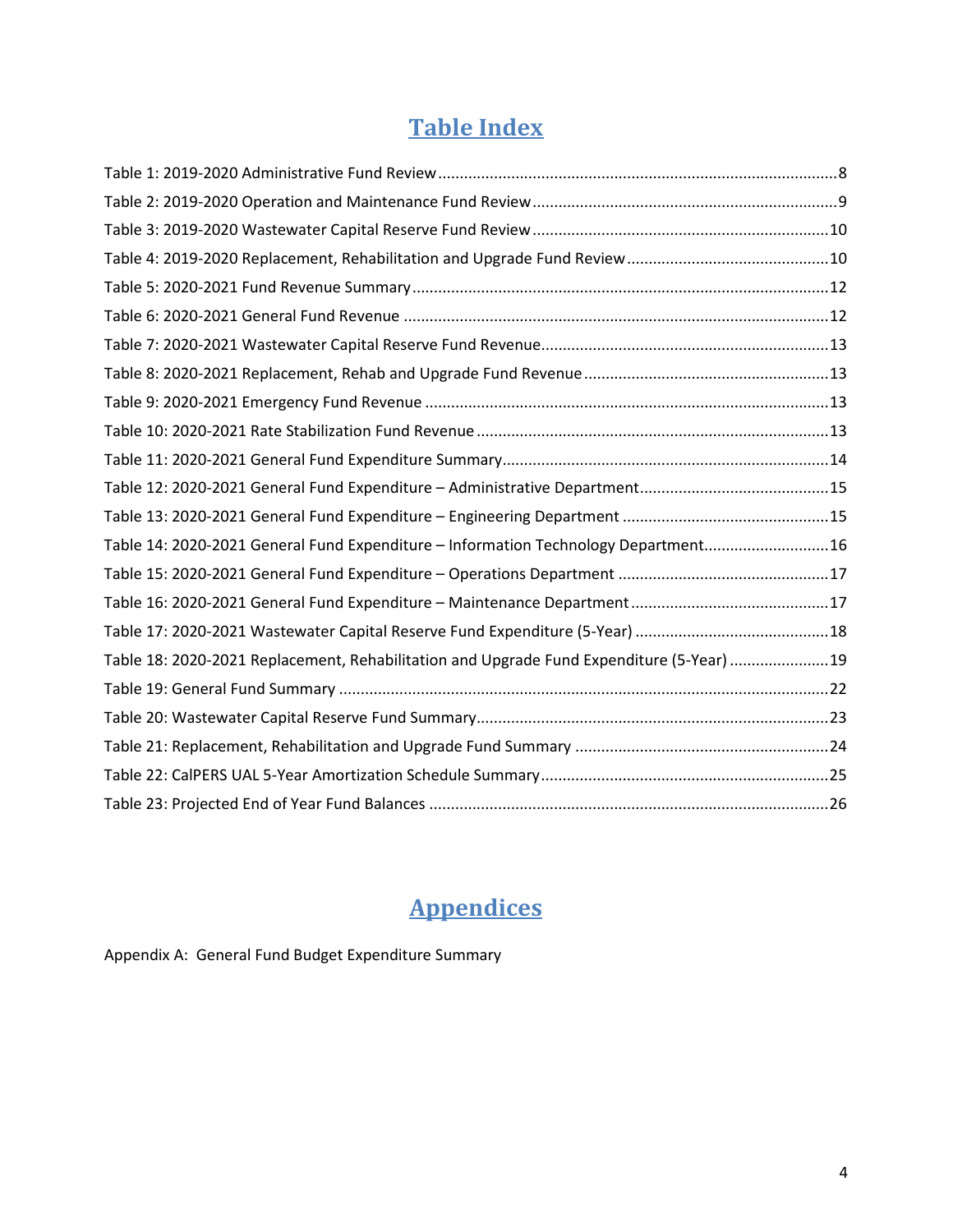# <span id="page-4-0"></span>**Introduction**

The Agency maintains numerous funds which are collectively utilized for (1) maintaining the daily operations of the Agency, (2) construction of capital improvement projects, and (3) maintaining reserves. During fiscal year 2019-2020, daily operations were administered through the Administrative Fund (Fund 00) and the Operation and Maintenance Fund (Fund 01), however, for fiscal year 2020-2021, the daily operations will be administered through the General Fund (Fund 10) and the Rate Stabilization Fund (Fund 08). Capital improvements which are designated as individual projects estimated at \$25,000 or greater are administered through the Wastewater Capital Reserve Fund (Fund 02) and Replacement, Rehabilitation and Upgrade Fund (Fund 06) depending on the project scope and fund allocation. The reserve funds are maintained through the Emergency Reserve Fund (Fund 07) and Unrestricted Reserve Fund (Fund 09).

This annual budget is prepared to project revenues and expenditures that are anticipated for the daily operation of the Agency for fiscal year 2020-2021 commencing July 1, 2020 through June 30, 2021 and to plan for capital improvements over the next five (5) fiscal years. The operating budget format for fiscal year 2020-2021 has been amended from previous budgets to further define operating budgets to provide a simpler division of revenues and expenditures. The capital improvement plan format is similar to previous years.

# <span id="page-4-1"></span>Fund Descriptions

The Agency maintains its funds through various fund and bank institutions. There are three (3) funds that were utilized in fiscal year 2019-2020, however, they are not utilized in fiscal year 2020-2021. The fund numbers and descriptions of each fund are as follows:

# <span id="page-4-2"></span>Fund 00: Administrative Fund (FY 2019-2020)

The Administrative Fund facilitates daily financial activities of the administrative department and functions. The revenue source for the fund is provided primarily through the collection of property tax revenue and the expenditures are used to support the administrative department and functions. At the end of each fiscal year, surplus monies in excess of \$50,000 are transferred to the Replacement, Rehabilitation and Upgrade Fund (Fund 06). The fund will be merged with the Operation and Maintenance Fund (Fund 01) to create a General Fund (Fund 10) for fiscal year 2020-2021.

# <span id="page-4-3"></span>Fund 01: Operation and Maintenance Fund (FY 2019-2020)

The Operation and Maintenance Fund facilitates daily financial activities to operate and maintain existing Agency facilities. The revenue source for the fund is provided primarily through the collection of sewer service charges. Expenditures are used to support the operations, maintenance, engineering and information technology departments and all other daily functions necessary to operate and maintain the Agency. At the end of each fiscal year, surplus monies in excess of \$250,000 are transferred to the Replacement, Rehabilitation and Upgrade Fund (Fund 06). The fund will be merged with the Administrative Fund (Fund 00) to create a General Fund (Fund 10) for fiscal year 2020-2021.

#### <span id="page-4-4"></span>Fund 02: Wastewater Capital Reserve Fund

The Wastewater Capital Reserve Fund was established to finance capital improvement and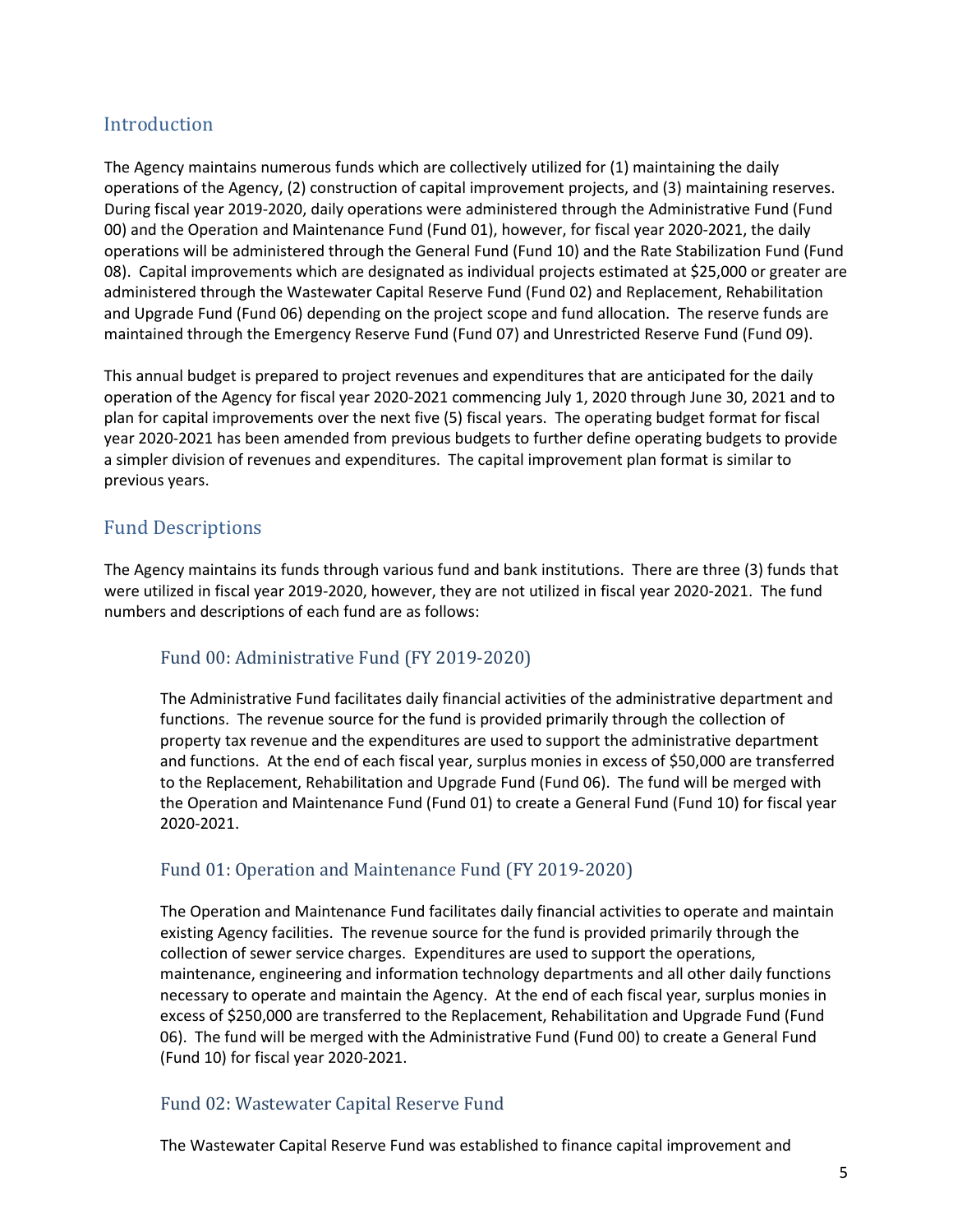expansion facility projects that are necessary or appropriate to provide capacity to serve new development within the Agency's boundaries and to maintain a high level of sewer service for the benefit of such new development. The fund will be used for such capital improvement projects estimated to cost \$25,000 or greater. A capital improvement project costing less than \$25,000 will generally be funded from the General Fund (Fund 10).

# <span id="page-5-0"></span>Fund 04: State Revolving Fund Wastewater Capital Reserve Fund (FY 2019-2020)

The State Revolving Fund (SRF) Wastewater Capital Reserve Fund was established as a condition of the loan contract under the SRF program to finance the latest wastewater treatment plant expansion project. The Agency is required to and has maintained the fund for at least the life of the loan contract under the SRF program and has deposited sufficient funds to build-up a minimum required rate of one-half of one percent of the SRF loan each year for a period of ten years. The fund is not used to supplement operating budgets or capital improvements. The fund will be extinguished as the SRF loan has been paid in full from the Agency 2020 Wastewater Revenue Refunding Bond proceeds. The monies within the fund shall be transferred to the Rate Stabilization Fund (Fund 08).

# <span id="page-5-1"></span>Fund 06: Replacement, Rehabilitation and Upgrade Fund

The Replacement, Rehabilitation and Upgrade Fund was established to finance capital improvement projects to replace, rehabilitate and upgrade the existing plant, facilities, equipment, and appurtenances. The fund will be used for such capital improvement projects estimated to cost \$25,000 or greater. A capital improvement project costing less than \$25,000 will generally be funded from the General Fund (Fund 10).

# <span id="page-5-2"></span>Fund 07: Emergency Reserve Fund

The Emergency Reserve Fund was established to manage Agency financial obligations, mitigate risks due to revenue shortfalls and unanticipated expenses, and aid in long-term financial planning. The fund is established for the following purposes and may be used for the following expenditures and needs: to fund costs and expenses arising out of or caused by an emergency or disaster; to fund unbudgeted and unanticipated capital improvements, repairs, and replacements; to pay unbudgeted and unanticipated operation, maintenance, management, or administrative expenses that are not covered by regular operating revenue; to pay uninsured losses; and, to cover other cash flow needs due to revenue delays or funding shortfalls.

# <span id="page-5-3"></span>Fund 08: Rate Stabilization Fund

The Rate Stabilization Fund was established to insulate ratepayers from large, abrupt increases in service charges because it is preferable that sewer service charges increase gradually over time by moderate amounts, rather than by large amounts on an irregular and unpredictable basis. If operating revenues decline or if operating expenses increase such that a large rate increase becomes necessary, then the fund can be used to cushion the impact on rate payers while sewer service charges are gradually adjusted over time to accommodate changing circumstances.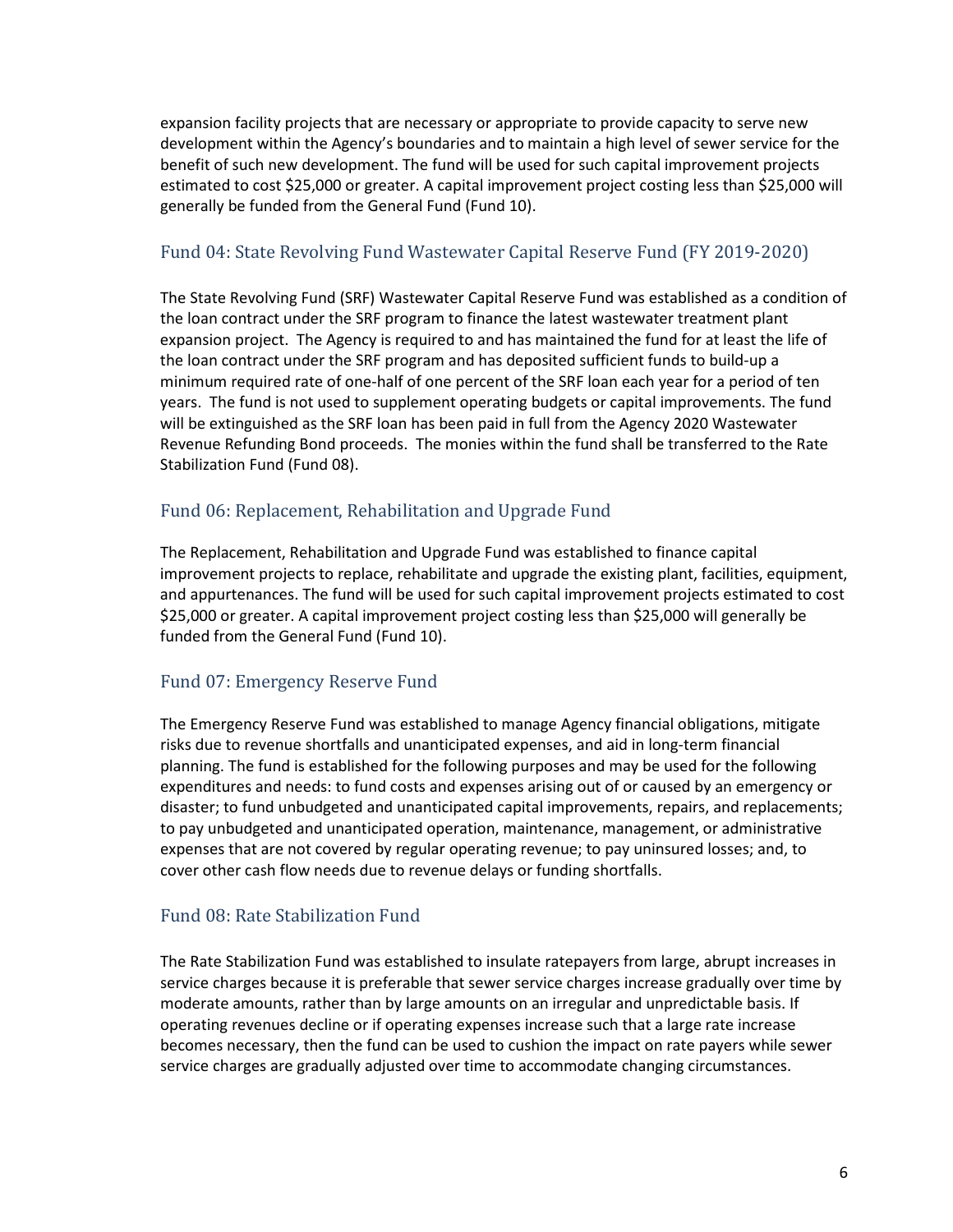## <span id="page-6-0"></span>Fund 09: Unrestricted Reserve Fund

The Unrestricted Reserve Fund was established for uses described in the above funds. At the end of each fiscal year, any monies in the other funds in excess of their fund's target balance shall be transferred to the fund.

# <span id="page-6-1"></span>Fund 10: General Fund

The General Fund was established to facilitate the daily financial activities of the administrative, operations, engineering, information technology, and maintenance departments and functions. The revenue sources for the fund are provided through the collection of property tax revenue, sewer service charges, fund interest and other misc. revenues. The expenditures are used to support the administrative, operations, engineering, information technology and maintenance department and functions. At the end of each fiscal year, surplus monies in excess of \$300,000 are transferred to the Replacement, Rehabilitation and Upgrade Fund (Fund 06).

All funds are deposited within the Local Agency Investment Fund (LAIF) which is an investment program for California local governments and special districts. The program offers local agencies the opportunity to participate in a major portfolio, which invests hundreds of millions of dollars of pooled funds, using the investment expertise of the State Treasurer's Office investment staff.

As monies are required for expenditures, they are withdrawn from LAIF and placed in financial institutions for further distribution. All financial transactions in LAIF are recorded and fund balances are disseminated though Agency accounting procedures.

# <span id="page-6-2"></span>Fiscal Year 2019-2020 Budgets Review

The following descriptions and tables provide a review of fiscal year 2019-2020 Administrative Fund (Fund 00), Operation and Maintenance Fund (Fund 01), Wastewater Capital Reserve Fund (Fund 02), and Replacement, Rehabilitation and Upgrade Fund (Fund 06) budgets. It should be noted the Replacement, Rehabilitation and Upgrade Fund (Fund 06) is subsidized by balance transfers from Fund 00 and Fund 01, however, the fund is allocated for capital improvements. In addition, the Wastewater Capital Reserve Fund (Fund 02) is subsidized by connection fees and is allocated for capital improvements.

The State Revolving Fund (Fund 04) and Emergency Reserve Fund (Fund 07) did not supplement annual operating and capital improvement plans budgets and therefore only accrued revenue from interest activity. Their financial activity is shown on Table 23.

There is no fiscal year 2019-2020 review of the Rate Stabilization Fund (Fund 08), Unrestricted Reserve Fund (Fund 09) and General Fund (Fund 10) as these are new funds to be utilized in fiscal year 2020-2021.

As the following tables reflect projected end of fiscal year actuals, it should be noted the values for each budget item may vary as final end of fiscal year amounts and journal entry adjustments are finalized. It should also be noted table values and calculations have been rounded to the nearest dollar.

# <span id="page-6-3"></span>Fund 00: Administrative Fund

Table 1 provides a summary comparison of the approved budget and the projected actuals at end of fiscal year 2019-2020 on a monetary and percentage basis. Budgeted revenues were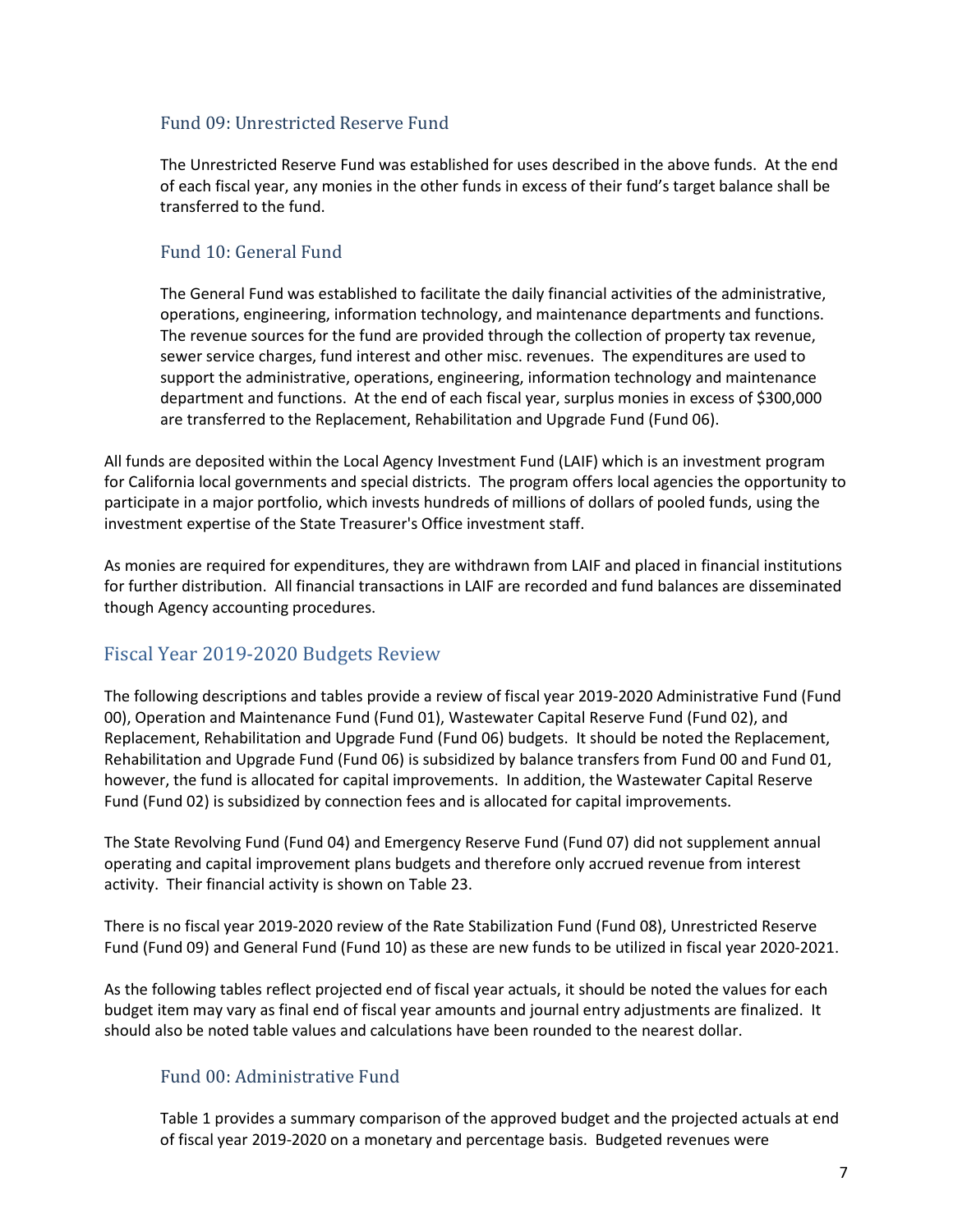approximately 104% or \$0.14M more than the projected revenue actuals. Budgeted expenditures were approximately 111% or \$0.30M more than the projected expenditure actuals. Overall, the budgeted net income is approximately 84% or \$0.16M more than the projected actual net income. It should be noted, the large monetary differences in (1) Employee Benefits is attributed to a conservative estimate for health benefits; (2) Insurance is attributed to conservative estimates; (3) Office Expenses is attributed to the lack of furniture purchases for the board room and other offices; (4) Professional Services is attributed to conservative projections; and (5) Uncollectable Accounts is attributed to the effective collection of charges on county tax rolls.

| <b>Description</b>   | 2019/2020<br><b>Budget</b><br>(\$) | 2019/2020<br>Projected<br><b>Actuals</b><br>(\$) | 2019/2020<br>Budget vs.<br><b>Projected Actuals</b><br>(%) |
|----------------------|------------------------------------|--------------------------------------------------|------------------------------------------------------------|
| Revenue              |                                    |                                                  |                                                            |
| Ad Valorem           | 3,900,000                          | 3,760,000                                        | 103.7%                                                     |
| <b>Total Revenue</b> | 3,900,000                          | 3,760,000                                        | 103.7%                                                     |

# <span id="page-7-1"></span>*Table 1: 2019-2020 Administrative Fund Review*

| <b>Expenditures</b>                  |           |           |         |
|--------------------------------------|-----------|-----------|---------|
| Salaries & Wages                     | 1,040,000 | 1,014,633 | 102.5%  |
| <b>Employee Benefits</b>             | 753,450   | 644,384   | 116.9%  |
| <b>Director Fees</b>                 | 7,000     | 9,240     | 75.8%   |
| Vehicles                             | 1,950     | 5,748     | 33.9%   |
| Insurance                            | 175,000   | 145,000   | 120.7%  |
| <b>Professional Memberships</b>      | 27,710    | 31,861    | 87.0%   |
| <b>Agency Permits &amp; Licenses</b> | 0         | 0         | 0.0%    |
| <b>Office Expenses</b>               | 132,850   | 69,544    | 191.0%  |
| <b>Contractual Services</b>          | 154,500   | 156,661   | 98.6%   |
| <b>Professional Services</b>         | 644,000   | 575,783   | 111.8%  |
| Conferences & Training               | 31,500    | 26,241    | 120.0%  |
| Uncollectable Accounts               | 2,000     | 100       | 2000.0% |
| <b>Utilities</b>                     | 105,200   | 98,230    | 107.1%  |
| Supplies, Repairs & Maintenance      | 0         | 0         | 0.0%    |
| <b>Total Expenditure</b>             | 3,075,160 | 2,777,424 | 110.7%  |

| Net<br>Income | 824,840 | 982,576 | 9%<br>$^{\circ}$ |
|---------------|---------|---------|------------------|
|               |         |         |                  |

# <span id="page-7-0"></span>Fund 01: Operation and Maintenance Fund

Table 2 provides a summary comparison of the approved budget and the projected actuals at end of fiscal year 2019-2020 on a monetary and percentage basis. Budgeted revenues were approximately 102% or \$0.27M more than the projected revenue actuals. Budgeted expenditures were approximately 108% or \$0.89M more than the projected expenditure actuals. Overall, the budgeted net income is approximately 47% or \$0.62M less than the projected actual net income.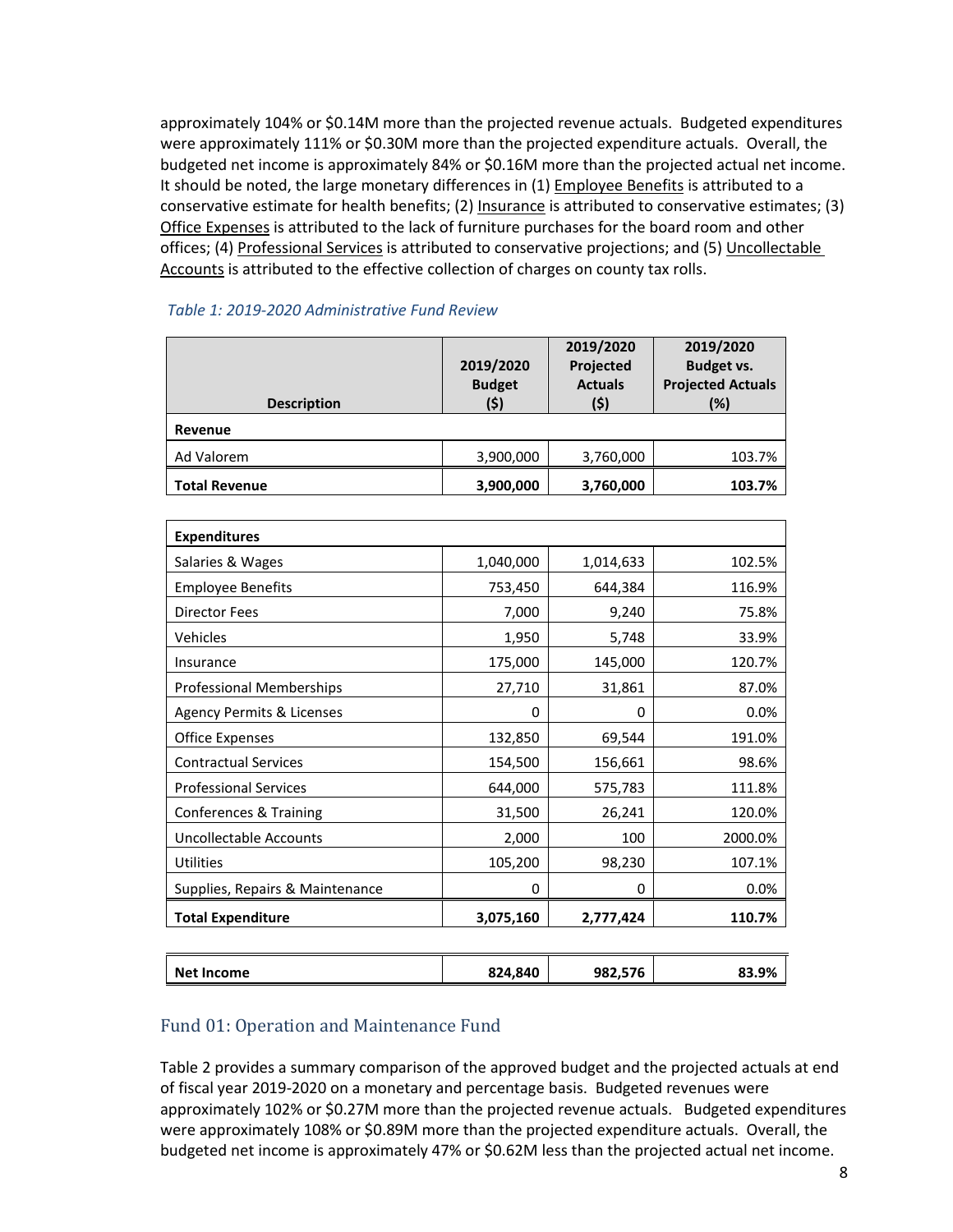It should be noted, the large monetary differences in (1) Salaries and Wages is attributed to delays in hiring additional staff; (2) *Employee Benefits* is attributed to conservative estimates for health benefits; (3) Vehicles is attributed to lower maintenance and gasoline costs; (4) Professional Services is attributed to conservative projections; (5) Conferences and Training is attributed to travel restrictions related to COVID-19; and (6) Supplies, Repairs & Maintenance is attributed to completing more than expected projects and/or completing at higher than expected costs.

| <b>Description</b>    | 2019/2020<br><b>Budget</b><br>(\$) | 2019/2020<br>Projected<br><b>Actuals</b><br>(\$) | 2019/2020<br>Budget vs.<br><b>Projected Actuals</b><br>(%) |
|-----------------------|------------------------------------|--------------------------------------------------|------------------------------------------------------------|
| Revenue               |                                    |                                                  |                                                            |
| Sewer Service Charges | 12,754,000                         | 12,480,500                                       | 102.1%                                                     |
| <b>Total Revenue</b>  | 12,754,000                         | 12,480,500                                       | 102.1%                                                     |

#### <span id="page-8-1"></span>*Table 2: 2019-2020 Operation and Maintenance Fund Review*

| <b>Expenditures</b>                  |            |            |        |
|--------------------------------------|------------|------------|--------|
| Salaries & Wages                     | 4,790,000  | 4,245,829  | 112.8% |
| <b>Employee Benefits</b>             | 2,909,000  | 2,657,036  | 109.5% |
| Director Fees                        | 0          | 0          | 0.0%   |
| Vehicles                             | 71,000     | 50,645     | 140.2% |
| Insurance                            | 0          | 0          | 0.0%   |
| <b>Professional Memberships</b>      | 15,500     | 10,942     | 141.7% |
| <b>Agency Permits &amp; Licenses</b> | 176,000    | 173,674    | 101.3% |
| Office Expenses                      | 152,000    | 142,324    | 106.8% |
| <b>Contractual Services</b>          | 1,711,500  | 1,760,737  | 97.2%  |
| <b>Professional Services</b>         | 650,000    | 560,928    | 115.9% |
| Conferences & Training               | 62,500     | 17,600     | 355.1% |
| Uncollectable Accounts               | 0          | 0          | 0.0%   |
| <b>Utilities</b>                     | 953,000    | 894,402    | 106.6% |
| Supplies, Repairs & Maintenance      | 711,500    | 795,109    | 89.5%  |
| <b>Total Expenditures</b>            | 12,202,000 | 11,309,227 | 107.9% |
|                                      |            |            |        |

| <b>Net Income</b> | 552,000 | 171.272<br>1,1/1,2/J | $.1\%$<br>47 |
|-------------------|---------|----------------------|--------------|
|                   |         |                      |              |

#### <span id="page-8-0"></span>Fund 02: Wastewater Capital Reserve Fund

Table 3 provides a summary comparison of the approved budget and the projected actuals at the end of the 2019-2020 fiscal year for the associated Wastewater Capital Reserve Fund capital improvements. Budgeted improvement expenditures were approximately 162% or \$0.35M greater than the projected expenditure actuals. Overall, the budgeted fund expenditures, including debt service, was approximately 119% or \$0.56M greater than the projected expenditure actuals.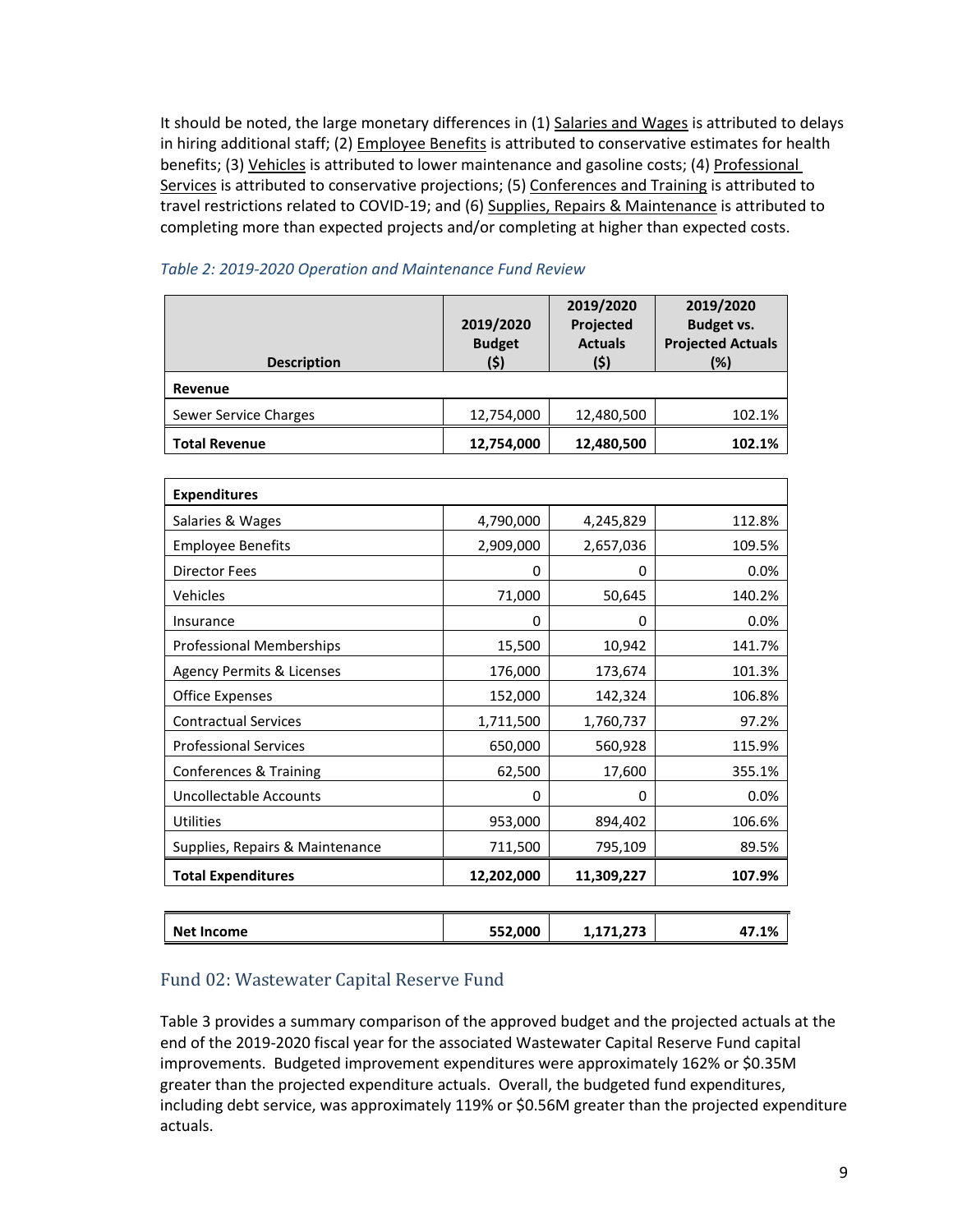It should be noted, the large monetary differences in (1) budgets and actuals are attributed to conservative preliminary estimates and actuals are typically lower as the projects are further defined; (2) the difference in budgeted and actual debt payment is attributed to the required actual lower amortized annual payment; and (3) the Security Improvements project was intentionally delayed to further define the project scope.

|                                        |               | 2019/2020      | 2019/2020 Budget |
|----------------------------------------|---------------|----------------|------------------|
|                                        | 2019/2020     | Projected      | vs. Projected    |
|                                        | <b>Budget</b> | <b>Actuals</b> | <b>Actuals</b>   |
| <b>Expenditure Description</b>         | (\$)          | (\$)           | (%)              |
| Barscreens, Washers, Compactors        | 350,000       | 350,000        | 100.0%           |
| <b>Operation and Maintenance Carts</b> | 25,000        | 21,250         | 117.6%           |
| Portable Emergency Pump Systems        | 400,000       | 127,552        | 313.6%           |
| Plant Air Compressor                   | 25,000        | 24,500         | 102.0%           |
| Security Improvements                  | 50,000        | 0              | 5000.0%          |
| Utility/Snow Vehicle                   | 50,000        | 31,409         | 159.2%           |
| <b>Subtotal</b>                        | 900,000       | 554,711        | 162.2%           |
| Debt Payment on SRF Loan (73.2%)       | 2,587,684     | 2,377,168      | 108.9%           |
| Total                                  | 3,487,684     | 2,931,879      | 119.0%           |

#### <span id="page-9-1"></span>*Table 3: 2019-2020 Wastewater Capital Reserve Fund Review*

# <span id="page-9-0"></span>Fund 06: Replacement, Rehabilitation and Upgrade Fund

Table 4 provides a summary comparison of the approved budget and the projected actuals at the end of the 2019-2020 fiscal year for the associated Replacement, Rehabilitation and Upgrade Fund capital improvements. Budgeted improvement expenditures were approximately 181% or \$0.62M greater than the projected expenditure actuals. Overall, the budgeted fund expenditures, including debt service, was approximately 138% or \$0.56M greater than the projected expenditure actuals.

It should be noted, the large monetary differences in (1) budgets and actuals are attributed to conservative preliminary estimates and actuals are typically lower as the projects are further defined; (2) the incomplete or pending completion of projects; and (3) the Robicon Drive Upgrade, Facilities Security System and BNR Blower Replacement projects were delayed due to time constraints.

| <b>Expenditure Description</b>     | 2019/2020<br><b>Budget</b><br>(\$) | 2019/2020<br>Projected<br><b>Actuals</b><br>(\$) | 2019/2020 Budget<br>vs. Projected<br><b>Actuals</b><br>(%) |
|------------------------------------|------------------------------------|--------------------------------------------------|------------------------------------------------------------|
| Lab Equipment Replacements         | 25,000                             | 8,269                                            | 302.3%                                                     |
| Admin. Office Improvement          | 66,000                             | 90,425                                           | 73.0%                                                      |
| <b>Accounting Software Upgrade</b> | 90,000                             | 24,313                                           | 370.2%                                                     |
| <b>EPDM Roof Replacement</b>       | 420,000                            | 134,550                                          | 312.2%                                                     |

#### <span id="page-9-2"></span>*Table 4: 2019-2020 Replacement, Rehabilitation and Upgrade Fund Review*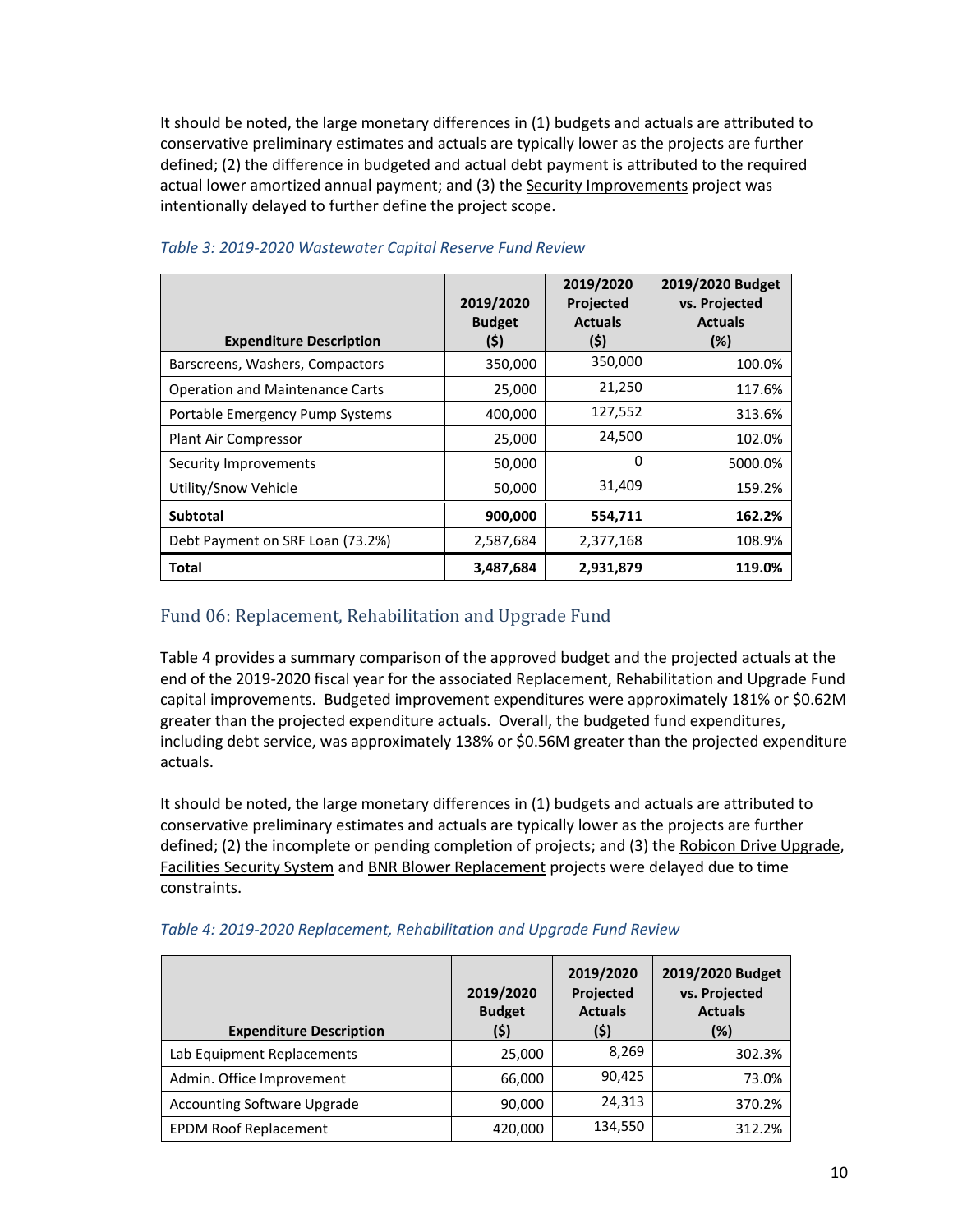| <b>VFD Replacements</b>            | 30,000    | 26,814    | 111.9%   |
|------------------------------------|-----------|-----------|----------|
| Centrifuge Rebuild                 | 50,000    | 4,995     | 1001.0%  |
| Robicon Drive Upgrade              | 35,000    | 0         | 0.0%     |
| <b>Facilities Security System</b>  | 50,000    | 0         | 0.0%     |
| Plant Concrete Repair              | 450,000   | 478,292   | 94.1%    |
| Corten/Fascia Installation Project | 150,000   | 1,070     | 14018.7% |
| <b>BNR Blower Replacement</b>      | 25,000    | 0         | 0.0%     |
| <b>Subtotal</b>                    | 1,391,000 | 768,728   | 180.9%   |
| Debt Payment on SRF Loan (26.8%)   | 870,329   | 870,329   | 100.0%   |
| <b>Total</b>                       | 2,261,329 | 1,639,057 | 138.0%   |

# <span id="page-10-0"></span>Fiscal Year 2020-2021 Budgets

There are numerous changes to the funds for fiscal year 2020-2021, which include the deletion, addition, and merging of funds. The following is a breakdown of the funds for fiscal year 2020-2021 and appropriate action per fund:

- *Fund 00: Administrative Fund* Merged into General Fund (Fund 10).
- *Fund 01: Operation and Maintenance Fund* Merged into General Fund (Fund 10).
- *Fund 02: Wastewater Capital Reserve Fund (WWCRF)* Maintain Fund.
- *Fund 04: State Revolving Fund Wastewater Capital Reserve Fund* Extinguish Fund.
- *Fund 06: Replacement, Rehabilitation and Upgrade Fund* Maintain Fund.
- *Fund 07: Emergency Reserve* Maintain Fund.
- *Fund 08: Rate Stabilization Fund* New Fund.
- *Fund 09: Unrestricted Reserve Fund* New Fund.
- *Fund 10: General Fund* New Fund.

The fiscal year 2020-2021 budget format varies from last fiscal year and will present the budgets as Agency revenues, expenditures, summaries, as well as miscellaneous budgets. Due to the format, the numeric fund sequence will not be maintained.

#### <span id="page-10-1"></span>Fund Revenues

Table 5 identifies a summary of revenues per fund for fiscal year 2019-2020 budget, fiscal year 2019-2020 projected actuals, a comparison of the fiscal year 2019-2020 budget versus the projected actuals, fiscal year 2020-2021 budget, the percent change in the fiscal year 2019-2020 budget to the fiscal year 2020-2021 budget, and the percent change in the fiscal year 2020-2021 budget versus the fiscal year 2019-2020 projected actuals.

It should be noted the Administrative Fund (Fund 00), Operation and Maintenance Fund (Fund 01), and State Revolving Fund Wastewater Capital Reserve Fund (Fund 04) are not identified as they will be merged or extinguished. Additionally, the Unrestricted Reserve Fund (Fund 09) is not identified as it is new and will not receive funds until the end of the fiscal year.

Overall, the total Agency fiscal year 2020-2021 revenue budget is approximately 103% or \$0.59M greater than fiscal year 2019-2020 projected revenue actuals.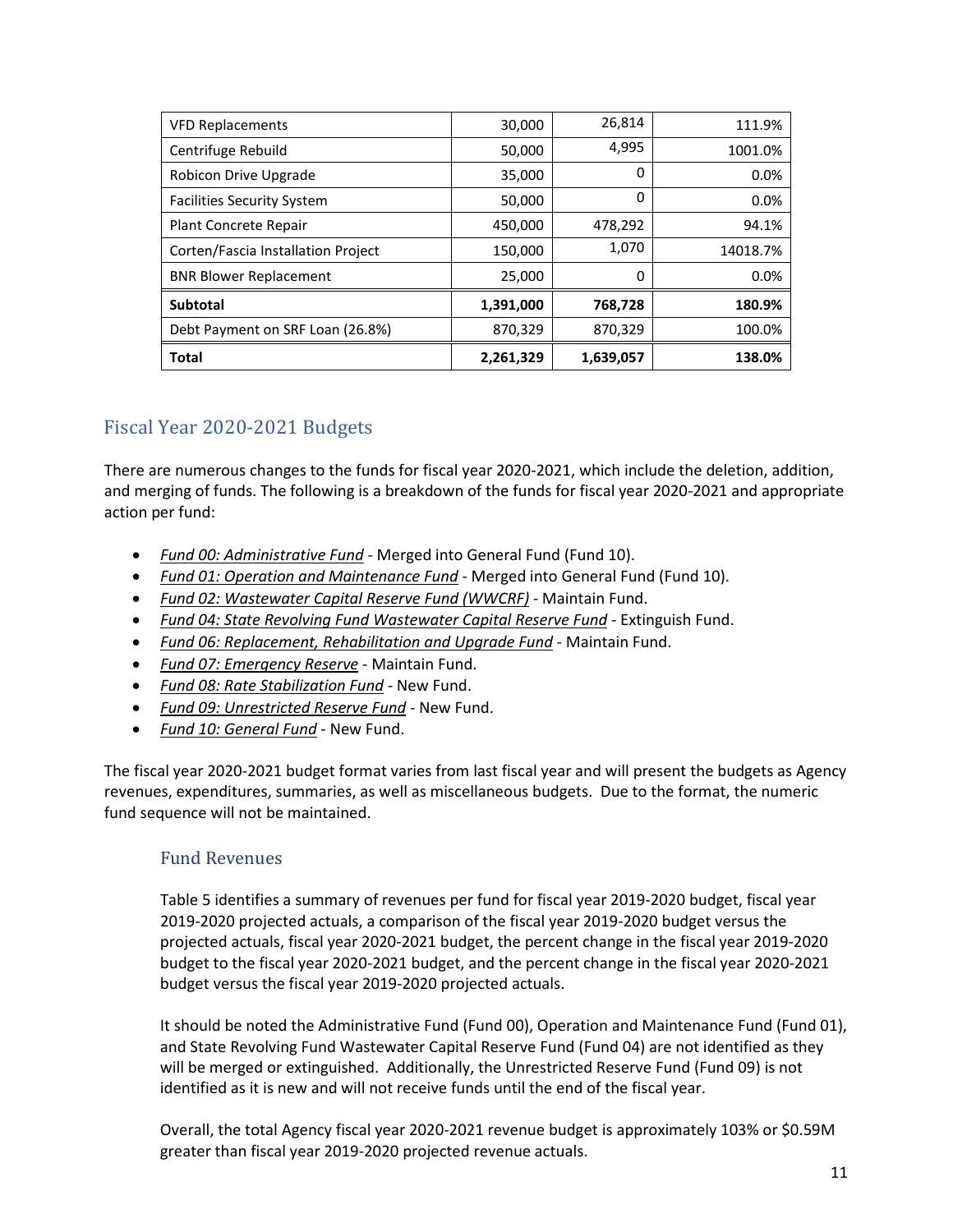#### <span id="page-11-0"></span>*Table 5: 2020-2021 Fund Revenue Summary*

| <b>Description</b>                                 | 2019/2020<br><b>Budget</b><br>(\$) | 2019/2020<br><b>Projected</b><br><b>Actuals</b><br>(\$) | 2019/2020<br>Budget vs.<br><b>Projected</b><br><b>Actuals</b><br>(\$) | 2020/2021<br><b>Budget</b><br>(\$) | $\%$ $\Delta$<br>2019/2020<br><b>Budget -</b><br>2020/2021<br><b>Budget</b><br>(%) | 2020/2021<br>Budget vs.<br>2019/2020<br><b>Projected</b><br><b>Actuals</b><br>$(\%)$ |
|----------------------------------------------------|------------------------------------|---------------------------------------------------------|-----------------------------------------------------------------------|------------------------------------|------------------------------------------------------------------------------------|--------------------------------------------------------------------------------------|
| General Fund (#10)                                 | 16,654,000                         | 16,240,500                                              | 102.5%                                                                | 16,750,000                         | $-0.6\%$                                                                           | 103.1%                                                                               |
| Wastewater Capital Reserve<br>Fund $(H2)$          | 2,000,000                          | 1,587,292                                               | 126.0%                                                                | 1,775,000                          | 11.3%                                                                              | 111.8%                                                                               |
| Replacement, Rehabilitation<br>& Upgrade Fund (#6) | 625,000                            | 409,149                                                 | 152.8%                                                                | 310,000                            | 50.4%                                                                              | 75.8%                                                                                |
| Emergency Reserve Fund (#7)                        | 97,000                             | 92,586                                                  | 104.8%                                                                | 85,000                             | 12.4%                                                                              | 91.8%                                                                                |
| Rate Stabilization Fund (#8)                       | 73,000                             | 69,450                                                  | 105.1%                                                                | 70,000                             | 4.1%                                                                               | 100.8%                                                                               |
| <b>Total Revenue</b>                               | 19,376,000                         | 18,329,528                                              | 105.7%                                                                | 18,920,000                         | 2.4%                                                                               | 103.2%                                                                               |

The following Tables 6 through 10 provide a breakdown of the funds that support summary Table 5 above.

#### <span id="page-11-1"></span>*Table 6: 2020-2021 General Fund Revenue*

| <b>Description</b>                 | 2019/2020<br><b>Budget</b><br>(\$) | 2019/2020<br><b>Projected</b><br><b>Actuals</b><br>(\$) | 2019/2020<br><b>Budget vs.</b><br>Projected<br><b>Actuals</b><br>(\$) | 2020/2021<br><b>Budget</b><br>(\$) | $%$ $\triangle$<br>2019/2020<br><b>Budget-</b><br>2020/2021<br><b>Budget</b><br>(%) | 2020/2021<br><b>Budget vs.</b><br>2019/2020<br><b>Projected</b><br><b>Actuals</b><br>$(\%)$ |
|------------------------------------|------------------------------------|---------------------------------------------------------|-----------------------------------------------------------------------|------------------------------------|-------------------------------------------------------------------------------------|---------------------------------------------------------------------------------------------|
| Sewer Service Charges              | 12,712,500                         | 12.446.000                                              | 102.1%                                                                | 12,823,000                         | $-0.9%$                                                                             | 103.0%                                                                                      |
| Ad Valorem                         | 3,900,000                          | 3,760,000                                               | 103.7%                                                                | 3,900,000                          | 0.0%                                                                                | 103.7%                                                                                      |
| <b>Fund Interest</b>               | 25,000                             | 21,000                                                  | 119.0%                                                                | 18,000                             | 28.0%                                                                               | 85.7%                                                                                       |
| Other Revenue                      | 15,000                             | 12,000                                                  | 125.0%                                                                | 7,500                              | 50.0%                                                                               | 62.5%                                                                                       |
| <b>Temporary Discharge Permits</b> | 1,500                              | 1,500                                                   | 100.0%                                                                | 1,500                              | 0.0%                                                                                | 100.0%                                                                                      |
| <b>Total Revenue</b>               | 16.654.000                         | 16.240.500                                              | 102.5%                                                                | 16,750,000                         | $-0.6%$                                                                             | 103.1%                                                                                      |

It should be noted in Table 7 below, the large variance between the interest in fiscal year 2019- 2020 budget and projected actual is attributed to a lower than expected interest rate from LAIF. Additionally, the negative amount in "other revenue" is attributed to deposit refunds of sewer connection fees.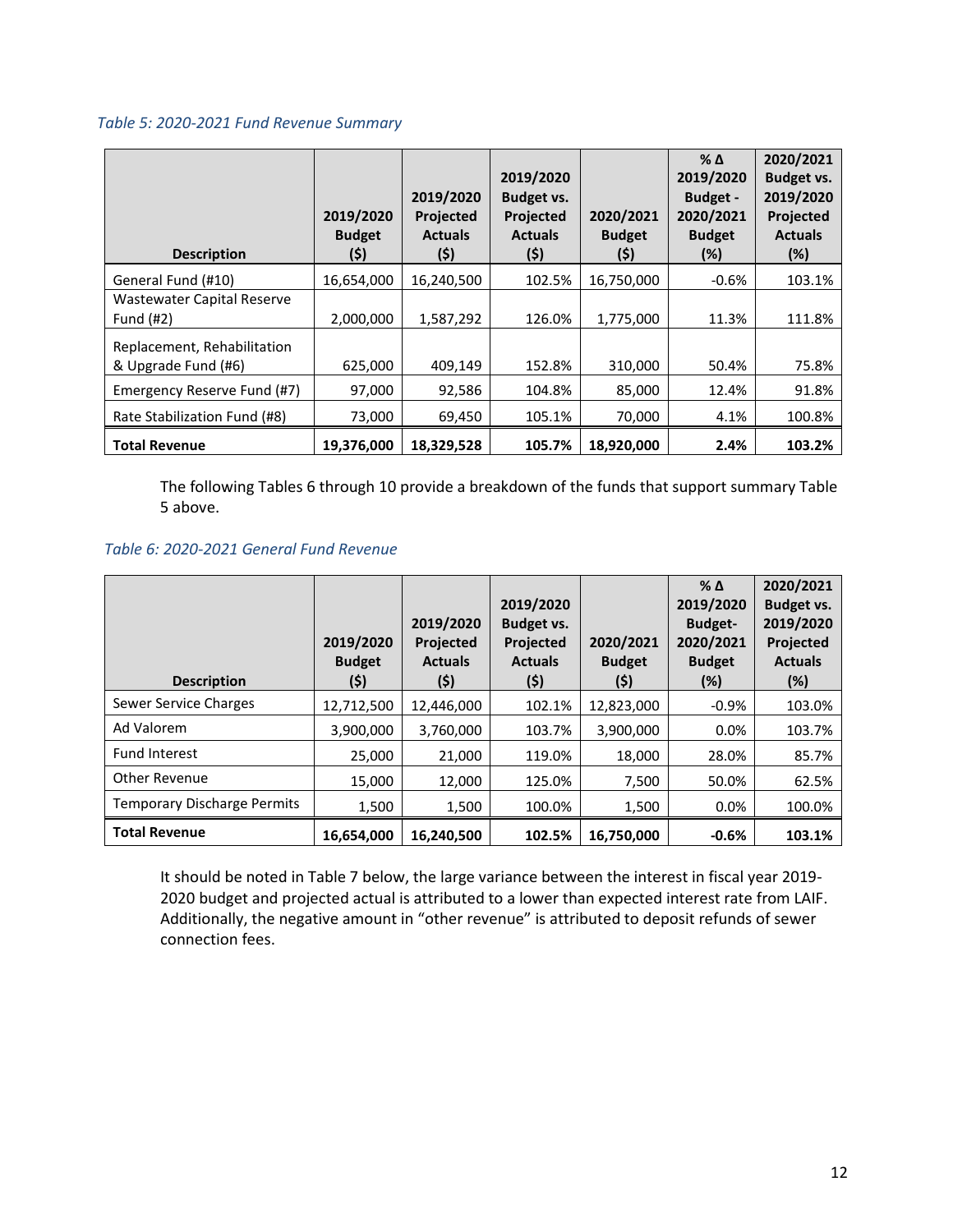#### <span id="page-12-0"></span>*Table 7: 2020-2021 Wastewater Capital Reserve Fund Revenue*

| <b>Description</b>   | 2019/2020<br><b>Budget</b><br>(\$) | 2019/2020<br>Projected<br><b>Actuals</b><br>(\$) | 2019/2020<br><b>Budget vs.</b><br><b>Projected</b><br><b>Actuals</b><br>(\$) | 2020/2021<br><b>Budget</b><br>(\$) | $\%$ $\Delta$<br>2019/2020<br><b>Budget-</b><br>2020/2021<br><b>Budget</b><br>(%) | 2020/2021<br><b>Budget vs.</b><br>2019/2020<br>Projected<br><b>Actuals</b><br>(%) |
|----------------------|------------------------------------|--------------------------------------------------|------------------------------------------------------------------------------|------------------------------------|-----------------------------------------------------------------------------------|-----------------------------------------------------------------------------------|
| Sewer Connection Fee | 1,500,000                          | 1,425,000                                        | 105.3%                                                                       | 1,500,000                          | 0.0%                                                                              | 105.3%                                                                            |
| <b>Fund Interest</b> | 450,000                            | 204,000                                          | 220.6%                                                                       | 250,000                            | $-44.4%$                                                                          | 122.5%                                                                            |
| Other Revenue        | 50,000                             | (41, 708)                                        | $-119.9%$                                                                    | 25,000                             | $-50.0\%$                                                                         | $-59.9%$                                                                          |
| <b>Total Revenue</b> | 2,000,000                          | 1,587,292                                        | 126.0%                                                                       | 1,775,000                          | $-11.3%$                                                                          | 111.8%                                                                            |

It should be noted in Table 8, similar to interest budgeted for the Wastewater Capital Reserve Fund, the large variance between the interest in fiscal year 2019-2020 budget and projected actual is attributed to a lower than expected interest rate from LAIF.

## <span id="page-12-1"></span>*Table 8: 2020-2021 Replacement, Rehab and Upgrade Fund Revenue*

| <b>Description</b>   | 2019/2020<br><b>Budget</b><br>(\$) | 2019/2020<br>Projected<br><b>Actuals</b><br>(\$) | 2019/2020<br><b>Budget vs.</b><br>Projected<br><b>Actuals</b><br>(\$) | 2020/2021<br><b>Budget</b><br>(5) | $\%$ $\Delta$<br>2019/2020<br><b>Budget-</b><br>2020/2021<br><b>Budget</b><br>(%) | 2020/2021<br>Budget vs.<br>2019/2020<br>Projected<br><b>Actuals</b><br>(%) |
|----------------------|------------------------------------|--------------------------------------------------|-----------------------------------------------------------------------|-----------------------------------|-----------------------------------------------------------------------------------|----------------------------------------------------------------------------|
| <b>Fund Interest</b> | 625,000                            | 409,149                                          | 152.8%                                                                | 310,000                           | $-50.4%$                                                                          | 75.8%                                                                      |
| <b>Total Revenue</b> | 625,000                            | 409,149                                          | 152.8%                                                                | 310,000                           | $-50.4%$                                                                          | 75.8%                                                                      |

#### <span id="page-12-2"></span>*Table 9: 2020-2021 Emergency Fund Revenue*

| <b>Description</b>   | 2019/2020<br><b>Budget</b><br>(\$) | 2019/2020<br>Projected<br><b>Actuals</b><br>(\$) | 2019/2020<br><b>Budget vs.</b><br>Projected<br><b>Actuals</b><br>(\$) | 2020/2021<br><b>Budget</b><br>(5) | $%$ $\Delta$<br>2019/2020<br><b>Budget-</b><br>2020/2021<br><b>Budget</b><br>(%) | 2020/2021<br><b>Budget vs.</b><br>2019/2020<br>Projected<br><b>Actuals</b><br>(%) |
|----------------------|------------------------------------|--------------------------------------------------|-----------------------------------------------------------------------|-----------------------------------|----------------------------------------------------------------------------------|-----------------------------------------------------------------------------------|
| <b>Fund Interest</b> | 97,000                             | 92,586                                           | 104.8%                                                                | 85,000                            | 12.4%                                                                            | 91.8%                                                                             |
| <b>Total Revenue</b> | 97,000                             | 92,586                                           | 104.8%                                                                | 85,000                            | 12.4%                                                                            | 91.8%                                                                             |

#### <span id="page-12-3"></span>*Table 10: 2020-2021 Rate Stabilization Fund Revenue*

| <b>Description</b>   | 2019/2020<br><b>Budget</b><br>(\$) | 2019/2020<br>Projected<br><b>Actuals</b><br>(\$) | 2019/2020<br>Budget vs.<br>Projected<br><b>Actuals</b><br>(\$) | 2020/2021<br><b>Budget</b><br>(\$) | $\%$ $\Delta$<br>2019/2020<br><b>Budget-</b><br>2020/2021<br><b>Budget</b><br>(%) | 2020/2021<br><b>Budget vs.</b><br>2019/2020<br>Projected<br><b>Actuals</b><br>(%) |
|----------------------|------------------------------------|--------------------------------------------------|----------------------------------------------------------------|------------------------------------|-----------------------------------------------------------------------------------|-----------------------------------------------------------------------------------|
| <b>Fund Interest</b> | 73,000                             | 69,450                                           | 105.1%                                                         | 70,000                             | $-4.1%$                                                                           | 100.8%                                                                            |
| <b>Total Revenue</b> | 73,000                             | 69,450                                           | 105.1%                                                         | 70,000                             | 0.0%                                                                              | 100.8%                                                                            |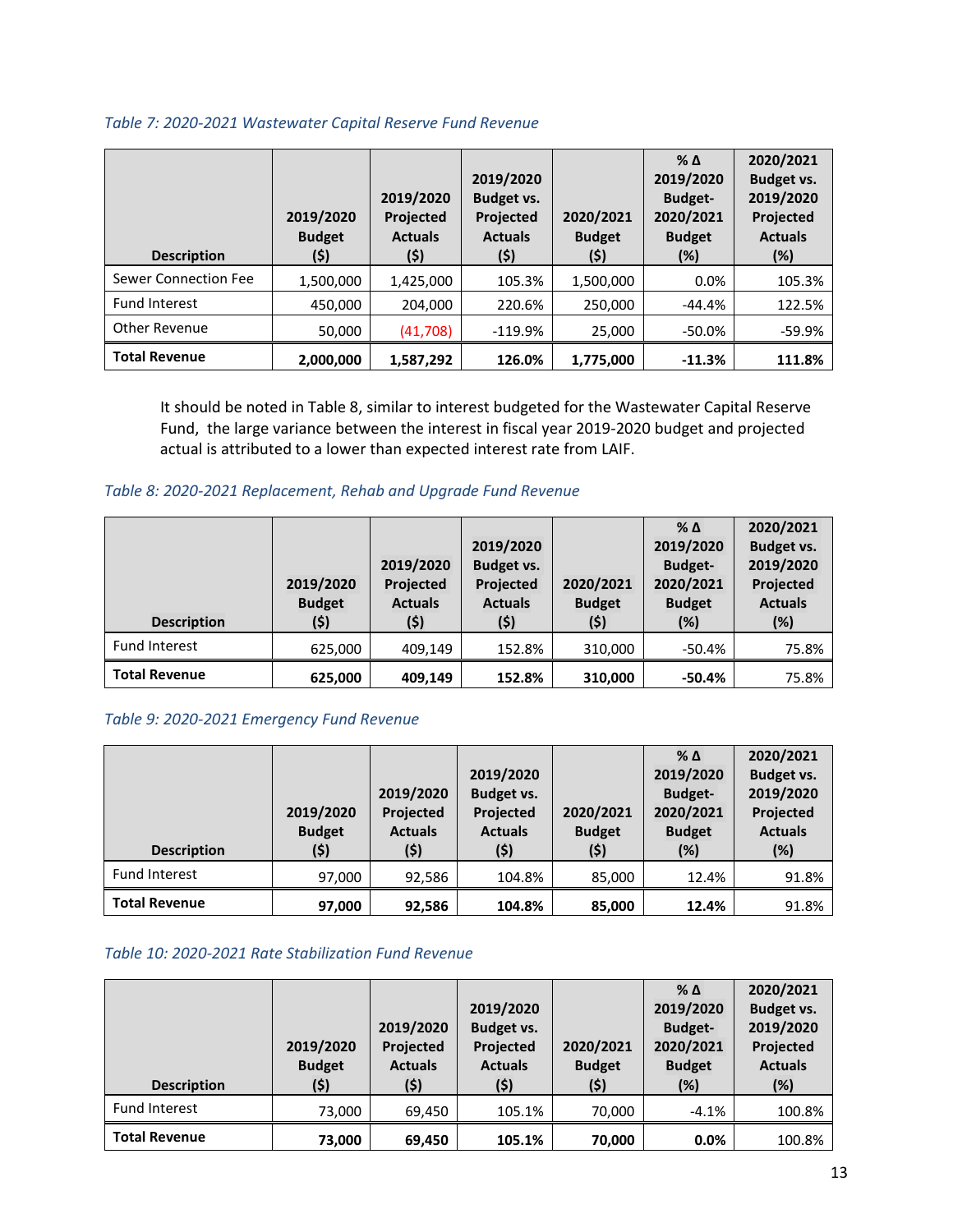## <span id="page-13-0"></span>General Fund Expenditures

Table 11 identifies the General Fund (Fund 10) expenditure summary for the fiscal year 2019-2020 budget, fiscal year 2019-2020 projected actuals, a comparison of the fiscal year 2019-2020 budget versus the projected actuals, fiscal year 2020-2021 budget, the percent change in the fiscal year 2019-2020 budget to the fiscal year 2020-2021 budget, and the percent change in the fiscal year 2020-2021 budget versus the fiscal year 2019-2020 projected actuals.

It should be noted the Administrative Fund (Fund 00), Operation and Maintenance Fund (Fund 01), and State Revolving Fund Wastewater Capital Reserve Fund (Fund 04) are not identified as they will be merged or extinguished. Additionally, the Unrestricted Reserve Fund (Fund 09) is not identified as it is new and will not receive funds until the end of the fiscal year.

Overall, the total Agency fiscal year 2020-2021 General Fund expenditure budget is approximately 103% or \$0.41M greater than the fiscal year 2019-2020 projected expenditure actuals.

| <b>Description</b>                 | 2019/2020<br><b>Budget</b><br>(\$) | 2019/2020<br>Projected<br><b>Actuals</b><br>(5) | 2019/2020<br><b>Budget vs.</b><br>Projected<br><b>Actuals</b><br>(\$) | 2020/2021<br><b>Budget</b><br>(\$) | $%$ $\triangle$<br>2019/2020<br><b>Budget-</b><br>2020/2021<br><b>Budget</b><br>(%) | 2020/2021<br><b>Budget vs.</b><br>2019/2020<br>Projected<br><b>Actuals</b><br>(%) |
|------------------------------------|------------------------------------|-------------------------------------------------|-----------------------------------------------------------------------|------------------------------------|-------------------------------------------------------------------------------------|-----------------------------------------------------------------------------------|
| Salaries & Wages                   | 5,830,000                          | 5,260,463                                       | 110.8%                                                                | 5,658,400                          | $-2.9%$                                                                             | 107.6%                                                                            |
| <b>Employee Benefits</b>           | 3,662,450                          | 3,301,420                                       | 110.9%                                                                | 3,469,100                          | $-5.3%$                                                                             | 105.1%                                                                            |
| <b>Director Fees</b>               | 7,000                              | 9,240                                           | 75.8%                                                                 | 7,500                              | 7.1%                                                                                | 81.2%                                                                             |
| Vehicles                           | 72,950                             | 56,392                                          | 129.4%                                                                | 49,700                             | $-31.8%$                                                                            | 88.1%                                                                             |
| Insurance                          | 175,000                            | 145,000                                         | 120.7%                                                                | 210,000                            | 20.0%                                                                               | 144.8%                                                                            |
| <b>Professional Memberships</b>    | 43,210                             | 42,803                                          | 101.0%                                                                | 47,500                             | 10.7%                                                                               | 111.0%                                                                            |
| Agency Permits & Licenses          | 176,000                            | 173,674                                         | 101.3%                                                                | 178,000                            | 1.1%                                                                                | 102.5%                                                                            |
| <b>Office Expenses</b>             | 284,850                            | 211,869                                         | 134.4%                                                                | 271,400                            | $-4.6%$                                                                             | 128.1%                                                                            |
| <b>Contractual Services</b>        | 1,866,000                          | 1,917,398                                       | 97.3%                                                                 | 1,896,900                          | 1.7%                                                                                | 98.9%                                                                             |
| <b>Professional Services</b>       | 1,294,000                          | 1,136,711                                       | 113.8%                                                                | 805,000                            | $-37.8%$                                                                            | 70.8%                                                                             |
| Conferences & Training             | 94,000                             | 43,841                                          | 214.4%                                                                | 107,500                            | 14.4%                                                                               | 245.2%                                                                            |
| <b>Uncollectable Accounts</b>      | 2,000                              | 100                                             | 2000.0%                                                               | 1,000                              | $-50.0%$                                                                            | 1000.0%                                                                           |
| <b>Utilities</b>                   | 1,058,200                          | 992,632                                         | 106.6%                                                                | 1,001,100                          | $-5.4%$                                                                             | 100.9%                                                                            |
| Supplies, Repairs &<br>Maintenance | 711,500                            | 795,109                                         | 89.5%                                                                 | 789,300                            | 10.9%                                                                               | 99.3%                                                                             |
| <b>Total Expenditures</b>          | 15,277,160                         | 14,086,651                                      | 108.5%                                                                | 14,492,400                         | $-5.1%$                                                                             | 102.9%                                                                            |

#### <span id="page-13-1"></span>*Table 11: 2020-2021 General Fund Expenditure Summary*

The following Tables 12 through 16 provide a department breakdown of the General Fund (Fund 10) expenditures that support summary Table 11 above.

It should be noted in Table 12, the large monetary differences in (1) Employee Benefits is attributed to a conservative estimate for health benefits; and (2) Insurance is attributed to increased policy costs. Typically, the expectation would be a parallel and similar change to Salaries and Wages with Employee Benefits, however, due to the expected insurance increases, the trend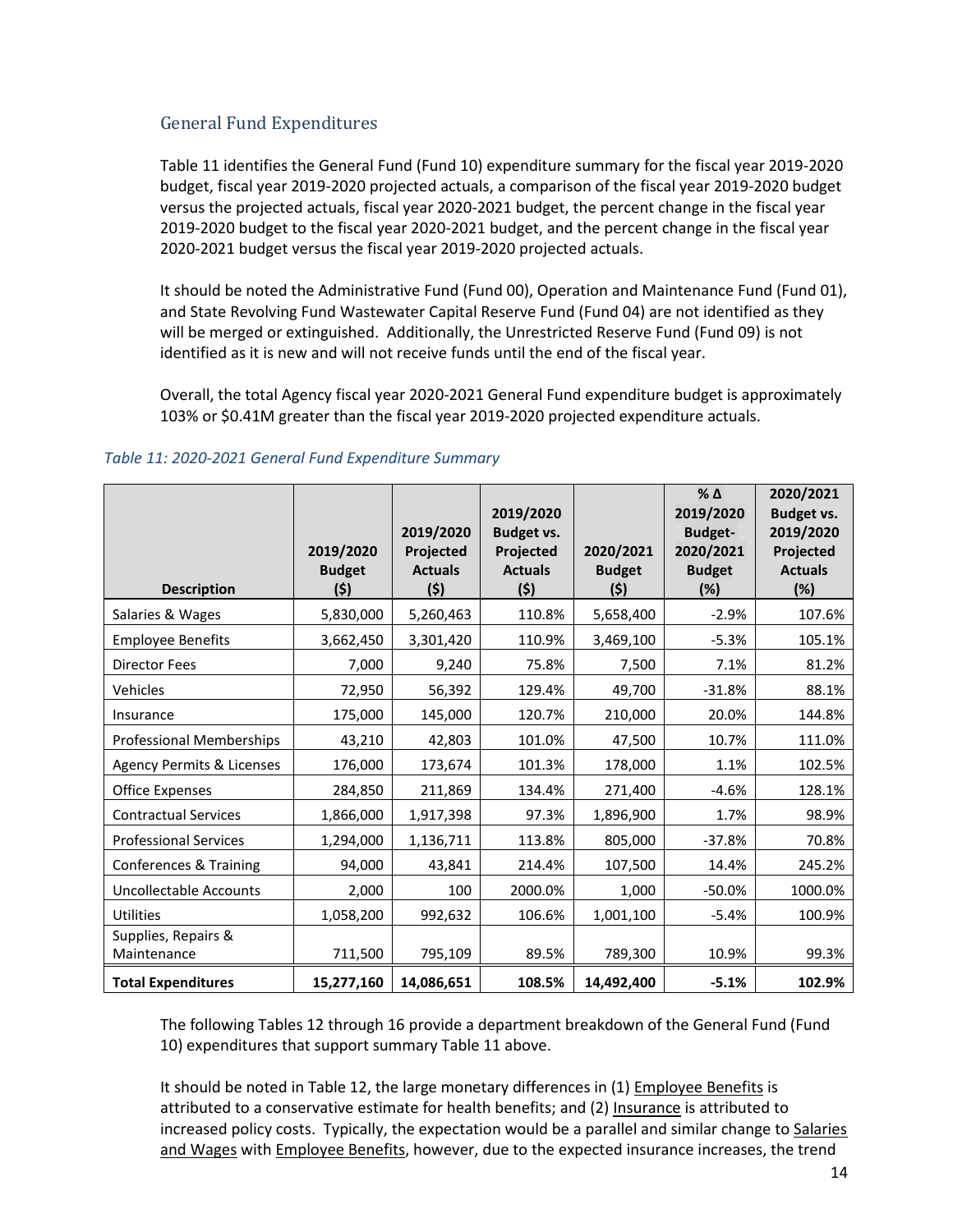does not apply. This relationship can be noted through out the General Fund (Fund 10) department budgets.

| <b>Description</b>                 | 2019/2020<br><b>Budget</b><br>(5) | 2019/2020<br>Projected<br><b>Actuals</b><br>(5) | 2019/2020<br><b>Budget vs.</b><br>Projected<br><b>Actuals</b><br>(5) | 2020/2021<br><b>Budget</b><br>(\$) | $%$ $\triangle$<br>2019/2020<br><b>Budget-</b><br>2020/2021<br><b>Budget</b><br>(%) | 2020/2021<br><b>Budget vs.</b><br>2019/2020<br>Projected<br><b>Actuals</b><br>(%) |
|------------------------------------|-----------------------------------|-------------------------------------------------|----------------------------------------------------------------------|------------------------------------|-------------------------------------------------------------------------------------|-----------------------------------------------------------------------------------|
| Salaries & Wages                   | 1,040,000                         | 1,014,633                                       | 102.5%                                                               | 1,142,000                          | 9.8%                                                                                | 112.6%                                                                            |
| <b>Employee Benefits</b>           | 753,450                           | 644,384                                         | 116.9%                                                               | 672,300                            | $-10.8%$                                                                            | 104.3%                                                                            |
| <b>Director Fees</b>               | 7,000                             | 9,240                                           | 75.8%                                                                | 7,500                              | 7.1%                                                                                | 81.2%                                                                             |
| Vehicles                           | 1,950                             | 5,748                                           | 33.9%                                                                | 2,500                              | 28.2%                                                                               | 43.5%                                                                             |
| Insurance                          | 175,000                           | 145,000                                         | 120.7%                                                               | 210,000                            | 20.0%                                                                               | 144.8%                                                                            |
| <b>Professional Memberships</b>    | 27,710                            | 31,861                                          | 87.0%                                                                | 32,500                             | 17.3%                                                                               | 102.0%                                                                            |
| Agency Permits & Licenses          | 0                                 | 0                                               | 0.0%                                                                 | 0                                  | 0.0%                                                                                | 0.0%                                                                              |
| <b>Office Expenses</b>             | 132,850                           | 69,544                                          | 191.0%                                                               | 102,000                            | $-23.2%$                                                                            | 146.7%                                                                            |
| <b>Contractual Services</b>        | 154,500                           | 156,661                                         | 98.6%                                                                | 152,000                            | $-1.6%$                                                                             | 97.0%                                                                             |
| <b>Professional Services</b>       | 644,000                           | 575,783                                         | 111.8%                                                               | 605,000                            | $-6.1%$                                                                             | 105.1%                                                                            |
| Conferences & Training             | 31,500                            | 26,241                                          | 120.0%                                                               | 33,500                             | 6.3%                                                                                | 127.7%                                                                            |
| <b>Uncollectable Accounts</b>      | 2,000                             | 100                                             | 2000.0%                                                              | 1,000                              | $-50.0%$                                                                            | 1000.0%                                                                           |
| Utilities                          | 105,200                           | 98,230                                          | 107.1%                                                               | 106,100                            | 0.9%                                                                                | 108.0%                                                                            |
| Supplies, Repairs &<br>Maintenance | 0                                 | 0                                               | 0.0%                                                                 | 0                                  | 0.0%                                                                                | 0.0%                                                                              |
| <b>Total Expenditures</b>          | 3,075,160                         | 2,777,424                                       | 110.7%                                                               | 3,066,400                          | $-0.3%$                                                                             | 110.4%                                                                            |

#### <span id="page-14-0"></span>*Table 12: 2020-2021 General Fund Expenditure – Administrative Department*

In should be noted in Table 13, additional safety supplies account for the major increase in the fiscal year 2020-2021 Supplies, Repairs & Maintenance budget.

#### <span id="page-14-1"></span>*Table 13: 2020-2021 General Fund Expenditure – Engineering Department*

| <b>Description</b>              | 2019/2020<br><b>Budget</b><br>(\$) | 2019/2020<br><b>Projected</b><br><b>Actuals</b><br>(\$) | 2019/2020<br><b>Budget vs.</b><br><b>Projected</b><br><b>Actuals</b><br>(\$) | 2020/2021<br><b>Budget</b><br>(\$) | $\%$ $\Delta$<br>2019/2020<br><b>Budget-</b><br>2020/2021<br><b>Budget</b><br>(%) | 2020/2021<br>Budget vs.<br>2019/2020<br>Projected<br><b>Actuals</b><br>(%) |
|---------------------------------|------------------------------------|---------------------------------------------------------|------------------------------------------------------------------------------|------------------------------------|-----------------------------------------------------------------------------------|----------------------------------------------------------------------------|
| Salaries & Wages                | 592,000                            | 559,776                                                 | 105.8%                                                                       | 593,000                            | 0.2%                                                                              | 105.9%                                                                     |
| <b>Employee Benefits</b>        | 282,000                            | 243,459                                                 | 115.8%                                                                       | 275,600                            | $-2.3%$                                                                           | 113.2%                                                                     |
| Director Fees                   | 0                                  | 0                                                       | 0.0%                                                                         | 0                                  | $0.0\%$                                                                           | 0.0%                                                                       |
| Vehicles                        | 2,500                              | 278                                                     | 898.4%                                                                       | 3,000                              | 20.0%                                                                             | 1078.1%                                                                    |
| Insurance                       | 0                                  | 0                                                       | 0.0%                                                                         | 0                                  | $0.0\%$                                                                           | 0.0%                                                                       |
| <b>Professional Memberships</b> | 2,500                              | 1,246                                                   | 200.6%                                                                       | 3,000                              | 20.0%                                                                             | 240.8%                                                                     |
| Agency Permits & Licenses       | 0                                  | 0                                                       | 0.0%                                                                         | 0                                  | $0.0\%$                                                                           | 0.0%                                                                       |
| Office Expenses                 | 16,000                             | 14,033                                                  | 114.0%                                                                       | 19,000                             | 18.8%                                                                             | 135.4%                                                                     |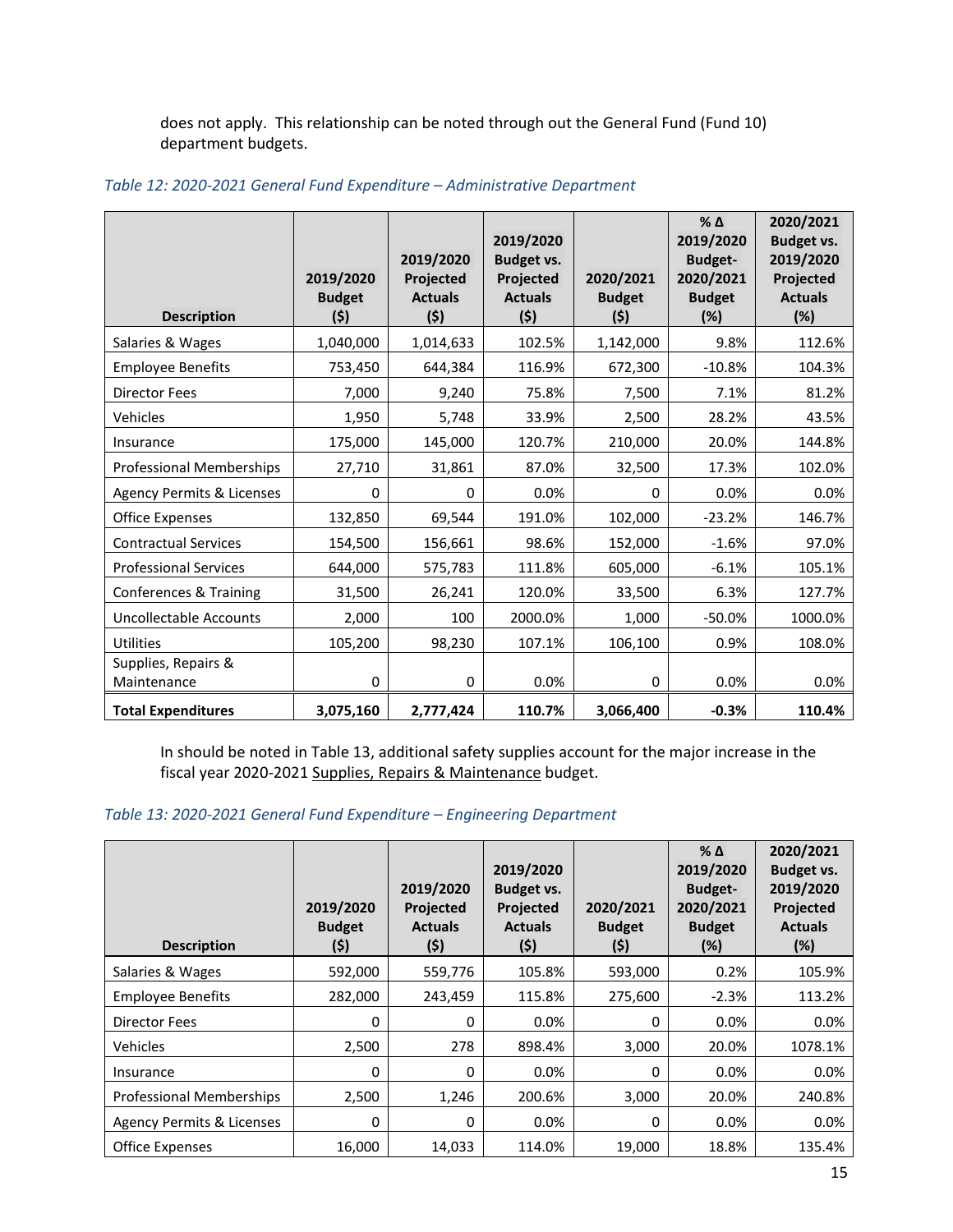| <b>Contractual Services</b>  | 264.500   | 245,121   | 107.9% | 177.000   | $-33.1%$ | 72.2%  |
|------------------------------|-----------|-----------|--------|-----------|----------|--------|
| <b>Professional Services</b> | 650,000   | 560,928   | 115.9% | 200,000   | $-69.2%$ | 35.7%  |
| Conferences & Training       | 29,500    | 4,935     | 597.8% | 31,000    | 5.1%     | 628.2% |
| Uncollectable Accounts       | 0         | 0         | 0.0%   | 0         | 0.0%     | 0.0%   |
| <b>Utilities</b>             | 1,000     | 908       | 110.2% | 1,500     | 50.0%    | 165.3% |
| Supplies, Repairs &          |           |           |        |           |          |        |
| Maintenance                  | 62,000    | 58,376    | 106.2% | 106,000   | 71.0%    | 181.6% |
| <b>Total Expenditures</b>    | 1,902,000 | 1,689,061 | 112.6% | 1,409,100 | $-25.9%$ | 83.4%  |

It should be noted the percent difference in the fiscal year 2019-020 budget and projected actuals for Salaries and Wages and Conferences and Training are the delayed hire of an additional staff member and restrictions due to COVID-19.

<span id="page-15-0"></span>*Table 14: 2020-2021 General Fund Expenditure – Information Technology Department*

| <b>Description</b>                 | 2019/2020<br><b>Budget</b><br>(\$) | 2019/2020<br><b>Projected</b><br><b>Actuals</b><br>(5) | 2019/2020<br><b>Budget vs.</b><br>Projected<br><b>Actuals</b><br>(5) | 2020/2021<br><b>Budget</b><br>(\$) | $%$ $\triangle$<br>2019/2020<br><b>Budget-</b><br>2020/2021<br><b>Budget</b><br>(%) | 2020/2021<br><b>Budget vs.</b><br>2019/2020<br>Projected<br><b>Actuals</b><br>(%) |
|------------------------------------|------------------------------------|--------------------------------------------------------|----------------------------------------------------------------------|------------------------------------|-------------------------------------------------------------------------------------|-----------------------------------------------------------------------------------|
| Salaries & Wages                   | 360,000                            | 251,317                                                | 143.2%                                                               | 353,600                            | $-1.8%$                                                                             | 140.7%                                                                            |
| <b>Employee Benefits</b>           | 127,500                            | 96,500                                                 | 132.1%                                                               | 103,500                            | $-18.8%$                                                                            | 107.3%                                                                            |
| <b>Director Fees</b>               | 0                                  | 0                                                      | 0.0%                                                                 | 0                                  | 0.0%                                                                                | 0.0%                                                                              |
| Vehicles                           | 2,000                              | 8,280                                                  | 24.2%                                                                | 800                                | $-60.0%$                                                                            | 9.7%                                                                              |
| Insurance                          | 0                                  | 0                                                      | 0.0%                                                                 | 0                                  | 0.0%                                                                                | 0.0%                                                                              |
| <b>Professional Memberships</b>    | 500                                | 230                                                    | 217.0%                                                               | 500                                | 0.0%                                                                                | 217.0%                                                                            |
| Agency Permits & Licenses          | $\Omega$                           | 0                                                      | 0.0%                                                                 | $\Omega$                           | 0.0%                                                                                | 0.0%                                                                              |
| <b>Office Expenses</b>             | 71,500                             | 49,393                                                 | 144.8%                                                               | 80,500                             | 12.6%                                                                               | 163.0%                                                                            |
| <b>Contractual Services</b>        | 500                                | 734                                                    | 68.2%                                                                | 500                                | 0.0%                                                                                | 68.2%                                                                             |
| <b>Professional Services</b>       | 0                                  | 0                                                      | 0.0%                                                                 | 0                                  | 0.0%                                                                                | 0.0%                                                                              |
| Conferences & Training             | 7,000                              | 3,120                                                  | 224.4%                                                               | 15,000                             | 114.3%                                                                              | 480.8%                                                                            |
| <b>Uncollectable Accounts</b>      | $\Omega$                           | 0                                                      | 0.0%                                                                 | $\Omega$                           | 0.0%                                                                                | 0.0%                                                                              |
| Utilities                          | 1,000                              | 1,641                                                  | 60.9%                                                                | 1,000                              | 0.0%                                                                                | 60.9%                                                                             |
| Supplies, Repairs &<br>Maintenance | 45,000                             | 46,365                                                 | 97.1%                                                                | 69,000                             | 53.3%                                                                               | 148.8%                                                                            |
| <b>Total Expenditures</b>          | 615,000                            | 457,579                                                | 134.4%                                                               | 624,400                            | 1.5%                                                                                | 136.5%                                                                            |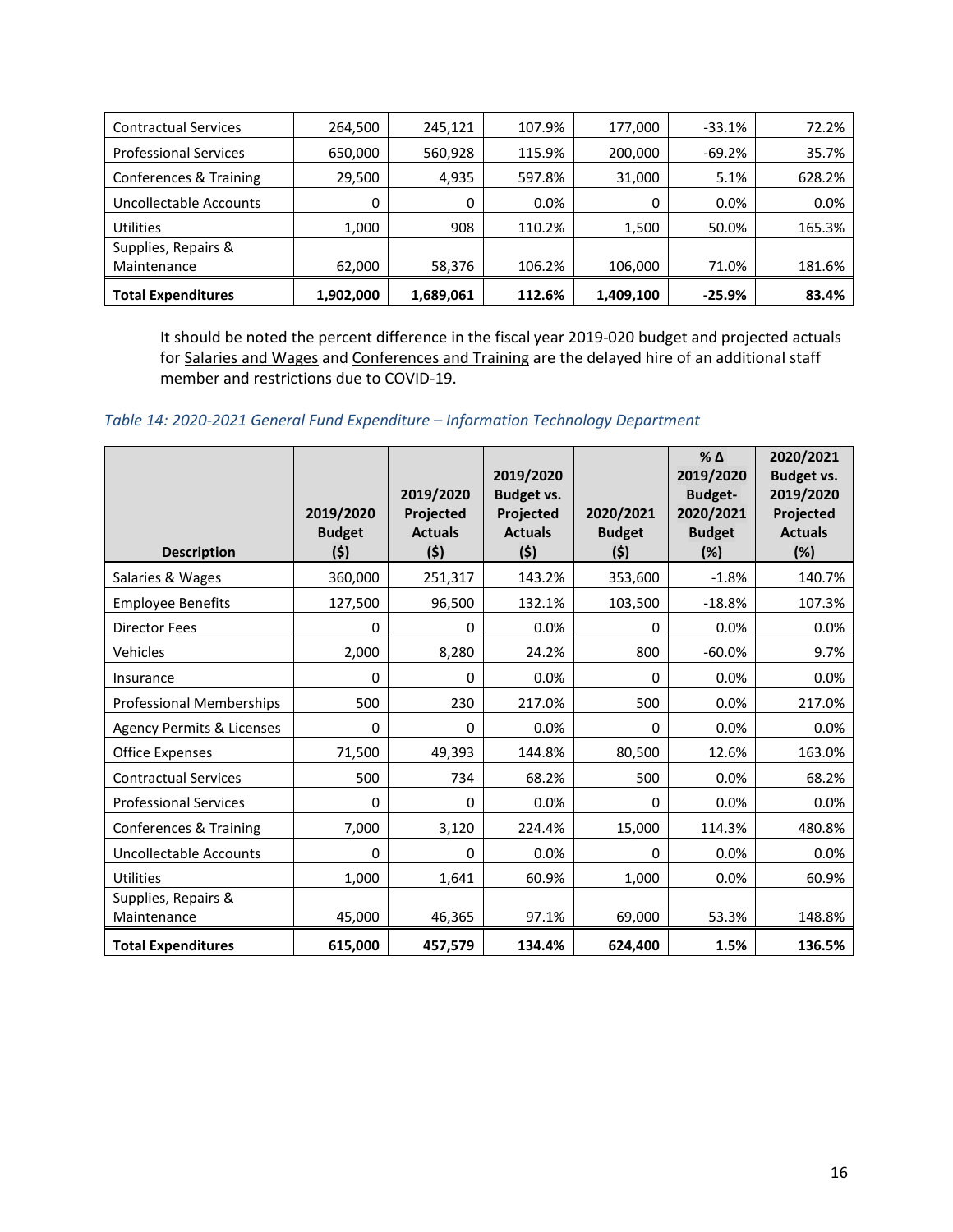| <b>Description</b>                 | 2019/2020<br><b>Budget</b><br>(\$) | 2019/2020<br>Projected<br><b>Actuals</b><br>(5) | 2019/2020<br><b>Budget vs.</b><br>Projected<br><b>Actuals</b><br>(5) | 2020/2021<br><b>Budget</b><br>(\$) | $%$ $\triangle$<br>2019/2020<br><b>Budget-</b><br>2020/2021<br><b>Budget</b><br>$(\%)$ | 2020/2021<br>Budget vs.<br>2019/2020<br>Projected<br><b>Actuals</b><br>(%) |
|------------------------------------|------------------------------------|-------------------------------------------------|----------------------------------------------------------------------|------------------------------------|----------------------------------------------------------------------------------------|----------------------------------------------------------------------------|
| Salaries & Wages                   | 2,250,000                          | 2,076,371                                       | 108.4%                                                               | 2,160,000                          | $-4.0%$                                                                                | 104.0%                                                                     |
| <b>Employee Benefits</b>           | 1,491,500                          | 1,410,581                                       | 105.7%                                                               | 1,480,700                          | $-0.7%$                                                                                | 105.0%                                                                     |
| <b>Director Fees</b>               | 0                                  | 0                                               | 0.0%                                                                 | $\Omega$                           | 0.0%                                                                                   | 0.0%                                                                       |
| Vehicles                           | 12,500                             | 2,362                                           | 529.2%                                                               | 3,600                              | $-71.2%$                                                                               | 152.4%                                                                     |
| Insurance                          | 0                                  | 0                                               | 0.0%                                                                 | 0                                  | 0.0%                                                                                   | 0.0%                                                                       |
| <b>Professional Memberships</b>    | 5,500                              | 3,668                                           | 149.9%                                                               | 5,100                              | $-7.3%$                                                                                | 139.0%                                                                     |
| Agency Permits & Licenses          | 176,000                            | 173,674                                         | 101.3%                                                               | 178,000                            | 1.1%                                                                                   | 102.5%                                                                     |
| <b>Office Expenses</b>             | 12,000                             | 5,371                                           | 223.4%                                                               | 15,800                             | 31.7%                                                                                  | 294.2%                                                                     |
| <b>Contractual Services</b>        | 1,295,500                          | 1,391,324                                       | 93.1%                                                                | 1,415,700                          | 9.3%                                                                                   | 101.8%                                                                     |
| <b>Professional Services</b>       | 0                                  | $\Omega$                                        | 0.0%                                                                 | 0                                  | 0.0%                                                                                   | 0.0%                                                                       |
| Conferences & Training             | 9,000                              | 6,235                                           | 144.4%                                                               | 11,000                             | 22.2%                                                                                  | 176.4%                                                                     |
| <b>Uncollectable Accounts</b>      | 0                                  | 0                                               | 0.0%                                                                 | 0                                  | 0.0%                                                                                   | 0.0%                                                                       |
| Utilities                          | 950,000                            | 891,003                                         | 106.6%                                                               | 891,500                            | $-6.2%$                                                                                | 100.1%                                                                     |
| Supplies, Repairs &<br>Maintenance | 158,500                            | 137,960                                         | 114.9%                                                               | 122,000                            | $-23.0%$                                                                               | 88.4%                                                                      |
| <b>Total Expenditures</b>          | 6,360,500                          | 6,098,549                                       | 104.3%                                                               | 6,283,400                          | $-1.2%$                                                                                | 103.0%                                                                     |

# <span id="page-16-0"></span>*Table 15: 2020-2021 General Fund Expenditure – Operations Department*

# <span id="page-16-1"></span>*Table 16: 2020-2021 General Fund Expenditure – Maintenance Department*

| <b>Description</b>                   | 2019/2020<br><b>Budget</b><br>(\$) | 2019/2020<br>Projected<br><b>Actuals</b><br>(5) | 2019/2020<br>Budget vs.<br>Projected<br><b>Actuals</b><br>(5) | 2020/2021<br><b>Budget</b><br>(\$) | $%$ $\Delta$<br>2019/2020<br><b>Budget-</b><br>2020/2021<br><b>Budget</b><br>(%) | 2020/2021<br>Budget vs.<br>2019/2020<br>Projected<br><b>Actuals</b><br>(%) |
|--------------------------------------|------------------------------------|-------------------------------------------------|---------------------------------------------------------------|------------------------------------|----------------------------------------------------------------------------------|----------------------------------------------------------------------------|
| Salaries & Wages                     | 1,588,000                          | 1,358,365                                       | 116.9%                                                        | 1,409,800                          | $-11.2%$                                                                         | 103.8%                                                                     |
| <b>Employee Benefits</b>             | 1,008,000                          | 906,495                                         | 111.2%                                                        | 937,000                            | $-7.0%$                                                                          | 103.4%                                                                     |
| <b>Director Fees</b>                 | 0                                  | 0                                               | 0.0%                                                          | $\Omega$                           | 0.0%                                                                             | 0.0%                                                                       |
| <b>Vehicles</b>                      | 54,000                             | 39,724                                          | 135.9%                                                        | 39,800                             | $-26.2%$                                                                         | 100.2%                                                                     |
| Insurance                            | 0                                  | 0                                               | 0.0%                                                          | 0                                  | 0.0%                                                                             | 0.0%                                                                       |
| Professional Memberships             | 7,000                              | 5,797                                           | 120.7%                                                        | 6,400                              | $-4.5%$                                                                          | 110.4%                                                                     |
| <b>Agency Permits &amp; Licenses</b> | 0                                  | 0                                               | 0.0%                                                          | 0                                  | 0.0%                                                                             | 0.0%                                                                       |
| Office Expenses                      | 52,500                             | 73,528                                          | 71.4%                                                         | 54,100                             | 3.8%                                                                             | 73.6%                                                                      |
| <b>Contractual Services</b>          | 151,000                            | 123,558                                         | 122.2%                                                        | 151,700                            | 0.7%                                                                             | 122.8%                                                                     |
| <b>Professional Services</b>         | 0                                  | 0                                               | 0.0%                                                          | 0                                  | 0.0%                                                                             | 0.0%                                                                       |
| Conferences & Training               | 17,000                             | 3,311                                           | 513.5%                                                        | 17,000                             | 0.0%                                                                             | 513.5%                                                                     |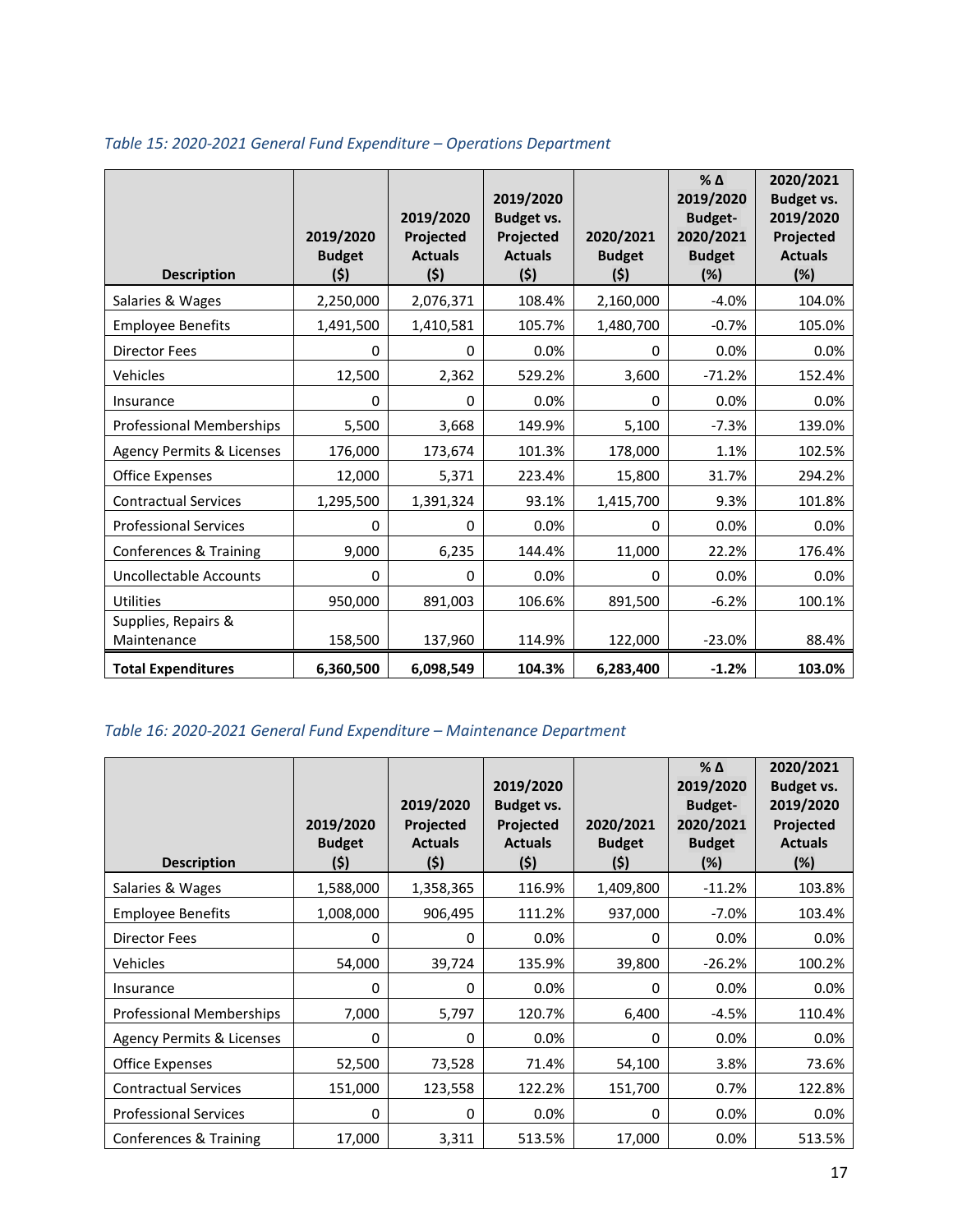| Uncollectable Accounts    |           |           | 0.0%   |           | $0.0\%$ | 0.0%   |
|---------------------------|-----------|-----------|--------|-----------|---------|--------|
| <b>Utilities</b>          | 1,000     | 851       | 117.5% | 1,000     | $0.0\%$ | 117.5% |
| Supplies, Repairs &       |           |           |        |           |         |        |
| Maintenance               | 446,000   | 552,408   | 80.7%  | 492.300   | 10.4%   | 89.1%  |
| <b>Total Expenditures</b> | 3,324,500 | 3,064,038 | 108.5% | 3,109,100 | $-6.4%$ | 101.5% |

# <span id="page-17-0"></span>Wastewater Capital Reserve Fund Expenditures

Table 17 identifies the projects and expenditures for the 5-year Capital Improvements Plans (CIP) within the Wastewater Capital Reserve Fund (Fund 02). The fund continues to provide a percentage of the debt payment; however, the debt payment is lower than previous years due to the issuance of the 2020 Wastewater Revenue Refunding Bonds. Overall, the 5-year total for the capital improvements is approximately \$15.1M. When debt service payment is included, the total fund expenditure is approximately \$26.2M.

It should be noted, the Agency has contracted a private engineering consultant to prepare a Master Sewer Plan which will provide recommendations for capital improvements. It is expected there will be variances from the proposed projects in the CIP and Master Sewer Plan.

| <b>Item</b>     |                                                                    |           |           |           |           |           |            |
|-----------------|--------------------------------------------------------------------|-----------|-----------|-----------|-----------|-----------|------------|
| No.             | <b>Project Description</b>                                         | FY 20/21  | FY 21/22  | FY 22/23  | FY 23/24  | FY 24/25  | Total      |
| 1               | Barscreens, Washers, Compactors                                    | 225,000   | 2,400,000 |           |           |           | 2,625,000  |
| 2               | <b>Operation and Maintenance Carts</b>                             |           | 25,000    |           | 25,000    |           | 50,000     |
| 3               | Equipment/Vehicle Warehouse                                        |           | 250,000   | 2,000,000 |           |           | 2,250,000  |
| $\overline{4}$  | Maintenance/IT Shop<br>Improvements                                |           |           |           | 750,000   |           | 750,000    |
| 5               | Digester & Plant Heating<br>Improvements                           |           | 500,000   | 1,500,000 | 1,500,000 |           | 3,500,000  |
| 6               | <b>BNR Improvements</b>                                            |           |           | 250,000   | 1,500,000 |           | 1,750,000  |
| 7               | Flow Equalization Basin                                            |           |           |           | 500,000   | 3,500,000 | 4,000,000  |
| 8               | Security Improvements                                              | 100,000   |           |           |           |           | 100,000    |
| 9               | Hydraulic Pump and Power Pack                                      | 60,000    |           |           |           |           | 60,000     |
| 10              | Control Room Upgrades #02 & #13                                    |           |           | 50,000    |           |           | 50,000     |
| <b>Subtotal</b> |                                                                    | 385,000   | 3,175,000 | 3,800,000 | 4,275,000 | 3,500,000 | 15,135,000 |
|                 | Debt Payment on 2020 Wastewater<br>Revenue Refunding Bonds (73.2%) | 2,222,378 | 2,222,378 | 2,222,378 | 2,222,378 | 2,222,378 | 11,111,892 |
| <b>Total</b>    |                                                                    | 2,607,378 | 5,397,378 | 6,022,378 | 6,497,378 | 5,722,378 | 26,246,892 |

#### <span id="page-17-1"></span>*Table 17: 2020-2021 Wastewater Capital Reserve Fund Expenditure (5-Year)*

The following is a description of each of the above listed projects:

- 1. *Barscreens, Washers, Compactors:* Headworks Improvements Project to includes new barscreens, washers, compactors, building modifications, flow diversion structure, bypass pumping, etc.
- 2. *Operation and Maintenance Carts:* Purchase of additional various operation and maintenance utility carts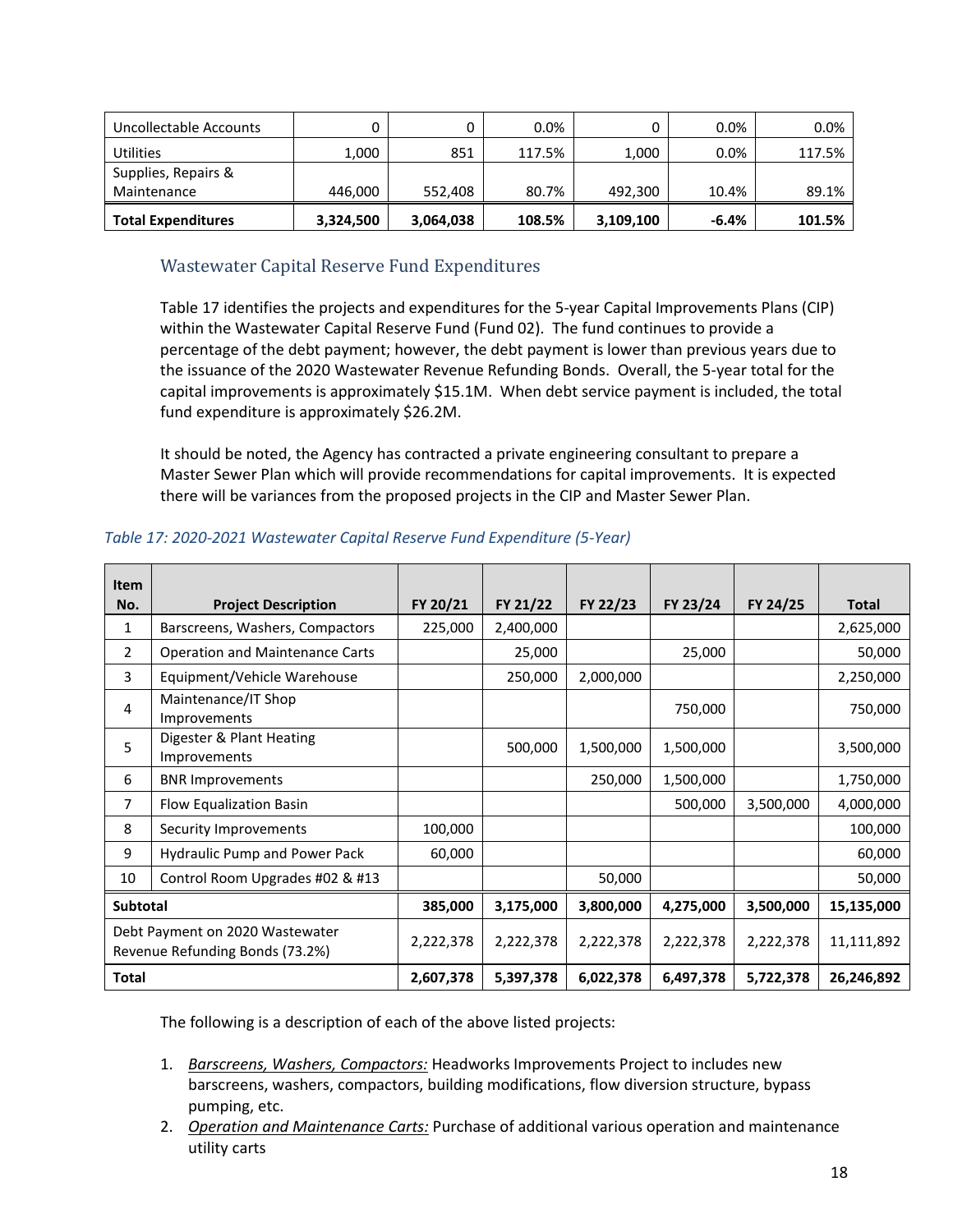- 3. *Equipment/Vehicle Warehouse:* Construction of a new warehouse for storage of Agency vehicles, heavy equipment, and misc. equipment.
- 4. *Maintenance/IT Shop Improvements:* Improvements to relocate mechanical and I&E maintenance shops.
- 5. *Digester & Plant Heating Improvements:* Construction of new digester building to house new boilers, pumps, and other major mechanical equipment to support sludge digestion, heating, and gas handling systems.
- 6. *BNR Improvements:* Modification of existing denitrification influent structures to reduce dissolved oxygen concentrations entering the denitrification cells.
- 7. *Flow Equalization Basin:* Construction of a new raw influent flow equalization basin upstream of the headworks to mitigate high flows and loadings into the plant.
- 8. *Security Improvements:* Installation of new security cameras.
- 9. *Hydraulic Pump and Power Pack:* Procurement of a new slurry pump.
- 10. *Control Room Upgrades #02 & #13:* Installation of a new HVAC for the control rooms.

# <span id="page-18-0"></span>Replacement, Rehabilitation and Upgrade Fund Expenditures

Table 18 identifies the projects and expenditures for the 5-year Capital Improvements Plans (CIP) within the Replacement, Rehabilitation and Upgrade Fund (Fund 06). The fund continues to provide a percentage of the debt payment; however, the debt payment is lower than previous years due to the issuance of the 2020 Wastewater Refunding Revenue Bonds. Overall, the 5-year total for the capital improvements is approximately \$13.5M. When debt service payment is included, the total fund expenditure is approximately \$17.5M.

It should be noted, the Agency has contracted a private engineering consultant to prepare a Master Sewer Plan which will provide recommendations for capital improvements. It is expected there will be variances from the proposed projects in the CIP and Master Sewer Plan.

| <b>Item</b> |                                              |          |          |          |           |          |              |
|-------------|----------------------------------------------|----------|----------|----------|-----------|----------|--------------|
| No.         | <b>Project Description</b>                   | FY 20/21 | FY 21/22 | FY 22/23 | FY 23/24  | FY 24/25 | <b>Total</b> |
| 1           | <b>Plant Coating Improvements</b>            | 550,000  | 500,000  |          |           | 500,000  | 1,550,000    |
| 2           | Lab Equipment Replacements                   | 25,000   | 75,000   | 25,000   | 50,000    |          | 175,000      |
| 3           | Admin. Office Improvement                    | 350,000  |          |          |           |          | 350,000      |
| 4           | <b>EPDM Roof Replacement</b>                 | 800,000  |          | 750,000  |           | 500,000  | 2,050,000    |
| 5           | <b>Translucent Panel Rehabilitation</b>      |          |          |          | 60,000    |          | 60,000       |
| 6           | <b>VFD Replacements</b>                      |          | 30,000   |          | 30,000    |          | 60,000       |
| 7           | TRI Improvements                             | 100,000  | 350,000  | 100,000  | 4,000,000 |          | 4,550,000    |
| 8           | Centrifuge Rebuild                           |          | 50,000   |          |           |          | 50,000       |
| 9           | Robicon Drive Upgrade                        |          |          |          |           |          | $\Omega$     |
| 10          | Lab Improvement                              | 75,000   |          |          |           |          | 75,000       |
| 11          | Vehicle Replacement                          | 30,000   |          | 30,000   |           |          | 60,000       |
| 12          | <b>WWTP Pilot Study Rehabilitation</b>       | 75,000   |          |          |           |          | 75,000       |
| 13          | <b>Communications Network</b><br>Replacement |          |          | 200,000  |           |          | 200,000      |
| 14          | <b>Facilities Security System</b>            | 50,000   |          |          |           |          | 50,000       |

#### <span id="page-18-1"></span>*Table 18: 2020-2021 Replacement, Rehabilitation and Upgrade Fund Expenditure (5-Year)*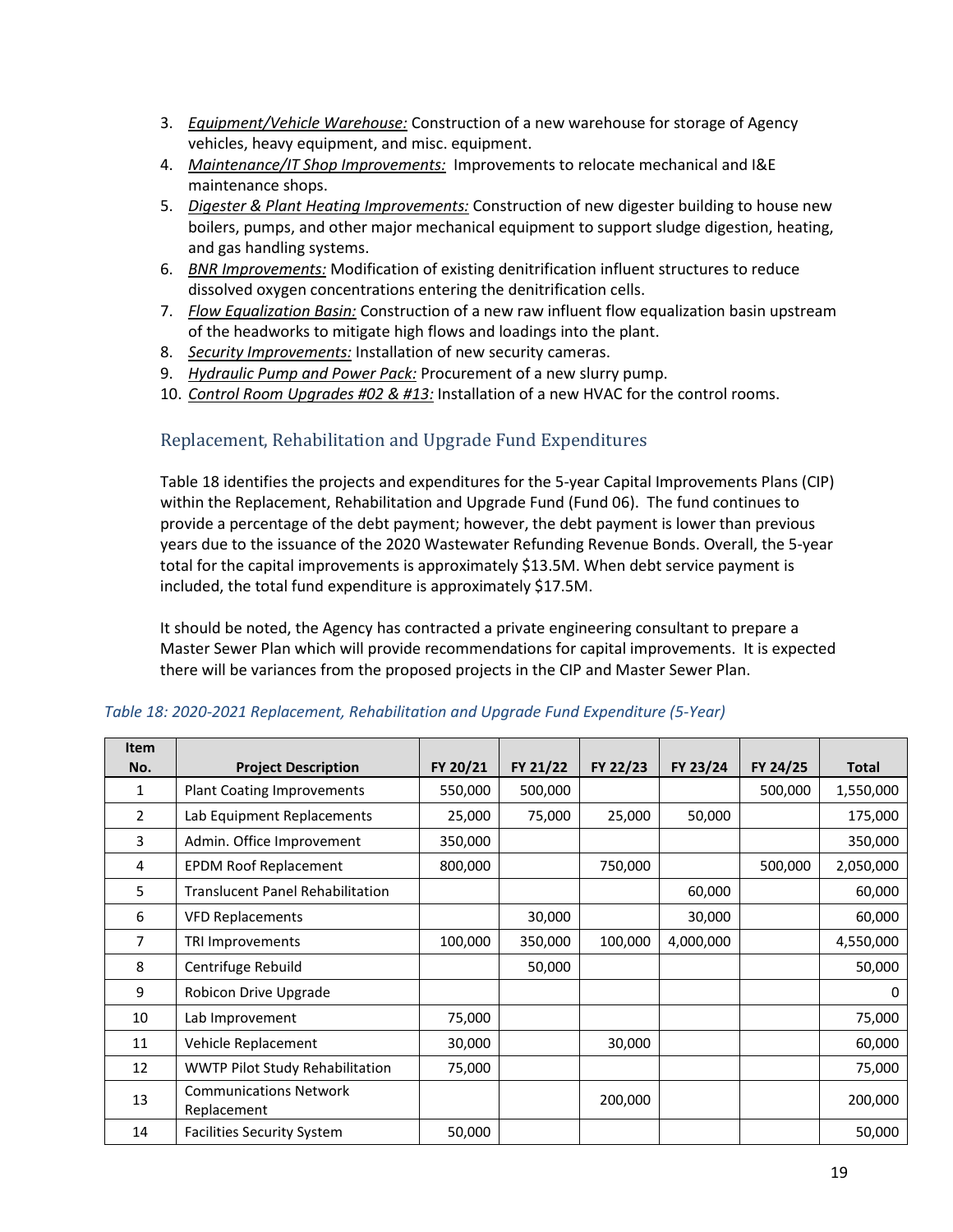| 15           | Lime System Improvements                                          |           | 150,000   |           |           |           | 150,000    |
|--------------|-------------------------------------------------------------------|-----------|-----------|-----------|-----------|-----------|------------|
| 16           | <b>Wasting Pumps Upgrade</b>                                      |           | 350,000   |           |           |           | 350,000    |
| 17           | Plant Concrete Repair                                             |           |           |           | 400,000   |           | 400,000    |
| 18           | <b>Facility Asphalt Sealing</b>                                   |           | 100,000   |           |           |           | 100,000    |
| 19           | Telephone Upgrade                                                 |           | 30,000    |           |           |           | 30,000     |
| 20           | 2 Water System Improvement                                        |           |           | 500,000   |           |           | 500,000    |
| 21           | 2 Water Vault Improvement                                         |           | 100,000   |           |           |           | 100,000    |
| 22           | Chlorine Scrubber Replacement                                     |           | 1,000,000 |           |           |           | 1,000,000  |
| 23           | <b>Odorous Air Expansion</b>                                      |           |           |           |           | 50,000    | 50,000     |
| 24           | <b>BNR Blower Replacement</b>                                     |           | 25,000    |           | 25,000    |           | 50,000     |
| 25           | Filter 3 Rebuild                                                  |           |           |           | 175,000   |           | 175,000    |
| 26           | Filter 4 Rebuild                                                  |           |           |           |           | 175,000   | 175,000    |
| 27           | MPPS VFD                                                          | 30,000    |           |           |           |           | 30,000     |
| 28           | Control Room Upgrades #02 & #13                                   |           | 75,000    | 500,000   |           |           | 575,000    |
| 29           | Warehouse Fork Lift                                               | 35,000    |           |           |           | 175,000   | 210,000    |
| 30           | <b>Chiller Replacement</b>                                        | 150,000   |           |           |           |           | 150,000    |
| 31           | <b>SCBA Tank Replacement</b>                                      | 35,000    |           |           |           |           | 35,000     |
| 32           | Polyblend Thickener                                               | 35,000    |           |           |           |           | 35,000     |
| 33           | Arc flash Study/Breaker<br>Replacement                            | 45,000    |           |           |           |           | 45,000     |
| Subtotal     |                                                                   | 2,385,000 | 2,835,000 | 2,105,000 | 4,740,000 | 1,400,000 | 13,465,000 |
|              | Debt Payment on 2020 Wastewater Revenue<br>Refunding Bond (26.8%) | 813,658   | 813,658   | 813,658   | 813,658   | 813,658   | 4,068,288  |
| <b>Total</b> |                                                                   | 3,198,658 | 3,648,658 | 2,918,658 | 5,553,658 | 2,213,658 | 17,533,288 |

The following is a description of each of the above listed projects:

- 1. *Plant Coating Improvements:* Recoating on various equipment and facilities to improve longevity.
- 2. *Lab Equipment Replacements:* Replacement of various aged laboratory equipment, as needed.
- 3. *Admin. Office Improvement:* Remodeling of administration building.
- 4. *EPDM Roof Replacement:* Repair and replacement of various EPDM roofing systems.
- 5. *Translucent Panel Rehabilitation:* Refurbishing of existing Kalwall architectural panels.
- 6. *VFD Replacements:* Plant-wide replacements of variable frequency drives throughout plant, as needed basis.
- 7. *TRI Improvements:* CIPP lining of TRI between TRI manhole nos. 32 to 35
- 8. *Centrifuge Rebuild:* Rebuild dewatering centrifuges (2 total).
- 9. *Robicon Drive Upgrade:* Replace VFD in BNR Influent Pump Station.
- 10. *Lab Improvement:* Improvements to the T-TSA satellite labs.
- 11. *Vehicle Replacement:* Replacement of aged vehicles.
- 12. *WWTP Pilot Study Rehabilitation:* Rehabilitation of BNR pilot plant for testing of various operating strategies.
- 13. *Communications Network Replacement:* Replacement of aged network communications equipment and cabling.
- 14. *Facilities Security System:* Replace existing cameras and front gate.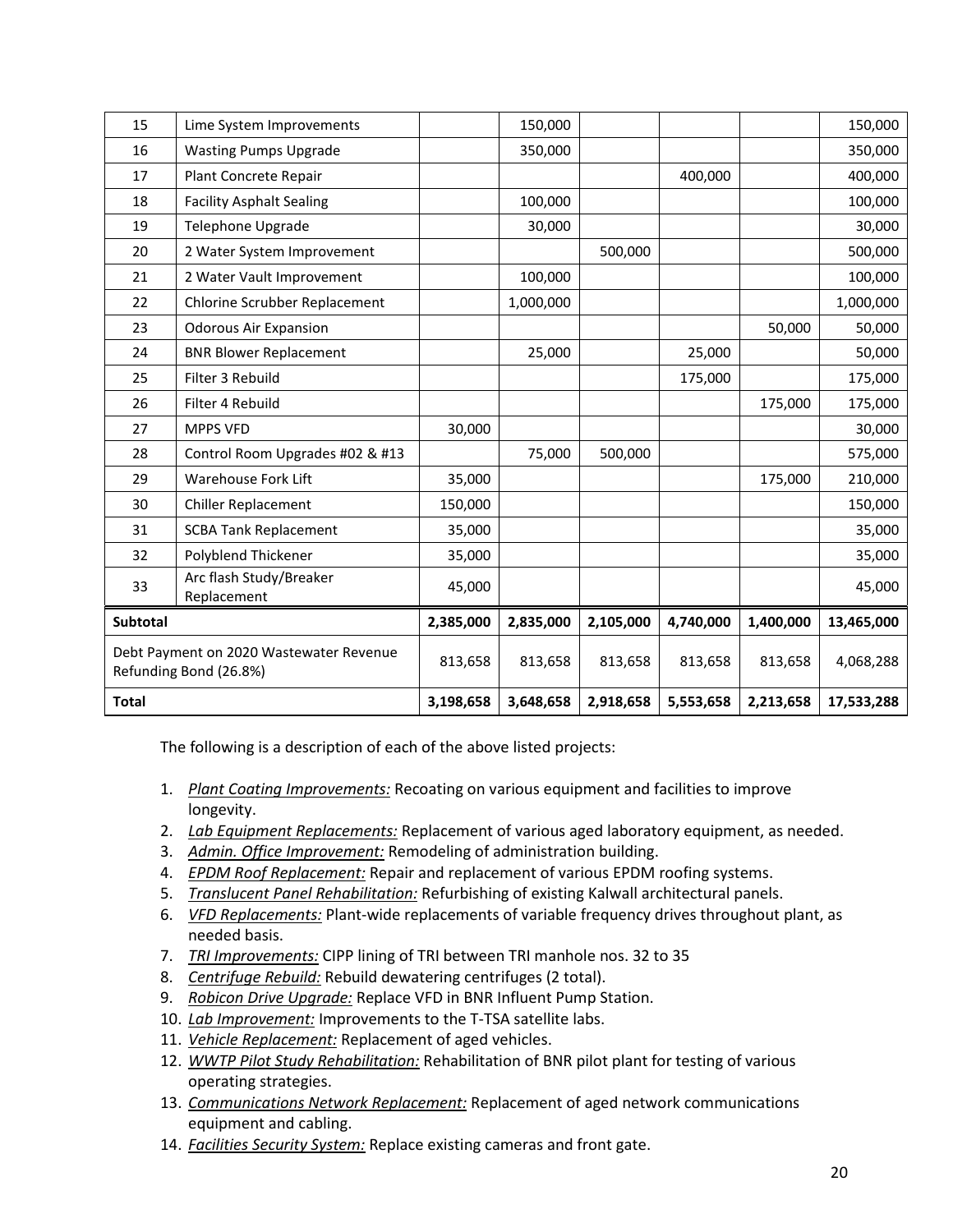- 15. *Lime System Improvements:* Replace conveyance system for hydrated lime.
- 16. *Wasting Pumps Upgrade:* Replace WAS pumps to be able to meet and maintain required wasting rates
- 17. *Plant Concrete Repair:* Perform various concrete repairs throughout the plant.
- 18. *Facility Asphalt Sealing:* Reseal asphalt surfaces through the plant
- 19. *Telephone Upgrade:* Upgrade existing aged PBX system and telephones to new technologies.
- 20. *2 Water System Improvement:* Upgrade reclaimed water storage, pumping, and distribution system.
- 21. *2 Water Vault Improvement:* Upgrade reclaimed water storage, pumping, and distribution system.
- 22. *Chlorine Scrubber Replacement:* Replace aged chlorine gas neutralizing scrubber in Chlorine Building.
- 23. *Odorous Air Expansion:* Expand odorous air media replacement.
- 24. *BNR Blower Replacement:* Replace BNR aeration blowers.
- 25. *Filter 3 Rebuild:* Inspection, repair and media replacement.
- 26. *Filter 4 Rebuild:* Inspection, repair and media replacement.
- 27. *MPPS VFD:* Replace VFD
- 28. *Control Room Upgrades #02 & #13:* Remodel and update to the existing control rooms.
- 29. *Warehouse Forklift:* Replace existing forklift with propane powered forklift.
- 30. *Chiller Replacement:* Replace existing chiller for the Administration building.
- 31. *SCBA Tank Replacement:* Replace expired tanks.
- 32. *Polyblend Thickener:* Upgrade existing thickener.
- 33. *Arc flash Study/Breaker Replacement:* Replace older and/or undersized breakers per the arc flash study.

# <span id="page-20-0"></span>Fund Summaries

The following tables provide fiscal year 2020-2021 summaries for funds that have revenues and expenditures. These funds include the General Fund (Fund 10), Wastewater Capital Reserve Fund (Fund 02) and Replacement, Rehabilitation and Upgrade Fund (Fund 06). Funds that are not anticipated to have expenditures are addressed in the end of year fund balance table (Table 23).

# <span id="page-20-1"></span>General Fund Summary

Table 19 provides a summary of the General Fund (Fund 10) summary to include revenues, expenditures and net position for the fiscal year 2019-2020 budget, fiscal year 2019-2020 projected actuals, a comparison of the fiscal year 2019-2020 budget versus the projected actuals, fiscal year 2020-2021 budget, and percent change in the fiscal year 2019-2020 budget to the fiscal year 2020-2021 budget.

Overall, the total General Fund (Fund 10) net position for fiscal year 2020-2021 is approximately 4.6% or \$0.10M greater than fiscal year 2019-2020 projected net position actual.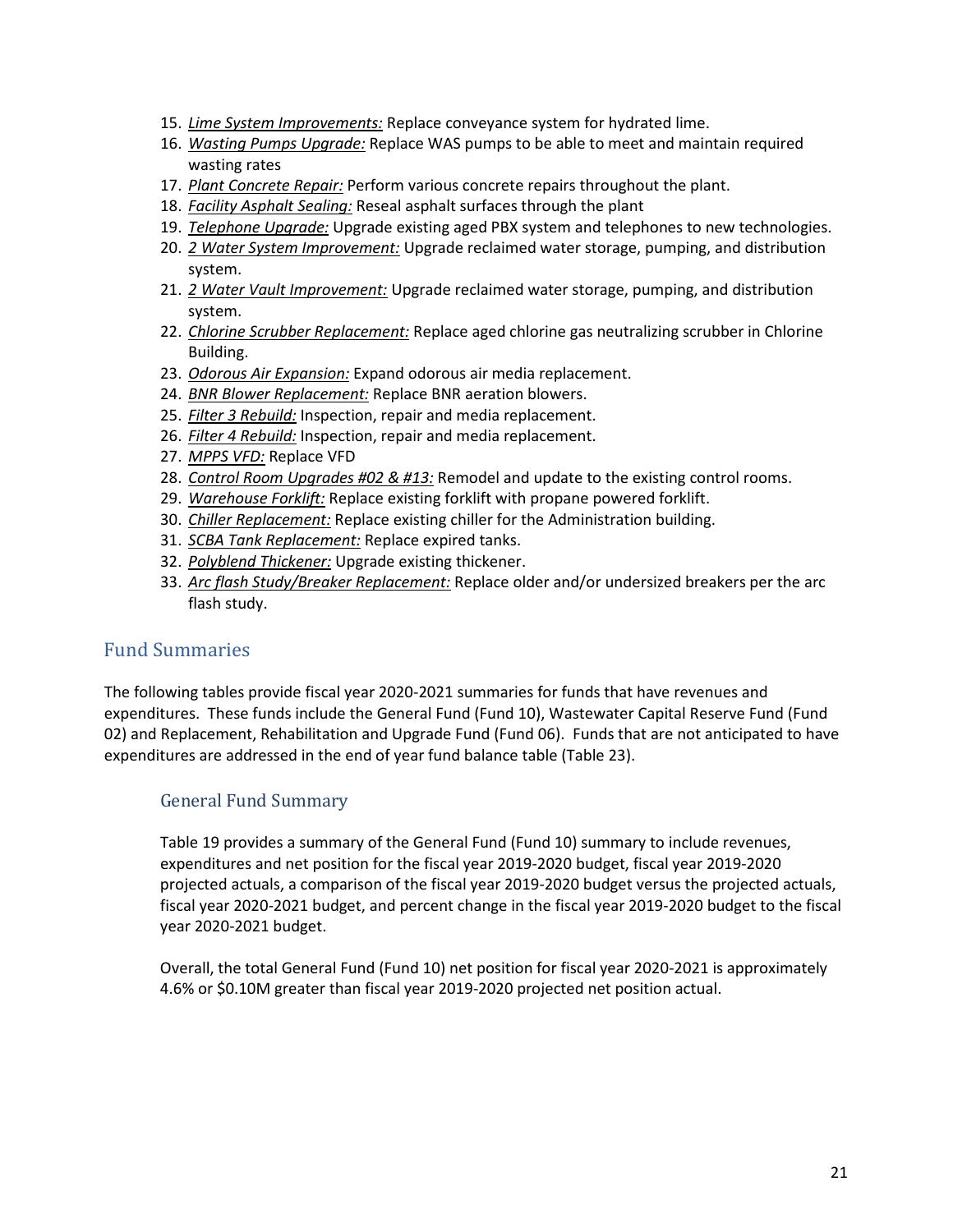#### <span id="page-21-1"></span>*Table 19: General Fund Summary*

| <b>Description</b>                 | 2019/2020<br><b>Budget</b><br>(\$) | 2019/2020<br>Projected<br><b>Actuals</b><br>(\$) | 2019/2020<br>Budget vs.<br><b>Projected</b><br><b>Actuals</b><br>(%) | 2020/2021<br><b>Budget</b><br>(\$) | $%$ $\Delta$<br>2019/2020<br><b>Budget-</b><br>2020/2021<br><b>Budget</b><br>(%) |
|------------------------------------|------------------------------------|--------------------------------------------------|----------------------------------------------------------------------|------------------------------------|----------------------------------------------------------------------------------|
| <b>Revenues</b>                    |                                    |                                                  |                                                                      |                                    |                                                                                  |
| Sewer Service Charges              | 12,712,500                         | 12.446.000                                       | 102.1%                                                               | 12,823,000                         | $-0.9%$                                                                          |
| <b>Fund Interest</b>               | 25,000                             | 21,000                                           | 119.0%                                                               | 18,000                             | 28.0%                                                                            |
| <b>Other Revenue</b>               | 15,000                             | 12,000                                           | 125.0%                                                               | 7,500                              | 50.0%                                                                            |
| Ad Valorem                         | 3,900,000                          | 3,760,000                                        | 103.7%                                                               | 3,900,000                          | 0.0%                                                                             |
| <b>Temporary Discharge Permits</b> | 1,500                              | 1,500                                            | 100.0%                                                               | 1,500                              | 0.0%                                                                             |
| <b>Total Revenues</b>              | 16,654,000                         | 16,240,500                                       | 102.5%                                                               | 16,750,000                         | 0.6%                                                                             |

| <b>Expenditures</b>                  |            |            |         |            |           |
|--------------------------------------|------------|------------|---------|------------|-----------|
| Salaries & Wages                     | 5,830,000  | 5,260,463  | 110.8%  | 5,658,400  | $-2.9%$   |
| <b>Employee Benefits</b>             | 3,662,450  | 3,301,420  | 110.9%  | 3,469,100  | $-5.3%$   |
| <b>Director Fees</b>                 | 7,000      | 9,240      | 75.8%   | 7,500      | 7.1%      |
| Vehicles                             | 72,950     | 56,392     | 129.4%  | 49,700     | $-31.8%$  |
| <b>CSRMA</b> Insurance               | 175,000    | 145,000    | 120.7%  | 210,000    | 20.0%     |
| <b>Professional Memberships</b>      | 43,210     | 42,803     | 101.0%  | 47,500     | 10.7%     |
| <b>Agency Permits &amp; Licenses</b> | 176,000    | 173,674    | 101.3%  | 178,000    | 1.1%      |
| <b>Office Expenses</b>               | 284,850    | 211,869    | 134.4%  | 271,400    | $-4.6%$   |
| <b>Contractual Services</b>          | 1,866,000  | 1,917,398  | 97.3%   | 1,896,900  | 1.7%      |
| <b>Professional Services</b>         | 1,294,000  | 1,136,711  | 113.8%  | 805,000    | $-37.8%$  |
| Conferences & Training               | 94,000     | 43,841     | 214.4%  | 107,500    | 14.4%     |
| Uncollectable Accounts               | 2,000      | 100        | 2000.0% | 1,000      | $-50.0\%$ |
| Utilities                            | 1,058,200  | 992,632    | 106.6%  | 1,001,100  | $-5.4%$   |
| Supplies, Repairs &                  |            |            |         |            |           |
| Maintenance                          | 711,500    | 795,109    | 89.5%   | 789,300    | 10.9%     |
| <b>Total Expenditures</b>            | 15,277,160 | 14,086,651 | 108.5%  | 14,492,400 | -5.4%     |

|--|

#### <span id="page-21-0"></span>Wastewater Capital Reserve Fund Summary

Table 20 provides summary of the Wastewater Capital Reserve Fund (Fund 02) summary to include revenues, expenditures and net position for the fiscal year 2019-2020 budget, fiscal year 2019-2020 projected actuals, a comparison of the fiscal year 2019-2020 budget versus the projected actuals, fiscal year 2020-2021 budget, and percent change in the fiscal year 2019-2020 budget to the fiscal year 2020-2021 budget.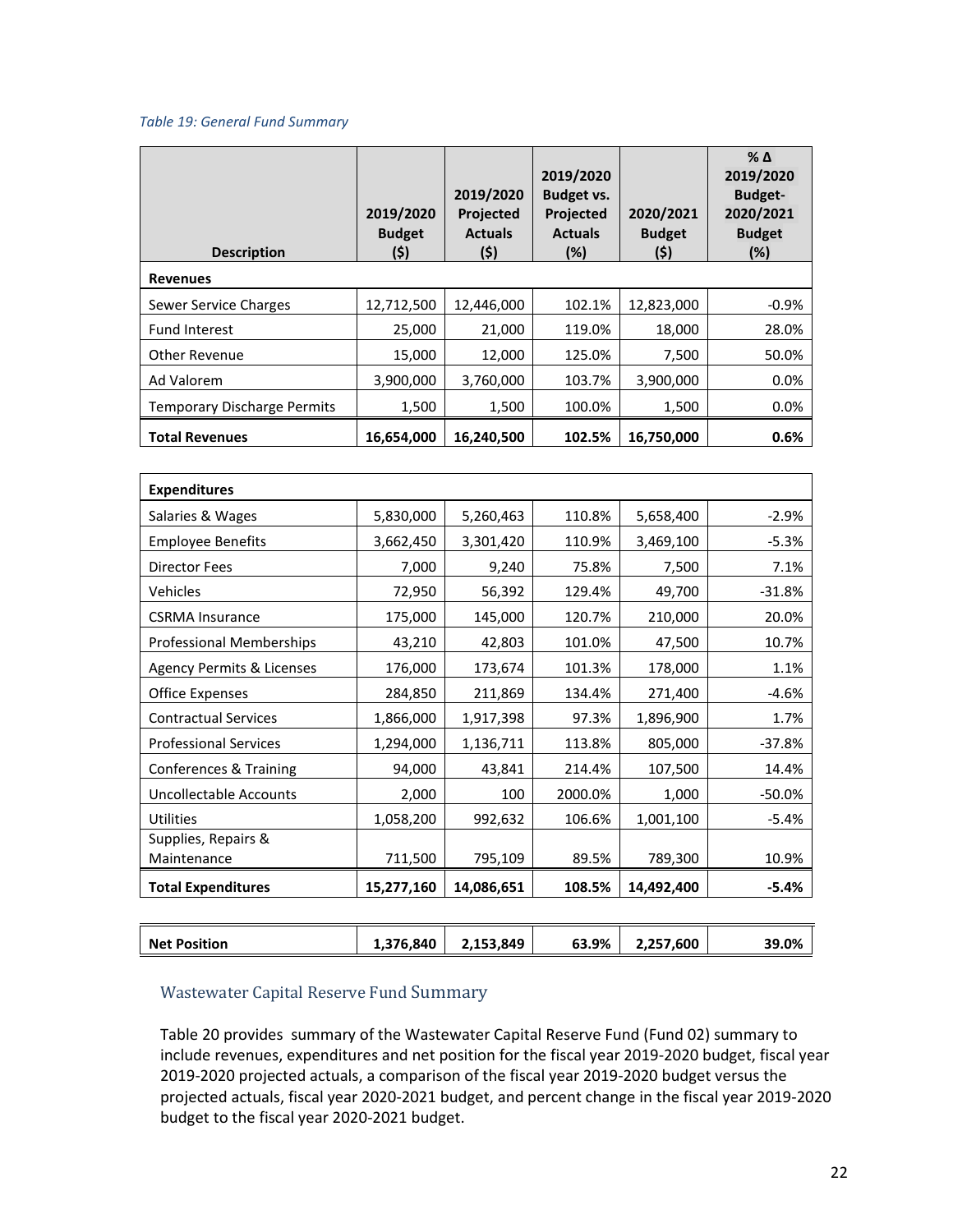Overall, the total Agency fiscal year 2020-2021 Wastewater Capital Reserve Fund (Fund 02) net position is a negative \$0.5M. This is attributed to the fund expenditures exceeding revenues.

#### <span id="page-22-1"></span>*Table 20: Wastewater Capital Reserve Fund Summary*

| <b>Description</b>          | 2019/2020<br><b>Budget</b><br>(\$) | 2019/2020<br><b>Projected</b><br><b>Actuals</b><br>(\$) | 2019/2020<br>Budget vs.<br><b>Projected</b><br><b>Actuals</b><br>(\$) | 2020/2021<br><b>Budget</b><br>(\$) | $%$ $\Delta$<br>2019/2020<br><b>Budget-</b><br>2020/2021<br><b>Budget</b><br>(%) |
|-----------------------------|------------------------------------|---------------------------------------------------------|-----------------------------------------------------------------------|------------------------------------|----------------------------------------------------------------------------------|
| <b>Revenues</b>             |                                    |                                                         |                                                                       |                                    |                                                                                  |
| <b>Sewer Connection Fee</b> | 1,500,000                          | 1,425,000                                               | 105.3%                                                                | 1,500,000                          | 0.0%                                                                             |
| <b>Fund Interest</b>        | 450.000                            | 204.000                                                 | 220.6%                                                                | 250.000                            | $-44.4%$                                                                         |
| Other Revenue               | 50,000                             | (41,708)                                                | $-119.9%$                                                             | 25,000                             | $-50.0\%$                                                                        |
| <b>Total Revenues</b>       | 2,000,000                          | 1,587,292                                               | 126.0%                                                                | 1,775,000                          | $-12.7%$                                                                         |

| <b>Expenditures</b>                                               |  |           |  |
|-------------------------------------------------------------------|--|-----------|--|
| Barscreens, Washers, Compactors                                   |  | 225,000   |  |
| Security Improvements                                             |  | 100,000   |  |
| Hydraulic Pump and Power Pack                                     |  | 60,000    |  |
| <b>Subtotal Expenditures</b>                                      |  | 385,000   |  |
| Debt Payment on 2020 Wastewater<br>Revenue Refunding Bond (73.2%) |  | 1,894,260 |  |
| <b>Total Expenditures</b>                                         |  | 2,279,260 |  |

| <b>Net Position</b> |  |
|---------------------|--|
|                     |  |

#### <span id="page-22-0"></span>Replacement, Rehabilitation and Upgrade Fund Summary

Table 21 provides summary of the Replacement, Rehabilitation and Upgrade Fund (Fund 06) summary to include revenues, expenditures and net position for the fiscal year 2019-2020 budget, fiscal year 2019-2020 projected actuals, a comparison of the fiscal year 2019-2020 budget versus the projected actuals, fiscal year 2020-2021 budget, and percent change in the fiscal year 2019- 2020 budget to the fiscal year 2020-2021 budget.

Overall, the total Agency fiscal year 2020-2021 Replacement, Rehabilitation and Upgrade Fund (Fund 06) net position is negative \$2.8M. This is attributed to the fund expenditures exceeding revenues.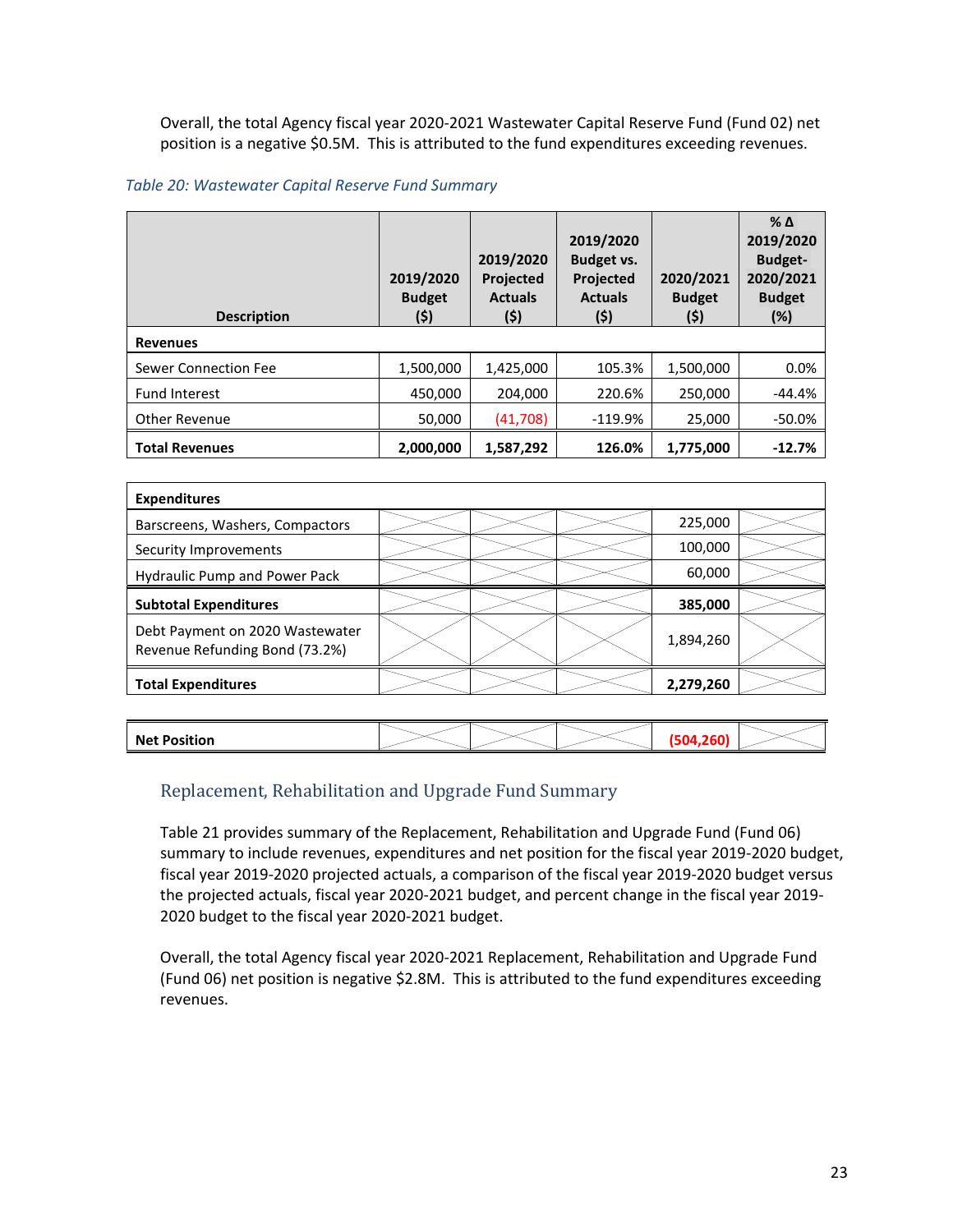<span id="page-23-0"></span>

|  |  | Table 21: Replacement, Rehabilitation and Upgrade Fund Summary |
|--|--|----------------------------------------------------------------|
|--|--|----------------------------------------------------------------|

| <b>Description</b>   | 2019/2020<br><b>Budget</b><br>(\$) | 2019/2020<br>Projected<br><b>Actuals</b><br>(5) | 2019/2020<br>Budget vs.<br>Projected<br><b>Actuals</b><br>(5) | 2020/2021<br><b>Budget</b><br>(\$) | $\%$ $\Delta$<br>2019/2020<br><b>Budget-</b><br>2020/2021<br><b>Budget</b><br>(%) |
|----------------------|------------------------------------|-------------------------------------------------|---------------------------------------------------------------|------------------------------------|-----------------------------------------------------------------------------------|
| Revenue              |                                    |                                                 |                                                               |                                    |                                                                                   |
| Fund Interest        |                                    |                                                 |                                                               | 310,000                            |                                                                                   |
| <b>Total Revenue</b> |                                    |                                                 |                                                               | 310,000                            |                                                                                   |

| <b>Expenditures</b>                                               |  |           |  |
|-------------------------------------------------------------------|--|-----------|--|
| <b>Plant Coating Improvements</b>                                 |  | 550,000   |  |
| Lab Equipment Replacements                                        |  | 25,000    |  |
| Admin. Office Improvement                                         |  | 350,000   |  |
| <b>EPDM Roof Replacement</b>                                      |  | 800,000   |  |
| <b>TRI Improvements</b>                                           |  | 100,000   |  |
| Lab Improvement                                                   |  | 75,000    |  |
| Vehicle Replacement                                               |  | 30,000    |  |
| <b>WWTP Pilot Study Rehabilitation</b>                            |  | 75,000    |  |
| <b>Facilities Security System</b>                                 |  | 50,000    |  |
| <b>MPPS VFD</b>                                                   |  | 30,000    |  |
| <b>Warehouse Fork Lift</b>                                        |  | 35,000    |  |
| <b>Chiller Replacement</b>                                        |  | 150,000   |  |
| <b>SCBA Tank Replacement</b>                                      |  | 35,000    |  |
| Polyblend Thickener                                               |  | 35,000    |  |
| Arc flash Study/Breaker Replacement                               |  | 45,000    |  |
| <b>Subtotal Expenditures</b>                                      |  | 2,385,000 |  |
| Debt Payment on 2020 Wastewater<br>Revenue Refunding Bond (26.8%) |  | 813,658   |  |
| <b>Total Expenditures</b>                                         |  | 3,198,658 |  |

| <b>Net Position</b> |  |
|---------------------|--|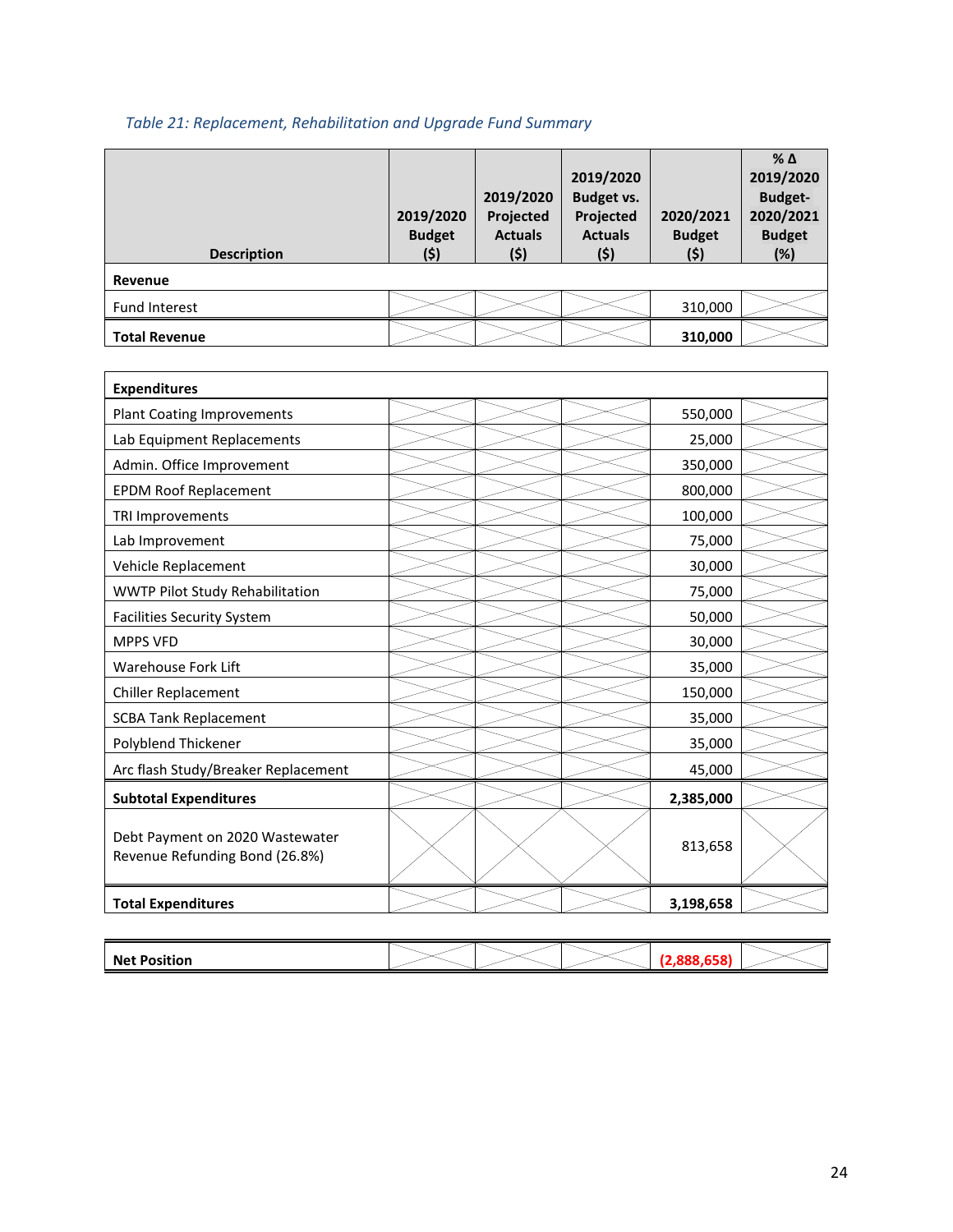# <span id="page-24-0"></span>Unfunded Accrued Liability

The Agency participates in the California Public Employees' Retirement System (CalPERS) which includes a plan for Classic and PEPRA (Public Employees' Pension Reform Act) employees. Based on the annual valuation reports prepared by CalPERS, the estimated unfunded accrued liability (UAL) for each plan for 06/30/20 are approximately \$15M for Classic Employees and \$0.26M for PEPRA Employees. An updated valuation report will be available from CalPERS in September of 2020.

There is a cost benefit to the Agency to reduce the UAL amortization schedule from the current 30-year schedule to a 5-year schedule as it would provide a savings of approximately \$11.4M in accrued interest. Table 22 provides the anticipated payment schedule to reduce the UAL on the 5-year amortization schedule.

As previous stated, excess monies from the Administrative Fund (Fund 00) and Operation and Maintenance Fund (Fund 01), to be merged into General Fund (Fund 10), are transferred to the Replacement, Rehabilitation and Upgrade Fund (Fund 06) at the end of each fiscal year. In doing so, when the UAL is paid, the funds are provided by the Replacement, Rehabilitation and Upgrade Fund (Fund 06).

<span id="page-24-2"></span>It should be noted the UAL may vary as CalPERS performs future valuation reports.

| <b>Fiscal Year</b><br><b>End</b> | Annual<br><b>Scheduled</b><br>Payment <sup>(2)</sup><br>(\$) | <b>Additional</b><br><b>Annual</b><br>Payment<br>(\$) | <b>Total Annual</b><br>Payment<br>(\$) |
|----------------------------------|--------------------------------------------------------------|-------------------------------------------------------|----------------------------------------|
| $2020^{(1)}$                     | 1,024,192                                                    | 2,510,895                                             | 3,535,087                              |
| 2021                             | 981,445                                                      | 2,635,532                                             | 3,616,977                              |
| 2022                             | 1,604,562                                                    | 2,111,882                                             | 3,716,444                              |
| 2023                             | 1,748,927                                                    | 2,069,720                                             | 3,818,647                              |
| 2024                             | 1,836,974                                                    | 2,086,685                                             | 3,923,659                              |

#### *Table 22: CalPERS UAL 5-Year Amortization Schedule Summary*

Notes: (1) Payment completed

(2) Payment per current 30-year amortization

# <span id="page-24-1"></span>Projected End of Fiscal Year Fund Balances

Table 23 lists the expected fund balances at the end of fiscal year 2020-2021. Each fund is shown with the beginning balance, annual revenue, annual expenditure, UAL payment and end of year balance for each fund. The total of all funds is approximately \$38.7M.

It should be noted, once the State Revolving Fund Revenue (Fund 04) is extinguished, its funds are transferred to the Rate Stabilization Fund (08). In addition, the Unrestricted Reserve Fund (Fund 09) is listed for information purposes and will receive funds as end of year excess balances are transferred.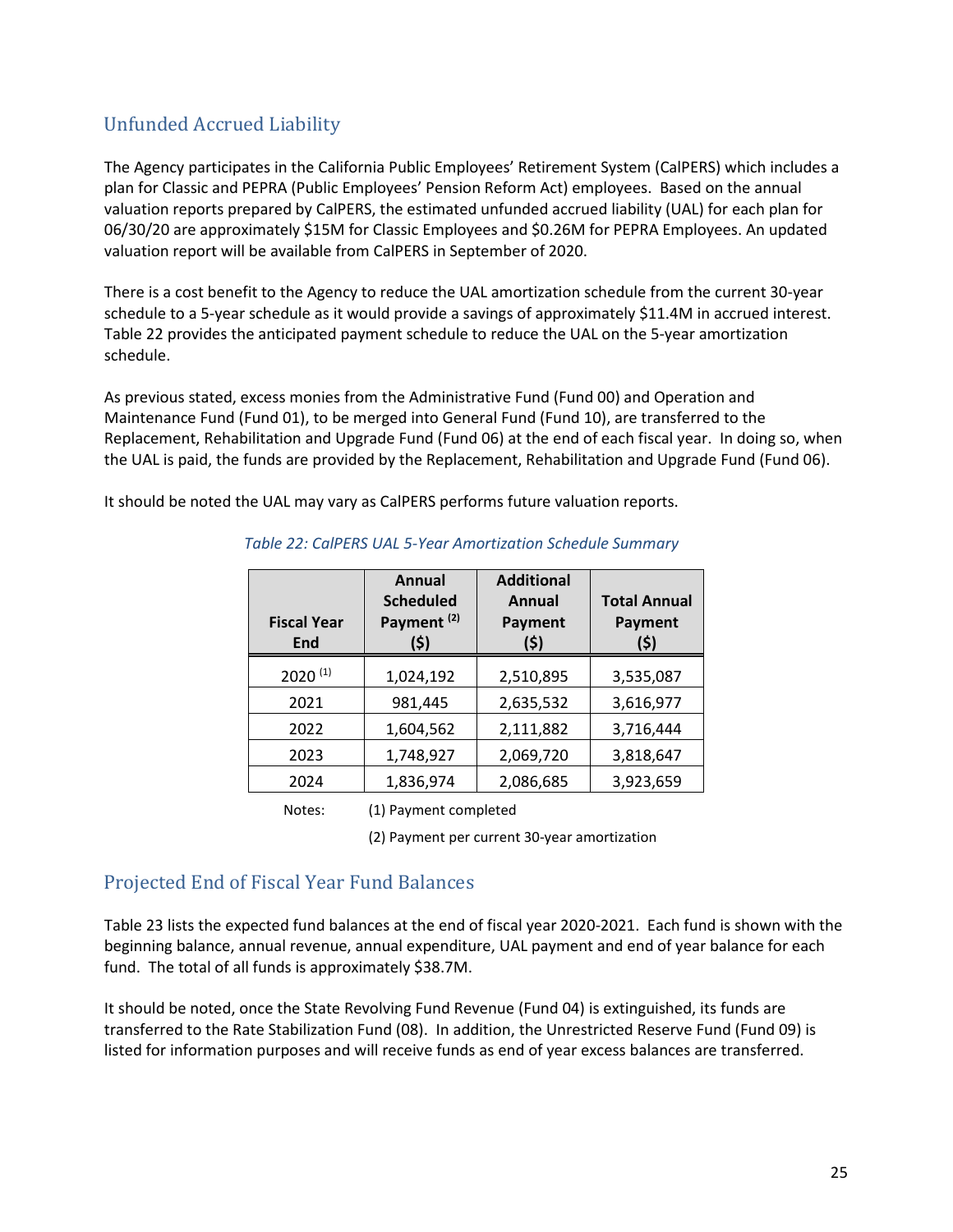#### <span id="page-25-2"></span>*Table 23: Projected End of Year Fund Balances*

| <b>Description</b>          | General<br><b>Fund</b><br>(Fund 10) | Wastewater<br>Capital<br><b>Reserve</b><br><b>Fund</b><br>Revenue<br>(Fund 02) | <b>State</b><br><b>Revolving</b><br><b>Fund</b><br>Revenue<br>(Fund 04) | Upgrade,<br><b>Rehabilitation</b><br>&<br>Replacement<br>Fund<br>Revenue<br>(Fund 06) | <b>Emergency</b><br>Reserve<br><b>Fund</b><br><b>Revenue</b><br>(Fund 07) | Rate<br><b>Stabilization</b><br><b>Fund (08)</b> | <b>Unrestricted</b><br>Reserve<br><b>Fund (09)</b> | <b>Total</b> |
|-----------------------------|-------------------------------------|--------------------------------------------------------------------------------|-------------------------------------------------------------------------|---------------------------------------------------------------------------------------|---------------------------------------------------------------------------|--------------------------------------------------|----------------------------------------------------|--------------|
| Beginning<br><b>Balance</b> | 300,000                             | 17,499,330                                                                     | 3,088,394                                                               | 18,634,274                                                                            | 4,117,269                                                                 |                                                  |                                                    | 43,639,268   |
| Revenue                     | 16,750,000                          | 1,775,000                                                                      |                                                                         | 310,000                                                                               | 85,000                                                                    | 70,000                                           |                                                    | 18,990,000   |
| Expenditure                 | 14,492,400                          | 2,607,378                                                                      |                                                                         | 3,198,658                                                                             | 0                                                                         |                                                  |                                                    | 20,298,436   |
| CalPERS UAL                 | 0                                   | 0                                                                              |                                                                         | 3,616,977                                                                             | 0                                                                         |                                                  |                                                    | 3,616,977    |
| Ending<br><b>Balance</b>    | 2,557,600                           | 16,666,952                                                                     | 0                                                                       | 12,128,640                                                                            | 4,202,269                                                                 | 3,158,394                                        |                                                    | 38,713,855   |

# <span id="page-25-0"></span>General Fund Budget Expenditure Summary

Appendix A provides a detailed account of each department's budgeted expenditures.

# <span id="page-25-1"></span>Summary

The annual budget for fiscal year 2020-2021 provides detailed operating budgets and capital improvement plans for the Agency in order to meet the waste discharge requirements and provide a high level of service to its customers. As the budget is monitored and more data is collected, the Agency will be able to better determine department operating and maintenance costs and make financial decisions on its assets accordingly. It is recommended the 5-year capital improvement plans be reevaluated once the Master Sewer Plan is completed.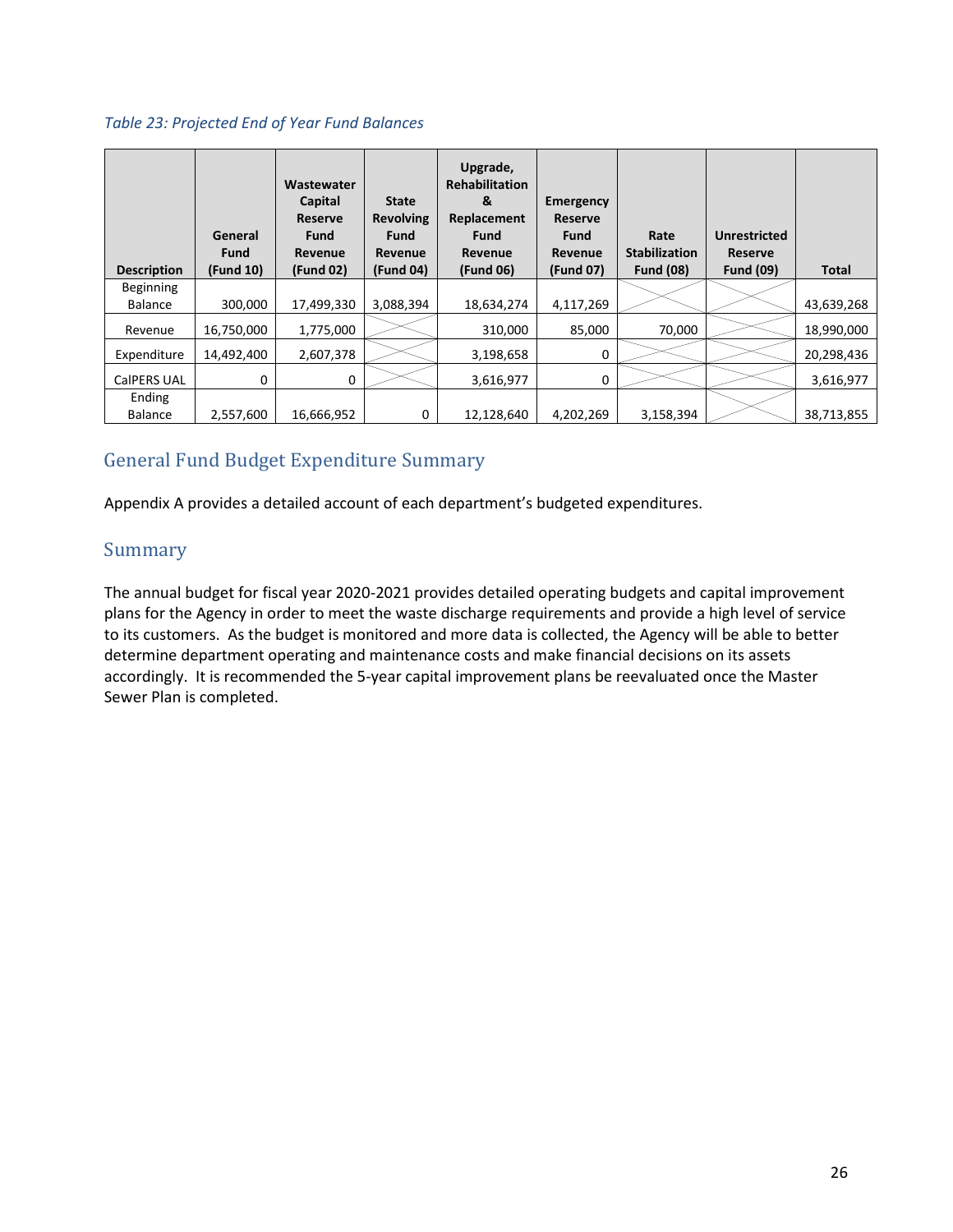|                          | <b>General Fund Budget Expenditures Summary</b> |                         |                          |                     |                          |                                   |                     |                             | Department                     |                   |                                                      |               |                             |                    |                          |                         |                          |     | <b>Expenditures</b> |
|--------------------------|-------------------------------------------------|-------------------------|--------------------------|---------------------|--------------------------|-----------------------------------|---------------------|-----------------------------|--------------------------------|-------------------|------------------------------------------------------|---------------|-----------------------------|--------------------|--------------------------|-------------------------|--------------------------|-----|---------------------|
| GL#                      | <b>General Ledger Account Description</b>       |                         | 10-01                    |                     | $10 - 02$                | $10 - 03$                         |                     | 10-04                       | $10 - 05$                      |                   | 10-06                                                |               | $10-07$                     |                    | 10-08                    |                         | $10 - 11$                |     | <b>Grand Totals</b> |
|                          |                                                 |                         | Admin                    |                     | Eng                      | Safety                            |                     | Ops                         | Lab                            |                   | <b>Maint</b>                                         |               | <b>1&amp;E</b>              |                    | IT                       |                         | <b>Whs</b>               |     |                     |
| Salaries & Wages         |                                                 |                         |                          |                     |                          |                                   |                     |                             |                                |                   |                                                      |               |                             |                    |                          |                         |                          |     |                     |
| 0500                     | SALARIES AND WAGES                              | Ŝ.                      | $1,142,000$ \$           |                     | 470,000                  | 123,000 \$<br>$\mathsf{S}$        |                     | 1,700,000 \$                | 460,000 \$                     |                   | 875,000                                              | $\zeta$       | 462,000                     | \$                 | 353,600 \$               |                         | 72,800                   | l\$ | 5,658,400           |
| <b>Employee Benefits</b> |                                                 |                         |                          |                     |                          |                                   |                     |                             |                                |                   |                                                      |               |                             |                    |                          |                         |                          |     |                     |
| 1000                     | CALPERS PEPRA RETIREMENT                        | \$.                     | 24,000                   | \$                  | 9,000                    | 8,200                             | -\$                 | 30,000                      | \$<br>$\overline{\phantom{a}}$ |                   | 20,000<br>l \$                                       | S             | 21,000                      | \$.                | $\sim$                   | \$                      | 5,000                    | \$  | 117,200             |
| 1001                     | <b>CALPERS CLASSIC RETIREMENT</b>               | \$                      | 152,000                  | Ŝ.                  | 71,000                   | <sup>\$</sup>                     | Ś.                  | 280,000                     | $97,500$ \$                    |                   | 145,000                                              | Ś             | 28,000                      | Ś                  | 57,000                   | l\$                     | ä,                       | \$  | 830,500             |
| 1002                     | <b>WORKER'S COMP</b>                            | \$                      | $25,500$ \$              |                     | 8,400                    | 2,800<br>-\$                      | -\$                 | 48,000                      | \$<br>$11,500$ \$              |                   | 25,000                                               | -\$           | 11,200                      | \$                 | $6,000$ \$               |                         | 2,800                    | \$  | 141,200             |
| 1003                     | <b>MEDICARE</b>                                 | \$                      | 15,500                   | \$                  | 7,000                    | 1,700<br>\$                       | \$                  | 25,000                      | \$                             | $6,600$ \$        | 14,000                                               | \$            | 6,500                       | \$                 | 4,000                    | ۱\$                     | 1,000                    | \$  | 81,300              |
| 1004                     | SDI                                             | \$                      | 10,500                   | $\sqrt{5}$          | 3,600                    | l \$<br>1,200                     | $\ddot{\mathsf{S}}$ | 17,500                      | \$                             | 4,600 \$          | 9,200                                                | \$            | 4,500                       | \$                 | 2,900                    | ۱\$                     | 800                      | \$  | 54,800              |
| 1005                     | LIFE INSURANCE                                  | \$                      | 8,500                    | \$                  | 2,900                    | 1,000                             | \$                  | 15,500                      | 4,000<br>Ś.                    |                   | $\mathsf{\hat{S}}$<br>8,500                          |               | 3,800                       |                    | 1,900                    | -\$                     | 1,000                    | Ś   | 47,100              |
| 1006                     | <b>HEALTH INSURANCE</b>                         | \$                      | 252,000                  | Ŝ.                  | 81,500                   | 29,200<br>Ŝ.                      | Ś                   | 430,000                     | \$<br>127,000                  |                   | l \$<br>250,000                                      | Ŝ             | 84,000                      |                    | 26,000                   | -\$                     | 14,500                   | \$  | 1,294,200           |
| 1007                     | DIRECTOR HEALTH INSURANCE                       | \$                      | $41,000$ \$              |                     | $\overline{\phantom{a}}$ | \$<br>$\sim$                      | \$                  | $\sim$                      | Ś<br>$\overline{\phantom{a}}$  |                   | \$                                                   | Ś             | $\sim$                      | Ŝ                  | $\sim$                   | Ŝ.                      | $\sim$                   | Ś   | 41,000              |
| 1008                     | RETIREE HEALTH INSURANCE                        | \$                      | 91,000                   | \$                  | 31,000                   | Ŝ.<br>$\sim$                      | \$                  | 285,000                     | 35,000<br>\$                   |                   | l \$<br>160,000                                      | Ŝ             | 63,000                      | Ś.                 | $\sim$                   | $\mathsf{\hat{S}}$      | $\sim$                   | \$  | 665,000             |
| 1009                     | DENTAL INSURANCE                                | \$                      | 20,500                   | \$                  | 6,200                    | 2,600<br>\$                       | \$                  | 31,000                      | 8,900<br>\$                    |                   | l \$<br>19,000                                       | Ŝ.            | 5,600                       | \$                 | 3,000                    | $\sqrt{5}$              | 1,000                    | \$  | 97,800              |
| 1010                     | <b>NAVIA HRA</b>                                | \$                      | 9,000                    | \$                  | 2,500                    | 1,000<br>Ŝ.                       | \$                  | 12,000                      | 3,500<br>\$                    |                   | l \$<br>10,000                                       | Ŝ.            | 3,000                       | Ś.                 | 1,500                    | -\$                     | 500                      | \$  | 43,000              |
| 1011                     | OPEB                                            | \$                      |                          | Ś                   | $\overline{\phantom{a}}$ | \$<br>$\sim$                      | \$                  |                             | Ś                              |                   | \$                                                   | Ŝ.            | $\sim$                      | Ś.                 |                          | \$                      | $\sim$                   | \$  |                     |
| 1012                     | VISION REIMBURSEMENT                            | \$                      | 5,800                    | Ŝ.                  | 2,000                    | 800<br>\$                         | \$                  | 3,000                       | 1,600<br>\$                    |                   | -\$<br>5,000                                         | \$            | 1,600                       | \$                 | 1,200                    | -\$                     | 400                      | \$  | 21,400              |
| 1013                     | CALPERS 457                                     | \$                      | $\sim$                   | \$                  | $\sim$                   | \$<br>$\sim$                      | \$                  | $\sim$                      | \$<br>$\sim$                   |                   | -\$<br>$\overline{\phantom{a}}$                      | \$            | $\sim$                      | \$                 | $\sim$                   | -\$                     | $\sim$                   | \$  | $\sim$              |
| 1014                     | NATIONWIDE 457                                  | \$                      | $\sim$                   | \$                  | ×.                       | \$                                | \$                  | $\sim$                      | \$<br>$\sim$                   |                   | \$                                                   | \$            | $\sim$                      | \$                 | $\sim$                   | \$                      | $\sim$                   | \$  | $\sim$              |
| 1015                     | DIRECTOR DENTAL INSURANCE                       | \$                      | 6,000                    | \$                  | $\overline{\phantom{a}}$ | \$<br>$\sim$                      | \$                  | $\sim$                      | \$<br>$\overline{\phantom{a}}$ |                   | $\zeta$<br>$\overline{\phantom{a}}$                  | \$            | $\sim$                      | \$                 | $\overline{\phantom{a}}$ | \$                      | $\sim$                   | \$  | 6,000               |
| 1016                     | DIRECTOR VISION REIMBURSEMENT                   | \$                      | 1,000                    | Ś                   | $\overline{\phantom{a}}$ | \$<br>$\sim$                      | \$                  | $\overline{\phantom{a}}$    | \$<br>$\sim$                   |                   | Ś                                                    | \$            | $\overline{\phantom{a}}$    | \$                 |                          | \$                      | $\sim$                   | \$  | 1,000               |
| 1017                     | <b>COBRA</b>                                    | \$                      | $\overline{\phantom{a}}$ | Ś                   | $\overline{\phantom{a}}$ | \$<br>$\sim$                      | \$                  | $\sim$                      | Ś.<br>$\sim$                   |                   | \$                                                   | \$            | $\sim$                      | Ś.                 | $\sim$                   | \$                      | $\sim$                   | Ś   | $\sim$              |
| 1018                     | DENTAL REIMBURSEMENT                            | \$                      | 2,000                    | Ś                   | 1,000                    | 500<br>Ŝ.                         | \$                  | 1,000                       | Ś.<br>$\sim$                   |                   | $\mathsf{\hat{S}}$<br>1,000                          | \$            | 500                         | Ŝ.                 | $\sim$                   | $\zeta$                 | 400                      | \$  | 6,400               |
| 1019                     | <b>JURY DUTY</b>                                | \$                      | $\sim$                   | Ś                   | ×.                       | \$<br>$\sim$                      | \$                  | ÷.                          | \$<br>$\sim$                   |                   | \$                                                   | \$            | ÷.                          | \$                 | ×.                       | $\ddot{\varsigma}$      | $\sim$                   | \$  | $\sim$              |
| 1020                     | <b>EMPLOYEE SCREENING</b>                       | \$                      | 1,000                    | \$                  | $\mathbf{r}$             | \$<br>$\sim$                      | s,                  | $\mathcal{L}_{\mathcal{A}}$ | Ś.<br>$\overline{\phantom{a}}$ |                   | $\overline{\mathcal{S}}$<br>$\overline{\phantom{a}}$ | \$            | $\omega$                    | \$                 | $\sim$                   | $\zeta$                 | $\omega$                 | \$  | 1,000               |
| 1021                     | <b>EMPLOYEE MISC.</b>                           | \$                      | 7,000                    | Ś                   | 400                      | Ś.<br>100                         | \$                  | 2,500                       | Ś.<br>$\sim$                   |                   | \$<br>10,000                                         | Ŝ.            | 100                         | \$                 |                          | \$                      | 100                      | Ś   | 20,200              |
| 1022                     | ANNUAL UAL PAYMENT                              | \$                      | $\overline{\phantom{a}}$ | Ŝ.                  | $\overline{\phantom{a}}$ | \$<br>$\sim$                      | \$                  | $\sim$                      | Ś.<br>$\overline{\phantom{a}}$ |                   | \$                                                   | \$            | $\sim$                      | Ś.                 | $\sim$                   | \$                      | $\sim$                   | Ś   | $\sim$              |
| 1023                     | ADDT'L UAL PAYMENT                              | Ŝ.                      | $\sim$                   | Ŝ.                  | $\sim$                   | \$<br>$\sim$                      | \$                  | $\sim$                      | Ś<br>$\sim$                    |                   | Ŝ.<br>$\sim$                                         | Ŝ.            | $\sim$                      | Ŝ.                 | $\sim$                   | $\mathsf{\hat{S}}$      | $\sim$                   | Ś.  | $\sim$              |
| <b>Director Fees</b>     |                                                 |                         |                          |                     |                          |                                   |                     |                             |                                |                   |                                                      |               |                             |                    |                          |                         |                          |     |                     |
| 1050                     | <b>DIRECTOR FEES</b>                            | \$                      | 7,500                    |                     | $\sim$                   | \$<br>$\sim$                      | \$                  | $\sim$                      | \$<br>$\sim$                   |                   | -\$<br>$\overline{\phantom{a}}$                      | \$            | $\sim$                      | \$                 | $\sim$                   | -\$                     | $\sim$                   | Ŝ.  | 7,500               |
| Vehicles                 |                                                 |                         |                          |                     |                          |                                   |                     |                             |                                |                   |                                                      |               |                             |                    |                          |                         |                          |     |                     |
| 2000                     | GASOLINE/DIESEL                                 | \$                      | 1,800                    | Ŝ.                  | 2,500                    | l\$<br>$\sim$                     | \$                  | $\sim$                      | \$                             | $300 \, \text{S}$ | 23,000                                               | \$            | $\sim$                      | \$                 | $\sim$                   | \$                      | $\sim$                   | \$  | 27,600              |
| 2001                     | VHCL-01                                         | \$                      | $\sim$                   | \$                  | $\sim$                   | \$<br>$\sim$                      | \$                  | $\sim$                      | \$<br>$\overline{\phantom{a}}$ |                   | $\mathsf{\hat{S}}$<br>$\overline{\phantom{a}}$       | \$            | $\sim$                      | \$                 | 800                      | $\overline{\mathsf{S}}$ | $\sim$                   | \$  | 800                 |
| 2002                     | VHCL-02                                         | \$                      | 100                      | $\ddot{\mathsf{S}}$ | ×.                       | \$                                | \$                  | $\sim$                      | \$<br>$\sim$                   |                   | $\ddot{\mathsf{S}}$                                  | \$            | $\sim$                      | \$                 |                          | \$                      | $\sim$                   | \$  | 100                 |
| 2003                     | VHCL-03                                         | \$                      | $\sim$                   | Ś                   | $\overline{\phantom{a}}$ | \$<br>$\sim$                      | \$                  | $\mathcal{L}_{\mathcal{A}}$ | \$<br>$\overline{\phantom{a}}$ |                   | $\overline{\mathcal{S}}$<br>500                      | Ŝ.            | $\sim$                      | \$                 | $\sim$                   | $\zeta$                 | $\overline{\phantom{a}}$ | \$  | 500                 |
| 2004                     | VHCL-04                                         | \$                      | $\overline{\phantom{a}}$ | Ś                   | $\overline{\phantom{a}}$ | \$                                | \$                  | $\sim$                      | \$                             |                   | \$                                                   | \$            | $\overline{\phantom{a}}$    | \$                 |                          | \$                      | $\sim$                   | \$  | $\sim$              |
| 2005                     | VHCL-05                                         | \$                      | $\overline{\phantom{a}}$ | Ś                   | $\overline{\phantom{a}}$ | \$<br>$\sim$                      | \$                  | 200                         | \$<br>$\sim$                   |                   | \$                                                   | \$            | $\sim$                      | \$                 | $\sim$                   | \$                      | $\sim$                   | Ś   | 200                 |
| 2006                     | VHCL-06                                         | \$                      | $\sim$                   | Ś                   | 500                      | Ŝ.<br>$\sim$                      | \$                  | $\sim$                      | \$<br>$\sim$                   |                   | $\mathsf{\hat{S}}$<br>$\sim$                         | \$            | $\sim$                      | \$                 | $\sim$                   | $\mathsf{\hat{S}}$      | $\sim$                   | \$  | 500                 |
| 2007                     | VHCL-07                                         | \$                      | $\overline{\phantom{a}}$ | \$                  | ×.                       | \$                                | \$                  | $\sim$                      | \$<br>$\sim$                   |                   | 500<br>\$                                            | Ŝ.            | $\sim$                      | \$                 |                          | $\ddot{\varsigma}$      | ÷.                       | \$  | 500                 |
| 2008                     | VHCL-08                                         | \$                      | $\sim$                   | \$                  | $\sim$                   | \$<br>$\sim$                      | \$                  | 200                         | Ś.<br>$\overline{\phantom{a}}$ |                   | $\overline{\mathcal{S}}$<br>$\sim$                   | \$            | $\mathcal{L}_{\mathcal{A}}$ | \$                 | $\sim$                   | $\zeta$                 | $\omega$                 | \$  | 200                 |
| 2009                     | VHCL-09                                         | \$                      |                          | Ś                   |                          | \$                                | \$                  | 1,300                       | Ś.                             |                   | \$                                                   | \$            | $\sim$                      | \$                 |                          | \$                      | $\sim$                   | \$  | 1,300               |
| 2010                     | VHCL-10                                         | \$                      | 300                      | Ŝ.                  | $\overline{\phantom{a}}$ | \$<br>$\sim$                      | \$                  | $\sim$                      | Ś.<br>$\overline{\phantom{a}}$ |                   | \$                                                   | \$            | $\sim$                      | \$                 | $\sim$                   | \$.                     | $\sim$                   | \$  | 300                 |
| 2011                     | VHCL-11                                         | Ś                       | $\sim$                   | \$                  | $\sim$                   | \$<br>$\sim$                      | \$                  | $\sim$                      | Ś.<br>$\sim$                   |                   | \$<br>500                                            | Ś             | $\sim$                      | \$                 | $\sim$                   | $\mathsf{\hat{S}}$      | $\sim$                   | Ś   | 500                 |
| 2012                     | VHCL-12                                         | Ş                       |                          | l >                 |                          | I Ş                               | $\Rightarrow$       |                             | $\rightarrow$<br>$\sim$        |                   | l >                                                  | $\Rightarrow$ |                             | $\Rightarrow$      |                          | $\Rightarrow$           |                          | l > |                     |
| 2013                     | VHCL-13                                         | $\overline{\mathsf{S}}$ | $\sim$                   | $\mathsf{S}$        | $\sim$                   | $\overline{\mathsf{s}}$<br>$\sim$ | \$                  | $\sim$                      | $\zeta$<br>$\sim$              |                   | l \$<br>2,700                                        | -\$           | $\sim$                      | $\mathsf{\hat{S}}$ | $\sim$                   | $\zeta$                 | $\sim$                   | \$  | 2,700               |
| 2014                     | VHCL-14                                         | \$                      | $\sim$                   | \$                  | $\sim$                   | \$<br>$\sim$                      | \$                  | $\sim$                      | \$                             | $500 \, \text{S}$ | $\sim$                                               | \$            | $\sim$                      | \$                 | $\sim$                   | \$                      | $\sim$                   | \$  | 500                 |
| 2015                     | VHCL-15                                         | \$                      | $\sim$                   | \$                  | $\sim$                   | \$<br>$\sim$                      | \$                  | $\sim$                      | \$<br>$\sim$                   |                   | \$<br>$\sim$                                         | \$            | $\sim$                      | \$                 | $\sim$                   | \$                      | $\sim$                   | \$  | $\sim$              |
| 2016                     | VHCL-16                                         | \$                      | $\sim$                   | \$                  | $\sim$                   | \$<br>$\sim$                      | \$                  | $\sim$                      | \$<br>$\sim$                   |                   | l \$<br>500                                          | \$            | $\sim$                      | \$                 | $\sim$                   | $\mathsf{S}$            | $\sim$                   | \$  | 500                 |
| 2017                     | VHCL-17                                         | \$                      | $\sim$                   | \$                  | $\sim$                   | \$                                | \$                  | $\sim$                      | \$<br>$\sim$                   |                   | $\ddot{\mathsf{S}}$<br>1,000                         | \$            | $\sim$                      | \$                 | $\sim$                   | $\ddot{\mathsf{S}}$     | $\sim$                   | \$  | 1,000               |
| 2018                     | $VHCL-18$                                       | \$                      | $\sim$                   | \$                  | $\sim$                   | $\mathsf{\hat{S}}$<br>$\sim$      | \$                  | $\sim$                      | $\zeta$<br>$\sim$              |                   | $\ddot{\mathsf{S}}$<br>$\sim$                        | \$            | $\sim$                      | \$                 | $\sim$                   | $\ddot{\mathsf{S}}$     | $\sim$                   | \$  | $\sim$              |
| 2019                     | VHCL-19                                         | \$                      | $\sim$                   | \$                  | $\sim$                   | \$<br>$\sim$                      | \$                  | $\sim$                      | \$<br>$\sim$                   |                   | \$<br>$\sim$                                         | \$            | $\sim$                      | \$                 | $\sim$                   | \$                      | $\sim$                   | \$  | $\sim$              |
| 2020                     | VHCL-20                                         | \$                      | $\sim$                   | \$                  | $\sim$                   | \$<br>$\sim$                      | \$                  | $\sim$                      | \$                             |                   | \$<br>$\sim$                                         | \$            | $2,000$ \$                  |                    | $\sim$                   | \$                      | $\sim$                   | \$  | 2,000               |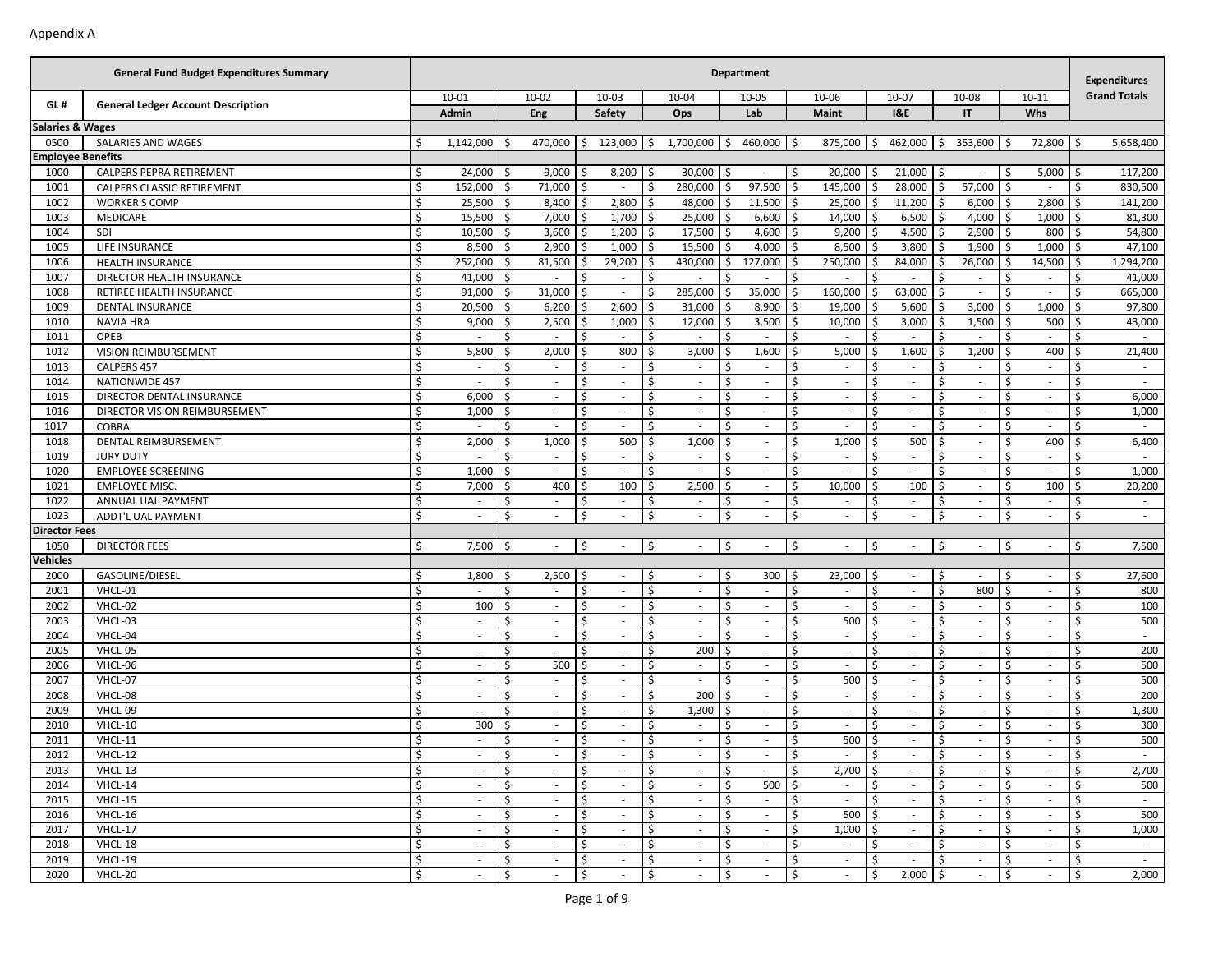| <b>Grand Totals</b><br>$10 - 01$<br>$10 - 02$<br>$10 - 03$<br>10-04<br>10-05<br>10-06<br>10-07<br>10-08<br>$10 - 11$<br><b>General Ledger Account Description</b><br>GL#<br>Admin<br>Lab<br><b>Maint</b><br><b>I&amp;E</b><br><b>IT</b><br><b>Whs</b><br>Eng<br>Safety<br>Ops<br>2021<br>VHCL-21<br>\$<br>\$<br>\$<br>\$<br>Ŝ.<br>$200 \, \text{S}$<br>\$<br>\$<br>\$<br>\$<br>200<br>$\sim$<br>$\sim$<br>$\sim$<br>$\sim$<br>$\overline{\phantom{a}}$<br>VHCL-22<br>\$<br>\$<br>\$<br>\$<br>\$<br>\$<br>2,000<br>\$<br>\$<br>\$<br>\$<br>2022<br>2,000<br>$\sim$<br>$\sim$<br>$\sim$<br>$\sim$<br>$\overline{\phantom{a}}$<br>$\sim$<br>$\sim$<br>$\overline{\phantom{a}}$<br>\$<br>$\zeta$<br>VHCL-23<br>\$<br>\$<br>\$<br>$\zeta$<br>2023<br>\$<br>\$<br>\$<br>\$<br>$\sim$<br>$\sim$<br>$\sim$<br>$\sim$<br>$\sim$<br>$\sim$<br>$\sim$<br>$\sim$<br>$\sim$<br>$\sim$<br>VHCL-24<br>\$<br>\$<br>2024<br>\$<br>Ś<br>\$<br>\$<br>\$<br>\$<br>\$<br>\$<br>$\sim$<br>$\sim$<br>$\sim$<br>$\sim$<br>$\sim$<br>$\sim$<br>$\sim$<br>$\sim$<br>$\sim$<br>$\sim$<br>\$<br>300<br>2025<br>VHCL-25<br>300<br>\$<br>\$<br>\$<br>\$<br>\$<br>\$<br>\$<br>\$<br>Ŝ.<br>$\sim$<br>$\sim$<br>$\overline{\phantom{a}}$<br>$\sim$<br>$\overline{\phantom{a}}$<br>$\sim$<br>$\sim$<br>$\overline{\phantom{a}}$<br>VHCL-26<br>\$<br>\$<br>Ŝ.<br>Ś.<br>\$<br>\$<br>$\mathsf{\hat{S}}$<br>\$<br>200<br>2026<br>Ś<br>200<br>Ŝ.<br>$\sim$<br>$\sim$<br>$\sim$<br>$\sim$<br>$\sim$<br>$\overline{\phantom{a}}$<br>$\overline{\phantom{a}}$<br>$\overline{\phantom{a}}$<br>VHCT-01<br>\$<br>\$<br>\$<br>\$<br>200<br>\$<br>\$<br>\$<br>\$<br>\$<br>\$<br>200<br>2101<br>$\sim$<br>$\sim$<br>$\sim$<br>$\sim$<br>$\sim$<br>$\overline{\phantom{a}}$<br>$\overline{\phantom{a}}$<br>$\sim$<br>2102<br>VHCT-02<br>\$<br>\$<br>$\zeta$<br>$\zeta$<br>\$<br>\$<br>\$<br>\$<br>\$<br>\$<br>$\sim$<br>$\sim$<br>$\sim$<br>$\sim$<br>$\sim$<br>$\overline{\phantom{a}}$<br>$\sim$<br>$\sim$<br>$\sim$<br>$\sim$<br>VHCT-03<br>\$<br>\$<br>2103<br>\$<br>Ś<br>\$<br>\$<br>\$<br>\$<br>\$<br>\$<br>$\sim$<br>$\sim$<br>$\sim$<br>$\overline{\phantom{a}}$<br>$\sim$<br>$\sim$<br>$\sim$<br>$\sim$<br>$\sim$<br>$\sim$<br>\$<br>\$<br>\$<br>\$<br>\$<br>\$<br>\$<br>2104<br>VHCT-04<br>\$<br>\$<br>\$<br>$\sim$<br>$\sim$<br>÷<br>$\sim$<br>$\sim$<br>$\sim$<br>$\overline{\phantom{a}}$<br>$\overline{\phantom{a}}$<br>$\sim$<br>$\overline{\phantom{a}}$<br>\$<br>\$<br>\$<br>Ś.<br>\$<br>\$<br>$\mathsf{\hat{S}}$<br>\$<br>2105<br>VHCT-05<br>\$<br>\$<br>$\sim$<br>$\sim$<br>$\sim$<br>$\sim$<br>$\overline{\phantom{a}}$<br>$\overline{\phantom{a}}$<br>$\overline{\phantom{a}}$<br>$\overline{\phantom{a}}$<br>VHCT-06<br>\$<br>\$<br>\$<br>\$<br>\$<br>\$<br>\$<br>\$<br>\$<br>\$<br>2106<br>$\sim$<br>$\sim$<br>$\sim$<br>$\sim$<br>$\overline{\phantom{a}}$<br>$\sim$<br>$\sim$<br>$\overline{\phantom{a}}$<br>$\sim$<br>$\overline{\phantom{a}}$<br>VHCT-07<br>\$<br>\$<br>$\zeta$<br>$\zeta$<br>2107<br>\$<br>\$<br>\$<br>\$<br>\$<br>\$<br>$\sim$<br>$\sim$<br>$\sim$<br>$\sim$<br>$\sim$<br>$\sim$<br>$\sim$<br>$\sim$<br>$\sim$<br>$\sim$<br>VHCT-08<br>\$<br>100<br>2108<br>\$<br>Ś<br>\$<br>100<br>Ŝ.<br>\$<br>\$<br>\$<br>\$<br>\$<br>$\sim$<br>$\sim$<br>$\sim$<br>$\sim$<br>$\sim$<br>$\sim$<br>$\sim$<br>$\sim$<br>\$<br>\$<br>$\mathsf{\hat{S}}$<br>2109<br>VHCT-09<br>Ś<br>\$<br>100<br>\$<br>\$<br>\$<br>\$<br>\$<br>100<br>$\sim$<br>$\sim$<br>$\overline{\phantom{a}}$<br>÷<br>$\overline{\phantom{a}}$<br>$\sim$<br>$\overline{\phantom{a}}$<br>$\overline{\phantom{a}}$<br>\$<br>\$<br>Ŝ.<br>100<br>Ŝ.<br>\$<br>\$<br>$\mathsf{\hat{S}}$<br>\$<br>100<br>2110<br>VHCT-10<br>\$<br>\$<br>$\sim$<br>$\sim$<br>$\sim$<br>$\overline{\phantom{a}}$<br>$\sim$<br>$\overline{\phantom{a}}$<br>VHCT-11<br>\$<br>\$<br>\$<br>\$<br>\$<br>\$<br>\$<br>\$<br>\$<br>\$<br>100<br>2111<br>100<br>$\sim$<br>$\sim$<br>$\overline{\phantom{a}}$<br>$\overline{\phantom{a}}$<br>$\sim$<br>$\sim$<br>$\sim$<br>$\overline{\phantom{a}}$<br>\$<br>VHCT-12<br>\$<br>\$<br>100<br>$\mathsf{\hat{S}}$<br>$\zeta$<br>100<br>2112<br>\$<br>\$<br>\$<br>\$<br>\$<br>$\sim$<br>$\sim$<br>$\sim$<br>$\sim$<br>$\sim$<br>$\sim$<br>$\overline{\phantom{a}}$<br>$\sim$<br>VHCT-13<br>\$<br>2113<br>\$<br>Ś<br>\$<br>\$<br>\$<br>\$<br>\$<br>\$<br>\$<br>$\sim$<br>$\sim$<br>$\sim$<br>$\sim$<br>$\sim$<br>$\overline{\phantom{a}}$<br>$\sim$<br>$\sim$<br>$\sim$<br>$\overline{\phantom{a}}$<br>\$<br>\$<br>\$<br>$\mathsf{\hat{S}}$<br>VHCT-14<br>\$<br>\$<br>\$<br>\$<br>\$<br>\$<br>2114<br>$\sim$<br>$\bar{\phantom{a}}$<br>$\sim$<br>$\overline{\phantom{a}}$<br>÷<br>$\sim$<br>$\sim$<br>$\sim$<br>$\sim$<br>$\overline{\phantom{a}}$<br>\$<br>\$<br>\$<br>\$<br>\$<br>$\mathsf{\hat{S}}$<br>\$<br>2122<br>VHCT-22<br>\$<br>\$<br>Ŝ.<br>$\sim$<br>$\sim$<br>$\sim$<br>$\sim$<br>$\overline{\phantom{a}}$<br>$\overline{\phantom{a}}$<br>$\overline{\phantom{a}}$<br>$\overline{\phantom{a}}$<br>VHCT-23<br>\$<br>\$<br>\$<br>\$<br>\$<br>\$<br>\$<br>\$<br>\$<br>\$<br>2123<br>$\sim$<br>$\sim$<br>$\sim$<br>$\sim$<br>$\overline{\phantom{a}}$<br>$\sim$<br>$\sim$<br>$\sim$<br>$\sim$<br>$\overline{\phantom{a}}$<br>VHCT-24<br>\$<br>\$<br>$\zeta$<br>$\zeta$<br>2124<br>\$<br>\$<br>\$<br>\$<br>\$<br>\$<br>$\sim$<br>$\sim$<br>$\sim$<br>$\sim$<br>$\sim$<br>$\sim$<br>$\sim$<br>$\sim$<br>$\sim$<br>$\sim$<br>\$<br>$\zeta$<br>100<br>100<br>2133<br>VHSNOW-03<br>\$<br>Ś<br>\$<br>l s<br>\$<br>\$<br>\$<br>\$<br>$\sim$<br>$\sim$<br>$\sim$<br>$\sim$<br>$\sim$<br>$\sim$<br>$\sim$<br>$\sim$<br>\$<br>\$<br>\$<br>\$<br>100<br>\$<br>2134<br>VHSNOW-04<br>\$<br>-\$<br>\$<br>\$<br>\$<br>100<br>÷<br>$\sim$<br>$\sim$<br>$\sim$<br>$\overline{\phantom{a}}$<br>$\overline{\phantom{a}}$<br>$\sim$<br>$\overline{\phantom{a}}$<br>\$<br>\$<br>\$<br>Ś.<br>\$<br>\$<br>\$<br>2141<br>VHEQ-01<br>\$<br>Ś<br>\$<br>$\sim$<br>$\sim$<br>$\sim$<br>$\overline{\phantom{a}}$<br>$\sim$<br>$\sim$<br>$\sim$<br>$\overline{\phantom{a}}$<br>2142<br>\$<br>\$<br>\$<br>\$<br>\$<br>\$<br>\$<br>\$<br>\$<br>\$<br>VHEQ-02<br>$\sim$<br>$\sim$<br>$\sim$<br>$\overline{\phantom{a}}$<br>$\sim$<br>$\sim$<br>$\overline{\phantom{a}}$<br>$\sim$<br>$\sim$<br>$\overline{\phantom{a}}$<br>VHEQ-03<br>\$<br>\$<br>\$<br>$\zeta$<br>1,000<br>$\zeta$<br>2143<br>\$<br>\$<br>\$<br>\$<br>\$<br>1,000<br>$\sim$<br>$\sim$<br>$\sim$<br>$\sim$<br>$\sim$<br>$\sim$<br>$\sim$<br>$\sim$<br>VHEQ-04<br>\$<br>\$<br>2144<br>\$<br>Ś<br>\$<br>\$<br>\$<br>\$<br>\$<br>\$<br>$\sim$<br>$\sim$<br>$\sim$<br>$\sim$<br>$\sim$<br>$\sim$<br>$\sim$<br>$\sim$<br>$\sim$<br>$\sim$<br>\$<br>2145<br>VHEQ-05<br>Ś<br>\$<br>\$<br>\$<br>\$<br>\$<br>\$<br>\$<br>\$<br>$\sim$<br>$\sim$<br>$\sim$<br>$\overline{\phantom{a}}$<br>÷<br>$\overline{\phantom{a}}$<br>$\sim$<br>$\sim$<br>$\sim$<br>$\overline{\phantom{a}}$<br>\$<br>\$<br>Ŝ.<br>Ś.<br>\$<br>1,000<br>\$<br>$\mathsf{\hat{S}}$<br>\$<br>1,000<br>2146<br>VHEQ-06<br>\$<br>\$<br>$\sim$<br>$\sim$<br>$\sim$<br>$\sim$<br>$\sim$<br>$\overline{\phantom{a}}$<br>$\overline{\phantom{a}}$<br>VHEQ-07<br>\$<br>\$<br>\$<br>\$<br>\$<br>\$<br>\$<br>\$<br>\$<br>\$<br>2147<br>400<br>400<br>$\sim$<br>$\sim$<br>$\sim$<br>$\sim$<br>$\overline{\phantom{a}}$<br>$\sim$<br>$\overline{\phantom{a}}$<br>$\sim$<br>600<br>600<br>VHEQ-08<br>\$<br>\$<br>$\zeta$<br>$\zeta$<br>2148<br>\$<br>\$<br>\$<br>\$<br>\$<br>\$<br>$\sim$<br>$\sim$<br>$\sim$<br>$\sim$<br>$\sim$<br>$\sim$<br>$\sim$<br>$\sim$<br>VHEQ-09<br>\$<br>\$<br>2149<br>\$<br>Ś<br>\$<br>\$<br>\$<br>\$<br>\$<br>\$<br>$\sim$<br>$\sim$<br>$\overline{\phantom{a}}$<br>$\sim$<br>$\sim$<br>$\sim$<br>$\sim$<br>$\sim$<br>$\sim$<br>$\sim$<br>\$<br>\$<br>\$<br>\$<br>\$<br>\$<br>2150<br>\$<br>1,000<br>\$<br>\$<br>\$<br>1,000<br>VHEQ-10<br>$\mathcal{L}$<br>$\sim$<br>$\overline{\phantom{a}}$<br>÷<br>$\sim$<br>$\sim$<br>$\sim$<br>$\sim$<br>\$<br>\$<br>\$<br>Ś.<br>\$<br>\$<br>$\mathsf{\hat{S}}$<br>\$<br>2151<br>VHEQ-11<br>\$<br>100<br>\$<br>100<br>$\sim$<br>$\sim$<br>$\sim$<br>$\sim$<br>$\overline{\phantom{a}}$<br>$\overline{\phantom{a}}$<br>$\overline{\phantom{a}}$<br>\$<br>\$<br>\$<br>\$<br>\$<br>\$<br>\$<br>\$<br>\$<br>2152<br>VHEQ-12<br>\$<br>$\sim$<br>$\sim$<br>$\sim$<br>$\sim$<br>$\overline{\phantom{a}}$<br>$\sim$<br>$\sim$<br>$\overline{\phantom{a}}$<br>$\overline{\phantom{a}}$<br>$\sim$<br>\$<br>\$<br>$\zeta$<br>$\zeta$<br>2153<br>VHEQ-13<br>\$<br>\$<br>\$<br>\$<br>\$<br>\$<br>$\sim$<br>$\sim$<br>$\sim$<br>$\sim$<br>$\sim$<br>$\sim$<br>$\sim$<br>$\sim$<br>$\sim$<br>$\sim$<br>2154<br>VHEQ-14<br>\$<br>\$<br>\$<br>\$<br>Ŝ.<br>\$<br>\$<br>\$<br>\$<br>\$<br>$\sim$<br>$\sim$<br>$\sim$<br>$\sim$<br>$\sim$<br>$\sim$<br>$\sim$<br>$\sim$<br>$\sim$<br>$\sim$<br>\$<br>\$<br>$\zeta$<br>2155<br>Ś<br>\$<br>\$<br>\$<br>\$<br>\$<br>\$<br>VHEQ-15<br>$\sim$<br>$\overline{\phantom{a}}$<br>÷<br>$\sim$<br>$\sim$<br>$\sim$<br>$\overline{\phantom{a}}$<br>$\sim$<br>$\sim$<br>$\overline{\phantom{a}}$<br>\$<br>Ś.<br>Ś.<br>\$<br>Ś.<br>500<br>2163<br>VHEQ-23<br>Ś<br>Ŝ.<br>500<br>Ś<br>Ŝ.<br>\$<br>$\sim$<br>$\sim$<br>$\sim$<br>$\sim$<br>$\overline{\phantom{a}}$<br>$\overline{\phantom{a}}$<br>$\overline{\phantom{a}}$<br>\$<br>\$<br>\$<br>\$<br>\$<br>\$<br>\$<br>\$<br>\$<br>100<br>2164<br>VHEQ-24<br>100<br>\$<br>$\sim$<br>$\sim$<br>$\sim$<br>$\sim$<br>$\sim$<br>$\overline{\phantom{a}}$<br>$\sim$<br>$\overline{\phantom{a}}$<br>2165<br>VHEQ-25<br>Ş<br>$\sim$<br>I Ş<br>$\sim$<br>I Ş<br>$\sim$<br>I Ş<br>$\sim$<br>IŞ.<br>$\sim$<br>$\mathsf{I}$<br>$\sim$<br>$\rightarrow$<br>$\sim$<br>I Ş<br>$\sim$<br>1 S<br>$\sim$<br>IŞ.<br>$\sim$<br>\$<br>$\ddot{s}$<br>$\zeta$<br>2166<br><b>S</b><br>\$<br>I\$<br>200<br>-\$<br>\$<br>I\$<br>$\ddot{\mathsf{S}}$<br>200<br>VHEQ-26 POLARIS<br>$\sim$<br>$\sim$<br>$\sim$<br>$\sim$<br>$\sim$<br>$\sim$<br>$\sim$<br>$\sim$<br>2199<br>VEHICLE MISCELLANEOUS<br>\$<br><b>\$</b><br>\$<br>\$<br>\$<br>$2,000$ \$<br>\$<br>2,000<br>\$<br>\$<br>\$<br>$\sim$<br>$\sim$<br>$\sim$<br>$\sim$<br>$\sim$<br>$\sim$<br>Insurance<br>$210,000$ \$<br>\$<br>$\ddot{\varsigma}$<br>$\ddot{\mathsf{S}}$<br>$\vert \mathfrak{s}$<br>$\sqrt{5}$<br>2200<br>INSURANCE<br>\$<br>\$<br>\$<br>\$<br>210,000<br>$\sim$<br>$\sim$<br>$\sim$<br>$\sim$<br>$\sim$<br>$\sim$<br>$\sim$<br>$\sim$<br><b>Professional Memberships</b><br>$1,000$ \$<br>2221<br>STAFF CERTIFICATIONS<br>\$<br>$500 \pm 5$<br>$500 \pm 5$<br>1,500<br>800 \$<br>2,000<br>600<br>6,900<br>I\$<br>\$<br>\$<br>5<br>\$<br>$\sim$<br>$\sim$<br>$1,000$ \$<br>$500 \, \text{S}$<br>$2,000$ \$<br>800 \$<br>2,500<br>$1,300$ \$<br>2222<br>\$<br>$1,000$ \$<br>$\ddot{\mathsf{S}}$<br>$500 \div$<br>\$<br>9,600<br>STAFF MEMBERSHIPS<br>$\sim$<br>Ŝ.<br>$31,000$ \$<br>l \$<br>\$<br>$\ddot{\varsigma}$<br>l \$<br>\$<br>$\ddot{s}$<br>$\ddot{\mathsf{S}}$<br>\$<br>2223<br><b>AGENCY MEMBERSHIPS</b><br>31,000<br>$\sim$<br>$\sim$<br>$\sim$<br>$\sim$<br>$\sim$<br>$\sim$<br>$\sim$ | <b>General Fund Budget Expenditures Summary</b> | Department |  |  |  |  |  |  |  |  |  | <b>Expenditures</b> |  |  |  |  |
|-----------------------------------------------------------------------------------------------------------------------------------------------------------------------------------------------------------------------------------------------------------------------------------------------------------------------------------------------------------------------------------------------------------------------------------------------------------------------------------------------------------------------------------------------------------------------------------------------------------------------------------------------------------------------------------------------------------------------------------------------------------------------------------------------------------------------------------------------------------------------------------------------------------------------------------------------------------------------------------------------------------------------------------------------------------------------------------------------------------------------------------------------------------------------------------------------------------------------------------------------------------------------------------------------------------------------------------------------------------------------------------------------------------------------------------------------------------------------------------------------------------------------------------------------------------------------------------------------------------------------------------------------------------------------------------------------------------------------------------------------------------------------------------------------------------------------------------------------------------------------------------------------------------------------------------------------------------------------------------------------------------------------------------------------------------------------------------------------------------------------------------------------------------------------------------------------------------------------------------------------------------------------------------------------------------------------------------------------------------------------------------------------------------------------------------------------------------------------------------------------------------------------------------------------------------------------------------------------------------------------------------------------------------------------------------------------------------------------------------------------------------------------------------------------------------------------------------------------------------------------------------------------------------------------------------------------------------------------------------------------------------------------------------------------------------------------------------------------------------------------------------------------------------------------------------------------------------------------------------------------------------------------------------------------------------------------------------------------------------------------------------------------------------------------------------------------------------------------------------------------------------------------------------------------------------------------------------------------------------------------------------------------------------------------------------------------------------------------------------------------------------------------------------------------------------------------------------------------------------------------------------------------------------------------------------------------------------------------------------------------------------------------------------------------------------------------------------------------------------------------------------------------------------------------------------------------------------------------------------------------------------------------------------------------------------------------------------------------------------------------------------------------------------------------------------------------------------------------------------------------------------------------------------------------------------------------------------------------------------------------------------------------------------------------------------------------------------------------------------------------------------------------------------------------------------------------------------------------------------------------------------------------------------------------------------------------------------------------------------------------------------------------------------------------------------------------------------------------------------------------------------------------------------------------------------------------------------------------------------------------------------------------------------------------------------------------------------------------------------------------------------------------------------------------------------------------------------------------------------------------------------------------------------------------------------------------------------------------------------------------------------------------------------------------------------------------------------------------------------------------------------------------------------------------------------------------------------------------------------------------------------------------------------------------------------------------------------------------------------------------------------------------------------------------------------------------------------------------------------------------------------------------------------------------------------------------------------------------------------------------------------------------------------------------------------------------------------------------------------------------------------------------------------------------------------------------------------------------------------------------------------------------------------------------------------------------------------------------------------------------------------------------------------------------------------------------------------------------------------------------------------------------------------------------------------------------------------------------------------------------------------------------------------------------------------------------------------------------------------------------------------------------------------------------------------------------------------------------------------------------------------------------------------------------------------------------------------------------------------------------------------------------------------------------------------------------------------------------------------------------------------------------------------------------------------------------------------------------------------------------------------------------------------------------------------------------------------------------------------------------------------------------------------------------------------------------------------------------------------------------------------------------------------------------------------------------------------------------------------------------------------------------------------------------------------------------------------------------------------------------------------------------------------------------------------------------------------------------------------------------------------------------------------------------------------------------------------------------------------------------------------------------------------------------------------------------------------------------------------------------------------------------------------------------------------------------------------------------------------------------------------------------------------------------------------------------------------------------------------------------------------------------------------------------------------------------------------------------------------------------------------------------------------------------------------------------------------------------------------------------------------------------------------------------------------------------------------------------------------------------------------------------------------------------------------------------------------------------------------------------------------------------------------------------------------------------------------------------------------------------------------------------------------------------------------------------------------------------------------------------------------------------------------------------------------------------------------------------------------------------------------------------------------------------------------------------------------------------------------------------------------------------------------------------------------------------------------------------------------------------------------------------------------------------------------------------------------------------------------------------------------------------------------------------------------------------------------------------------------------------------------------------------------------------------------------------------------------------------------------------------------------------------------------------------------------------------------------------------------------------------------------------------------------------------------------------------------------------------------------------------------------------------------------------------------------------------------------------------------------------------------------------------------------------------------------------------------------------------------------------------------------------------------------------------------------------------------------------------------------------------------------------------------------------------------------------------------------------------------------------------------------------------------------------------------------------------------------------------------------------------------------------|-------------------------------------------------|------------|--|--|--|--|--|--|--|--|--|---------------------|--|--|--|--|
|                                                                                                                                                                                                                                                                                                                                                                                                                                                                                                                                                                                                                                                                                                                                                                                                                                                                                                                                                                                                                                                                                                                                                                                                                                                                                                                                                                                                                                                                                                                                                                                                                                                                                                                                                                                                                                                                                                                                                                                                                                                                                                                                                                                                                                                                                                                                                                                                                                                                                                                                                                                                                                                                                                                                                                                                                                                                                                                                                                                                                                                                                                                                                                                                                                                                                                                                                                                                                                                                                                                                                                                                                                                                                                                                                                                                                                                                                                                                                                                                                                                                                                                                                                                                                                                                                                                                                                                                                                                                                                                                                                                                                                                                                                                                                                                                                                                                                                                                                                                                                                                                                                                                                                                                                                                                                                                                                                                                                                                                                                                                                                                                                                                                                                                                                                                                                                                                                                                                                                                                                                                                                                                                                                                                                                                                                                                                                                                                                                                                                                                                                                                                                                                                                                                                                                                                                                                                                                                                                                                                                                                                                                                                                                                                                                                                                                                                                                                                                                                                                                                                                                                                                                                                                                                                                                                                                                                                                                                                                                                                                                                                                                                                                                                                                                                                                                                                                                                                                                                                                                                                                                                                                                                                                                                                                                                                                                                                                                                                                                                                                                                                                                                                                                                                                                                                                                                                                                                                                                                                                                                                                                                                                                                                                                                                                                                                                                                                                                                                                                                                                                                                                                                                                                                                                                                                                                                                                                                                                                                                                                                                                                                                                                                                                                                                                                                                                                                                                                                                                                                                                       |                                                 |            |  |  |  |  |  |  |  |  |  |                     |  |  |  |  |
|                                                                                                                                                                                                                                                                                                                                                                                                                                                                                                                                                                                                                                                                                                                                                                                                                                                                                                                                                                                                                                                                                                                                                                                                                                                                                                                                                                                                                                                                                                                                                                                                                                                                                                                                                                                                                                                                                                                                                                                                                                                                                                                                                                                                                                                                                                                                                                                                                                                                                                                                                                                                                                                                                                                                                                                                                                                                                                                                                                                                                                                                                                                                                                                                                                                                                                                                                                                                                                                                                                                                                                                                                                                                                                                                                                                                                                                                                                                                                                                                                                                                                                                                                                                                                                                                                                                                                                                                                                                                                                                                                                                                                                                                                                                                                                                                                                                                                                                                                                                                                                                                                                                                                                                                                                                                                                                                                                                                                                                                                                                                                                                                                                                                                                                                                                                                                                                                                                                                                                                                                                                                                                                                                                                                                                                                                                                                                                                                                                                                                                                                                                                                                                                                                                                                                                                                                                                                                                                                                                                                                                                                                                                                                                                                                                                                                                                                                                                                                                                                                                                                                                                                                                                                                                                                                                                                                                                                                                                                                                                                                                                                                                                                                                                                                                                                                                                                                                                                                                                                                                                                                                                                                                                                                                                                                                                                                                                                                                                                                                                                                                                                                                                                                                                                                                                                                                                                                                                                                                                                                                                                                                                                                                                                                                                                                                                                                                                                                                                                                                                                                                                                                                                                                                                                                                                                                                                                                                                                                                                                                                                                                                                                                                                                                                                                                                                                                                                                                                                                                                                                                       |                                                 |            |  |  |  |  |  |  |  |  |  |                     |  |  |  |  |
|                                                                                                                                                                                                                                                                                                                                                                                                                                                                                                                                                                                                                                                                                                                                                                                                                                                                                                                                                                                                                                                                                                                                                                                                                                                                                                                                                                                                                                                                                                                                                                                                                                                                                                                                                                                                                                                                                                                                                                                                                                                                                                                                                                                                                                                                                                                                                                                                                                                                                                                                                                                                                                                                                                                                                                                                                                                                                                                                                                                                                                                                                                                                                                                                                                                                                                                                                                                                                                                                                                                                                                                                                                                                                                                                                                                                                                                                                                                                                                                                                                                                                                                                                                                                                                                                                                                                                                                                                                                                                                                                                                                                                                                                                                                                                                                                                                                                                                                                                                                                                                                                                                                                                                                                                                                                                                                                                                                                                                                                                                                                                                                                                                                                                                                                                                                                                                                                                                                                                                                                                                                                                                                                                                                                                                                                                                                                                                                                                                                                                                                                                                                                                                                                                                                                                                                                                                                                                                                                                                                                                                                                                                                                                                                                                                                                                                                                                                                                                                                                                                                                                                                                                                                                                                                                                                                                                                                                                                                                                                                                                                                                                                                                                                                                                                                                                                                                                                                                                                                                                                                                                                                                                                                                                                                                                                                                                                                                                                                                                                                                                                                                                                                                                                                                                                                                                                                                                                                                                                                                                                                                                                                                                                                                                                                                                                                                                                                                                                                                                                                                                                                                                                                                                                                                                                                                                                                                                                                                                                                                                                                                                                                                                                                                                                                                                                                                                                                                                                                                                                                                                       |                                                 |            |  |  |  |  |  |  |  |  |  |                     |  |  |  |  |
|                                                                                                                                                                                                                                                                                                                                                                                                                                                                                                                                                                                                                                                                                                                                                                                                                                                                                                                                                                                                                                                                                                                                                                                                                                                                                                                                                                                                                                                                                                                                                                                                                                                                                                                                                                                                                                                                                                                                                                                                                                                                                                                                                                                                                                                                                                                                                                                                                                                                                                                                                                                                                                                                                                                                                                                                                                                                                                                                                                                                                                                                                                                                                                                                                                                                                                                                                                                                                                                                                                                                                                                                                                                                                                                                                                                                                                                                                                                                                                                                                                                                                                                                                                                                                                                                                                                                                                                                                                                                                                                                                                                                                                                                                                                                                                                                                                                                                                                                                                                                                                                                                                                                                                                                                                                                                                                                                                                                                                                                                                                                                                                                                                                                                                                                                                                                                                                                                                                                                                                                                                                                                                                                                                                                                                                                                                                                                                                                                                                                                                                                                                                                                                                                                                                                                                                                                                                                                                                                                                                                                                                                                                                                                                                                                                                                                                                                                                                                                                                                                                                                                                                                                                                                                                                                                                                                                                                                                                                                                                                                                                                                                                                                                                                                                                                                                                                                                                                                                                                                                                                                                                                                                                                                                                                                                                                                                                                                                                                                                                                                                                                                                                                                                                                                                                                                                                                                                                                                                                                                                                                                                                                                                                                                                                                                                                                                                                                                                                                                                                                                                                                                                                                                                                                                                                                                                                                                                                                                                                                                                                                                                                                                                                                                                                                                                                                                                                                                                                                                                                                                                       |                                                 |            |  |  |  |  |  |  |  |  |  |                     |  |  |  |  |
|                                                                                                                                                                                                                                                                                                                                                                                                                                                                                                                                                                                                                                                                                                                                                                                                                                                                                                                                                                                                                                                                                                                                                                                                                                                                                                                                                                                                                                                                                                                                                                                                                                                                                                                                                                                                                                                                                                                                                                                                                                                                                                                                                                                                                                                                                                                                                                                                                                                                                                                                                                                                                                                                                                                                                                                                                                                                                                                                                                                                                                                                                                                                                                                                                                                                                                                                                                                                                                                                                                                                                                                                                                                                                                                                                                                                                                                                                                                                                                                                                                                                                                                                                                                                                                                                                                                                                                                                                                                                                                                                                                                                                                                                                                                                                                                                                                                                                                                                                                                                                                                                                                                                                                                                                                                                                                                                                                                                                                                                                                                                                                                                                                                                                                                                                                                                                                                                                                                                                                                                                                                                                                                                                                                                                                                                                                                                                                                                                                                                                                                                                                                                                                                                                                                                                                                                                                                                                                                                                                                                                                                                                                                                                                                                                                                                                                                                                                                                                                                                                                                                                                                                                                                                                                                                                                                                                                                                                                                                                                                                                                                                                                                                                                                                                                                                                                                                                                                                                                                                                                                                                                                                                                                                                                                                                                                                                                                                                                                                                                                                                                                                                                                                                                                                                                                                                                                                                                                                                                                                                                                                                                                                                                                                                                                                                                                                                                                                                                                                                                                                                                                                                                                                                                                                                                                                                                                                                                                                                                                                                                                                                                                                                                                                                                                                                                                                                                                                                                                                                                                                                       |                                                 |            |  |  |  |  |  |  |  |  |  |                     |  |  |  |  |
|                                                                                                                                                                                                                                                                                                                                                                                                                                                                                                                                                                                                                                                                                                                                                                                                                                                                                                                                                                                                                                                                                                                                                                                                                                                                                                                                                                                                                                                                                                                                                                                                                                                                                                                                                                                                                                                                                                                                                                                                                                                                                                                                                                                                                                                                                                                                                                                                                                                                                                                                                                                                                                                                                                                                                                                                                                                                                                                                                                                                                                                                                                                                                                                                                                                                                                                                                                                                                                                                                                                                                                                                                                                                                                                                                                                                                                                                                                                                                                                                                                                                                                                                                                                                                                                                                                                                                                                                                                                                                                                                                                                                                                                                                                                                                                                                                                                                                                                                                                                                                                                                                                                                                                                                                                                                                                                                                                                                                                                                                                                                                                                                                                                                                                                                                                                                                                                                                                                                                                                                                                                                                                                                                                                                                                                                                                                                                                                                                                                                                                                                                                                                                                                                                                                                                                                                                                                                                                                                                                                                                                                                                                                                                                                                                                                                                                                                                                                                                                                                                                                                                                                                                                                                                                                                                                                                                                                                                                                                                                                                                                                                                                                                                                                                                                                                                                                                                                                                                                                                                                                                                                                                                                                                                                                                                                                                                                                                                                                                                                                                                                                                                                                                                                                                                                                                                                                                                                                                                                                                                                                                                                                                                                                                                                                                                                                                                                                                                                                                                                                                                                                                                                                                                                                                                                                                                                                                                                                                                                                                                                                                                                                                                                                                                                                                                                                                                                                                                                                                                                                                                       |                                                 |            |  |  |  |  |  |  |  |  |  |                     |  |  |  |  |
|                                                                                                                                                                                                                                                                                                                                                                                                                                                                                                                                                                                                                                                                                                                                                                                                                                                                                                                                                                                                                                                                                                                                                                                                                                                                                                                                                                                                                                                                                                                                                                                                                                                                                                                                                                                                                                                                                                                                                                                                                                                                                                                                                                                                                                                                                                                                                                                                                                                                                                                                                                                                                                                                                                                                                                                                                                                                                                                                                                                                                                                                                                                                                                                                                                                                                                                                                                                                                                                                                                                                                                                                                                                                                                                                                                                                                                                                                                                                                                                                                                                                                                                                                                                                                                                                                                                                                                                                                                                                                                                                                                                                                                                                                                                                                                                                                                                                                                                                                                                                                                                                                                                                                                                                                                                                                                                                                                                                                                                                                                                                                                                                                                                                                                                                                                                                                                                                                                                                                                                                                                                                                                                                                                                                                                                                                                                                                                                                                                                                                                                                                                                                                                                                                                                                                                                                                                                                                                                                                                                                                                                                                                                                                                                                                                                                                                                                                                                                                                                                                                                                                                                                                                                                                                                                                                                                                                                                                                                                                                                                                                                                                                                                                                                                                                                                                                                                                                                                                                                                                                                                                                                                                                                                                                                                                                                                                                                                                                                                                                                                                                                                                                                                                                                                                                                                                                                                                                                                                                                                                                                                                                                                                                                                                                                                                                                                                                                                                                                                                                                                                                                                                                                                                                                                                                                                                                                                                                                                                                                                                                                                                                                                                                                                                                                                                                                                                                                                                                                                                                                                                       |                                                 |            |  |  |  |  |  |  |  |  |  |                     |  |  |  |  |
|                                                                                                                                                                                                                                                                                                                                                                                                                                                                                                                                                                                                                                                                                                                                                                                                                                                                                                                                                                                                                                                                                                                                                                                                                                                                                                                                                                                                                                                                                                                                                                                                                                                                                                                                                                                                                                                                                                                                                                                                                                                                                                                                                                                                                                                                                                                                                                                                                                                                                                                                                                                                                                                                                                                                                                                                                                                                                                                                                                                                                                                                                                                                                                                                                                                                                                                                                                                                                                                                                                                                                                                                                                                                                                                                                                                                                                                                                                                                                                                                                                                                                                                                                                                                                                                                                                                                                                                                                                                                                                                                                                                                                                                                                                                                                                                                                                                                                                                                                                                                                                                                                                                                                                                                                                                                                                                                                                                                                                                                                                                                                                                                                                                                                                                                                                                                                                                                                                                                                                                                                                                                                                                                                                                                                                                                                                                                                                                                                                                                                                                                                                                                                                                                                                                                                                                                                                                                                                                                                                                                                                                                                                                                                                                                                                                                                                                                                                                                                                                                                                                                                                                                                                                                                                                                                                                                                                                                                                                                                                                                                                                                                                                                                                                                                                                                                                                                                                                                                                                                                                                                                                                                                                                                                                                                                                                                                                                                                                                                                                                                                                                                                                                                                                                                                                                                                                                                                                                                                                                                                                                                                                                                                                                                                                                                                                                                                                                                                                                                                                                                                                                                                                                                                                                                                                                                                                                                                                                                                                                                                                                                                                                                                                                                                                                                                                                                                                                                                                                                                                                                                       |                                                 |            |  |  |  |  |  |  |  |  |  |                     |  |  |  |  |
|                                                                                                                                                                                                                                                                                                                                                                                                                                                                                                                                                                                                                                                                                                                                                                                                                                                                                                                                                                                                                                                                                                                                                                                                                                                                                                                                                                                                                                                                                                                                                                                                                                                                                                                                                                                                                                                                                                                                                                                                                                                                                                                                                                                                                                                                                                                                                                                                                                                                                                                                                                                                                                                                                                                                                                                                                                                                                                                                                                                                                                                                                                                                                                                                                                                                                                                                                                                                                                                                                                                                                                                                                                                                                                                                                                                                                                                                                                                                                                                                                                                                                                                                                                                                                                                                                                                                                                                                                                                                                                                                                                                                                                                                                                                                                                                                                                                                                                                                                                                                                                                                                                                                                                                                                                                                                                                                                                                                                                                                                                                                                                                                                                                                                                                                                                                                                                                                                                                                                                                                                                                                                                                                                                                                                                                                                                                                                                                                                                                                                                                                                                                                                                                                                                                                                                                                                                                                                                                                                                                                                                                                                                                                                                                                                                                                                                                                                                                                                                                                                                                                                                                                                                                                                                                                                                                                                                                                                                                                                                                                                                                                                                                                                                                                                                                                                                                                                                                                                                                                                                                                                                                                                                                                                                                                                                                                                                                                                                                                                                                                                                                                                                                                                                                                                                                                                                                                                                                                                                                                                                                                                                                                                                                                                                                                                                                                                                                                                                                                                                                                                                                                                                                                                                                                                                                                                                                                                                                                                                                                                                                                                                                                                                                                                                                                                                                                                                                                                                                                                                                                                       |                                                 |            |  |  |  |  |  |  |  |  |  |                     |  |  |  |  |
|                                                                                                                                                                                                                                                                                                                                                                                                                                                                                                                                                                                                                                                                                                                                                                                                                                                                                                                                                                                                                                                                                                                                                                                                                                                                                                                                                                                                                                                                                                                                                                                                                                                                                                                                                                                                                                                                                                                                                                                                                                                                                                                                                                                                                                                                                                                                                                                                                                                                                                                                                                                                                                                                                                                                                                                                                                                                                                                                                                                                                                                                                                                                                                                                                                                                                                                                                                                                                                                                                                                                                                                                                                                                                                                                                                                                                                                                                                                                                                                                                                                                                                                                                                                                                                                                                                                                                                                                                                                                                                                                                                                                                                                                                                                                                                                                                                                                                                                                                                                                                                                                                                                                                                                                                                                                                                                                                                                                                                                                                                                                                                                                                                                                                                                                                                                                                                                                                                                                                                                                                                                                                                                                                                                                                                                                                                                                                                                                                                                                                                                                                                                                                                                                                                                                                                                                                                                                                                                                                                                                                                                                                                                                                                                                                                                                                                                                                                                                                                                                                                                                                                                                                                                                                                                                                                                                                                                                                                                                                                                                                                                                                                                                                                                                                                                                                                                                                                                                                                                                                                                                                                                                                                                                                                                                                                                                                                                                                                                                                                                                                                                                                                                                                                                                                                                                                                                                                                                                                                                                                                                                                                                                                                                                                                                                                                                                                                                                                                                                                                                                                                                                                                                                                                                                                                                                                                                                                                                                                                                                                                                                                                                                                                                                                                                                                                                                                                                                                                                                                                                                                       |                                                 |            |  |  |  |  |  |  |  |  |  |                     |  |  |  |  |
|                                                                                                                                                                                                                                                                                                                                                                                                                                                                                                                                                                                                                                                                                                                                                                                                                                                                                                                                                                                                                                                                                                                                                                                                                                                                                                                                                                                                                                                                                                                                                                                                                                                                                                                                                                                                                                                                                                                                                                                                                                                                                                                                                                                                                                                                                                                                                                                                                                                                                                                                                                                                                                                                                                                                                                                                                                                                                                                                                                                                                                                                                                                                                                                                                                                                                                                                                                                                                                                                                                                                                                                                                                                                                                                                                                                                                                                                                                                                                                                                                                                                                                                                                                                                                                                                                                                                                                                                                                                                                                                                                                                                                                                                                                                                                                                                                                                                                                                                                                                                                                                                                                                                                                                                                                                                                                                                                                                                                                                                                                                                                                                                                                                                                                                                                                                                                                                                                                                                                                                                                                                                                                                                                                                                                                                                                                                                                                                                                                                                                                                                                                                                                                                                                                                                                                                                                                                                                                                                                                                                                                                                                                                                                                                                                                                                                                                                                                                                                                                                                                                                                                                                                                                                                                                                                                                                                                                                                                                                                                                                                                                                                                                                                                                                                                                                                                                                                                                                                                                                                                                                                                                                                                                                                                                                                                                                                                                                                                                                                                                                                                                                                                                                                                                                                                                                                                                                                                                                                                                                                                                                                                                                                                                                                                                                                                                                                                                                                                                                                                                                                                                                                                                                                                                                                                                                                                                                                                                                                                                                                                                                                                                                                                                                                                                                                                                                                                                                                                                                                                                                                       |                                                 |            |  |  |  |  |  |  |  |  |  |                     |  |  |  |  |
|                                                                                                                                                                                                                                                                                                                                                                                                                                                                                                                                                                                                                                                                                                                                                                                                                                                                                                                                                                                                                                                                                                                                                                                                                                                                                                                                                                                                                                                                                                                                                                                                                                                                                                                                                                                                                                                                                                                                                                                                                                                                                                                                                                                                                                                                                                                                                                                                                                                                                                                                                                                                                                                                                                                                                                                                                                                                                                                                                                                                                                                                                                                                                                                                                                                                                                                                                                                                                                                                                                                                                                                                                                                                                                                                                                                                                                                                                                                                                                                                                                                                                                                                                                                                                                                                                                                                                                                                                                                                                                                                                                                                                                                                                                                                                                                                                                                                                                                                                                                                                                                                                                                                                                                                                                                                                                                                                                                                                                                                                                                                                                                                                                                                                                                                                                                                                                                                                                                                                                                                                                                                                                                                                                                                                                                                                                                                                                                                                                                                                                                                                                                                                                                                                                                                                                                                                                                                                                                                                                                                                                                                                                                                                                                                                                                                                                                                                                                                                                                                                                                                                                                                                                                                                                                                                                                                                                                                                                                                                                                                                                                                                                                                                                                                                                                                                                                                                                                                                                                                                                                                                                                                                                                                                                                                                                                                                                                                                                                                                                                                                                                                                                                                                                                                                                                                                                                                                                                                                                                                                                                                                                                                                                                                                                                                                                                                                                                                                                                                                                                                                                                                                                                                                                                                                                                                                                                                                                                                                                                                                                                                                                                                                                                                                                                                                                                                                                                                                                                                                                                                                       |                                                 |            |  |  |  |  |  |  |  |  |  |                     |  |  |  |  |
|                                                                                                                                                                                                                                                                                                                                                                                                                                                                                                                                                                                                                                                                                                                                                                                                                                                                                                                                                                                                                                                                                                                                                                                                                                                                                                                                                                                                                                                                                                                                                                                                                                                                                                                                                                                                                                                                                                                                                                                                                                                                                                                                                                                                                                                                                                                                                                                                                                                                                                                                                                                                                                                                                                                                                                                                                                                                                                                                                                                                                                                                                                                                                                                                                                                                                                                                                                                                                                                                                                                                                                                                                                                                                                                                                                                                                                                                                                                                                                                                                                                                                                                                                                                                                                                                                                                                                                                                                                                                                                                                                                                                                                                                                                                                                                                                                                                                                                                                                                                                                                                                                                                                                                                                                                                                                                                                                                                                                                                                                                                                                                                                                                                                                                                                                                                                                                                                                                                                                                                                                                                                                                                                                                                                                                                                                                                                                                                                                                                                                                                                                                                                                                                                                                                                                                                                                                                                                                                                                                                                                                                                                                                                                                                                                                                                                                                                                                                                                                                                                                                                                                                                                                                                                                                                                                                                                                                                                                                                                                                                                                                                                                                                                                                                                                                                                                                                                                                                                                                                                                                                                                                                                                                                                                                                                                                                                                                                                                                                                                                                                                                                                                                                                                                                                                                                                                                                                                                                                                                                                                                                                                                                                                                                                                                                                                                                                                                                                                                                                                                                                                                                                                                                                                                                                                                                                                                                                                                                                                                                                                                                                                                                                                                                                                                                                                                                                                                                                                                                                                                                                       |                                                 |            |  |  |  |  |  |  |  |  |  |                     |  |  |  |  |
|                                                                                                                                                                                                                                                                                                                                                                                                                                                                                                                                                                                                                                                                                                                                                                                                                                                                                                                                                                                                                                                                                                                                                                                                                                                                                                                                                                                                                                                                                                                                                                                                                                                                                                                                                                                                                                                                                                                                                                                                                                                                                                                                                                                                                                                                                                                                                                                                                                                                                                                                                                                                                                                                                                                                                                                                                                                                                                                                                                                                                                                                                                                                                                                                                                                                                                                                                                                                                                                                                                                                                                                                                                                                                                                                                                                                                                                                                                                                                                                                                                                                                                                                                                                                                                                                                                                                                                                                                                                                                                                                                                                                                                                                                                                                                                                                                                                                                                                                                                                                                                                                                                                                                                                                                                                                                                                                                                                                                                                                                                                                                                                                                                                                                                                                                                                                                                                                                                                                                                                                                                                                                                                                                                                                                                                                                                                                                                                                                                                                                                                                                                                                                                                                                                                                                                                                                                                                                                                                                                                                                                                                                                                                                                                                                                                                                                                                                                                                                                                                                                                                                                                                                                                                                                                                                                                                                                                                                                                                                                                                                                                                                                                                                                                                                                                                                                                                                                                                                                                                                                                                                                                                                                                                                                                                                                                                                                                                                                                                                                                                                                                                                                                                                                                                                                                                                                                                                                                                                                                                                                                                                                                                                                                                                                                                                                                                                                                                                                                                                                                                                                                                                                                                                                                                                                                                                                                                                                                                                                                                                                                                                                                                                                                                                                                                                                                                                                                                                                                                                                                                                       |                                                 |            |  |  |  |  |  |  |  |  |  |                     |  |  |  |  |
|                                                                                                                                                                                                                                                                                                                                                                                                                                                                                                                                                                                                                                                                                                                                                                                                                                                                                                                                                                                                                                                                                                                                                                                                                                                                                                                                                                                                                                                                                                                                                                                                                                                                                                                                                                                                                                                                                                                                                                                                                                                                                                                                                                                                                                                                                                                                                                                                                                                                                                                                                                                                                                                                                                                                                                                                                                                                                                                                                                                                                                                                                                                                                                                                                                                                                                                                                                                                                                                                                                                                                                                                                                                                                                                                                                                                                                                                                                                                                                                                                                                                                                                                                                                                                                                                                                                                                                                                                                                                                                                                                                                                                                                                                                                                                                                                                                                                                                                                                                                                                                                                                                                                                                                                                                                                                                                                                                                                                                                                                                                                                                                                                                                                                                                                                                                                                                                                                                                                                                                                                                                                                                                                                                                                                                                                                                                                                                                                                                                                                                                                                                                                                                                                                                                                                                                                                                                                                                                                                                                                                                                                                                                                                                                                                                                                                                                                                                                                                                                                                                                                                                                                                                                                                                                                                                                                                                                                                                                                                                                                                                                                                                                                                                                                                                                                                                                                                                                                                                                                                                                                                                                                                                                                                                                                                                                                                                                                                                                                                                                                                                                                                                                                                                                                                                                                                                                                                                                                                                                                                                                                                                                                                                                                                                                                                                                                                                                                                                                                                                                                                                                                                                                                                                                                                                                                                                                                                                                                                                                                                                                                                                                                                                                                                                                                                                                                                                                                                                                                                                                                                       |                                                 |            |  |  |  |  |  |  |  |  |  |                     |  |  |  |  |
|                                                                                                                                                                                                                                                                                                                                                                                                                                                                                                                                                                                                                                                                                                                                                                                                                                                                                                                                                                                                                                                                                                                                                                                                                                                                                                                                                                                                                                                                                                                                                                                                                                                                                                                                                                                                                                                                                                                                                                                                                                                                                                                                                                                                                                                                                                                                                                                                                                                                                                                                                                                                                                                                                                                                                                                                                                                                                                                                                                                                                                                                                                                                                                                                                                                                                                                                                                                                                                                                                                                                                                                                                                                                                                                                                                                                                                                                                                                                                                                                                                                                                                                                                                                                                                                                                                                                                                                                                                                                                                                                                                                                                                                                                                                                                                                                                                                                                                                                                                                                                                                                                                                                                                                                                                                                                                                                                                                                                                                                                                                                                                                                                                                                                                                                                                                                                                                                                                                                                                                                                                                                                                                                                                                                                                                                                                                                                                                                                                                                                                                                                                                                                                                                                                                                                                                                                                                                                                                                                                                                                                                                                                                                                                                                                                                                                                                                                                                                                                                                                                                                                                                                                                                                                                                                                                                                                                                                                                                                                                                                                                                                                                                                                                                                                                                                                                                                                                                                                                                                                                                                                                                                                                                                                                                                                                                                                                                                                                                                                                                                                                                                                                                                                                                                                                                                                                                                                                                                                                                                                                                                                                                                                                                                                                                                                                                                                                                                                                                                                                                                                                                                                                                                                                                                                                                                                                                                                                                                                                                                                                                                                                                                                                                                                                                                                                                                                                                                                                                                                                                                                       |                                                 |            |  |  |  |  |  |  |  |  |  |                     |  |  |  |  |
|                                                                                                                                                                                                                                                                                                                                                                                                                                                                                                                                                                                                                                                                                                                                                                                                                                                                                                                                                                                                                                                                                                                                                                                                                                                                                                                                                                                                                                                                                                                                                                                                                                                                                                                                                                                                                                                                                                                                                                                                                                                                                                                                                                                                                                                                                                                                                                                                                                                                                                                                                                                                                                                                                                                                                                                                                                                                                                                                                                                                                                                                                                                                                                                                                                                                                                                                                                                                                                                                                                                                                                                                                                                                                                                                                                                                                                                                                                                                                                                                                                                                                                                                                                                                                                                                                                                                                                                                                                                                                                                                                                                                                                                                                                                                                                                                                                                                                                                                                                                                                                                                                                                                                                                                                                                                                                                                                                                                                                                                                                                                                                                                                                                                                                                                                                                                                                                                                                                                                                                                                                                                                                                                                                                                                                                                                                                                                                                                                                                                                                                                                                                                                                                                                                                                                                                                                                                                                                                                                                                                                                                                                                                                                                                                                                                                                                                                                                                                                                                                                                                                                                                                                                                                                                                                                                                                                                                                                                                                                                                                                                                                                                                                                                                                                                                                                                                                                                                                                                                                                                                                                                                                                                                                                                                                                                                                                                                                                                                                                                                                                                                                                                                                                                                                                                                                                                                                                                                                                                                                                                                                                                                                                                                                                                                                                                                                                                                                                                                                                                                                                                                                                                                                                                                                                                                                                                                                                                                                                                                                                                                                                                                                                                                                                                                                                                                                                                                                                                                                                                                                                       |                                                 |            |  |  |  |  |  |  |  |  |  |                     |  |  |  |  |
|                                                                                                                                                                                                                                                                                                                                                                                                                                                                                                                                                                                                                                                                                                                                                                                                                                                                                                                                                                                                                                                                                                                                                                                                                                                                                                                                                                                                                                                                                                                                                                                                                                                                                                                                                                                                                                                                                                                                                                                                                                                                                                                                                                                                                                                                                                                                                                                                                                                                                                                                                                                                                                                                                                                                                                                                                                                                                                                                                                                                                                                                                                                                                                                                                                                                                                                                                                                                                                                                                                                                                                                                                                                                                                                                                                                                                                                                                                                                                                                                                                                                                                                                                                                                                                                                                                                                                                                                                                                                                                                                                                                                                                                                                                                                                                                                                                                                                                                                                                                                                                                                                                                                                                                                                                                                                                                                                                                                                                                                                                                                                                                                                                                                                                                                                                                                                                                                                                                                                                                                                                                                                                                                                                                                                                                                                                                                                                                                                                                                                                                                                                                                                                                                                                                                                                                                                                                                                                                                                                                                                                                                                                                                                                                                                                                                                                                                                                                                                                                                                                                                                                                                                                                                                                                                                                                                                                                                                                                                                                                                                                                                                                                                                                                                                                                                                                                                                                                                                                                                                                                                                                                                                                                                                                                                                                                                                                                                                                                                                                                                                                                                                                                                                                                                                                                                                                                                                                                                                                                                                                                                                                                                                                                                                                                                                                                                                                                                                                                                                                                                                                                                                                                                                                                                                                                                                                                                                                                                                                                                                                                                                                                                                                                                                                                                                                                                                                                                                                                                                                                                                       |                                                 |            |  |  |  |  |  |  |  |  |  |                     |  |  |  |  |
|                                                                                                                                                                                                                                                                                                                                                                                                                                                                                                                                                                                                                                                                                                                                                                                                                                                                                                                                                                                                                                                                                                                                                                                                                                                                                                                                                                                                                                                                                                                                                                                                                                                                                                                                                                                                                                                                                                                                                                                                                                                                                                                                                                                                                                                                                                                                                                                                                                                                                                                                                                                                                                                                                                                                                                                                                                                                                                                                                                                                                                                                                                                                                                                                                                                                                                                                                                                                                                                                                                                                                                                                                                                                                                                                                                                                                                                                                                                                                                                                                                                                                                                                                                                                                                                                                                                                                                                                                                                                                                                                                                                                                                                                                                                                                                                                                                                                                                                                                                                                                                                                                                                                                                                                                                                                                                                                                                                                                                                                                                                                                                                                                                                                                                                                                                                                                                                                                                                                                                                                                                                                                                                                                                                                                                                                                                                                                                                                                                                                                                                                                                                                                                                                                                                                                                                                                                                                                                                                                                                                                                                                                                                                                                                                                                                                                                                                                                                                                                                                                                                                                                                                                                                                                                                                                                                                                                                                                                                                                                                                                                                                                                                                                                                                                                                                                                                                                                                                                                                                                                                                                                                                                                                                                                                                                                                                                                                                                                                                                                                                                                                                                                                                                                                                                                                                                                                                                                                                                                                                                                                                                                                                                                                                                                                                                                                                                                                                                                                                                                                                                                                                                                                                                                                                                                                                                                                                                                                                                                                                                                                                                                                                                                                                                                                                                                                                                                                                                                                                                                                                                       |                                                 |            |  |  |  |  |  |  |  |  |  |                     |  |  |  |  |
|                                                                                                                                                                                                                                                                                                                                                                                                                                                                                                                                                                                                                                                                                                                                                                                                                                                                                                                                                                                                                                                                                                                                                                                                                                                                                                                                                                                                                                                                                                                                                                                                                                                                                                                                                                                                                                                                                                                                                                                                                                                                                                                                                                                                                                                                                                                                                                                                                                                                                                                                                                                                                                                                                                                                                                                                                                                                                                                                                                                                                                                                                                                                                                                                                                                                                                                                                                                                                                                                                                                                                                                                                                                                                                                                                                                                                                                                                                                                                                                                                                                                                                                                                                                                                                                                                                                                                                                                                                                                                                                                                                                                                                                                                                                                                                                                                                                                                                                                                                                                                                                                                                                                                                                                                                                                                                                                                                                                                                                                                                                                                                                                                                                                                                                                                                                                                                                                                                                                                                                                                                                                                                                                                                                                                                                                                                                                                                                                                                                                                                                                                                                                                                                                                                                                                                                                                                                                                                                                                                                                                                                                                                                                                                                                                                                                                                                                                                                                                                                                                                                                                                                                                                                                                                                                                                                                                                                                                                                                                                                                                                                                                                                                                                                                                                                                                                                                                                                                                                                                                                                                                                                                                                                                                                                                                                                                                                                                                                                                                                                                                                                                                                                                                                                                                                                                                                                                                                                                                                                                                                                                                                                                                                                                                                                                                                                                                                                                                                                                                                                                                                                                                                                                                                                                                                                                                                                                                                                                                                                                                                                                                                                                                                                                                                                                                                                                                                                                                                                                                                                                                       |                                                 |            |  |  |  |  |  |  |  |  |  |                     |  |  |  |  |
|                                                                                                                                                                                                                                                                                                                                                                                                                                                                                                                                                                                                                                                                                                                                                                                                                                                                                                                                                                                                                                                                                                                                                                                                                                                                                                                                                                                                                                                                                                                                                                                                                                                                                                                                                                                                                                                                                                                                                                                                                                                                                                                                                                                                                                                                                                                                                                                                                                                                                                                                                                                                                                                                                                                                                                                                                                                                                                                                                                                                                                                                                                                                                                                                                                                                                                                                                                                                                                                                                                                                                                                                                                                                                                                                                                                                                                                                                                                                                                                                                                                                                                                                                                                                                                                                                                                                                                                                                                                                                                                                                                                                                                                                                                                                                                                                                                                                                                                                                                                                                                                                                                                                                                                                                                                                                                                                                                                                                                                                                                                                                                                                                                                                                                                                                                                                                                                                                                                                                                                                                                                                                                                                                                                                                                                                                                                                                                                                                                                                                                                                                                                                                                                                                                                                                                                                                                                                                                                                                                                                                                                                                                                                                                                                                                                                                                                                                                                                                                                                                                                                                                                                                                                                                                                                                                                                                                                                                                                                                                                                                                                                                                                                                                                                                                                                                                                                                                                                                                                                                                                                                                                                                                                                                                                                                                                                                                                                                                                                                                                                                                                                                                                                                                                                                                                                                                                                                                                                                                                                                                                                                                                                                                                                                                                                                                                                                                                                                                                                                                                                                                                                                                                                                                                                                                                                                                                                                                                                                                                                                                                                                                                                                                                                                                                                                                                                                                                                                                                                                                                                                       |                                                 |            |  |  |  |  |  |  |  |  |  |                     |  |  |  |  |
|                                                                                                                                                                                                                                                                                                                                                                                                                                                                                                                                                                                                                                                                                                                                                                                                                                                                                                                                                                                                                                                                                                                                                                                                                                                                                                                                                                                                                                                                                                                                                                                                                                                                                                                                                                                                                                                                                                                                                                                                                                                                                                                                                                                                                                                                                                                                                                                                                                                                                                                                                                                                                                                                                                                                                                                                                                                                                                                                                                                                                                                                                                                                                                                                                                                                                                                                                                                                                                                                                                                                                                                                                                                                                                                                                                                                                                                                                                                                                                                                                                                                                                                                                                                                                                                                                                                                                                                                                                                                                                                                                                                                                                                                                                                                                                                                                                                                                                                                                                                                                                                                                                                                                                                                                                                                                                                                                                                                                                                                                                                                                                                                                                                                                                                                                                                                                                                                                                                                                                                                                                                                                                                                                                                                                                                                                                                                                                                                                                                                                                                                                                                                                                                                                                                                                                                                                                                                                                                                                                                                                                                                                                                                                                                                                                                                                                                                                                                                                                                                                                                                                                                                                                                                                                                                                                                                                                                                                                                                                                                                                                                                                                                                                                                                                                                                                                                                                                                                                                                                                                                                                                                                                                                                                                                                                                                                                                                                                                                                                                                                                                                                                                                                                                                                                                                                                                                                                                                                                                                                                                                                                                                                                                                                                                                                                                                                                                                                                                                                                                                                                                                                                                                                                                                                                                                                                                                                                                                                                                                                                                                                                                                                                                                                                                                                                                                                                                                                                                                                                                                                                       |                                                 |            |  |  |  |  |  |  |  |  |  |                     |  |  |  |  |
|                                                                                                                                                                                                                                                                                                                                                                                                                                                                                                                                                                                                                                                                                                                                                                                                                                                                                                                                                                                                                                                                                                                                                                                                                                                                                                                                                                                                                                                                                                                                                                                                                                                                                                                                                                                                                                                                                                                                                                                                                                                                                                                                                                                                                                                                                                                                                                                                                                                                                                                                                                                                                                                                                                                                                                                                                                                                                                                                                                                                                                                                                                                                                                                                                                                                                                                                                                                                                                                                                                                                                                                                                                                                                                                                                                                                                                                                                                                                                                                                                                                                                                                                                                                                                                                                                                                                                                                                                                                                                                                                                                                                                                                                                                                                                                                                                                                                                                                                                                                                                                                                                                                                                                                                                                                                                                                                                                                                                                                                                                                                                                                                                                                                                                                                                                                                                                                                                                                                                                                                                                                                                                                                                                                                                                                                                                                                                                                                                                                                                                                                                                                                                                                                                                                                                                                                                                                                                                                                                                                                                                                                                                                                                                                                                                                                                                                                                                                                                                                                                                                                                                                                                                                                                                                                                                                                                                                                                                                                                                                                                                                                                                                                                                                                                                                                                                                                                                                                                                                                                                                                                                                                                                                                                                                                                                                                                                                                                                                                                                                                                                                                                                                                                                                                                                                                                                                                                                                                                                                                                                                                                                                                                                                                                                                                                                                                                                                                                                                                                                                                                                                                                                                                                                                                                                                                                                                                                                                                                                                                                                                                                                                                                                                                                                                                                                                                                                                                                                                                                                                                                       |                                                 |            |  |  |  |  |  |  |  |  |  |                     |  |  |  |  |
|                                                                                                                                                                                                                                                                                                                                                                                                                                                                                                                                                                                                                                                                                                                                                                                                                                                                                                                                                                                                                                                                                                                                                                                                                                                                                                                                                                                                                                                                                                                                                                                                                                                                                                                                                                                                                                                                                                                                                                                                                                                                                                                                                                                                                                                                                                                                                                                                                                                                                                                                                                                                                                                                                                                                                                                                                                                                                                                                                                                                                                                                                                                                                                                                                                                                                                                                                                                                                                                                                                                                                                                                                                                                                                                                                                                                                                                                                                                                                                                                                                                                                                                                                                                                                                                                                                                                                                                                                                                                                                                                                                                                                                                                                                                                                                                                                                                                                                                                                                                                                                                                                                                                                                                                                                                                                                                                                                                                                                                                                                                                                                                                                                                                                                                                                                                                                                                                                                                                                                                                                                                                                                                                                                                                                                                                                                                                                                                                                                                                                                                                                                                                                                                                                                                                                                                                                                                                                                                                                                                                                                                                                                                                                                                                                                                                                                                                                                                                                                                                                                                                                                                                                                                                                                                                                                                                                                                                                                                                                                                                                                                                                                                                                                                                                                                                                                                                                                                                                                                                                                                                                                                                                                                                                                                                                                                                                                                                                                                                                                                                                                                                                                                                                                                                                                                                                                                                                                                                                                                                                                                                                                                                                                                                                                                                                                                                                                                                                                                                                                                                                                                                                                                                                                                                                                                                                                                                                                                                                                                                                                                                                                                                                                                                                                                                                                                                                                                                                                                                                                                                                       |                                                 |            |  |  |  |  |  |  |  |  |  |                     |  |  |  |  |
|                                                                                                                                                                                                                                                                                                                                                                                                                                                                                                                                                                                                                                                                                                                                                                                                                                                                                                                                                                                                                                                                                                                                                                                                                                                                                                                                                                                                                                                                                                                                                                                                                                                                                                                                                                                                                                                                                                                                                                                                                                                                                                                                                                                                                                                                                                                                                                                                                                                                                                                                                                                                                                                                                                                                                                                                                                                                                                                                                                                                                                                                                                                                                                                                                                                                                                                                                                                                                                                                                                                                                                                                                                                                                                                                                                                                                                                                                                                                                                                                                                                                                                                                                                                                                                                                                                                                                                                                                                                                                                                                                                                                                                                                                                                                                                                                                                                                                                                                                                                                                                                                                                                                                                                                                                                                                                                                                                                                                                                                                                                                                                                                                                                                                                                                                                                                                                                                                                                                                                                                                                                                                                                                                                                                                                                                                                                                                                                                                                                                                                                                                                                                                                                                                                                                                                                                                                                                                                                                                                                                                                                                                                                                                                                                                                                                                                                                                                                                                                                                                                                                                                                                                                                                                                                                                                                                                                                                                                                                                                                                                                                                                                                                                                                                                                                                                                                                                                                                                                                                                                                                                                                                                                                                                                                                                                                                                                                                                                                                                                                                                                                                                                                                                                                                                                                                                                                                                                                                                                                                                                                                                                                                                                                                                                                                                                                                                                                                                                                                                                                                                                                                                                                                                                                                                                                                                                                                                                                                                                                                                                                                                                                                                                                                                                                                                                                                                                                                                                                                                                                                                       |                                                 |            |  |  |  |  |  |  |  |  |  |                     |  |  |  |  |
|                                                                                                                                                                                                                                                                                                                                                                                                                                                                                                                                                                                                                                                                                                                                                                                                                                                                                                                                                                                                                                                                                                                                                                                                                                                                                                                                                                                                                                                                                                                                                                                                                                                                                                                                                                                                                                                                                                                                                                                                                                                                                                                                                                                                                                                                                                                                                                                                                                                                                                                                                                                                                                                                                                                                                                                                                                                                                                                                                                                                                                                                                                                                                                                                                                                                                                                                                                                                                                                                                                                                                                                                                                                                                                                                                                                                                                                                                                                                                                                                                                                                                                                                                                                                                                                                                                                                                                                                                                                                                                                                                                                                                                                                                                                                                                                                                                                                                                                                                                                                                                                                                                                                                                                                                                                                                                                                                                                                                                                                                                                                                                                                                                                                                                                                                                                                                                                                                                                                                                                                                                                                                                                                                                                                                                                                                                                                                                                                                                                                                                                                                                                                                                                                                                                                                                                                                                                                                                                                                                                                                                                                                                                                                                                                                                                                                                                                                                                                                                                                                                                                                                                                                                                                                                                                                                                                                                                                                                                                                                                                                                                                                                                                                                                                                                                                                                                                                                                                                                                                                                                                                                                                                                                                                                                                                                                                                                                                                                                                                                                                                                                                                                                                                                                                                                                                                                                                                                                                                                                                                                                                                                                                                                                                                                                                                                                                                                                                                                                                                                                                                                                                                                                                                                                                                                                                                                                                                                                                                                                                                                                                                                                                                                                                                                                                                                                                                                                                                                                                                                                                                       |                                                 |            |  |  |  |  |  |  |  |  |  |                     |  |  |  |  |
|                                                                                                                                                                                                                                                                                                                                                                                                                                                                                                                                                                                                                                                                                                                                                                                                                                                                                                                                                                                                                                                                                                                                                                                                                                                                                                                                                                                                                                                                                                                                                                                                                                                                                                                                                                                                                                                                                                                                                                                                                                                                                                                                                                                                                                                                                                                                                                                                                                                                                                                                                                                                                                                                                                                                                                                                                                                                                                                                                                                                                                                                                                                                                                                                                                                                                                                                                                                                                                                                                                                                                                                                                                                                                                                                                                                                                                                                                                                                                                                                                                                                                                                                                                                                                                                                                                                                                                                                                                                                                                                                                                                                                                                                                                                                                                                                                                                                                                                                                                                                                                                                                                                                                                                                                                                                                                                                                                                                                                                                                                                                                                                                                                                                                                                                                                                                                                                                                                                                                                                                                                                                                                                                                                                                                                                                                                                                                                                                                                                                                                                                                                                                                                                                                                                                                                                                                                                                                                                                                                                                                                                                                                                                                                                                                                                                                                                                                                                                                                                                                                                                                                                                                                                                                                                                                                                                                                                                                                                                                                                                                                                                                                                                                                                                                                                                                                                                                                                                                                                                                                                                                                                                                                                                                                                                                                                                                                                                                                                                                                                                                                                                                                                                                                                                                                                                                                                                                                                                                                                                                                                                                                                                                                                                                                                                                                                                                                                                                                                                                                                                                                                                                                                                                                                                                                                                                                                                                                                                                                                                                                                                                                                                                                                                                                                                                                                                                                                                                                                                                                                                                       |                                                 |            |  |  |  |  |  |  |  |  |  |                     |  |  |  |  |
|                                                                                                                                                                                                                                                                                                                                                                                                                                                                                                                                                                                                                                                                                                                                                                                                                                                                                                                                                                                                                                                                                                                                                                                                                                                                                                                                                                                                                                                                                                                                                                                                                                                                                                                                                                                                                                                                                                                                                                                                                                                                                                                                                                                                                                                                                                                                                                                                                                                                                                                                                                                                                                                                                                                                                                                                                                                                                                                                                                                                                                                                                                                                                                                                                                                                                                                                                                                                                                                                                                                                                                                                                                                                                                                                                                                                                                                                                                                                                                                                                                                                                                                                                                                                                                                                                                                                                                                                                                                                                                                                                                                                                                                                                                                                                                                                                                                                                                                                                                                                                                                                                                                                                                                                                                                                                                                                                                                                                                                                                                                                                                                                                                                                                                                                                                                                                                                                                                                                                                                                                                                                                                                                                                                                                                                                                                                                                                                                                                                                                                                                                                                                                                                                                                                                                                                                                                                                                                                                                                                                                                                                                                                                                                                                                                                                                                                                                                                                                                                                                                                                                                                                                                                                                                                                                                                                                                                                                                                                                                                                                                                                                                                                                                                                                                                                                                                                                                                                                                                                                                                                                                                                                                                                                                                                                                                                                                                                                                                                                                                                                                                                                                                                                                                                                                                                                                                                                                                                                                                                                                                                                                                                                                                                                                                                                                                                                                                                                                                                                                                                                                                                                                                                                                                                                                                                                                                                                                                                                                                                                                                                                                                                                                                                                                                                                                                                                                                                                                                                                                                                                       |                                                 |            |  |  |  |  |  |  |  |  |  |                     |  |  |  |  |
|                                                                                                                                                                                                                                                                                                                                                                                                                                                                                                                                                                                                                                                                                                                                                                                                                                                                                                                                                                                                                                                                                                                                                                                                                                                                                                                                                                                                                                                                                                                                                                                                                                                                                                                                                                                                                                                                                                                                                                                                                                                                                                                                                                                                                                                                                                                                                                                                                                                                                                                                                                                                                                                                                                                                                                                                                                                                                                                                                                                                                                                                                                                                                                                                                                                                                                                                                                                                                                                                                                                                                                                                                                                                                                                                                                                                                                                                                                                                                                                                                                                                                                                                                                                                                                                                                                                                                                                                                                                                                                                                                                                                                                                                                                                                                                                                                                                                                                                                                                                                                                                                                                                                                                                                                                                                                                                                                                                                                                                                                                                                                                                                                                                                                                                                                                                                                                                                                                                                                                                                                                                                                                                                                                                                                                                                                                                                                                                                                                                                                                                                                                                                                                                                                                                                                                                                                                                                                                                                                                                                                                                                                                                                                                                                                                                                                                                                                                                                                                                                                                                                                                                                                                                                                                                                                                                                                                                                                                                                                                                                                                                                                                                                                                                                                                                                                                                                                                                                                                                                                                                                                                                                                                                                                                                                                                                                                                                                                                                                                                                                                                                                                                                                                                                                                                                                                                                                                                                                                                                                                                                                                                                                                                                                                                                                                                                                                                                                                                                                                                                                                                                                                                                                                                                                                                                                                                                                                                                                                                                                                                                                                                                                                                                                                                                                                                                                                                                                                                                                                                                                                       |                                                 |            |  |  |  |  |  |  |  |  |  |                     |  |  |  |  |
|                                                                                                                                                                                                                                                                                                                                                                                                                                                                                                                                                                                                                                                                                                                                                                                                                                                                                                                                                                                                                                                                                                                                                                                                                                                                                                                                                                                                                                                                                                                                                                                                                                                                                                                                                                                                                                                                                                                                                                                                                                                                                                                                                                                                                                                                                                                                                                                                                                                                                                                                                                                                                                                                                                                                                                                                                                                                                                                                                                                                                                                                                                                                                                                                                                                                                                                                                                                                                                                                                                                                                                                                                                                                                                                                                                                                                                                                                                                                                                                                                                                                                                                                                                                                                                                                                                                                                                                                                                                                                                                                                                                                                                                                                                                                                                                                                                                                                                                                                                                                                                                                                                                                                                                                                                                                                                                                                                                                                                                                                                                                                                                                                                                                                                                                                                                                                                                                                                                                                                                                                                                                                                                                                                                                                                                                                                                                                                                                                                                                                                                                                                                                                                                                                                                                                                                                                                                                                                                                                                                                                                                                                                                                                                                                                                                                                                                                                                                                                                                                                                                                                                                                                                                                                                                                                                                                                                                                                                                                                                                                                                                                                                                                                                                                                                                                                                                                                                                                                                                                                                                                                                                                                                                                                                                                                                                                                                                                                                                                                                                                                                                                                                                                                                                                                                                                                                                                                                                                                                                                                                                                                                                                                                                                                                                                                                                                                                                                                                                                                                                                                                                                                                                                                                                                                                                                                                                                                                                                                                                                                                                                                                                                                                                                                                                                                                                                                                                                                                                                                                                                                       |                                                 |            |  |  |  |  |  |  |  |  |  |                     |  |  |  |  |
|                                                                                                                                                                                                                                                                                                                                                                                                                                                                                                                                                                                                                                                                                                                                                                                                                                                                                                                                                                                                                                                                                                                                                                                                                                                                                                                                                                                                                                                                                                                                                                                                                                                                                                                                                                                                                                                                                                                                                                                                                                                                                                                                                                                                                                                                                                                                                                                                                                                                                                                                                                                                                                                                                                                                                                                                                                                                                                                                                                                                                                                                                                                                                                                                                                                                                                                                                                                                                                                                                                                                                                                                                                                                                                                                                                                                                                                                                                                                                                                                                                                                                                                                                                                                                                                                                                                                                                                                                                                                                                                                                                                                                                                                                                                                                                                                                                                                                                                                                                                                                                                                                                                                                                                                                                                                                                                                                                                                                                                                                                                                                                                                                                                                                                                                                                                                                                                                                                                                                                                                                                                                                                                                                                                                                                                                                                                                                                                                                                                                                                                                                                                                                                                                                                                                                                                                                                                                                                                                                                                                                                                                                                                                                                                                                                                                                                                                                                                                                                                                                                                                                                                                                                                                                                                                                                                                                                                                                                                                                                                                                                                                                                                                                                                                                                                                                                                                                                                                                                                                                                                                                                                                                                                                                                                                                                                                                                                                                                                                                                                                                                                                                                                                                                                                                                                                                                                                                                                                                                                                                                                                                                                                                                                                                                                                                                                                                                                                                                                                                                                                                                                                                                                                                                                                                                                                                                                                                                                                                                                                                                                                                                                                                                                                                                                                                                                                                                                                                                                                                                                                                       |                                                 |            |  |  |  |  |  |  |  |  |  |                     |  |  |  |  |
|                                                                                                                                                                                                                                                                                                                                                                                                                                                                                                                                                                                                                                                                                                                                                                                                                                                                                                                                                                                                                                                                                                                                                                                                                                                                                                                                                                                                                                                                                                                                                                                                                                                                                                                                                                                                                                                                                                                                                                                                                                                                                                                                                                                                                                                                                                                                                                                                                                                                                                                                                                                                                                                                                                                                                                                                                                                                                                                                                                                                                                                                                                                                                                                                                                                                                                                                                                                                                                                                                                                                                                                                                                                                                                                                                                                                                                                                                                                                                                                                                                                                                                                                                                                                                                                                                                                                                                                                                                                                                                                                                                                                                                                                                                                                                                                                                                                                                                                                                                                                                                                                                                                                                                                                                                                                                                                                                                                                                                                                                                                                                                                                                                                                                                                                                                                                                                                                                                                                                                                                                                                                                                                                                                                                                                                                                                                                                                                                                                                                                                                                                                                                                                                                                                                                                                                                                                                                                                                                                                                                                                                                                                                                                                                                                                                                                                                                                                                                                                                                                                                                                                                                                                                                                                                                                                                                                                                                                                                                                                                                                                                                                                                                                                                                                                                                                                                                                                                                                                                                                                                                                                                                                                                                                                                                                                                                                                                                                                                                                                                                                                                                                                                                                                                                                                                                                                                                                                                                                                                                                                                                                                                                                                                                                                                                                                                                                                                                                                                                                                                                                                                                                                                                                                                                                                                                                                                                                                                                                                                                                                                                                                                                                                                                                                                                                                                                                                                                                                                                                                                                                       |                                                 |            |  |  |  |  |  |  |  |  |  |                     |  |  |  |  |
|                                                                                                                                                                                                                                                                                                                                                                                                                                                                                                                                                                                                                                                                                                                                                                                                                                                                                                                                                                                                                                                                                                                                                                                                                                                                                                                                                                                                                                                                                                                                                                                                                                                                                                                                                                                                                                                                                                                                                                                                                                                                                                                                                                                                                                                                                                                                                                                                                                                                                                                                                                                                                                                                                                                                                                                                                                                                                                                                                                                                                                                                                                                                                                                                                                                                                                                                                                                                                                                                                                                                                                                                                                                                                                                                                                                                                                                                                                                                                                                                                                                                                                                                                                                                                                                                                                                                                                                                                                                                                                                                                                                                                                                                                                                                                                                                                                                                                                                                                                                                                                                                                                                                                                                                                                                                                                                                                                                                                                                                                                                                                                                                                                                                                                                                                                                                                                                                                                                                                                                                                                                                                                                                                                                                                                                                                                                                                                                                                                                                                                                                                                                                                                                                                                                                                                                                                                                                                                                                                                                                                                                                                                                                                                                                                                                                                                                                                                                                                                                                                                                                                                                                                                                                                                                                                                                                                                                                                                                                                                                                                                                                                                                                                                                                                                                                                                                                                                                                                                                                                                                                                                                                                                                                                                                                                                                                                                                                                                                                                                                                                                                                                                                                                                                                                                                                                                                                                                                                                                                                                                                                                                                                                                                                                                                                                                                                                                                                                                                                                                                                                                                                                                                                                                                                                                                                                                                                                                                                                                                                                                                                                                                                                                                                                                                                                                                                                                                                                                                                                                                                                       |                                                 |            |  |  |  |  |  |  |  |  |  |                     |  |  |  |  |
|                                                                                                                                                                                                                                                                                                                                                                                                                                                                                                                                                                                                                                                                                                                                                                                                                                                                                                                                                                                                                                                                                                                                                                                                                                                                                                                                                                                                                                                                                                                                                                                                                                                                                                                                                                                                                                                                                                                                                                                                                                                                                                                                                                                                                                                                                                                                                                                                                                                                                                                                                                                                                                                                                                                                                                                                                                                                                                                                                                                                                                                                                                                                                                                                                                                                                                                                                                                                                                                                                                                                                                                                                                                                                                                                                                                                                                                                                                                                                                                                                                                                                                                                                                                                                                                                                                                                                                                                                                                                                                                                                                                                                                                                                                                                                                                                                                                                                                                                                                                                                                                                                                                                                                                                                                                                                                                                                                                                                                                                                                                                                                                                                                                                                                                                                                                                                                                                                                                                                                                                                                                                                                                                                                                                                                                                                                                                                                                                                                                                                                                                                                                                                                                                                                                                                                                                                                                                                                                                                                                                                                                                                                                                                                                                                                                                                                                                                                                                                                                                                                                                                                                                                                                                                                                                                                                                                                                                                                                                                                                                                                                                                                                                                                                                                                                                                                                                                                                                                                                                                                                                                                                                                                                                                                                                                                                                                                                                                                                                                                                                                                                                                                                                                                                                                                                                                                                                                                                                                                                                                                                                                                                                                                                                                                                                                                                                                                                                                                                                                                                                                                                                                                                                                                                                                                                                                                                                                                                                                                                                                                                                                                                                                                                                                                                                                                                                                                                                                                                                                                                                                       |                                                 |            |  |  |  |  |  |  |  |  |  |                     |  |  |  |  |
|                                                                                                                                                                                                                                                                                                                                                                                                                                                                                                                                                                                                                                                                                                                                                                                                                                                                                                                                                                                                                                                                                                                                                                                                                                                                                                                                                                                                                                                                                                                                                                                                                                                                                                                                                                                                                                                                                                                                                                                                                                                                                                                                                                                                                                                                                                                                                                                                                                                                                                                                                                                                                                                                                                                                                                                                                                                                                                                                                                                                                                                                                                                                                                                                                                                                                                                                                                                                                                                                                                                                                                                                                                                                                                                                                                                                                                                                                                                                                                                                                                                                                                                                                                                                                                                                                                                                                                                                                                                                                                                                                                                                                                                                                                                                                                                                                                                                                                                                                                                                                                                                                                                                                                                                                                                                                                                                                                                                                                                                                                                                                                                                                                                                                                                                                                                                                                                                                                                                                                                                                                                                                                                                                                                                                                                                                                                                                                                                                                                                                                                                                                                                                                                                                                                                                                                                                                                                                                                                                                                                                                                                                                                                                                                                                                                                                                                                                                                                                                                                                                                                                                                                                                                                                                                                                                                                                                                                                                                                                                                                                                                                                                                                                                                                                                                                                                                                                                                                                                                                                                                                                                                                                                                                                                                                                                                                                                                                                                                                                                                                                                                                                                                                                                                                                                                                                                                                                                                                                                                                                                                                                                                                                                                                                                                                                                                                                                                                                                                                                                                                                                                                                                                                                                                                                                                                                                                                                                                                                                                                                                                                                                                                                                                                                                                                                                                                                                                                                                                                                                                                                       |                                                 |            |  |  |  |  |  |  |  |  |  |                     |  |  |  |  |
|                                                                                                                                                                                                                                                                                                                                                                                                                                                                                                                                                                                                                                                                                                                                                                                                                                                                                                                                                                                                                                                                                                                                                                                                                                                                                                                                                                                                                                                                                                                                                                                                                                                                                                                                                                                                                                                                                                                                                                                                                                                                                                                                                                                                                                                                                                                                                                                                                                                                                                                                                                                                                                                                                                                                                                                                                                                                                                                                                                                                                                                                                                                                                                                                                                                                                                                                                                                                                                                                                                                                                                                                                                                                                                                                                                                                                                                                                                                                                                                                                                                                                                                                                                                                                                                                                                                                                                                                                                                                                                                                                                                                                                                                                                                                                                                                                                                                                                                                                                                                                                                                                                                                                                                                                                                                                                                                                                                                                                                                                                                                                                                                                                                                                                                                                                                                                                                                                                                                                                                                                                                                                                                                                                                                                                                                                                                                                                                                                                                                                                                                                                                                                                                                                                                                                                                                                                                                                                                                                                                                                                                                                                                                                                                                                                                                                                                                                                                                                                                                                                                                                                                                                                                                                                                                                                                                                                                                                                                                                                                                                                                                                                                                                                                                                                                                                                                                                                                                                                                                                                                                                                                                                                                                                                                                                                                                                                                                                                                                                                                                                                                                                                                                                                                                                                                                                                                                                                                                                                                                                                                                                                                                                                                                                                                                                                                                                                                                                                                                                                                                                                                                                                                                                                                                                                                                                                                                                                                                                                                                                                                                                                                                                                                                                                                                                                                                                                                                                                                                                                                                                       |                                                 |            |  |  |  |  |  |  |  |  |  |                     |  |  |  |  |
|                                                                                                                                                                                                                                                                                                                                                                                                                                                                                                                                                                                                                                                                                                                                                                                                                                                                                                                                                                                                                                                                                                                                                                                                                                                                                                                                                                                                                                                                                                                                                                                                                                                                                                                                                                                                                                                                                                                                                                                                                                                                                                                                                                                                                                                                                                                                                                                                                                                                                                                                                                                                                                                                                                                                                                                                                                                                                                                                                                                                                                                                                                                                                                                                                                                                                                                                                                                                                                                                                                                                                                                                                                                                                                                                                                                                                                                                                                                                                                                                                                                                                                                                                                                                                                                                                                                                                                                                                                                                                                                                                                                                                                                                                                                                                                                                                                                                                                                                                                                                                                                                                                                                                                                                                                                                                                                                                                                                                                                                                                                                                                                                                                                                                                                                                                                                                                                                                                                                                                                                                                                                                                                                                                                                                                                                                                                                                                                                                                                                                                                                                                                                                                                                                                                                                                                                                                                                                                                                                                                                                                                                                                                                                                                                                                                                                                                                                                                                                                                                                                                                                                                                                                                                                                                                                                                                                                                                                                                                                                                                                                                                                                                                                                                                                                                                                                                                                                                                                                                                                                                                                                                                                                                                                                                                                                                                                                                                                                                                                                                                                                                                                                                                                                                                                                                                                                                                                                                                                                                                                                                                                                                                                                                                                                                                                                                                                                                                                                                                                                                                                                                                                                                                                                                                                                                                                                                                                                                                                                                                                                                                                                                                                                                                                                                                                                                                                                                                                                                                                                                                                       |                                                 |            |  |  |  |  |  |  |  |  |  |                     |  |  |  |  |
|                                                                                                                                                                                                                                                                                                                                                                                                                                                                                                                                                                                                                                                                                                                                                                                                                                                                                                                                                                                                                                                                                                                                                                                                                                                                                                                                                                                                                                                                                                                                                                                                                                                                                                                                                                                                                                                                                                                                                                                                                                                                                                                                                                                                                                                                                                                                                                                                                                                                                                                                                                                                                                                                                                                                                                                                                                                                                                                                                                                                                                                                                                                                                                                                                                                                                                                                                                                                                                                                                                                                                                                                                                                                                                                                                                                                                                                                                                                                                                                                                                                                                                                                                                                                                                                                                                                                                                                                                                                                                                                                                                                                                                                                                                                                                                                                                                                                                                                                                                                                                                                                                                                                                                                                                                                                                                                                                                                                                                                                                                                                                                                                                                                                                                                                                                                                                                                                                                                                                                                                                                                                                                                                                                                                                                                                                                                                                                                                                                                                                                                                                                                                                                                                                                                                                                                                                                                                                                                                                                                                                                                                                                                                                                                                                                                                                                                                                                                                                                                                                                                                                                                                                                                                                                                                                                                                                                                                                                                                                                                                                                                                                                                                                                                                                                                                                                                                                                                                                                                                                                                                                                                                                                                                                                                                                                                                                                                                                                                                                                                                                                                                                                                                                                                                                                                                                                                                                                                                                                                                                                                                                                                                                                                                                                                                                                                                                                                                                                                                                                                                                                                                                                                                                                                                                                                                                                                                                                                                                                                                                                                                                                                                                                                                                                                                                                                                                                                                                                                                                                                                                       |                                                 |            |  |  |  |  |  |  |  |  |  |                     |  |  |  |  |
|                                                                                                                                                                                                                                                                                                                                                                                                                                                                                                                                                                                                                                                                                                                                                                                                                                                                                                                                                                                                                                                                                                                                                                                                                                                                                                                                                                                                                                                                                                                                                                                                                                                                                                                                                                                                                                                                                                                                                                                                                                                                                                                                                                                                                                                                                                                                                                                                                                                                                                                                                                                                                                                                                                                                                                                                                                                                                                                                                                                                                                                                                                                                                                                                                                                                                                                                                                                                                                                                                                                                                                                                                                                                                                                                                                                                                                                                                                                                                                                                                                                                                                                                                                                                                                                                                                                                                                                                                                                                                                                                                                                                                                                                                                                                                                                                                                                                                                                                                                                                                                                                                                                                                                                                                                                                                                                                                                                                                                                                                                                                                                                                                                                                                                                                                                                                                                                                                                                                                                                                                                                                                                                                                                                                                                                                                                                                                                                                                                                                                                                                                                                                                                                                                                                                                                                                                                                                                                                                                                                                                                                                                                                                                                                                                                                                                                                                                                                                                                                                                                                                                                                                                                                                                                                                                                                                                                                                                                                                                                                                                                                                                                                                                                                                                                                                                                                                                                                                                                                                                                                                                                                                                                                                                                                                                                                                                                                                                                                                                                                                                                                                                                                                                                                                                                                                                                                                                                                                                                                                                                                                                                                                                                                                                                                                                                                                                                                                                                                                                                                                                                                                                                                                                                                                                                                                                                                                                                                                                                                                                                                                                                                                                                                                                                                                                                                                                                                                                                                                                                                                                       |                                                 |            |  |  |  |  |  |  |  |  |  |                     |  |  |  |  |
|                                                                                                                                                                                                                                                                                                                                                                                                                                                                                                                                                                                                                                                                                                                                                                                                                                                                                                                                                                                                                                                                                                                                                                                                                                                                                                                                                                                                                                                                                                                                                                                                                                                                                                                                                                                                                                                                                                                                                                                                                                                                                                                                                                                                                                                                                                                                                                                                                                                                                                                                                                                                                                                                                                                                                                                                                                                                                                                                                                                                                                                                                                                                                                                                                                                                                                                                                                                                                                                                                                                                                                                                                                                                                                                                                                                                                                                                                                                                                                                                                                                                                                                                                                                                                                                                                                                                                                                                                                                                                                                                                                                                                                                                                                                                                                                                                                                                                                                                                                                                                                                                                                                                                                                                                                                                                                                                                                                                                                                                                                                                                                                                                                                                                                                                                                                                                                                                                                                                                                                                                                                                                                                                                                                                                                                                                                                                                                                                                                                                                                                                                                                                                                                                                                                                                                                                                                                                                                                                                                                                                                                                                                                                                                                                                                                                                                                                                                                                                                                                                                                                                                                                                                                                                                                                                                                                                                                                                                                                                                                                                                                                                                                                                                                                                                                                                                                                                                                                                                                                                                                                                                                                                                                                                                                                                                                                                                                                                                                                                                                                                                                                                                                                                                                                                                                                                                                                                                                                                                                                                                                                                                                                                                                                                                                                                                                                                                                                                                                                                                                                                                                                                                                                                                                                                                                                                                                                                                                                                                                                                                                                                                                                                                                                                                                                                                                                                                                                                                                                                                                                                       |                                                 |            |  |  |  |  |  |  |  |  |  |                     |  |  |  |  |
|                                                                                                                                                                                                                                                                                                                                                                                                                                                                                                                                                                                                                                                                                                                                                                                                                                                                                                                                                                                                                                                                                                                                                                                                                                                                                                                                                                                                                                                                                                                                                                                                                                                                                                                                                                                                                                                                                                                                                                                                                                                                                                                                                                                                                                                                                                                                                                                                                                                                                                                                                                                                                                                                                                                                                                                                                                                                                                                                                                                                                                                                                                                                                                                                                                                                                                                                                                                                                                                                                                                                                                                                                                                                                                                                                                                                                                                                                                                                                                                                                                                                                                                                                                                                                                                                                                                                                                                                                                                                                                                                                                                                                                                                                                                                                                                                                                                                                                                                                                                                                                                                                                                                                                                                                                                                                                                                                                                                                                                                                                                                                                                                                                                                                                                                                                                                                                                                                                                                                                                                                                                                                                                                                                                                                                                                                                                                                                                                                                                                                                                                                                                                                                                                                                                                                                                                                                                                                                                                                                                                                                                                                                                                                                                                                                                                                                                                                                                                                                                                                                                                                                                                                                                                                                                                                                                                                                                                                                                                                                                                                                                                                                                                                                                                                                                                                                                                                                                                                                                                                                                                                                                                                                                                                                                                                                                                                                                                                                                                                                                                                                                                                                                                                                                                                                                                                                                                                                                                                                                                                                                                                                                                                                                                                                                                                                                                                                                                                                                                                                                                                                                                                                                                                                                                                                                                                                                                                                                                                                                                                                                                                                                                                                                                                                                                                                                                                                                                                                                                                                                                                       |                                                 |            |  |  |  |  |  |  |  |  |  |                     |  |  |  |  |
|                                                                                                                                                                                                                                                                                                                                                                                                                                                                                                                                                                                                                                                                                                                                                                                                                                                                                                                                                                                                                                                                                                                                                                                                                                                                                                                                                                                                                                                                                                                                                                                                                                                                                                                                                                                                                                                                                                                                                                                                                                                                                                                                                                                                                                                                                                                                                                                                                                                                                                                                                                                                                                                                                                                                                                                                                                                                                                                                                                                                                                                                                                                                                                                                                                                                                                                                                                                                                                                                                                                                                                                                                                                                                                                                                                                                                                                                                                                                                                                                                                                                                                                                                                                                                                                                                                                                                                                                                                                                                                                                                                                                                                                                                                                                                                                                                                                                                                                                                                                                                                                                                                                                                                                                                                                                                                                                                                                                                                                                                                                                                                                                                                                                                                                                                                                                                                                                                                                                                                                                                                                                                                                                                                                                                                                                                                                                                                                                                                                                                                                                                                                                                                                                                                                                                                                                                                                                                                                                                                                                                                                                                                                                                                                                                                                                                                                                                                                                                                                                                                                                                                                                                                                                                                                                                                                                                                                                                                                                                                                                                                                                                                                                                                                                                                                                                                                                                                                                                                                                                                                                                                                                                                                                                                                                                                                                                                                                                                                                                                                                                                                                                                                                                                                                                                                                                                                                                                                                                                                                                                                                                                                                                                                                                                                                                                                                                                                                                                                                                                                                                                                                                                                                                                                                                                                                                                                                                                                                                                                                                                                                                                                                                                                                                                                                                                                                                                                                                                                                                                                                                       |                                                 |            |  |  |  |  |  |  |  |  |  |                     |  |  |  |  |
|                                                                                                                                                                                                                                                                                                                                                                                                                                                                                                                                                                                                                                                                                                                                                                                                                                                                                                                                                                                                                                                                                                                                                                                                                                                                                                                                                                                                                                                                                                                                                                                                                                                                                                                                                                                                                                                                                                                                                                                                                                                                                                                                                                                                                                                                                                                                                                                                                                                                                                                                                                                                                                                                                                                                                                                                                                                                                                                                                                                                                                                                                                                                                                                                                                                                                                                                                                                                                                                                                                                                                                                                                                                                                                                                                                                                                                                                                                                                                                                                                                                                                                                                                                                                                                                                                                                                                                                                                                                                                                                                                                                                                                                                                                                                                                                                                                                                                                                                                                                                                                                                                                                                                                                                                                                                                                                                                                                                                                                                                                                                                                                                                                                                                                                                                                                                                                                                                                                                                                                                                                                                                                                                                                                                                                                                                                                                                                                                                                                                                                                                                                                                                                                                                                                                                                                                                                                                                                                                                                                                                                                                                                                                                                                                                                                                                                                                                                                                                                                                                                                                                                                                                                                                                                                                                                                                                                                                                                                                                                                                                                                                                                                                                                                                                                                                                                                                                                                                                                                                                                                                                                                                                                                                                                                                                                                                                                                                                                                                                                                                                                                                                                                                                                                                                                                                                                                                                                                                                                                                                                                                                                                                                                                                                                                                                                                                                                                                                                                                                                                                                                                                                                                                                                                                                                                                                                                                                                                                                                                                                                                                                                                                                                                                                                                                                                                                                                                                                                                                                                                                                       |                                                 |            |  |  |  |  |  |  |  |  |  |                     |  |  |  |  |
|                                                                                                                                                                                                                                                                                                                                                                                                                                                                                                                                                                                                                                                                                                                                                                                                                                                                                                                                                                                                                                                                                                                                                                                                                                                                                                                                                                                                                                                                                                                                                                                                                                                                                                                                                                                                                                                                                                                                                                                                                                                                                                                                                                                                                                                                                                                                                                                                                                                                                                                                                                                                                                                                                                                                                                                                                                                                                                                                                                                                                                                                                                                                                                                                                                                                                                                                                                                                                                                                                                                                                                                                                                                                                                                                                                                                                                                                                                                                                                                                                                                                                                                                                                                                                                                                                                                                                                                                                                                                                                                                                                                                                                                                                                                                                                                                                                                                                                                                                                                                                                                                                                                                                                                                                                                                                                                                                                                                                                                                                                                                                                                                                                                                                                                                                                                                                                                                                                                                                                                                                                                                                                                                                                                                                                                                                                                                                                                                                                                                                                                                                                                                                                                                                                                                                                                                                                                                                                                                                                                                                                                                                                                                                                                                                                                                                                                                                                                                                                                                                                                                                                                                                                                                                                                                                                                                                                                                                                                                                                                                                                                                                                                                                                                                                                                                                                                                                                                                                                                                                                                                                                                                                                                                                                                                                                                                                                                                                                                                                                                                                                                                                                                                                                                                                                                                                                                                                                                                                                                                                                                                                                                                                                                                                                                                                                                                                                                                                                                                                                                                                                                                                                                                                                                                                                                                                                                                                                                                                                                                                                                                                                                                                                                                                                                                                                                                                                                                                                                                                                                                                       |                                                 |            |  |  |  |  |  |  |  |  |  |                     |  |  |  |  |
|                                                                                                                                                                                                                                                                                                                                                                                                                                                                                                                                                                                                                                                                                                                                                                                                                                                                                                                                                                                                                                                                                                                                                                                                                                                                                                                                                                                                                                                                                                                                                                                                                                                                                                                                                                                                                                                                                                                                                                                                                                                                                                                                                                                                                                                                                                                                                                                                                                                                                                                                                                                                                                                                                                                                                                                                                                                                                                                                                                                                                                                                                                                                                                                                                                                                                                                                                                                                                                                                                                                                                                                                                                                                                                                                                                                                                                                                                                                                                                                                                                                                                                                                                                                                                                                                                                                                                                                                                                                                                                                                                                                                                                                                                                                                                                                                                                                                                                                                                                                                                                                                                                                                                                                                                                                                                                                                                                                                                                                                                                                                                                                                                                                                                                                                                                                                                                                                                                                                                                                                                                                                                                                                                                                                                                                                                                                                                                                                                                                                                                                                                                                                                                                                                                                                                                                                                                                                                                                                                                                                                                                                                                                                                                                                                                                                                                                                                                                                                                                                                                                                                                                                                                                                                                                                                                                                                                                                                                                                                                                                                                                                                                                                                                                                                                                                                                                                                                                                                                                                                                                                                                                                                                                                                                                                                                                                                                                                                                                                                                                                                                                                                                                                                                                                                                                                                                                                                                                                                                                                                                                                                                                                                                                                                                                                                                                                                                                                                                                                                                                                                                                                                                                                                                                                                                                                                                                                                                                                                                                                                                                                                                                                                                                                                                                                                                                                                                                                                                                                                                                                                       |                                                 |            |  |  |  |  |  |  |  |  |  |                     |  |  |  |  |
|                                                                                                                                                                                                                                                                                                                                                                                                                                                                                                                                                                                                                                                                                                                                                                                                                                                                                                                                                                                                                                                                                                                                                                                                                                                                                                                                                                                                                                                                                                                                                                                                                                                                                                                                                                                                                                                                                                                                                                                                                                                                                                                                                                                                                                                                                                                                                                                                                                                                                                                                                                                                                                                                                                                                                                                                                                                                                                                                                                                                                                                                                                                                                                                                                                                                                                                                                                                                                                                                                                                                                                                                                                                                                                                                                                                                                                                                                                                                                                                                                                                                                                                                                                                                                                                                                                                                                                                                                                                                                                                                                                                                                                                                                                                                                                                                                                                                                                                                                                                                                                                                                                                                                                                                                                                                                                                                                                                                                                                                                                                                                                                                                                                                                                                                                                                                                                                                                                                                                                                                                                                                                                                                                                                                                                                                                                                                                                                                                                                                                                                                                                                                                                                                                                                                                                                                                                                                                                                                                                                                                                                                                                                                                                                                                                                                                                                                                                                                                                                                                                                                                                                                                                                                                                                                                                                                                                                                                                                                                                                                                                                                                                                                                                                                                                                                                                                                                                                                                                                                                                                                                                                                                                                                                                                                                                                                                                                                                                                                                                                                                                                                                                                                                                                                                                                                                                                                                                                                                                                                                                                                                                                                                                                                                                                                                                                                                                                                                                                                                                                                                                                                                                                                                                                                                                                                                                                                                                                                                                                                                                                                                                                                                                                                                                                                                                                                                                                                                                                                                                                                                       |                                                 |            |  |  |  |  |  |  |  |  |  |                     |  |  |  |  |
|                                                                                                                                                                                                                                                                                                                                                                                                                                                                                                                                                                                                                                                                                                                                                                                                                                                                                                                                                                                                                                                                                                                                                                                                                                                                                                                                                                                                                                                                                                                                                                                                                                                                                                                                                                                                                                                                                                                                                                                                                                                                                                                                                                                                                                                                                                                                                                                                                                                                                                                                                                                                                                                                                                                                                                                                                                                                                                                                                                                                                                                                                                                                                                                                                                                                                                                                                                                                                                                                                                                                                                                                                                                                                                                                                                                                                                                                                                                                                                                                                                                                                                                                                                                                                                                                                                                                                                                                                                                                                                                                                                                                                                                                                                                                                                                                                                                                                                                                                                                                                                                                                                                                                                                                                                                                                                                                                                                                                                                                                                                                                                                                                                                                                                                                                                                                                                                                                                                                                                                                                                                                                                                                                                                                                                                                                                                                                                                                                                                                                                                                                                                                                                                                                                                                                                                                                                                                                                                                                                                                                                                                                                                                                                                                                                                                                                                                                                                                                                                                                                                                                                                                                                                                                                                                                                                                                                                                                                                                                                                                                                                                                                                                                                                                                                                                                                                                                                                                                                                                                                                                                                                                                                                                                                                                                                                                                                                                                                                                                                                                                                                                                                                                                                                                                                                                                                                                                                                                                                                                                                                                                                                                                                                                                                                                                                                                                                                                                                                                                                                                                                                                                                                                                                                                                                                                                                                                                                                                                                                                                                                                                                                                                                                                                                                                                                                                                                                                                                                                                                                                                       |                                                 |            |  |  |  |  |  |  |  |  |  |                     |  |  |  |  |
|                                                                                                                                                                                                                                                                                                                                                                                                                                                                                                                                                                                                                                                                                                                                                                                                                                                                                                                                                                                                                                                                                                                                                                                                                                                                                                                                                                                                                                                                                                                                                                                                                                                                                                                                                                                                                                                                                                                                                                                                                                                                                                                                                                                                                                                                                                                                                                                                                                                                                                                                                                                                                                                                                                                                                                                                                                                                                                                                                                                                                                                                                                                                                                                                                                                                                                                                                                                                                                                                                                                                                                                                                                                                                                                                                                                                                                                                                                                                                                                                                                                                                                                                                                                                                                                                                                                                                                                                                                                                                                                                                                                                                                                                                                                                                                                                                                                                                                                                                                                                                                                                                                                                                                                                                                                                                                                                                                                                                                                                                                                                                                                                                                                                                                                                                                                                                                                                                                                                                                                                                                                                                                                                                                                                                                                                                                                                                                                                                                                                                                                                                                                                                                                                                                                                                                                                                                                                                                                                                                                                                                                                                                                                                                                                                                                                                                                                                                                                                                                                                                                                                                                                                                                                                                                                                                                                                                                                                                                                                                                                                                                                                                                                                                                                                                                                                                                                                                                                                                                                                                                                                                                                                                                                                                                                                                                                                                                                                                                                                                                                                                                                                                                                                                                                                                                                                                                                                                                                                                                                                                                                                                                                                                                                                                                                                                                                                                                                                                                                                                                                                                                                                                                                                                                                                                                                                                                                                                                                                                                                                                                                                                                                                                                                                                                                                                                                                                                                                                                                                                                                                       |                                                 |            |  |  |  |  |  |  |  |  |  |                     |  |  |  |  |
|                                                                                                                                                                                                                                                                                                                                                                                                                                                                                                                                                                                                                                                                                                                                                                                                                                                                                                                                                                                                                                                                                                                                                                                                                                                                                                                                                                                                                                                                                                                                                                                                                                                                                                                                                                                                                                                                                                                                                                                                                                                                                                                                                                                                                                                                                                                                                                                                                                                                                                                                                                                                                                                                                                                                                                                                                                                                                                                                                                                                                                                                                                                                                                                                                                                                                                                                                                                                                                                                                                                                                                                                                                                                                                                                                                                                                                                                                                                                                                                                                                                                                                                                                                                                                                                                                                                                                                                                                                                                                                                                                                                                                                                                                                                                                                                                                                                                                                                                                                                                                                                                                                                                                                                                                                                                                                                                                                                                                                                                                                                                                                                                                                                                                                                                                                                                                                                                                                                                                                                                                                                                                                                                                                                                                                                                                                                                                                                                                                                                                                                                                                                                                                                                                                                                                                                                                                                                                                                                                                                                                                                                                                                                                                                                                                                                                                                                                                                                                                                                                                                                                                                                                                                                                                                                                                                                                                                                                                                                                                                                                                                                                                                                                                                                                                                                                                                                                                                                                                                                                                                                                                                                                                                                                                                                                                                                                                                                                                                                                                                                                                                                                                                                                                                                                                                                                                                                                                                                                                                                                                                                                                                                                                                                                                                                                                                                                                                                                                                                                                                                                                                                                                                                                                                                                                                                                                                                                                                                                                                                                                                                                                                                                                                                                                                                                                                                                                                                                                                                                                                                                       |                                                 |            |  |  |  |  |  |  |  |  |  |                     |  |  |  |  |
|                                                                                                                                                                                                                                                                                                                                                                                                                                                                                                                                                                                                                                                                                                                                                                                                                                                                                                                                                                                                                                                                                                                                                                                                                                                                                                                                                                                                                                                                                                                                                                                                                                                                                                                                                                                                                                                                                                                                                                                                                                                                                                                                                                                                                                                                                                                                                                                                                                                                                                                                                                                                                                                                                                                                                                                                                                                                                                                                                                                                                                                                                                                                                                                                                                                                                                                                                                                                                                                                                                                                                                                                                                                                                                                                                                                                                                                                                                                                                                                                                                                                                                                                                                                                                                                                                                                                                                                                                                                                                                                                                                                                                                                                                                                                                                                                                                                                                                                                                                                                                                                                                                                                                                                                                                                                                                                                                                                                                                                                                                                                                                                                                                                                                                                                                                                                                                                                                                                                                                                                                                                                                                                                                                                                                                                                                                                                                                                                                                                                                                                                                                                                                                                                                                                                                                                                                                                                                                                                                                                                                                                                                                                                                                                                                                                                                                                                                                                                                                                                                                                                                                                                                                                                                                                                                                                                                                                                                                                                                                                                                                                                                                                                                                                                                                                                                                                                                                                                                                                                                                                                                                                                                                                                                                                                                                                                                                                                                                                                                                                                                                                                                                                                                                                                                                                                                                                                                                                                                                                                                                                                                                                                                                                                                                                                                                                                                                                                                                                                                                                                                                                                                                                                                                                                                                                                                                                                                                                                                                                                                                                                                                                                                                                                                                                                                                                                                                                                                                                                                                                                                       |                                                 |            |  |  |  |  |  |  |  |  |  |                     |  |  |  |  |
|                                                                                                                                                                                                                                                                                                                                                                                                                                                                                                                                                                                                                                                                                                                                                                                                                                                                                                                                                                                                                                                                                                                                                                                                                                                                                                                                                                                                                                                                                                                                                                                                                                                                                                                                                                                                                                                                                                                                                                                                                                                                                                                                                                                                                                                                                                                                                                                                                                                                                                                                                                                                                                                                                                                                                                                                                                                                                                                                                                                                                                                                                                                                                                                                                                                                                                                                                                                                                                                                                                                                                                                                                                                                                                                                                                                                                                                                                                                                                                                                                                                                                                                                                                                                                                                                                                                                                                                                                                                                                                                                                                                                                                                                                                                                                                                                                                                                                                                                                                                                                                                                                                                                                                                                                                                                                                                                                                                                                                                                                                                                                                                                                                                                                                                                                                                                                                                                                                                                                                                                                                                                                                                                                                                                                                                                                                                                                                                                                                                                                                                                                                                                                                                                                                                                                                                                                                                                                                                                                                                                                                                                                                                                                                                                                                                                                                                                                                                                                                                                                                                                                                                                                                                                                                                                                                                                                                                                                                                                                                                                                                                                                                                                                                                                                                                                                                                                                                                                                                                                                                                                                                                                                                                                                                                                                                                                                                                                                                                                                                                                                                                                                                                                                                                                                                                                                                                                                                                                                                                                                                                                                                                                                                                                                                                                                                                                                                                                                                                                                                                                                                                                                                                                                                                                                                                                                                                                                                                                                                                                                                                                                                                                                                                                                                                                                                                                                                                                                                                                                                                                                       |                                                 |            |  |  |  |  |  |  |  |  |  |                     |  |  |  |  |
|                                                                                                                                                                                                                                                                                                                                                                                                                                                                                                                                                                                                                                                                                                                                                                                                                                                                                                                                                                                                                                                                                                                                                                                                                                                                                                                                                                                                                                                                                                                                                                                                                                                                                                                                                                                                                                                                                                                                                                                                                                                                                                                                                                                                                                                                                                                                                                                                                                                                                                                                                                                                                                                                                                                                                                                                                                                                                                                                                                                                                                                                                                                                                                                                                                                                                                                                                                                                                                                                                                                                                                                                                                                                                                                                                                                                                                                                                                                                                                                                                                                                                                                                                                                                                                                                                                                                                                                                                                                                                                                                                                                                                                                                                                                                                                                                                                                                                                                                                                                                                                                                                                                                                                                                                                                                                                                                                                                                                                                                                                                                                                                                                                                                                                                                                                                                                                                                                                                                                                                                                                                                                                                                                                                                                                                                                                                                                                                                                                                                                                                                                                                                                                                                                                                                                                                                                                                                                                                                                                                                                                                                                                                                                                                                                                                                                                                                                                                                                                                                                                                                                                                                                                                                                                                                                                                                                                                                                                                                                                                                                                                                                                                                                                                                                                                                                                                                                                                                                                                                                                                                                                                                                                                                                                                                                                                                                                                                                                                                                                                                                                                                                                                                                                                                                                                                                                                                                                                                                                                                                                                                                                                                                                                                                                                                                                                                                                                                                                                                                                                                                                                                                                                                                                                                                                                                                                                                                                                                                                                                                                                                                                                                                                                                                                                                                                                                                                                                                                                                                                                                                       |                                                 |            |  |  |  |  |  |  |  |  |  |                     |  |  |  |  |
|                                                                                                                                                                                                                                                                                                                                                                                                                                                                                                                                                                                                                                                                                                                                                                                                                                                                                                                                                                                                                                                                                                                                                                                                                                                                                                                                                                                                                                                                                                                                                                                                                                                                                                                                                                                                                                                                                                                                                                                                                                                                                                                                                                                                                                                                                                                                                                                                                                                                                                                                                                                                                                                                                                                                                                                                                                                                                                                                                                                                                                                                                                                                                                                                                                                                                                                                                                                                                                                                                                                                                                                                                                                                                                                                                                                                                                                                                                                                                                                                                                                                                                                                                                                                                                                                                                                                                                                                                                                                                                                                                                                                                                                                                                                                                                                                                                                                                                                                                                                                                                                                                                                                                                                                                                                                                                                                                                                                                                                                                                                                                                                                                                                                                                                                                                                                                                                                                                                                                                                                                                                                                                                                                                                                                                                                                                                                                                                                                                                                                                                                                                                                                                                                                                                                                                                                                                                                                                                                                                                                                                                                                                                                                                                                                                                                                                                                                                                                                                                                                                                                                                                                                                                                                                                                                                                                                                                                                                                                                                                                                                                                                                                                                                                                                                                                                                                                                                                                                                                                                                                                                                                                                                                                                                                                                                                                                                                                                                                                                                                                                                                                                                                                                                                                                                                                                                                                                                                                                                                                                                                                                                                                                                                                                                                                                                                                                                                                                                                                                                                                                                                                                                                                                                                                                                                                                                                                                                                                                                                                                                                                                                                                                                                                                                                                                                                                                                                                                                                                                                                                                       |                                                 |            |  |  |  |  |  |  |  |  |  |                     |  |  |  |  |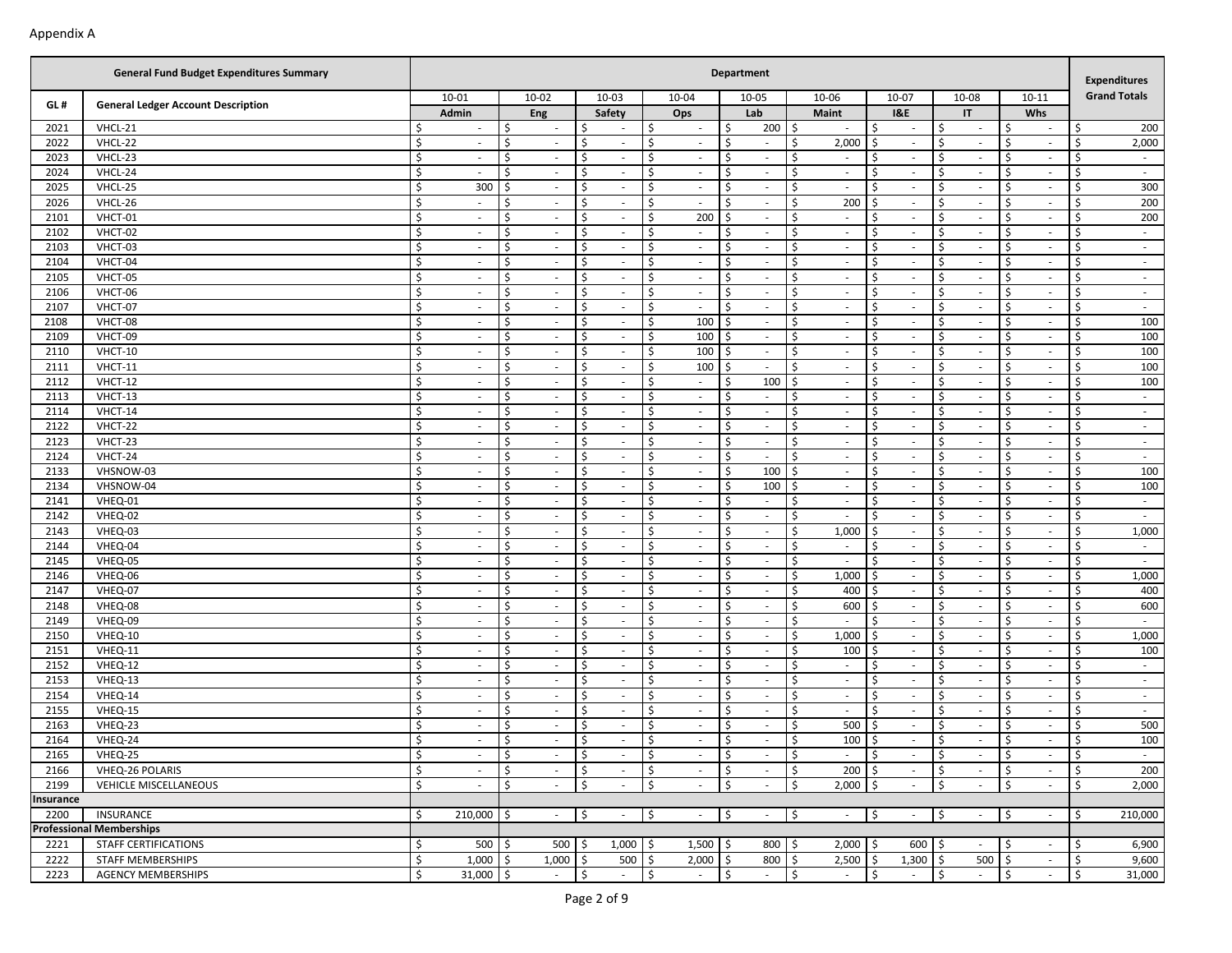|                        | <b>General Fund Budget Expenditures Summary</b> | <b>Department</b>  |                          |                     |                          |      |           |     |                          | <b>Expenditures</b> |                          |                     |                          |                     |                          |     |           |                     |                             |    |                             |
|------------------------|-------------------------------------------------|--------------------|--------------------------|---------------------|--------------------------|------|-----------|-----|--------------------------|---------------------|--------------------------|---------------------|--------------------------|---------------------|--------------------------|-----|-----------|---------------------|-----------------------------|----|-----------------------------|
|                        |                                                 |                    | 10-01                    |                     | $10 - 02$                |      | $10 - 03$ |     | $10 - 04$                |                     | 10-05                    |                     | 10-06                    |                     | 10-07                    |     | 10-08     |                     | $10 - 11$                   |    | <b>Grand Totals</b>         |
| GL#                    | <b>General Ledger Account Description</b>       |                    | Admin                    |                     | Eng                      |      | Safety    |     | Ops                      |                     | Lab                      |                     | <b>Maint</b>             |                     | <b>1&amp;E</b>           |     | IT        |                     | Whs                         |    |                             |
|                        | <b>Agency Permits and Licenses</b>              |                    |                          |                     |                          |      |           |     |                          |                     |                          |                     |                          |                     |                          |     |           |                     |                             |    |                             |
| 2250                   | PERMITS & LICENSES                              | \$                 |                          | \$                  | $\sim$                   | Ś    | $\sim$    | \$  | 170,000                  | \$                  | 8,000 \$                 |                     |                          | \$                  | $\sim$                   | \$  |           | \$                  | $\sim$                      | \$ | 178,000                     |
| <b>Office Expenses</b> |                                                 |                    |                          |                     |                          |      |           |     |                          |                     |                          |                     |                          |                     |                          |     |           |                     |                             |    |                             |
| 2400                   | <b>BANK FEES</b>                                | \$                 | 11,000                   |                     | $\sim$                   | \$   | $\sim$    | \$  | $\sim$                   | \$                  |                          | \$                  |                          | Ś                   | $\sim$                   | Ś.  |           | \$.                 | $\sim$                      | \$ | 11,000                      |
| 2401                   | <b>SUPPLIES</b>                                 | \$                 | 15,000                   | Ś.                  | $\sim$                   | \$   | $\sim$    | \$  | ÷.                       | \$                  |                          | \$                  |                          | \$                  | ÷.                       | \$  |           | \$                  | ÷.                          | \$ | 15,000                      |
| 2402                   | <b>FURNITURE</b>                                | Ś                  | 10,000                   | \$                  | 500                      | Ś.   | 500       | \$  | 2,000                    | \$                  | 1,000                    | -\$                 | 7,500                    | \$                  | $\sim$                   | \$  | 4,000     | -\$                 | 500                         | Ś  | 26,000                      |
| 2403                   | <b>IT HARDWARE</b>                              | \$                 | 10,000                   | \$                  | 1,000                    | Ś    | 2,500     | \$  | 7,000                    | \$                  | 1,000                    | \$                  | 3,000                    | \$                  | 1,000                    |     | 20,000    | \$                  | 500                         | \$ | 46,000                      |
| 2404                   | <b>IT SOFTWARE</b>                              | \$                 | 26,500                   | \$                  | 6,000                    | l \$ | 2,500     | \$  | 500                      | \$                  | $\sim$                   | -\$                 | 37,000                   | \$                  | 1,500                    | \$  | 55,000 \$ |                     | $\sim$                      | \$ | 129,000                     |
| 2405                   | <b>ADVERTISING</b>                              | Ś                  | 2,000                    | \$                  | 4,000                    | \$   | $\sim$    | \$  | 3,500                    | \$                  | $\sim$                   | \$                  | 2,000                    | <sup>\$</sup>       | $\sim$                   | \$  | 1,000     | -\$                 | $\sim$                      | \$ | 12,500                      |
| 2406                   | <b>BREAKROOM SUPPLIES</b>                       | \$                 | 5,000                    | \$                  | $\omega$                 | Ś    | $\sim$    | Ś   | $\sim$                   | \$                  |                          | Ŝ.                  |                          | \$                  | $\sim$                   | Ś.  |           | -\$                 | $\sim$                      | \$ | 5,000                       |
| 2407                   | POSTAGE/SHIPPING                                | Ś                  | 3,000                    | Ś                   | $\overline{\phantom{a}}$ | Ś.   | $\sim$    | Ś   | $\sim$                   | Ŝ.                  |                          | <sup>\$</sup>       |                          | Ŝ.                  | $\sim$                   | Ś.  |           | \$                  | $\sim$                      | Ś. | 3,000                       |
| 2408                   | <b>COPIER/FAX EXPENSES</b>                      | \$                 | 3,500                    | \$                  | $\overline{\phantom{a}}$ | \$   | $\sim$    | \$  | $\sim$                   | \$                  | $\sim$                   | \$                  |                          | \$                  | ÷.                       | \$  |           | $\zeta$             | $\overline{\phantom{a}}$    | \$ | 3,500                       |
| 2409                   | <b>BOOKS/SUBSCRIPTIONS</b>                      | \$                 | 500                      |                     | 500                      | \$   | 1,500     | \$  | 500                      | \$                  | $\sim$                   | \$                  | 500                      | \$                  | 500                      | Ś.  | 500       | -\$                 | 100                         | \$ | 4,600                       |
| 2410                   | <b>MANAGER LUNCHEON</b>                         | Ś                  | 2,500                    | Ś                   | $\sim$                   | Ś    | $\sim$    | \$  | 300                      | \$                  | $\sim$                   | <sup>\$</sup>       | $\sim$                   | Ŝ.                  | $\sim$                   | Ś.  | $\sim$    | \$.                 | $\sim$                      | Ŝ. | 2,800                       |
| 2411                   | <b>BOARD MEETING SUPPLIES</b>                   | \$                 | 2,500                    | Ś.                  | $\sim$                   | Ś    | ×.        | \$  | $\sim$                   | \$                  |                          | Ŝ.                  |                          | \$                  | $\sim$                   | \$  |           | \$.                 | $\sim$                      | \$ | 2,500                       |
| 2412                   | <b>BREAKROOM SUPPLIES</b>                       | \$                 | 10,000                   |                     |                          | Ś.   | $\sim$    | Ś.  | $\sim$                   | Ŝ.                  |                          | <sup>\$</sup>       |                          | Ŝ.                  | $\sim$                   | Ś.  |           | \$                  | $\sim$                      | Ś. | 10,000                      |
| 2413                   | STAFF LUNCHEONS/APPRECIATION                    | \$                 | 500                      |                     |                          | Ś    |           | \$  | $\overline{\phantom{a}}$ | \$                  |                          | \$                  |                          | \$                  |                          | Ś   |           | $\zeta$             | $\sim$                      | \$ | 500                         |
|                        | <b>Contractual Services</b>                     |                    |                          |                     |                          |      |           |     |                          |                     |                          |                     |                          |                     |                          |     |           |                     |                             |    |                             |
| 2500                   | <b>INVOICE PROCESSING</b>                       | Ś                  | 2,000                    |                     | $\overline{\phantom{a}}$ | \$   | $\sim$    | Ś   | $\sim$                   | \$                  | $\sim$                   | Ŝ.                  |                          | Ś                   | $\sim$                   | Ś.  |           | \$                  | $\sim$                      | Ś. | 2,000                       |
| 2501                   | <b>COUNTY SERVICES</b>                          | \$                 | 125,000                  | Ś                   | $\sim$                   | \$   | ä,        | Ś   | $\overline{\phantom{a}}$ | \$                  |                          | \$                  |                          | \$                  |                          | \$  |           | \$                  | $\sim$                      | \$ | 125,000                     |
| 2502                   | <b>JANITORIAL</b>                               | Ś                  |                          |                     |                          | Ś.   | $\sim$    | Ś   | $\sim$                   | \$                  | 500                      | -Ś                  | 39,500                   | Ŝ.                  | ÷.                       | Ś.  |           | \$                  | $\sim$                      | Ś. | 40,000                      |
| 2503                   | <b>GENERAL OFFICE</b>                           | \$                 | 20,000                   |                     | $\overline{\phantom{a}}$ | Ś    | $\sim$    | \$  | $\sim$                   | \$                  | $\sim$                   | \$                  |                          | \$                  | $\overline{\phantom{a}}$ | \$  |           | $\zeta$             | $\sim$                      | \$ | 20,000                      |
| 2504                   | <b>FACILITIES MAINTENANCE</b>                   | \$                 | 1,000                    | Ś                   | 150,000                  | \$   | 21,000    | \$  | $\sim$                   | \$                  | $\sim$                   | $\mathsf{\hat{S}}$  | 35,000                   | \$                  | $\sim$                   | \$  | $\sim$    | \$                  | $\sim$                      | \$ | 207,000                     |
| 2505                   | MECHANICAL MAINTENANCE                          | Ś                  | $\sim$                   | Ś.                  | 500                      | \$   | 1,000     | \$  | $\sim$                   | \$                  | 8,500                    | ۱Ś                  | 28,500                   | $\varsigma$         | $\sim$                   | Ś.  | $\sim$    | \$.                 | $\sim$                      | Ŝ. | 38,500                      |
| 2506                   | <b>UNIFORMS</b>                                 | \$                 | 2,500                    | Ś.                  | 500                      | \$   | 1,000     | Ś   | 9,000                    | Ś                   | 1,200                    | \$                  | 6,500                    | Ś                   | 3,500                    | \$  | 500       | \$.                 | 600                         | \$ | 25,300                      |
| 2507                   | LEASES                                          | Ś                  | 1,500                    | Ś                   | $\sim$                   | Ś.   | $\sim$    | Ś   | 800                      | Ś                   | 1,000                    | Ś                   |                          | Ś                   | 9,800                    | Ś.  |           | \$                  | $\sim$                      | Ś. | 13,100                      |
| 2508                   | SLUDGE DISPOSAL                                 | $\mathsf{\hat{S}}$ | $\overline{\phantom{a}}$ | \$                  | $\sim$                   | \$   | $\sim$    | \$  | 275,000                  | \$                  | $\overline{\phantom{a}}$ | \$                  |                          | \$                  | $\sim$                   | \$  |           | $\zeta$             | $\sim$                      | \$ | 275,000                     |
| 2509                   | MATERIAL WASTE DISPOSAL                         | \$                 | $\overline{\phantom{a}}$ | \$                  | $\sim$                   | Ś    | $\sim$    | \$  | $\sim$                   | Ŝ.                  | $\sim$                   | \$                  | 400                      | \$                  | $\sim$                   | \$  | $\sim$    | \$                  | $\sim$                      | \$ | 400                         |
| 2510                   | CHEMICALS-HYDRATED LIME                         | Ś                  | $\overline{\phantom{a}}$ | Ś                   | $\sim$                   | Ś    | $\sim$    | \$  | 325,000                  | \$                  | $\sim$                   | <sup>\$</sup>       | $\overline{\phantom{a}}$ | Ŝ.                  | $\sim$                   | \$  | $\sim$    | \$                  | $\sim$                      | \$ | 325,000                     |
| 2511                   | CHEMICALS-SODIUM CHLORIDE                       | \$                 |                          | \$                  | $\sim$                   | Ś    | $\sim$    | \$  |                          | Ś                   |                          | \$                  |                          | \$                  | ÷.                       | \$  |           | \$                  | $\sim$                      | \$ |                             |
| 2512                   | CHEMICALS-LIQUID CHLORINE                       | Ś                  |                          | Ś                   |                          | Ś.   | $\sim$    | \$  | 85,000                   | Ŝ.                  |                          | <sup>\$</sup>       |                          | \$                  | ÷.                       | Ś.  |           | \$                  | $\sim$                      | Ś. | 85,000                      |
| 2513                   | CHEMICALS-SODIUM HYDROXIDE                      | $\mathsf{\hat{S}}$ | $\overline{\phantom{a}}$ | \$                  | $\overline{\phantom{a}}$ | \$   | $\sim$    | \$  | $\sim$                   | \$                  | $\sim$                   | \$                  |                          | \$                  | $\sim$                   | \$  |           | $\zeta$             | $\sim$                      | \$ | $\sim$                      |
| 2514                   | CHEMICALS-SODA ASH                              | \$                 | $\overline{\phantom{a}}$ | \$                  | $\sim$                   | \$   | $\sim$    | \$  | $\sim$                   | Ś                   | $\sim$                   | \$                  | $\overline{\phantom{a}}$ | \$                  | $\sim$                   | \$  | $\sim$    | \$                  | $\sim$                      | Ś. | $\sim$                      |
| 2515                   | CHEMICALS-HYDROCHLORIC ACID                     | Ś                  | $\sim$                   | Ś                   | $\sim$                   | Ś    | $\sim$    | \$  | 12,000                   | Ŝ.                  | $\sim$                   | <sup>\$</sup>       | $\overline{\phantom{a}}$ | Ŝ.                  | $\sim$                   | \$  | $\sim$    | \$.                 | $\sim$                      | \$ | 12,000                      |
| 2516                   | CHEMICALS-SULFURIC ACID                         | \$                 | $\overline{\phantom{a}}$ | \$                  | $\overline{\phantom{a}}$ | Ś    | $\sim$    | Ś   | $\sim$                   | \$                  |                          | Ŝ.                  |                          | \$                  | $\sim$                   | Ś.  |           | \$                  | $\sim$                      | \$ | $\sim$                      |
| 2517                   | CHEMICALS-LIQUID CO2                            | Ś                  |                          | Ś                   | $\overline{\phantom{a}}$ | Ś.   | $\sim$    | Ś   |                          | \$                  |                          | <sup>\$</sup>       |                          | Ŝ.                  | ÷.                       | Ś.  |           | \$                  | $\sim$                      | Ś. |                             |
| 2518                   | CHEMICALS-LIQUID O2                             | $\mathsf{\hat{S}}$ | $\overline{\phantom{a}}$ | \$                  | $\overline{\phantom{a}}$ | \$   | $\sim$    | \$  | 145,000                  | \$                  | $\sim$                   | \$                  |                          | \$                  | $\overline{\phantom{a}}$ | \$  |           | $\zeta$             | $\sim$                      | \$ | 145,000                     |
| 2519                   | CHEMICALS-FERRIC CHLORIDE                       | \$                 | $\sim$                   | \$                  | $\sim$                   | Ś    | $\sim$    | \$  | 45,000                   | \$                  | $\sim$                   | \$                  | $\overline{\phantom{a}}$ | \$                  | $\sim$                   | \$  | $\sim$    | \$                  | $\sim$                      | \$ | 45,000                      |
| 2520                   | CHEMICALS-METHANOL                              | Ś                  | $\overline{\phantom{a}}$ | Ś                   | $\sim$                   | Ś    | $\sim$    | \$  | 320,000                  | Ŝ.                  | $\sim$                   | <sup>\$</sup>       |                          | Ŝ.                  | $\sim$                   | \$  | $\sim$    | \$.                 | $\sim$                      | \$ | 320,000                     |
| 2521                   | CHEMICALS-POLYMER                               | \$                 | $\overline{\phantom{a}}$ | \$                  | $\sim$                   | Ś    | $\sim$    | Ś   | 120,000                  | \$                  |                          | Ŝ.                  |                          | \$                  | $\sim$                   | \$  |           | \$.                 | $\sim$                      | \$ | 120,000                     |
| 2522                   | CHEMICALS-BOILER CHEMICAL                       | \$                 |                          | Ś                   |                          | Ś.   | $\sim$    | Ś   | 21,000                   | \$                  |                          | Ś                   |                          | <sup>\$</sup>       | $\sim$                   | Ś   |           | \$                  | $\sim$                      | Ś. | 21,000                      |
| 2523                   | CHEMICALS-AMMONIA ANALYZERS                     | \$                 |                          | \$                  | $\overline{\phantom{a}}$ | \$   | $\sim$    | \$  | 7,500                    | \$                  |                          | \$                  |                          | \$                  | $\overline{\phantom{a}}$ | \$  |           | \$                  | $\sim$                      | \$ | 7,500                       |
| 2524                   | CHEMICALS-MISCELLANEOUS                         | Ş                  | $\sim$                   | IŞ.                 | $\sim$                   | 1 Ş  | $\sim$    | l Ş | $2,000$   \$             |                     | $\sim$                   | $\mathsf{I}$        |                          | $\ddot{\mathbf{v}}$ | $\sim$                   | IŞ. | $\sim$    | 15.                 | $\sim$                      | -S | 2,000                       |
| 2525                   | TESTING                                         | \$                 | $\sim$                   | $\ddot{\mathsf{S}}$ | $3,000$ \$               |      | $\sim$    | \$  | $\sim$                   | \$                  | $\sim$                   | l\$                 |                          | \$                  | $\sim$                   | Ŝ.  | $\sim$    | \$                  | $\sim$                      | \$ | 3,000                       |
| 2530                   | ELECTRICAL MAINTENANCE                          | \$                 | $\sim$                   | \$                  | $\sim$                   | \$   | $\sim$    | \$  | $\sim$                   | \$                  | $\sim$                   | 5                   | $\sim$                   | \$                  | $27,900$ \$              |     | $\sim$    | \$                  | $\sim$                      | \$ | 27,900                      |
| 2550                   | <b>OUTSOURCE TESTING LOCATION 1</b>             | \$                 | $\sim$                   | \$                  | $\sim$                   | Ś    | $\sim$    | \$  | $\sim$                   | \$                  | $30,000$ \$              |                     |                          | \$                  | $\sim$                   | Ś.  |           | \$                  | $\sim$                      | \$ | 30,000                      |
| 2551                   | OUTSOURCE TESTING LOCATION 2                    | \$                 | $\sim$                   | \$                  | $\sim$                   | \$   | $\sim$    | \$  | $\sim$                   | \$                  | $2,500$ \$               |                     | $\overline{\phantom{a}}$ | \$                  | $\sim$                   | \$  | $\sim$    | $\ddot{\mathsf{S}}$ | $\sim$                      | \$ | 2,500                       |
| 2552                   | <b>OUTSOURCE TESTING LOCATION 3</b>             | \$                 | $\sim$                   | \$                  | $\sim$                   | \$   | $\sim$    | \$  | $\sim$                   | \$                  | $4,000$ \$               |                     | $\sim$                   | \$                  | $\sim$                   | \$  | $\sim$    | \$                  | $\sim$                      | \$ | 4,000                       |
| 2553                   | OUTSOURCE TESTING LOCATION 4                    | \$                 | $\sim$                   | \$                  | $\sim$                   | \$   | $\sim$    | \$  | $\sim$                   | $\mathsf{S}$        | 700 \$                   |                     | $\sim$                   | \$                  | $\sim$                   | \$  | $\sim$    | \$                  | $\sim$                      | S. | 700                         |
| 2554                   | OUTSOURCE TESTING LOCATION MISC.                | \$                 | $\sim$                   | \$                  | $\sim$                   | \$   | $\sim$    | \$  | $\sim$                   | \$                  | $\sim$                   | <b>S</b>            | $\sim$                   | \$                  | $\sim$                   | \$  | $\sim$    | \$                  | $\sim$                      | \$ | $\sim$                      |
| 2555                   | <b>OUTSOURCE TESTING LOCATION 5</b>             | \$                 |                          | $\ddot{\mathsf{S}}$ |                          | \$   | $\sim$    | \$  | $\sim$                   | \$                  |                          | $\ddot{\mathsf{S}}$ |                          | \$                  | $\sim$                   | \$  |           | $\ddot{\mathsf{S}}$ | $\mathcal{L}_{\mathcal{A}}$ | \$ | $\mathcal{L}_{\mathcal{A}}$ |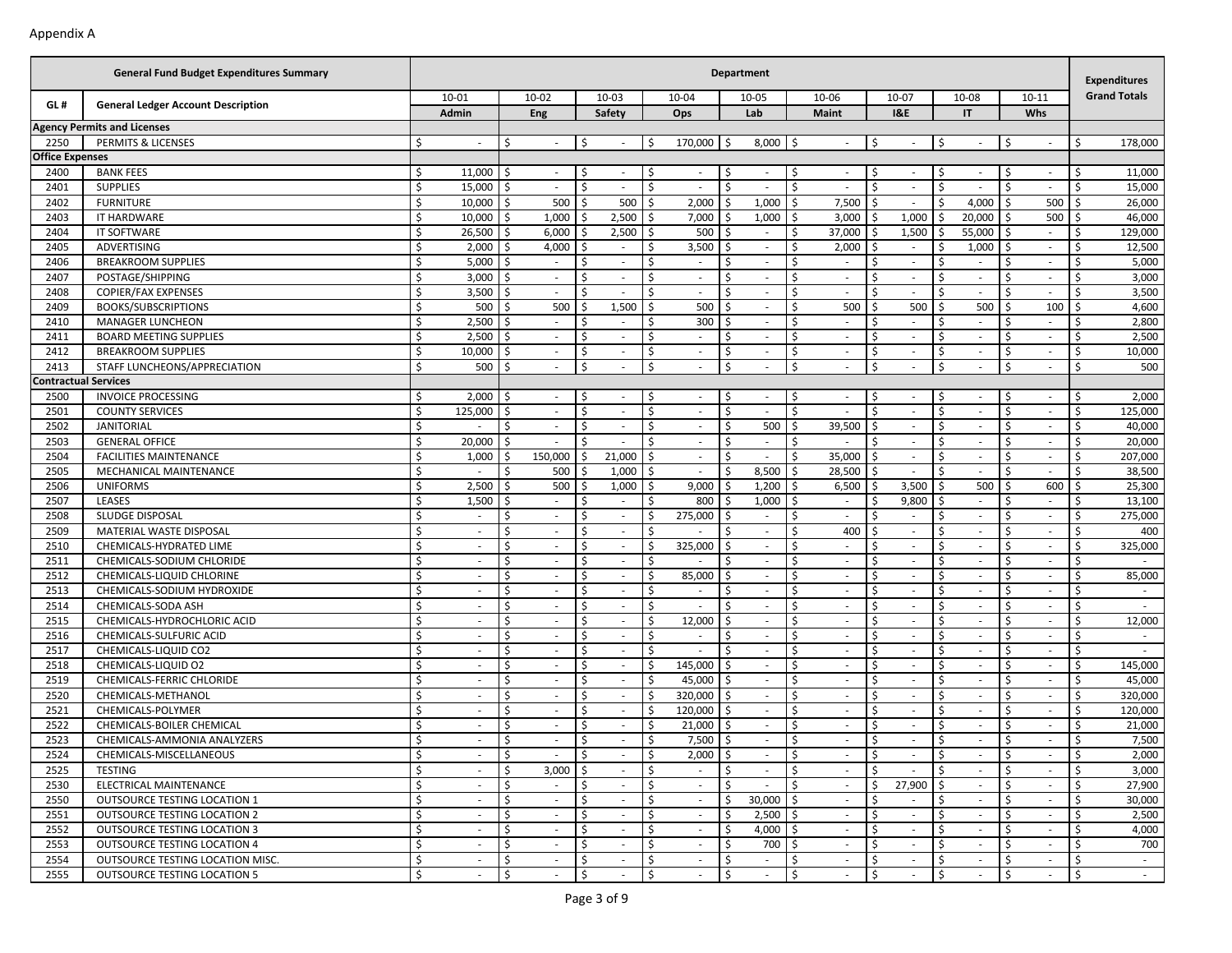|           | <b>General Fund Budget Expenditures Summary</b> | <b>Department</b> |                          |                     |                          |                     |            |                     |             |                    | <b>Expenditures</b>      |                     |                          |     |                             |     |                          |                         |                             |               |                     |
|-----------|-------------------------------------------------|-------------------|--------------------------|---------------------|--------------------------|---------------------|------------|---------------------|-------------|--------------------|--------------------------|---------------------|--------------------------|-----|-----------------------------|-----|--------------------------|-------------------------|-----------------------------|---------------|---------------------|
|           |                                                 |                   | 10-01                    |                     | $10 - 02$                |                     | 10-03      |                     | 10-04       |                    | 10-05                    |                     | 10-06                    |     | $10-07$                     |     | 10-08                    |                         | $10 - 11$                   |               | <b>Grand Totals</b> |
| GL#       | <b>General Ledger Account Description</b>       |                   | Admin                    |                     | <b>Eng</b>               |                     | Safety     |                     | Ops         |                    | Lab                      |                     | Maint                    |     | <b>I&amp;E</b>              |     | IT                       |                         | Whs                         |               |                     |
| 2556      | <b>OUTSOURCE TESTING LOCATION 6</b>             | Ŝ.                |                          | Ŝ.                  |                          | Ŝ.                  |            | Ŝ.                  |             | \$                 |                          | \$                  |                          | Ŝ.  | $\sim$                      | Ś.  |                          | \$                      |                             | Ŝ.            | $\sim$              |
| 2557      | CONTRACTURAL SERVICES                           | \$                |                          | $\ddot{\mathsf{S}}$ |                          | \$                  |            | \$                  |             | \$                 |                          | $\ddot{\mathsf{s}}$ | $\overline{\phantom{a}}$ | \$  |                             | \$  |                          | $\mathsf{\hat{S}}$      |                             | \$            | $\sim$              |
|           | <b>Professional Services</b>                    |                   |                          |                     |                          |                     |            |                     |             |                    |                          |                     |                          |     |                             |     |                          |                         |                             |               |                     |
| 2600      | ENGINEERING                                     | <sup>\$</sup>     | $\overline{\phantom{a}}$ | Ś                   | 200,000                  | Ś.                  |            | Ŝ.                  | $\sim$      | -\$                | $\sim$                   | -\$                 |                          | Ŝ   | $\sim$                      | Ŝ.  | $\sim$                   | \$                      | $\sim$                      | \$            | 200,000             |
| 2601      | LEGAL                                           | Ś.                | ÷.                       | $\zeta$             |                          | \$                  |            | Ŝ.                  |             | \$                 |                          | $\mathsf{\hat{S}}$  |                          | Ś   |                             | \$  |                          | $\zeta$                 |                             | \$            |                     |
| 2602      | ACCOUNTING & BILLING SUPPORT (AS400)            | Ś.                | 25,000                   | Ŝ.                  | $\overline{\phantom{a}}$ | Ŝ.                  |            | Ŝ.                  | $\sim$      | \$                 |                          | $\mathsf{\hat{S}}$  |                          | Ś.  | $\overline{\phantom{a}}$    | Ś.  |                          | \$                      | $\sim$                      | Ŝ.            | 25,000              |
| 2603      | <b>FINANCIAL AUDITOR</b>                        | \$                | 40,000                   | \$                  | $\overline{\phantom{a}}$ | \$                  | $\sim$     | \$                  | $\sim$      | $\ddot{\varsigma}$ | $\overline{\phantom{a}}$ | $\ddot{\varsigma}$  | $\overline{\phantom{a}}$ | \$  | $\sim$                      | \$  | $\overline{\phantom{a}}$ | \$                      | $\sim$                      | \$            | 40,000              |
| 2604      | <b>FINANCIAL/RATE STUDIES</b>                   | \$                | 25,000                   | \$                  | $\sim$                   | \$                  | $\sim$     | Ŝ.                  | $\sim$      | \$                 | $\sim$                   | \$                  | $\sim$                   | \$  | $\sim$                      | \$  | $\sim$                   | \$                      | $\sim$                      | \$            | 25,000              |
| 2605      | <b>HUMAN RESOURCES STUDIES</b>                  | <sup>\$</sup>     | 5,000                    | -\$                 | $\sim$                   | \$                  | $\sim$     | Ŝ.                  | $\sim$      | \$                 | $\sim$                   | -\$                 | $\sim$                   | Ś.  | $\sim$                      | Ś.  | $\sim$                   | Ŝ.                      | $\sim$                      | Ŝ.            | 5,000               |
| 2606      | MISC. STUDIES                                   | \$                |                          | \$                  | $\sim$                   | \$                  |            | \$                  | $\sim$      | \$                 | $\sim$                   | $\mathsf{\hat{S}}$  | $\sim$                   | Ś   | $\sim$                      | \$  | $\sim$                   | \$                      | ÷                           | \$            | $\sim$              |
| 2650      | LEGAL - BSK                                     | \$                | 200,000                  | Ś.                  | $\sim$                   | Ŝ.                  |            | Ŝ.                  | $\sim$      | \$                 | $\overline{\phantom{a}}$ | $\mathsf{\hat{S}}$  | $\overline{\phantom{a}}$ | Ś.  | $\sim$                      | Ś.  | $\overline{\phantom{a}}$ | Ŝ.                      | $\sim$                      | Ŝ.            | 200,000             |
| 2651      | LEGAL - WPR                                     | \$                | 200,000                  | \$                  | $\sim$                   | \$                  |            | \$                  | $\sim$      | $\ddot{\varsigma}$ | $\overline{\phantom{a}}$ | $\ddot{\varsigma}$  | $\overline{\phantom{a}}$ | \$  | $\sim$                      | \$  | $\overline{\phantom{a}}$ | \$                      | $\sim$                      | \$            | 200,000             |
| 2652      | LEGAL - MISC.                                   | Ŝ.                | 110,000 \$               |                     | $\sim$                   | Ś                   | $\sim$     | Ŝ.                  | $\sim$      | $\zeta$            | $\sim$                   | \$                  | $\sim$                   | Ś.  | $\sim$                      | \$  | $\sim$                   | \$                      | $\sim$                      | \$            | 110,000             |
|           | Conferences & Training                          |                   |                          |                     |                          |                     |            |                     |             |                    |                          |                     |                          |     |                             |     |                          |                         |                             |               |                     |
| 2700      | CONFERENCE                                      | \$                | $5,000$ \$               |                     | $4,500$ \$               |                     | $1,500$ \$ |                     | $3,000$ \$  |                    | 1,000                    | I\$                 | 5,000                    | -S  | 2,000                       | -Ś  | 3,000                    | I\$                     | 1,000                       | Ŝ.            | 26,000              |
| 2701      | <b>TRAINING</b>                                 | Ś.                | 15,000                   | Ŝ.                  | 3,000                    | Ś.                  | 22,000     | Ŝ.                  | 6,000       | Ŝ.                 | 1,000                    | -Ś                  | 5,000                    | -Ś  | 4,000                       | Ś   | 12,000                   | l \$                    | $\sim$                      | Ŝ.            | 68,000              |
| 2702      | <b>CONFERENCE (HR)</b>                          | \$                | 3,000                    | \$                  | $\sim$                   | \$                  | $\sim$     | \$                  | $\sim$      | \$                 | $\sim$                   | \$                  | $\overline{\phantom{a}}$ | \$  | $\sim$                      | \$  | $\sim$                   | \$                      | $\sim$                      | \$            | 3,000               |
| 2703      | TRAINING (HR)                                   | \$                | 5,500                    | l \$                | $\sim$                   | \$                  | $\sim$     | \$                  | $\sim$      | \$                 | $\sim$                   | \$                  | $\sim$                   | \$  | $\sim$                      | \$  | $\sim$                   | \$                      | $\sim$                      | \$            | 5,500               |
| 2750      | <b>WELLNESS PROGRAM (HR)</b>                    | <sup>\$</sup>     | 5,000                    | l\$                 | $\sim$                   | \$                  | $\sim$     | Ŝ.                  | $\sim$      | \$                 | $\sim$                   | \$                  | $\sim$                   | Ś.  | $\sim$                      | \$  | $\sim$                   | Ŝ.                      | $\sim$                      | Ŝ.            | 5,000               |
|           | <b>Uncollectable Accounts</b>                   |                   |                          |                     |                          |                     |            |                     |             |                    |                          |                     |                          |     |                             |     |                          |                         |                             |               |                     |
| 2800      | UNCOLLECTABLE ACCTS FROM SC                     | Ŝ.                | $1,000$ \$               |                     | $\overline{\phantom{a}}$ | -\$                 |            | -\$                 | $\sim$      | \$                 | $\sim$                   | \$                  |                          | Ŝ.  | $\sim$                      | \$  | $\overline{\phantom{a}}$ | \$                      |                             | Ŝ.            | 1,000               |
| Utilities |                                                 |                   |                          |                     |                          |                     |            |                     |             |                    |                          |                     |                          |     |                             |     |                          |                         |                             |               |                     |
| 2900      | <b>HEATING FUEL</b>                             | \$                | $6,600$ \$               |                     | $\sim$                   | \$                  | $\sim$     | \$                  | $65,000$ \$ |                    | $\sim$                   | -\$                 | $\sim$                   | \$  | $\sim$                      | \$  | $\sim$                   | \$                      | $\sim$                      | \$            | 71,600              |
| 2901      | <b>ELECTRICITY</b>                              | <sup>\$</sup>     | 84,000                   | Ŝ.                  | $\sim$                   | \$                  | $\sim$     | \$                  | 750,000     | $\zeta$            | $\sim$                   | $\mathsf{S}$        | $\overline{\phantom{a}}$ | \$  | $\sim$                      | Ś.  | $\sim$                   | Ŝ.                      | $\sim$                      | \$            | 834,000             |
| 2902      | <b>WATER</b>                                    | Ś.                | 200                      | -\$                 | $\sim$                   | \$                  |            | \$                  | 1,500       | \$                 | $\sim$                   | -\$                 | $\overline{\phantom{a}}$ | Ś   | $\sim$                      | \$  | $\overline{\phantom{a}}$ | \$                      |                             | \$            | 1,700               |
| 2903      | <b>NATURAL GAS</b>                              | <sup>\$</sup>     | 5,300                    | Ŝ.                  |                          | Ŝ.                  |            | Ŝ.                  | 40,000      | Ŝ.                 |                          | $\ddot{\mathsf{s}}$ |                          | Ś   | $\overline{\phantom{a}}$    | Ś   |                          | Ŝ.                      |                             | Ŝ.            | 45,300              |
| 2904      | <b>TELEPHONE</b>                                | Ś                 | 10,000                   | -\$                 | 1,500                    | \$                  |            | Ś.                  | 35,000      | \$                 |                          | $\ddot{\varsigma}$  | 1,000                    | Ś   | $\sim$                      | Ś   | 1,000                    | $\overline{\mathsf{S}}$ |                             | \$            | 48,500              |
|           | <b>Supplies, Repairs &amp; Maintenance</b>      |                   |                          |                     |                          |                     |            |                     |             |                    |                          |                     |                          |     |                             |     |                          |                         |                             |               |                     |
| 3000      | HEADWORKS-STRUCTURE                             | Ŝ.                | $\sim$                   | -\$                 | $\sim$                   | \$                  | $\sim$     | Ŝ.                  | $\sim$      | \$                 | $\sim$                   | \$                  | $\overline{\phantom{a}}$ | Ś.  | $\sim$                      | \$  | $\overline{\phantom{a}}$ | \$                      | $\sim$                      | <sup>\$</sup> | $\sim$              |
| 3010      | HEADWORKS-ELECTRICAL                            | \$                | $\overline{\phantom{a}}$ | $\mathsf{\hat{S}}$  | $\sim$                   | \$                  |            | \$                  | $\sim$      | \$                 | $\sim$                   | $\mathsf{\hat{S}}$  | $\sim$                   | \$  | $\mathbf{r}$                | \$  | ÷.                       | $\zeta$                 | ÷                           | Ŝ.            | $\sim$              |
| 3020      | HEADWORKS-INSTRUMENTATION                       | \$                |                          | Ŝ.                  | $\sim$                   | Ŝ.                  |            | \$                  | $\sim$      | \$                 | $\overline{\phantom{a}}$ | $\ddot{\mathsf{s}}$ | $\overline{\phantom{a}}$ | Ś.  | $\sim$                      | Ś.  | $\overline{\phantom{a}}$ | $\zeta$                 | $\sim$                      | Ŝ.            | $\sim$              |
| 3030      | HEADWORKS-MECHANICAL                            | $\zeta$           | $\overline{\phantom{a}}$ | $\zeta$             | $\overline{\phantom{a}}$ | \$                  | $\sim$     | \$                  | $\sim$      | $\ddot{\varsigma}$ | $\overline{\phantom{a}}$ | $\ddot{\varsigma}$  | $\overline{\phantom{a}}$ | \$  | $\sim$                      | \$  | $\overline{\phantom{a}}$ | \$                      | $\sim$                      | $\zeta$       | $\sim$              |
| 3049      | HEADWORKS-MISCELLANEOUS                         | \$                | $\sim$                   | $\mathsf{\hat{S}}$  | $\sim$                   | \$                  | $\sim$     | Ŝ.                  | $\sim$      | \$                 | $\sim$                   | $\zeta$             | $\overline{\phantom{a}}$ | \$  | $\sim$                      | \$  | $\sim$                   | \$                      | $\sim$                      | \$            | $\sim$              |
| 3050      | PRIMARY CLARIFICATION-STRUCTURE                 | <sup>\$</sup>     | $\overline{\phantom{a}}$ | <sup>\$</sup>       | $\sim$                   | \$                  | $\sim$     | Ŝ.                  | $\sim$      | \$                 | $\sim$                   | -\$                 | $\overline{\phantom{a}}$ | Ś   | $\sim$                      | Ś.  | $\sim$                   | Ŝ.                      | $\sim$                      | Ŝ.            | $\sim$              |
| 3060      | PRIMARY CLARIFICATION-ELECTRICAL                | Ś.                |                          | -\$                 | $\sim$                   | \$                  |            | \$                  | $\sim$      | \$                 | $\sim$                   | $\mathsf{\hat{S}}$  | $\overline{\phantom{a}}$ | Ś   | $\sim$                      | \$  | $\overline{\phantom{a}}$ | \$                      |                             | \$            | $\sim$              |
| 3070      | PRIMARY CLARIFICATION-INSTRUMENTATION           | <sup>\$</sup>     |                          | <sup>\$</sup>       | $\overline{\phantom{a}}$ | \$                  |            | Ŝ.                  | $\sim$      | \$                 |                          | $\mathsf{\hat{S}}$  |                          | Ś.  | $\overline{\phantom{a}}$    | Ś.  | $\overline{\phantom{a}}$ | Ŝ.                      |                             | Ŝ.            | $\sim$              |
| 3080      | PRIMARY CLARIFICATION-MECHANICAL                | \$                | $\overline{\phantom{a}}$ | \$                  | $\overline{\phantom{a}}$ | \$                  | $\sim$     | \$                  | $\sim$      | $\ddot{\varsigma}$ | $\overline{\phantom{a}}$ | $\ddot{\varsigma}$  | $\overline{\phantom{a}}$ | \$  | $\sim$                      | \$  | $\overline{\phantom{a}}$ | \$                      | $\sim$                      | \$            | $\sim$              |
| 3099      | PRIMARY CLARIFICATION-MISCELLANEOUS             | \$                | $\sim$                   | \$                  | $\sim$                   | \$                  | $\sim$     | Ŝ.                  | $\sim$      | \$                 | $\sim$                   | \$                  | $\sim$                   | \$  | $\sim$                      | \$  | $\sim$                   | \$                      | $\sim$                      | \$            | $\sim$              |
| 3100      | PRIMARY PUMPING-STRUCTURE                       | <sup>\$</sup>     | $\sim$                   | <sup>\$</sup>       | $\sim$                   | Ŝ.                  | $\sim$     | Ŝ.                  | $\sim$      | \$                 | $\sim$                   | -\$                 | $\sim$                   | Ś   | $\sim$                      | Ś.  | $\sim$                   | Ŝ.                      | $\sim$                      | Ŝ.            | $\sim$              |
| 3110      | PRIMARY PUMPING-ELECTRICAL                      | \$                | $\overline{\phantom{a}}$ | -\$                 | $\sim$                   | \$                  |            | \$                  | $\sim$      | \$                 | ÷.                       | $\mathsf{\hat{S}}$  | $\sim$                   | Ś   | $\sim$                      | \$  | $\sim$                   | \$                      | $\sim$                      | Ŝ.            | $\sim$              |
| 3120      | PRIMARY PUMPING-INSTRUMENTATION                 | Ś.                |                          | <sup>\$</sup>       | $\overline{\phantom{a}}$ | Ŝ.                  |            | Ŝ.                  | $\sim$      | \$                 |                          | \$                  |                          | Ś.  | $\overline{\phantom{a}}$    | Ś.  |                          | Ŝ.                      |                             | Ŝ.            | $\sim$              |
| 3130      | PRIMARY PUMPING-MECHANICAL                      | $\zeta$           |                          | \$                  | $\overline{\phantom{a}}$ | \$                  |            | \$                  | $\sim$      | $\ddot{\varsigma}$ |                          | $\ddot{\varsigma}$  | $\overline{\phantom{a}}$ | \$  | $\sim$                      | \$  | $\sim$                   | \$                      | $\sim$                      | \$            |                     |
| 3149      | PRIMARY PUMPING-MISCELLANEOUS                   | $\ddot{ }$        | $\sim$                   | I Ş                 | $\sim$                   | I Ş                 | $\sim$     | 15                  | $\sim$      | I Ş                | $\sim$                   | l Ş                 | $\sim$                   | I Ş | $\sim$                      | l Ş | $\sim$                   | I Ş                     | $\sim$                      | I Ş           |                     |
| 3150      | OXYGENATION-STRUCTURE                           | \$                | $\sim$                   | $\zeta$             | $\sim$                   | \$                  | $\sim$     | \$                  | $\sim$      | \$                 | $\sim$                   | l\$                 | $\sim$                   | \$  | $\sim$                      | Ŝ.  | $\sim$                   | l \$                    | $\sim$                      | Ŝ.            | $\sim$              |
| 3160      | OXYGENATION-ELECTRICAL                          | \$                | $\sim$                   | \$                  | $\sim$                   | \$                  | $\sim$     | \$                  | $\sim$      | \$                 | $\sim$                   | $\ddot{\mathsf{S}}$ | $\sim$                   | \$  | $\sim$                      | \$  | $\sim$                   | l\$                     | $\sim$                      | \$            | $\sim$              |
| 3170      | OXYGENATION-INSTRUMENTATION                     | \$                | $\sim$                   | \$                  | $\sim$                   | \$                  |            | \$                  | $\sim$      | \$                 | $\sim$                   | $\ddot{\mathsf{s}}$ | $\sim$                   | Ś.  | $\sim$                      | \$  | $\sim$                   | \$                      | $\sim$                      | \$            | $\sim$              |
| 3180      | OXYGENATION-MECHANICAL                          | \$                | $\sim$                   | \$                  | $\sim$                   | \$                  | $\sim$     | \$                  | $\sim$      | \$                 | $\sim$                   | $\ddot{\mathsf{S}}$ | $\sim$                   | \$  | $\sim$                      | \$  | $\sim$                   | \$                      | $\sim$                      | \$            | $\sim$              |
| 3199      | OXYGENATION-MISCELLANEOUS                       | \$                | $\sim$                   | \$                  | $\sim$                   | \$                  | $\sim$     | \$                  | $\sim$      | \$                 | $\sim$                   | <b>S</b>            | $\sim$                   | \$  | $\sim$                      | \$  | $\sim$                   | \$                      | $\sim$                      | \$            | $\sim$              |
| 3200      | WAS PUMPING-STRUCTURE                           | \$                | $\sim$                   | \$                  | $\sim$                   | \$                  | $\sim$     | \$                  | $\sim$      | \$                 | $\sim$                   | $\ddot{\mathsf{S}}$ | $\sim$                   | \$  | $\sim$                      | \$  | $\sim$                   | \$                      | $\sim$                      | \$            | $\sim$              |
| 3210      | WAS PUMPING-ELECTRICAL                          | \$                | $\sim$                   | \$                  | $\sim$                   | \$                  | $\sim$     | \$                  | $\sim$      | \$                 | $\sim$                   | $\ddot{\mathsf{S}}$ | $\sim$                   | \$  | $\sim$                      | \$  | $\sim$                   | $\ddot{\mathsf{S}}$     | $\sim$                      | \$            | $\sim$              |
| 3220      | WAS PUMPING-INSTRUMENTATION                     | \$                |                          | $\zeta$             |                          | $\ddot{\mathsf{S}}$ |            | $\ddot{\mathsf{S}}$ | $\sim$      | \$                 |                          | $\ddot{s}$          | $\sim$                   | \$  | $\mathcal{L}_{\mathcal{A}}$ | \$  |                          | $\ddot{\mathsf{S}}$     | $\mathcal{L}_{\mathcal{A}}$ | \$            | $\sim$              |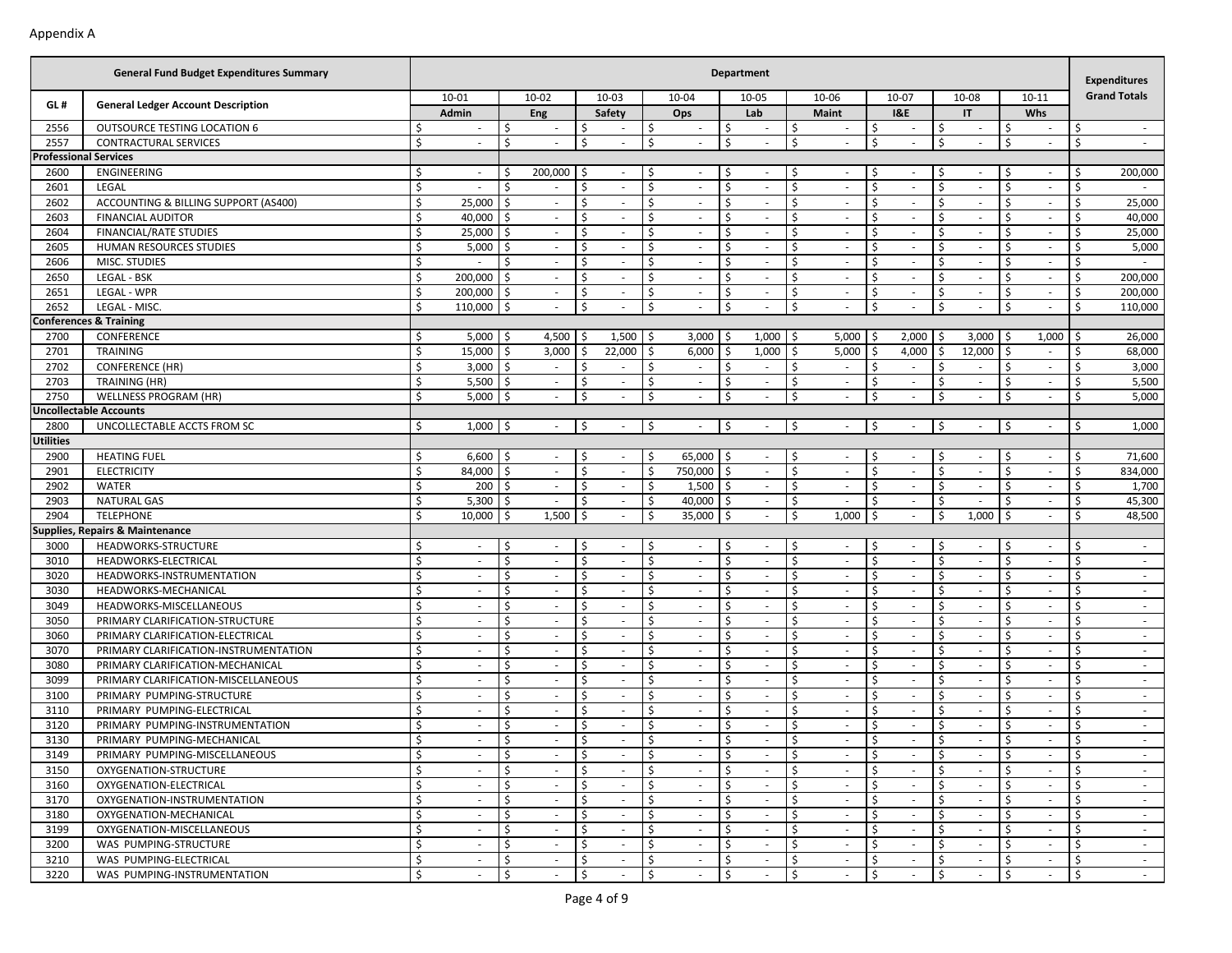|      | <b>General Fund Budget Expenditures Summary</b> | Department                                      |                                |                                     |                              |                                |                                                |                                |                               |                                |                        |
|------|-------------------------------------------------|-------------------------------------------------|--------------------------------|-------------------------------------|------------------------------|--------------------------------|------------------------------------------------|--------------------------------|-------------------------------|--------------------------------|------------------------|
|      |                                                 | 10-01                                           | $10 - 02$                      | $10 - 03$                           | 10-04                        | 10-05                          | 10-06                                          | 10-07                          | 10-08                         | $10 - 11$                      | <b>Grand Totals</b>    |
| GL#  | <b>General Ledger Account Description</b>       | Admin                                           | Eng                            | <b>Safety</b>                       | Ops                          | Lab                            | Maint                                          | <b>I&amp;E</b>                 | IT                            | Whs                            |                        |
| 3230 | WAS PUMPING-MECHANICAL                          | <sup>\$</sup><br>$\sim$                         | Ŝ.<br>$\overline{\phantom{a}}$ | Ś.<br>$\sim$                        | Ŝ.<br>$\sim$                 | Ś.<br>$\overline{\phantom{a}}$ | Ŝ.<br>$\overline{\phantom{a}}$                 | \$<br>$\overline{\phantom{a}}$ | Ś<br>$\overline{\phantom{a}}$ | Ŝ.<br>$\sim$                   | Ŝ.<br>$\sim$           |
| 3249 | WAS PUMPING-MISCELLANEOUS                       | \$                                              | \$<br>$\overline{\phantom{a}}$ | \$<br>$\sim$                        | \$<br>$\sim$                 | \$<br>$\overline{\phantom{a}}$ | \$                                             | \$<br>$\sim$                   | \$                            | \$<br>$\sim$                   | \$<br>$\sim$           |
| 3250 | SECONDARY CLARIFICATION-STRUCTURE               | \$<br>$\overline{\phantom{a}}$                  | Ś.<br>$\overline{\phantom{a}}$ | Ś.<br>$\sim$                        | \$<br>$\sim$                 | Ś.<br>$\sim$                   | \$<br>$\overline{\phantom{a}}$                 | \$<br>$\sim$                   | \$<br>$\sim$                  | \$<br>$\sim$                   | Ś.<br>$\sim$           |
| 3260 | SECONDARY CLARIFICATION-ELECTRICAL              | Ŝ.<br>$\sim$                                    | Ś<br>$\sim$                    | \$<br>$\sim$                        | Ś.<br>$\sim$                 | Ŝ.<br>$\sim$                   | Ŝ.<br>$\sim$                                   | Ŝ.<br>$\sim$                   | \$<br>$\sim$                  | -\$<br>$\sim$                  | Ś<br>$\sim$            |
| 3270 | SECONDARY CLARIFICATION-INSTRUMENTATION         | $\zeta$<br>$\overline{\phantom{a}}$             | Ś<br>$\sim$                    | Ś                                   | Ś.<br>$\sim$                 | \$<br>÷.                       | \$                                             | Ŝ.<br>÷.                       | \$                            | $\zeta$<br>×.                  | Ś.<br>$\sim$           |
| 3280 | SECONDARY CLARIFICATION-MECHANICAL              | S.<br>$\sim$                                    | Ŝ.<br>$\sim$                   | $\mathsf{\dot{S}}$<br>$\sim$        | Ś.<br>$\sim$                 | Ŝ.<br>$\sim$                   | $\mathsf{\hat{S}}$<br>$\overline{\phantom{a}}$ | Ŝ.<br>$\sim$                   | Ś.<br>$\sim$                  | $\mathsf{\hat{S}}$<br>$\omega$ | Ś.<br>$\sim$           |
| 3299 | SECONDARY CLARIFICATION-MISCELLANEOUS           | \$                                              | Ś<br>$\overline{\phantom{a}}$  | \$<br>$\sim$                        | \$<br>$\sim$                 | \$                             | Ś                                              | \$<br>$\sim$                   | \$                            | \$<br>$\sim$                   | Ś<br>$\sim$            |
| 3300 | RAS PUMPING-STRUCTURE                           | \$<br>$\sim$                                    | \$<br>$\sim$                   | Ś<br>$\sim$                         | \$<br>$\sim$                 | \$<br>$\sim$                   | \$<br>$\overline{\phantom{a}}$                 | \$<br>$\sim$                   | \$<br>$\sim$                  | $\zeta$<br>$\sim$              | \$<br>$\sim$           |
| 3310 | RAS PUMPING-ELECTRICAL                          | \$<br>$\sim$                                    | Ś<br>$\sim$                    | \$<br>$\sim$                        | Ŝ.<br>$\sim$                 | Ś.<br>$\sim$                   | Ŝ.<br>$\sim$                                   | Ŝ.<br>$\sim$                   | \$<br>$\sim$                  | -\$<br>$\sim$                  | Ś.<br>$\sim$           |
| 3320 | RAS PUMPING-INSTRUMENTATION                     | $\ddot{\mathsf{S}}$<br>$\overline{\phantom{a}}$ | \$<br>$\sim$                   | \$                                  | \$<br>$\sim$                 | \$<br>÷.                       | \$                                             | \$<br>$\sim$                   | \$                            | $\zeta$<br>$\sim$              | Ś.<br>$\sim$           |
| 3330 | RAS PUMPING-MECHANICAL                          | Ś.<br>$\overline{\phantom{a}}$                  | Ś<br>$\sim$                    | $\mathsf{\dot{S}}$<br>$\sim$        | Ś.<br>$\sim$                 | Ŝ.<br>$\sim$                   | \$<br>$\overline{\phantom{a}}$                 | Ŝ.<br>$\sim$                   | Ś.<br>$\sim$                  | $\mathsf{\hat{S}}$<br>$\sim$   | Ś.<br>$\sim$           |
| 3349 | RAS PUMPING-MISCELLANEOUS                       | \$<br>$\overline{\phantom{a}}$                  | Ś<br>$\overline{\phantom{a}}$  | \$<br>$\sim$                        | Ś<br>$\sim$                  | \$                             | Ś                                              | \$<br>$\sim$                   | \$                            | \$<br>$\sim$                   | Ś<br>$\sim$            |
| 3350 | PHOSPHORUS REMOVAL-STRUCTURE                    | \$<br>$\overline{\phantom{a}}$                  | Ś<br>$\sim$                    | Ŝ.<br>$\sim$                        | \$<br>$\sim$                 | Ś.<br>$\sim$                   | \$<br>$\overline{\phantom{a}}$                 | \$<br>$\sim$                   | \$<br>$\sim$                  | \$<br>$\sim$                   | Ś.<br>$\sim$           |
| 3360 | PHOSPHORUS REMOVAL-ELECTRICAL                   | Ś.<br>$\sim$                                    | Ś<br>$\sim$                    | Ŝ.<br>$\sim$                        | Ś.<br>$\sim$                 | Ś.<br>$\sim$                   | Ŝ.<br>$\sim$                                   | Ŝ.<br>$\sim$                   | \$<br>$\sim$                  | \$<br>$\sim$                   | Ś<br>$\sim$            |
| 3370 | PHOSPHORUS REMOVAL-INSTRUMENTATION              | $\zeta$<br>$\overline{\phantom{a}}$             | Ś<br>$\sim$                    | Ś                                   | Ś.<br>$\sim$                 | \$<br>÷.                       | \$                                             | Ŝ.<br>÷.                       | \$                            | $\zeta$<br>×.                  | \$<br>$\sim$           |
| 3380 | PHOSPHORUS REMOVAL-MECHANICAL                   | Ś.<br>$\sim$                                    | Ŝ.<br>$\sim$                   | $\mathsf{\dot{S}}$<br>$\sim$        | Ś.<br>$\sim$                 | Ŝ.<br>$\overline{\phantom{a}}$ | $\mathsf{\hat{S}}$<br>$\overline{\phantom{a}}$ | \$<br>$\sim$                   | Ś.<br>$\sim$                  | $\mathsf{\hat{S}}$<br>$\omega$ | Ś.<br>$\sim$           |
| 3399 | PHOSPHORUS REMOVAL-MISCELLANEOUS                | $\zeta$                                         | Ś<br>$\overline{\phantom{a}}$  | \$<br>$\sim$                        | \$<br>$\sim$                 | \$                             | Ś                                              | \$<br>$\sim$                   | \$                            | \$<br>$\sim$                   | Ś<br>$\sim$            |
| 3400 | RAPID MIXING-STRUCTURE                          | \$<br>$\overline{\phantom{a}}$                  | \$<br>$\sim$                   | Ś<br>$\sim$                         | \$<br>$\sim$                 | \$<br>$\sim$                   | \$<br>$\overline{\phantom{a}}$                 | \$<br>$\sim$                   | \$<br>$\sim$                  | $\zeta$<br>$\sim$              | \$<br>$\sim$           |
| 3410 | RAPID MIXING-ELECTRICAL                         | \$<br>$\sim$                                    | Ś<br>$\sim$                    | \$<br>$\sim$                        | Ŝ.<br>$\sim$                 | Ś.<br>$\sim$                   | Ŝ.<br>$\sim$                                   | Ŝ.<br>$\sim$                   | \$<br>$\sim$                  | -\$<br>$\sim$                  | Ś.<br>$\sim$           |
| 3420 | RAPID MIXING-INSTRUMENTATION                    | $\ddot{\mathsf{S}}$<br>$\overline{\phantom{a}}$ | \$<br>$\sim$                   | \$<br>×.                            | \$<br>$\sim$                 | \$                             | \$                                             | \$<br>$\sim$                   | \$                            | $\zeta$<br>$\sim$              | Ś.<br>$\sim$           |
| 3430 | RAPID MIXING-MECHANICAL                         | S.<br>$\sim$                                    | Ś<br>$\sim$                    | $\boldsymbol{\mathsf{S}}$<br>$\sim$ | Ś.<br>$\sim$                 | Ŝ.<br>$\sim$                   | \$<br>$\overline{\phantom{a}}$                 | Ŝ.<br>$\sim$                   | Ś.<br>$\sim$                  | $\mathsf{\hat{S}}$<br>$\sim$   | Ś.<br>$\sim$           |
| 3449 | RAPID MIXING-MISCELLANEOUS                      | \$<br>$\overline{\phantom{a}}$                  | Ś<br>$\overline{\phantom{a}}$  | \$<br>$\sim$                        | Ś<br>$\sim$                  | \$                             | Ś                                              | \$<br>$\sim$                   | \$                            | \$<br>$\sim$                   | Ś<br>$\sim$            |
| 3450 | FLOCCULATION-STRUCTURE                          | \$<br>$\overline{\phantom{a}}$                  | Ś<br>$\sim$                    | Ś.<br>$\sim$                        | \$<br>$\sim$                 | Ś.<br>$\sim$                   | \$<br>$\overline{\phantom{a}}$                 | \$<br>$\sim$                   | \$<br>$\sim$                  | \$<br>$\sim$                   | Ś.<br>$\sim$           |
| 3460 | FLOCCULATION-ELECTRICAL                         | Ś.<br>$\sim$                                    | Ś<br>$\sim$                    | Ś.<br>$\sim$                        | Ś.<br>$\sim$                 | Ś.<br>$\sim$                   | Ŝ.<br>$\sim$                                   | Ŝ.<br>$\sim$                   | \$<br>$\sim$                  | \$<br>$\sim$                   | Ś<br>$\sim$            |
| 3470 | FLOCCULATION-INSTRUMENTATION                    | $\zeta$<br>$\overline{\phantom{a}}$             | Ś<br>$\sim$                    | Ś                                   | Ś.<br>$\sim$                 | \$<br>÷.                       | \$                                             | Ŝ.<br>÷.                       | \$                            | $\zeta$<br>×.                  | \$<br>$\sim$           |
| 3480 | FLOCCULATION-MECHANICAL                         | Ś.<br>$\sim$                                    | Ŝ.<br>$\sim$                   | $\mathsf{\dot{S}}$<br>$\sim$        | $\mathsf{\hat{S}}$<br>$\sim$ | Ŝ.<br>$\sim$                   | $\mathsf{\hat{S}}$<br>$\overline{\phantom{a}}$ | Ŝ.<br>$\sim$                   | Ś.<br>$\sim$                  | $\mathsf{\hat{S}}$<br>$\omega$ | $\mathsf{S}$<br>$\sim$ |
| 3499 | FLOCCULATION-MISCELLANEOUS                      | \$                                              | Ś<br>$\overline{\phantom{a}}$  | \$<br>$\sim$                        | \$<br>$\sim$                 | \$                             | Ś                                              | \$<br>$\sim$                   | \$                            | \$<br>$\sim$                   | Ś<br>$\sim$            |
| 3500 | CHEMICAL CLARIFICATION-STRUCTURE                | \$<br>$\overline{\phantom{a}}$                  | Ś<br>$\sim$                    | Ś<br>$\sim$                         | \$<br>$\sim$                 | \$<br>$\sim$                   | \$<br>$\overline{\phantom{a}}$                 | \$<br>$\sim$                   | \$<br>$\sim$                  | $\zeta$<br>$\sim$              | \$<br>$\sim$           |
| 3510 | CHEMICAL CLARIFICATION-ELECTRICAL               | -\$<br>$\sim$                                   | Ś<br>$\sim$                    | \$<br>$\sim$                        | Ŝ.<br>$\sim$                 | Ś.<br>$\sim$                   | Ŝ.<br>$\sim$                                   | Ŝ.<br>$\sim$                   | \$<br>$\sim$                  | -\$<br>$\sim$                  | Ś.<br>$\sim$           |
| 3520 | CHEMICAL CLARIFICATION-INSTRUMENTATION          | $\ddot{\mathsf{S}}$<br>$\overline{\phantom{a}}$ | \$<br>$\sim$                   | \$<br>×.                            | \$<br>$\sim$                 | \$<br>÷.                       | \$                                             | \$<br>$\sim$                   | \$                            | $\zeta$<br>$\sim$              | Ś.<br>$\sim$           |
| 3530 | CHEMICAL CLARIFICATION-MECHANICAL               | S.<br>$\overline{\phantom{a}}$                  | Ś<br>$\sim$                    | $\mathsf{\dot{S}}$<br>$\sim$        | Ś.<br>$\sim$                 | Ŝ.<br>$\sim$                   | \$<br>$\overline{\phantom{a}}$                 | Ŝ.<br>$\sim$                   | Ś.<br>$\sim$                  | $\mathsf{\hat{S}}$<br>$\sim$   | Ŝ.<br>$\sim$           |
| 3549 | CHEMICAL CLARIFICATION-MISCELLANEOUS            | \$<br>$\overline{\phantom{a}}$                  | Ś<br>$\overline{\phantom{a}}$  | \$<br>$\sim$                        | Ś<br>$\sim$                  | \$<br>$\overline{\phantom{a}}$ | Ś                                              | \$<br>$\sim$                   | \$                            | \$<br>$\sim$                   | Ś<br>$\sim$            |
| 3550 | RECARBONATION-STRUCTURE                         | \$<br>$\overline{\phantom{a}}$                  | Ś<br>$\sim$                    | Ś.<br>$\sim$                        | \$<br>$\sim$                 | Ś.<br>$\sim$                   | \$<br>$\overline{\phantom{a}}$                 | \$<br>$\sim$                   | \$<br>$\sim$                  | \$<br>$\sim$                   | Ś.<br>$\sim$           |
| 3560 | RECARBONATION-ELECTRICAL                        | Ś.<br>$\sim$                                    | Ś<br>$\sim$                    | Ś.<br>$\sim$                        | Ś.<br>$\sim$                 | \$<br>$\sim$                   | Ŝ.<br>$\sim$                                   | Ŝ.<br>$\sim$                   | \$<br>$\sim$                  | \$<br>$\sim$                   | Ś<br>$\sim$            |
| 3570 | RECARBONATION-INSTRUMENTATION                   | $\zeta$<br>$\overline{\phantom{a}}$             | Ś<br>$\sim$                    | Ś.<br>×.                            | \$<br>$\sim$                 | \$<br>$\sim$                   | \$                                             | Ŝ.<br>÷.                       | \$                            | $\zeta$<br>×.                  | \$<br>$\sim$           |
| 3580 | RECARBONATION-MECHANICAL                        | S.<br>$\sim$                                    | Ŝ.<br>$\sim$                   | $\mathsf{\dot{S}}$<br>$\sim$        | $\mathsf{\hat{S}}$<br>$\sim$ | Ŝ.<br>$\sim$                   | $\mathsf{\hat{S}}$<br>$\overline{\phantom{a}}$ | \$<br>$\sim$                   | Ś.<br>$\sim$                  | $\mathsf{\hat{S}}$<br>$\omega$ | Ś.<br>$\sim$           |
| 3599 | RECARBONATION-MISCELLANEOUS                     | \$                                              | Ś<br>$\overline{\phantom{a}}$  | \$<br>$\sim$                        | \$<br>$\sim$                 | \$                             | \$                                             | \$<br>$\sim$                   | \$                            | \$<br>$\sim$                   | \$<br>$\sim$           |
| 3600 | CHEMICAL SLUDGE PUMPING-STRUCTURE               | \$<br>$\overline{\phantom{a}}$                  | \$<br>$\sim$                   | Ś<br>$\sim$                         | \$<br>$\sim$                 | \$<br>$\sim$                   | \$<br>$\overline{\phantom{a}}$                 | \$<br>$\sim$                   | Ś.<br>$\sim$                  | $\zeta$<br>$\sim$              | \$<br>$\sim$           |
| 3610 | CHEMICAL SLUDGE PUMPING-ELECTRICAL              | \$<br>$\sim$                                    | Ŝ.<br>$\sim$                   | \$<br>$\sim$                        | Ŝ.<br>$\sim$                 | \$<br>$\sim$                   | Ŝ.<br>$\sim$                                   | 3,000<br>\$                    | \$<br>$\sim$                  | \$<br>$\sim$                   | Ś.<br>3,000            |
| 3620 | CHEMICAL SLUDGE PUMPING-INSTRUMENTATION         | $\ddot{\mathsf{S}}$<br>$\overline{\phantom{a}}$ | \$<br>$\sim$                   | \$<br>×.                            | \$<br>$\sim$                 | \$<br>$\sim$                   | \$<br>$\overline{\phantom{a}}$                 | Ŝ.<br>$\sim$                   | \$                            | $\zeta$<br>$\sim$              | \$<br>$\sim$           |
| 3630 | CHEMICAL SLUDGE PUMPING-MECHANICAL              | Ś.<br>$\overline{\phantom{a}}$                  | Ś<br>$\sim$                    | Ś<br>$\sim$                         | Ś.<br>$\sim$                 | Ŝ.<br>$\sim$                   | \$<br>$\overline{\phantom{a}}$                 | Ś<br>$\sim$                    | Ś.<br>$\sim$                  | $\mathsf{\hat{S}}$<br>$\sim$   | Ŝ.<br>$\sim$           |
| 3649 | CHEMICAL SLUDGE PUMPING-MISCELLANEOUS           | \$                                              | Ś                              | Ś<br>$\sim$                         | \$<br>$\sim$                 | Ś.                             | Ś                                              | Ś<br>$\sim$                    | Ś                             | \$<br>$\sim$                   | \$<br>$\sim$           |
| 3650 | FLOW EQUALIZATION-STRUCTURE                     | $\Rightarrow$<br>$\sim$                         | l ><br>$\sim$                  | $\rightarrow$                       | $\rightarrow$<br>$\sim$      | $\overline{\phantom{0}}$       | I >                                            | ∣ ><br>$\sim$                  | l >                           | $\rightarrow$<br>$\sim$        | $\rightarrow$          |
| 3660 | FLOW EQUALIZATION-ELECTRICAL                    | $\ddot{\mathsf{S}}$<br>$\sim$                   | $\ddot{\mathsf{S}}$<br>$\sim$  | \$<br>$\sim$                        | \$<br>$\sim$                 | \$<br>$\sim$                   | I\$<br>$\sim$                                  | \$<br>$\sim$                   | \$<br>$\sim$                  | $\mathsf{S}$<br>$\sim$         | \$<br>$\sim$           |
| 3670 | FLOW EQUALIZATION-INSTRUMENTATION               | \$<br>$\sim$                                    | \$<br>$\sim$                   | \$<br>$\sim$                        | \$<br>$\sim$                 | \$<br>$\sim$                   | \$<br>$\sim$                                   | \$<br>$\sim$                   | \$<br>$\sim$                  | \$<br>$\sim$                   | \$                     |
| 3680 | FLOW EQUALIZATION-MECHANICAL                    | $\mathsf{\hat{S}}$<br>$\sim$                    | \$<br>$\sim$                   | $\boldsymbol{\zeta}$<br>$\sim$      | $\mathsf{\hat{S}}$<br>$\sim$ | $\zeta$<br>$\sim$              | $\mathsf{S}$<br>$\sim$                         | \$<br>$\sim$                   | \$<br>$\sim$                  | $\mathsf{\hat{S}}$<br>$\sim$   | \$<br>$\sim$           |
| 3699 | FLOW EQUALIZATION-MISCELLANEOUS                 | \$<br>$\sim$                                    | \$<br>$\sim$                   | \$<br>$\sim$                        | \$<br>$\sim$                 | \$<br>$\sim$                   | \$<br>$\sim$                                   | \$<br>$\sim$                   | \$<br>$\sim$                  | \$<br>$\sim$                   | \$<br>$\sim$           |
| 3700 | BNR INFLUENT PUMPING-STRUCTURE                  | $\ddot{\mathsf{S}}$<br>$\sim$                   | \$<br>$\sim$                   | \$<br>$\sim$                        | \$<br>$\sim$                 | \$<br>$\sim$                   | \$<br>$\sim$                                   | \$<br>$\sim$                   | \$<br>$\sim$                  | \$<br>$\sim$                   | \$<br>$\sim$           |
| 3710 | BNR INFLUENT PUMPING-ELECTRICAL                 | \$<br>$\sim$                                    | l\$<br>$\sim$                  | \$<br>$\sim$                        | \$<br>$\sim$                 | \$<br>$\sim$                   | l \$<br>$\sim$                                 | \$<br>$\sim$                   | \$<br>$\sim$                  | $\mathsf{S}$<br>$\sim$         | \$<br>$\sim$           |
| 3720 | BNR INFLUENT PUMPING-INSTRUMENTATION            | \$<br>$\sim$                                    | \$<br>$\sim$                   | \$<br>$\sim$                        | \$<br>$\sim$                 | \$<br>$\sim$                   | \$<br>$\sim$                                   | \$<br>$\sim$                   | \$<br>$\sim$                  | \$<br>$\sim$                   | \$<br>$\sim$           |
| 3730 | BNR INFLUENT PUMPING-MECHANICAL                 | $\mathsf{\hat{S}}$<br>$\sim$                    | \$<br>$\sim$                   | \$<br>$\sim$                        | \$<br>$\sim$                 | $\zeta$                        | $\zeta$<br>$\sim$                              | \$<br>$\sim$                   | \$<br>$\sim$                  | $\mathsf{\hat{S}}$<br>$\omega$ | \$<br>$\sim$           |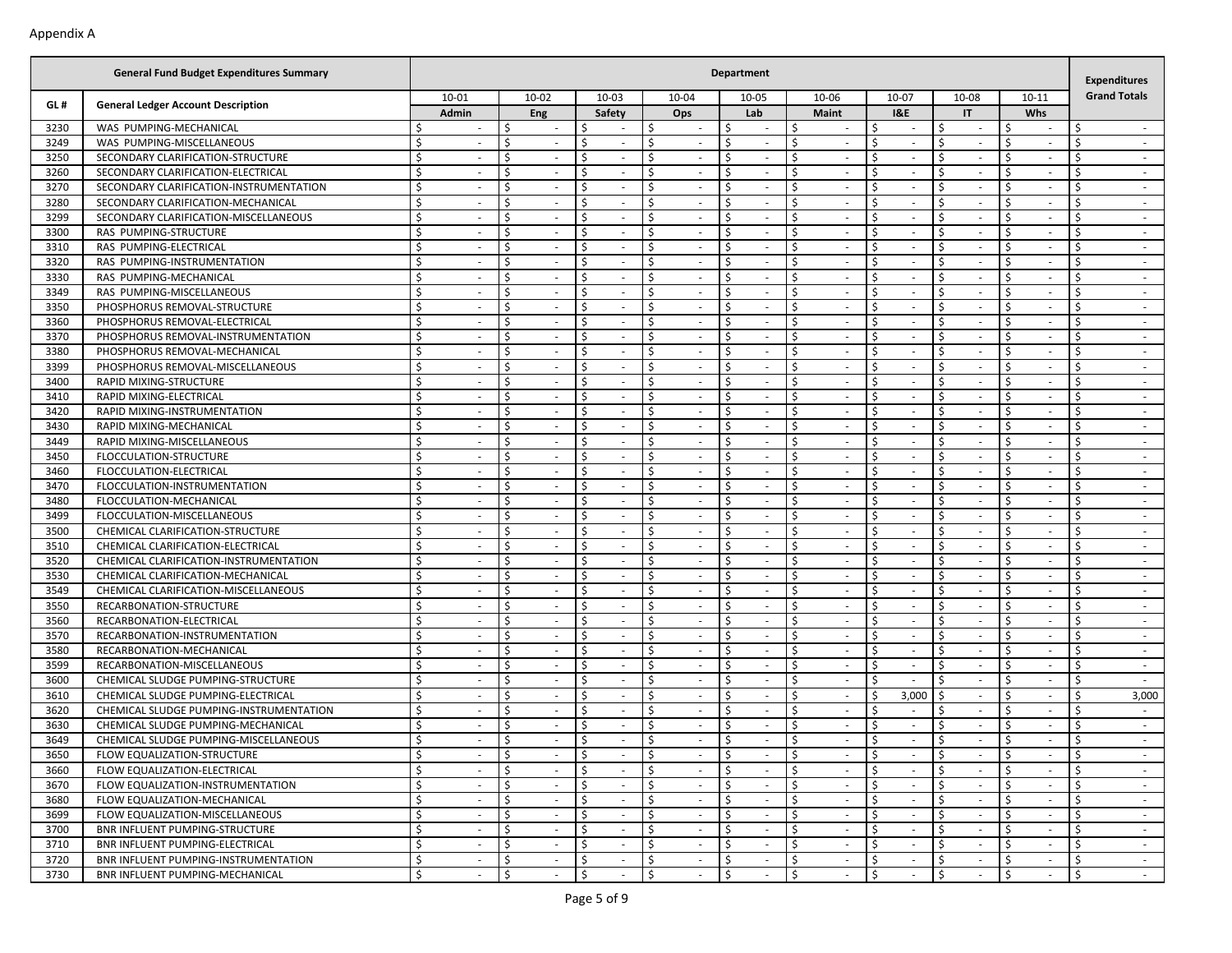|      | <b>General Fund Budget Expenditures Summary</b> |                                                |                                                  |                               |                                | <b>Department</b>              |                                 |                         |                                |                              | <b>Expenditures</b> |
|------|-------------------------------------------------|------------------------------------------------|--------------------------------------------------|-------------------------------|--------------------------------|--------------------------------|---------------------------------|-------------------------|--------------------------------|------------------------------|---------------------|
|      |                                                 | $10 - 01$                                      | $10 - 02$                                        | $10 - 03$                     | 10-04                          | 10-05                          | 10-06                           | 10-07                   | 10-08                          | $10 - 11$                    | <b>Grand Totals</b> |
| GL#  | <b>General Ledger Account Description</b>       | Admin                                          | Eng                                              | Safety                        | Ops                            | Lab                            | <b>Maint</b>                    | <b>I&amp;E</b>          | IT                             | Whs                          |                     |
| 3749 | BNR INFLUENT PUMPING-MISCELLANEOUS              | Ś                                              | \$                                               | \$                            | Ŝ.<br>$\sim$                   | Ś<br>$\overline{\phantom{a}}$  | -\$                             | Ŝ.<br>$\sim$            | Ŝ.                             | Ŝ.<br>$\sim$                 | Ś                   |
| 3750 | <b>BNR-STRUCTURE</b>                            | \$<br>$\overline{\phantom{a}}$                 | \$<br>$\overline{\phantom{a}}$                   | \$<br>$\sim$                  | \$<br>$\sim$                   | \$<br>$\overline{\phantom{a}}$ | $\zeta$<br>$\sim$               | \$<br>$\sim$            | \$<br>$\overline{\phantom{a}}$ | \$<br>$\sim$                 | \$<br>$\sim$        |
| 3760 | <b>BNR-ELECTRICAL</b>                           | \$<br>$\overline{\phantom{a}}$                 | \$<br>$\sim$                                     | \$<br>$\sim$                  | \$<br>$\sim$                   | \$<br>$\sim$                   | \$<br>$\sim$                    | Ŝ.<br>$\sim$            | Ś.<br>$\sim$                   | \$<br>$\sim$                 | \$<br>$\sim$        |
| 3761 | <b>BNR-POWER DISTRIBUTION</b>                   | Ś<br>$\overline{\phantom{a}}$                  | Ś<br>$\sim$                                      | \$<br>$\sim$                  | Ŝ.<br>$\sim$                   | Ś.<br>$\sim$                   | Ŝ.<br>$\overline{\phantom{a}}$  | Ŝ.<br>$\sim$            | Ŝ.<br>$\sim$                   | Ŝ.<br>$\sim$                 | Ś.<br>$\sim$        |
| 3770 | BNR-INSTRUMENTATION                             | \$<br>$\overline{\phantom{a}}$                 | Ś<br>$\overline{\phantom{a}}$                    | \$                            | \$<br>$\sim$                   | \$<br>$\sim$                   | -\$<br>$\overline{\phantom{a}}$ | Ŝ.<br>$\sim$            | \$                             | \$<br>$\sim$                 | Ś<br>$\sim$         |
| 3780 | <b>BNR-MECHANICAL</b>                           | \$                                             | Ś                                                | Ś.                            | \$<br>$\sim$                   | Ś.                             | <sup>\$</sup>                   | $\zeta$<br>$\sim$       | Ŝ.                             | Ŝ.<br>$\sim$                 | Ś<br>$\sim$         |
| 3799 | <b>BNR-MISCELLANEOUS</b>                        | $\mathsf{\hat{S}}$<br>$\overline{\phantom{a}}$ | \$<br>$\overline{\phantom{a}}$                   | \$<br>$\sim$                  | 500<br>\$                      | \$<br>$\sim$                   | \$<br>$\overline{\phantom{a}}$  | \$<br>$\sim$            | \$<br>$\sim$                   | \$<br>$\sim$                 | 500<br>\$           |
| 3800 | MULTI-PURPOSE PUMPING-STRUCTURE                 | \$<br>$\sim$                                   | \$<br>$\sim$                                     | \$<br>$\sim$                  | Ŝ.<br>$\sim$                   | \$<br>$\sim$                   | \$<br>$\overline{\phantom{a}}$  | Ŝ.<br>$\sim$            | Ś.<br>$\sim$                   | \$<br>$\sim$                 | Ś.<br>$\sim$        |
| 3810 | MULTI-PURPOSE PUMPING-ELECTRICAL                | Ŝ.<br>$\overline{\phantom{a}}$                 | Ś<br>$\sim$                                      | \$<br>$\sim$                  | Ś.<br>$\sim$                   | Ś.<br>$\sim$                   | Ŝ.<br>$\overline{\phantom{a}}$  | Ŝ.<br>$\sim$            | Ŝ.<br>$\sim$                   | Ŝ.<br>$\sim$                 | Ś.<br>$\sim$        |
| 3820 | MULTI-PURPOSE PUMPING-INSTRUMENTATION           | \$<br>$\overline{\phantom{a}}$                 | Ś<br>$\sim$                                      | \$                            | \$<br>$\sim$                   | \$<br>×.                       | -\$<br>$\overline{\phantom{a}}$ | Ŝ.<br>$\sim$            | \$<br>$\sim$                   | \$<br>$\sim$                 | Ś<br>$\sim$         |
| 3830 | MULTI-PURPOSE PUMPING-MECHANICAL                | Ŝ.                                             | Ś<br>$\overline{\phantom{a}}$                    | Ś.                            | \$<br>$\sim$                   | Ś.<br>$\sim$                   | Ŝ.                              | $\zeta$<br>$\sim$       | Ŝ.                             | Ŝ.<br>$\sim$                 | Ś<br>$\sim$         |
| 3849 | MULTI-PURPOSE PUMPING-MISCELLANEOUS             | \$<br>$\overline{\phantom{a}}$                 | \$<br>$\overline{\phantom{a}}$                   | \$<br>$\sim$                  | \$<br>$\sim$                   | \$<br>$\sim$                   | \$<br>$\overline{\phantom{a}}$  | \$<br>$\sim$            | \$<br>$\sim$                   | \$<br>$\sim$                 | \$<br>$\sim$        |
| 3850 | FILTRATION-STRUCTURE                            | \$<br>$\overline{\phantom{a}}$                 | \$<br>$\sim$                                     | \$<br>$\sim$                  | \$<br>$\sim$                   | \$<br>$\sim$                   | \$<br>$\sim$                    | Ŝ.<br>$\sim$            | Ś.<br>$\sim$                   | \$<br>$\sim$                 | \$<br>$\sim$        |
| 3860 | FILTRATION-ELECTRICAL                           | <sup>\$</sup><br>$\overline{\phantom{a}}$      | Ś<br>$\sim$                                      | \$<br>$\sim$                  | Ś.<br>$\sim$                   | Ś.<br>$\sim$                   | Ŝ.<br>$\blacksquare$            | <sup>\$</sup><br>$\sim$ | Ŝ.<br>$\sim$                   | Ŝ.<br>$\sim$                 | Ś.<br>$\sim$        |
| 3870 | FILTRATION-INSTRUMENTATION                      | \$<br>$\overline{\phantom{a}}$                 | Ś<br>$\overline{\phantom{a}}$                    | \$                            | \$<br>$\sim$                   | \$<br>$\sim$                   | -\$<br>$\overline{\phantom{a}}$ | Ŝ.<br>$\sim$            | \$                             | \$<br>$\sim$                 | Ś<br>$\sim$         |
| 3880 | FILTRATION-MECHANICAL                           | \$                                             | Ś                                                | Ś.                            | \$<br>$\overline{\phantom{a}}$ | Ś.                             | <sup>\$</sup>                   | $\zeta$<br>$\sim$       | Ŝ.                             | Ŝ.<br>$\sim$                 | Ś                   |
| 3899 | FILTRATION-MISCELLANEOUS                        | $\mathsf{\hat{S}}$<br>$\overline{\phantom{a}}$ | \$<br>$\overline{\phantom{a}}$                   | \$<br>$\sim$                  | \$<br>5,500                    | \$<br>$\sim$                   | \$<br>$\overline{\phantom{a}}$  | \$<br>$\sim$            | \$<br>$\sim$                   | \$<br>$\sim$                 | \$<br>5,500         |
| 3900 | ION EXCHANGE-STRUCTURE                          | \$<br>$\sim$                                   | \$<br>$\sim$                                     | \$<br>$\sim$                  | Ŝ.<br>$\sim$                   | \$<br>$\sim$                   | \$<br>$\overline{\phantom{a}}$  | Ŝ.<br>$\sim$            | Ś.<br>$\sim$                   | \$<br>$\sim$                 | Ś.<br>$\sim$        |
| 3910 | ION EXCHANGE-ELECTRICAL                         | Ŝ.<br>$\overline{\phantom{a}}$                 | Ś<br>$\sim$                                      | \$<br>$\sim$                  | Ś.<br>$\sim$                   | Ś.<br>$\sim$                   | Ŝ.<br>$\overline{\phantom{a}}$  | Ŝ.<br>$\sim$            | Ŝ.<br>$\sim$                   | Ŝ.<br>$\sim$                 | Ś.<br>$\sim$        |
| 3920 | ION EXCHANGE-INSTRUMENTATION                    | \$<br>$\overline{\phantom{a}}$                 | Ś<br>$\sim$                                      | \$                            | \$<br>$\sim$                   | \$<br>×.                       | -\$<br>$\overline{\phantom{a}}$ | Ŝ.<br>$\sim$            | \$<br>$\sim$                   | \$<br>$\sim$                 | Ś<br>$\sim$         |
| 3930 | ION EXCHANGE-MECHANICAL                         | Ŝ.                                             | Ś<br>$\overline{\phantom{a}}$                    | Ś.                            | Ś.<br>$\sim$                   | Ś.<br>$\sim$                   | Ŝ.                              | $\zeta$<br>$\sim$       | Ŝ.                             | Ŝ.<br>$\sim$                 | Ś<br>$\sim$         |
| 3949 | ION EXCHANGE-MISCELLANEOUS                      | \$<br>$\overline{\phantom{a}}$                 | \$<br>$\overline{\phantom{a}}$                   | \$<br>$\sim$                  | \$<br>$\sim$                   | \$<br>$\overline{\phantom{a}}$ | \$<br>$\overline{\phantom{a}}$  | \$<br>$\sim$            | \$<br>$\sim$                   | \$<br>$\sim$                 | \$<br>$\sim$        |
| 3950 | AMMONIA REMOVAL AND RECOVERY-STRUCTURE          | \$<br>$\overline{\phantom{a}}$                 | \$<br>$\sim$                                     | \$<br>$\sim$                  | \$<br>$\sim$                   | \$<br>$\sim$                   | \$<br>$\overline{\phantom{a}}$  | Ŝ.<br>$\sim$            | Ś.<br>$\sim$                   | \$<br>$\sim$                 | \$<br>$\sim$        |
| 3960 | AMMONIA REMOVAL AND RECOVERY-ELECTRICAL         | Ŝ.<br>$\overline{\phantom{a}}$                 | Ś<br>$\sim$                                      | \$<br>$\sim$                  | Ś.<br>$\sim$                   | Ś.<br>$\sim$                   | Ŝ.<br>$\overline{\phantom{a}}$  | <sup>\$</sup><br>$\sim$ | Ŝ.<br>$\sim$                   | Ŝ.<br>$\sim$                 | Ś.<br>$\sim$        |
| 3970 | AMMONIA REMOVAL AND RECOVERY-INSTRUMENTATION    | \$<br>$\overline{\phantom{a}}$                 | Ś<br>$\overline{\phantom{a}}$                    | \$                            | \$<br>$\sim$                   | \$<br>$\sim$                   | -\$<br>$\overline{\phantom{a}}$ | Ŝ.<br>$\sim$            | \$                             | \$<br>$\sim$                 | Ś<br>$\sim$         |
| 3980 | AMMONIA REMOVAL AND RECOVERY-MECHANICAL         | \$                                             | Ś                                                | Ś.                            | \$<br>$\sim$                   | Ś.                             | <sup>\$</sup>                   | $\zeta$<br>$\sim$       | Ŝ.                             | Ŝ.<br>$\sim$                 | Ś<br>$\sim$         |
| 3999 | AMMONIA REMOVAL AND RECOVERY-MISCELLANEOUS      | \$<br>$\overline{\phantom{a}}$                 | \$<br>$\overline{\phantom{a}}$                   | \$<br>$\sim$                  | \$<br>$\sim$                   | \$<br>$\overline{\phantom{a}}$ | \$<br>$\overline{\phantom{a}}$  | \$<br>$\sim$            | \$<br>$\sim$                   | \$<br>$\sim$                 | \$<br>$\sim$        |
| 4000 | AMMONIA STRIPPING AND ABSORBING-STRUCTURE       | \$<br>$\overline{\phantom{a}}$                 | \$<br>$\sim$                                     | \$<br>$\sim$                  | Ŝ.<br>$\sim$                   | \$<br>$\sim$                   | \$<br>$\overline{\phantom{a}}$  | Ŝ.<br>$\sim$            | Ś.<br>$\sim$                   | \$<br>$\sim$                 | Ś.<br>$\sim$        |
| 4010 | AMMONIA STRIPPING AND ABSORBING-ELECTRICAL      | Ŝ.<br>$\overline{\phantom{a}}$                 | Ś<br>$\sim$                                      | \$<br>$\sim$                  | Ś.<br>$\sim$                   | \$<br>$\sim$                   | Ŝ.<br>$\overline{\phantom{a}}$  | Ŝ.<br>$\sim$            | Ŝ.<br>$\sim$                   | Ŝ.<br>$\sim$                 | Ś.<br>$\sim$        |
| 4020 | AMMONIA STRIPPING AND ABSORBING-INSTRUMENTATION | \$<br>$\overline{\phantom{a}}$                 | Ś<br>$\sim$                                      | \$                            | \$<br>$\sim$                   | \$<br>×.                       | -\$<br>$\overline{\phantom{a}}$ | Ŝ.<br>$\sim$            | \$<br>$\sim$                   | \$<br>$\sim$                 | Ś<br>$\sim$         |
| 4030 | AMMONIA STRIPPING AND ABSORBING-MECHANICAL      | \$                                             | Ś<br>$\overline{\phantom{a}}$                    | Ś.<br>$\sim$                  | \$<br>$\sim$                   | Ś.<br>$\sim$                   | Ŝ.                              | $\zeta$<br>$\sim$       | Ŝ.                             | Ŝ.<br>$\sim$                 | Ś<br>$\sim$         |
| 4049 | AMMONIA STRIPPING AND ABSORBING-MISCELLANEOUS   | \$<br>$\overline{\phantom{a}}$                 | $\boldsymbol{\zeta}$<br>$\overline{\phantom{a}}$ | \$<br>$\sim$                  | \$<br>$\sim$                   | \$<br>$\overline{\phantom{a}}$ | \$<br>$\overline{\phantom{a}}$  | \$<br>$\sim$            | \$<br>$\sim$                   | \$<br>$\sim$                 | \$<br>$\sim$        |
| 4050 | DEWATERING AMMONIA STRIPPING -STRUCTURE         | \$<br>$\overline{\phantom{a}}$                 | \$<br>$\sim$                                     | \$<br>$\sim$                  | \$<br>$\sim$                   | \$<br>$\sim$                   | \$<br>$\sim$                    | Ŝ.<br>$\sim$            | Ś.<br>$\sim$                   | \$<br>$\sim$                 | \$<br>$\sim$        |
| 4060 | DEWATERING AMMONIA STRIPPING - ELECTRICAL       | Ŝ.<br>$\overline{\phantom{a}}$                 | Ś<br>$\sim$                                      | \$<br>$\sim$                  | Ś.<br>$\sim$                   | Ś.<br>$\sim$                   | Ŝ.<br>$\overline{\phantom{a}}$  | <sup>\$</sup><br>$\sim$ | Ŝ.<br>$\sim$                   | Ŝ.<br>$\sim$                 | Ś.<br>$\sim$        |
| 4070 | DEWATERING AMMONIA STRIPPING -INSTRUMENTATION   | \$<br>$\overline{\phantom{a}}$                 | Ś<br>$\overline{\phantom{a}}$                    | \$                            | \$<br>$\sim$                   | \$<br>$\sim$                   | -\$<br>$\overline{\phantom{a}}$ | Ŝ.<br>$\sim$            | \$                             | \$<br>$\sim$                 | Ś<br>$\sim$         |
| 4080 | DEWATERING AMMONIA STRIPPING -MECHANICAL        | \$                                             | Ś                                                | Ś.                            | \$<br>$\sim$                   | Ś.                             | <sup>\$</sup>                   | $\zeta$<br>$\sim$       | Ŝ.                             | Ŝ.<br>$\sim$                 | Ś<br>$\sim$         |
| 4099 | DEWATERING AMMONIA STRIPPING - MISCELLANEOUS    | \$<br>$\overline{\phantom{a}}$                 | \$<br>$\overline{\phantom{a}}$                   | \$<br>$\sim$                  | \$<br>$\sim$                   | \$<br>$\overline{\phantom{a}}$ | \$<br>$\overline{\phantom{a}}$  | \$<br>$\sim$            | \$<br>$\sim$                   | \$<br>$\sim$                 | \$                  |
| 4100 | DIGESTION-STRUCTURE                             | \$<br>$\sim$                                   | \$<br>$\sim$                                     | \$<br>$\sim$                  | Ŝ.<br>$\sim$                   | \$<br>$\sim$                   | \$<br>$\overline{\phantom{a}}$  | Ŝ.<br>$\sim$            | \$<br>$\sim$                   | \$<br>$\sim$                 | Ś.<br>$\sim$        |
| 4110 | DIGESTION-ELECTRICAL                            | Ŝ.<br>$\overline{\phantom{a}}$                 | Ś<br>$\sim$                                      | \$<br>$\sim$                  | Ŝ.<br>$\sim$                   | \$<br>$\sim$                   | Ŝ.<br>$\overline{\phantom{a}}$  | <sup>\$</sup><br>$\sim$ | Ŝ.<br>$\sim$                   | Ŝ.<br>$\sim$                 | Ś.<br>$\sim$        |
| 4120 | DIGESTION-INSTRUMENTATION                       | \$<br>$\overline{\phantom{a}}$                 | Ś<br>$\sim$                                      | \$                            | \$<br>$\sim$                   | \$<br>×.                       | -\$<br>$\overline{\phantom{a}}$ | Ŝ.<br>$\sim$            | \$<br>$\sim$                   | \$<br>$\sim$                 | Ś<br>$\sim$         |
| 4130 | DIGESTION-MECHANICAL                            | \$                                             | Ś<br>$\overline{\phantom{a}}$                    | Ś.                            | \$<br>$\sim$                   | Ś.                             | <sup>\$</sup>                   | $\zeta$<br>$\sim$       | Ŝ.                             | <sup>\$</sup><br>$\sim$      | Ś<br>$\sim$         |
| 4149 | DIGESTION-MISCELLANEOUS                         | \$<br>$\overline{\phantom{a}}$                 | $\boldsymbol{\zeta}$<br>$\sim$                   | \$<br>$\sim$                  | \$<br>$\sim$                   | \$                             | Ŝ.                              | \$<br>$\sim$            | \$                             | \$<br>$\sim$                 | \$                  |
| 4150 | SOLIDS HANDLING-STRUCTURE                       | Ş<br>$\sim$                                    | I Ş<br>$\sim$                                    | IŞ.<br>$\sim$                 | ٦\$<br>$\sim$                  | I Ş<br>$\sim$                  | ΙŞ<br>$\sim$                    | 15<br>$\sim$            | I Ş<br>$\sim$                  | 15<br>$\sim$                 | I Ş                 |
| 4160 | SOLIDS HANDLING-ELECTRICAL                      | \$<br>$\sim$                                   | \$<br>$\sim$                                     | $\ddot{\mathsf{S}}$<br>$\sim$ | \$<br>$\sim$                   | \$<br>$\sim$                   | $\mathsf{S}$<br>$\sim$          | \$<br>$\sim$            | \$<br>$\sim$                   | l\$<br>$\sim$                | \$<br>$\sim$        |
| 4170 | SOLIDS HANDLING-INSTRUMENTATION                 | \$<br>$\sim$                                   | \$<br>$\sim$                                     | \$<br>$\sim$                  | \$<br>$\sim$                   | \$<br>$\sim$                   | \$<br>$\sim$                    | \$<br>$\sim$            | \$<br>$\sim$                   | I\$<br>$\sim$                | \$<br>$\sim$        |
| 4180 | SOLIDS HANDLING-MECHANICAL                      | \$<br>$\sim$                                   | \$<br>$\sim$                                     | \$<br>$\sim$                  | \$<br>$\sim$                   | \$<br>$\sim$                   | \$<br>$\sim$                    | Ŝ.<br>$\sim$            | \$<br>$\sim$                   | -\$<br>$\sim$                | \$                  |
| 4199 | SOLIDS HANDLING-MISCELLANEOUS                   | \$<br>$\sim$                                   | \$<br>$\sim$                                     | \$<br>$\sim$                  | \$<br>5,000                    | \$<br>$\sim$                   | \$<br>$\sim$                    | \$<br>$\sim$            | \$<br>$\sim$                   | \$<br>$\sim$                 | \$<br>5,000         |
| 4200 | LIME SYSTEM-STRUCTURE                           | \$<br>$\sim$                                   | \$<br>$\sim$                                     | \$<br>$\sim$                  | \$<br>$\sim$                   | \$<br>$\sim$                   | \$<br>$\sim$                    | -\$<br>$\sim$           | \$<br>$\sim$                   | <b>S</b><br>$\sim$           | \$<br>$\sim$        |
| 4210 | LIME SYSTEM-ELECTRICAL                          | \$<br>$\sim$                                   | \$<br>$\sim$                                     | \$<br>$\sim$                  | \$<br>$\sim$                   | \$<br>$\sim$                   | \$<br>$\sim$                    | \$<br>$\sim$            | \$<br>$\sim$                   | <b>S</b><br>$\sim$           | \$<br>$\sim$        |
| 4220 | LIME SYSTEM-INSTRUMENTATION                     | \$<br>$\sim$                                   | \$<br>$\sim$                                     | \$<br>$\sim$                  | \$<br>$\sim$                   | \$<br>$\sim$                   | \$<br>$\sim$                    | \$<br>$\sim$            | \$<br>$\sim$                   | I\$<br>$\sim$                | \$<br>$\sim$        |
| 4230 | LIME SYSTEM-MECHANICAL                          | \$                                             | \$                                               | \$                            | \$<br>÷.                       | \$                             | $\ddot{\mathsf{S}}$             | \$<br>$\sim$            | \$                             | $\mathsf{\hat{S}}$<br>$\sim$ | \$<br>$\sim$        |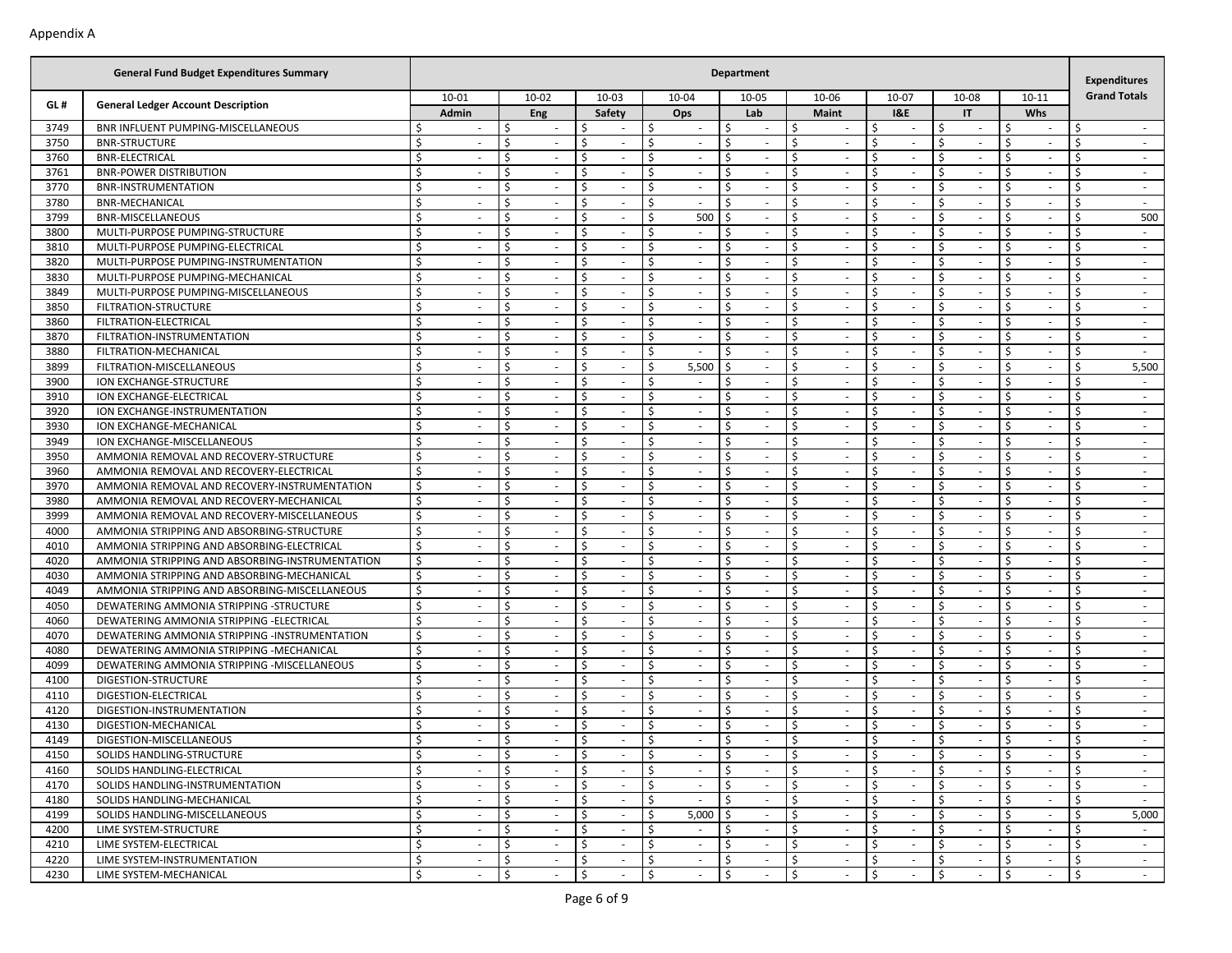|      | <b>General Fund Budget Expenditures Summary</b> |                                |                                |                               |                                | <b>Department</b>              |                                 |                         |                                |                              | <b>Expenditures</b> |
|------|-------------------------------------------------|--------------------------------|--------------------------------|-------------------------------|--------------------------------|--------------------------------|---------------------------------|-------------------------|--------------------------------|------------------------------|---------------------|
|      |                                                 | $10 - 01$                      | $10 - 02$                      | $10 - 03$                     | 10-04                          | $10 - 05$                      | 10-06                           | 10-07                   | 10-08                          | $10 - 11$                    | <b>Grand Totals</b> |
| GL#  | <b>General Ledger Account Description</b>       | Admin                          | Eng                            | Safety                        | Ops                            | Lab                            | <b>Maint</b>                    | <b>I&amp;E</b>          | IT                             | Whs                          |                     |
| 4249 | LIME SYSTEM-MISCELLANEOUS                       | Ś                              | \$                             | \$                            | Ŝ.<br>1,000                    | \$<br>$\overline{\phantom{a}}$ | -\$                             | Ŝ.<br>$\sim$            | Ŝ.                             | Ŝ.<br>$\sim$                 | Ś.<br>1,000         |
| 4250 | THICKENING CENTRIFUGES-STRUCTURE                | \$<br>$\overline{\phantom{a}}$ | \$<br>$\overline{\phantom{a}}$ | \$<br>$\sim$                  | \$<br>$\overline{\phantom{a}}$ | \$<br>$\overline{\phantom{a}}$ | $\zeta$<br>$\sim$               | \$<br>$\sim$            | \$<br>$\overline{\phantom{a}}$ | \$<br>$\sim$                 | \$<br>$\sim$        |
| 4260 | THICKENING CENTRIFUGES-ELECTRICAL               | \$<br>$\overline{\phantom{a}}$ | \$<br>$\sim$                   | \$<br>$\sim$                  | \$<br>$\sim$                   | \$<br>$\sim$                   | \$<br>$\sim$                    | \$<br>$\sim$            | Ś.<br>$\sim$                   | \$<br>$\sim$                 | \$<br>$\sim$        |
| 4270 | THICKENING CENTRIFUGES-INSTRUMENTATION          | Ŝ.<br>$\overline{\phantom{a}}$ | Ś<br>$\sim$                    | \$<br>$\sim$                  | Ŝ.<br>$\sim$                   | Ś.<br>$\sim$                   | Ŝ.<br>$\overline{\phantom{a}}$  | <sup>\$</sup><br>$\sim$ | Ŝ.<br>$\sim$                   | Ŝ.<br>$\sim$                 | Ś.<br>$\sim$        |
| 4280 | THICKENING CENTRIFUGES-MECHANICAL               | \$<br>$\overline{\phantom{a}}$ | Ś<br>$\overline{\phantom{a}}$  | \$                            | \$<br>$\sim$                   | \$<br>$\sim$                   | -\$<br>$\overline{\phantom{a}}$ | Ŝ.<br>$\sim$            | \$                             | \$<br>$\sim$                 | Ś<br>$\sim$         |
| 4299 | THICKENING CENTRIFUGES-MISCELLANEOUS            | \$                             | Ś                              | Ś.                            | Ś.<br>1,000                    | Ŝ.                             | <sup>\$</sup>                   | <sup>\$</sup><br>$\sim$ | Ŝ.                             | Ŝ.<br>$\sim$                 | Ś<br>1,000          |
| 4300 | DEWATERING-STRUCTURE                            | \$<br>$\overline{\phantom{a}}$ | \$<br>$\overline{\phantom{a}}$ | \$<br>$\sim$                  | \$<br>$\sim$                   | \$<br>$\sim$                   | \$<br>$\sim$                    | \$<br>$\sim$            | \$<br>$\sim$                   | \$<br>$\sim$                 | \$<br>$\sim$        |
| 4310 | DEWATERING-ELECTRICAL                           | \$<br>$\sim$                   | \$<br>$\sim$                   | \$<br>$\sim$                  | \$<br>$\sim$                   | \$<br>$\sim$                   | \$<br>$\sim$                    | 10,000<br>-\$           | Ŝ.<br>$\sim$                   | \$<br>$\sim$                 | \$<br>10,000        |
| 4320 | DEWATERING-INSTRUMENTATION                      | Ŝ.<br>$\sim$                   | Ś<br>$\sim$                    | \$<br>$\sim$                  | Ś.<br>$\sim$                   | \$<br>$\sim$                   | Ŝ.<br>$\overline{\phantom{a}}$  | <sup>\$</sup><br>$\sim$ | Ŝ.<br>$\sim$                   | Ŝ.<br>$\sim$                 | Ś.<br>$\sim$        |
| 4330 | DEWATERING-MECHANICAL                           | \$<br>$\overline{\phantom{a}}$ | Ś<br>$\sim$                    | \$                            | \$<br>$\sim$                   | \$<br>$\sim$                   | -\$<br>$\overline{\phantom{a}}$ | Ŝ.<br>$\sim$            | \$<br>$\sim$                   | \$<br>$\sim$                 | Ś<br>$\sim$         |
| 4349 | DEWATERING-MISCELLANEOUS                        | \$<br>$\overline{\phantom{a}}$ | Ś<br>$\overline{\phantom{a}}$  | Ś.<br>$\sim$                  | \$<br>$\sim$                   | Ś.<br>$\sim$                   | Ŝ.                              | $\zeta$<br>$\sim$       | Ŝ.                             | Ŝ.<br>$\sim$                 | Ś<br>$\sim$         |
| 4350 | <b>ODOROUS AIR-STRUCTURE</b>                    | \$<br>$\overline{\phantom{a}}$ | \$<br>$\overline{\phantom{a}}$ | \$<br>$\sim$                  | \$<br>$\sim$                   | \$<br>$\overline{\phantom{a}}$ | \$<br>$\overline{\phantom{a}}$  | \$<br>$\sim$            | \$<br>$\sim$                   | \$<br>$\sim$                 | \$<br>$\sim$        |
| 4360 | ODOROUS AIR-ELECTRICAL                          | \$<br>$\overline{\phantom{a}}$ | \$<br>$\sim$                   | \$<br>$\sim$                  | \$<br>$\sim$                   | \$<br>$\sim$                   | \$<br>$\sim$                    | Ŝ.<br>$\sim$            | Ś.<br>$\sim$                   | \$<br>$\sim$                 | \$<br>$\sim$        |
| 4370 | ODOROUS AIR-INSTRUMENTATION                     | \$<br>$\overline{\phantom{a}}$ | Ś<br>$\sim$                    | \$<br>$\sim$                  | Ś.<br>$\sim$                   | Ś.<br>$\sim$                   | Ŝ.<br>$\overline{\phantom{a}}$  | <sup>\$</sup><br>$\sim$ | Ŝ.<br>$\sim$                   | Ŝ.<br>$\sim$                 | Ś.<br>$\sim$        |
| 4380 | ODOROUS AIR-MECHANICAL                          | \$<br>$\overline{\phantom{a}}$ | Ś<br>$\overline{\phantom{a}}$  | \$                            | \$<br>$\sim$                   | \$<br>$\sim$                   | -\$<br>$\overline{\phantom{a}}$ | Ŝ.<br>$\sim$            | \$                             | \$<br>$\sim$                 | Ś<br>$\sim$         |
| 4399 | ODOROUS AIR-MISCELLANEOUS                       | \$                             | Ś                              | Ś.                            | \$<br>500                      | Ś                              | <sup>\$</sup>                   | $\zeta$<br>$\sim$       | Ŝ.                             | Ŝ.<br>$\sim$                 | Ś<br>500            |
| 4400 | <b>EMERGENCY POWER-STRUCTURE</b>                | \$<br>$\overline{\phantom{a}}$ | \$<br>$\overline{\phantom{a}}$ | \$<br>$\sim$                  | \$<br>$\sim$                   | \$<br>$\sim$                   | \$<br>$\overline{\phantom{a}}$  | \$<br>$\sim$            | \$<br>$\sim$                   | \$<br>$\sim$                 | \$<br>$\sim$        |
| 4410 | <b>EMERGENCY POWER-ELECTRICAL</b>               | \$<br>$\sim$                   | \$<br>$\sim$                   | \$<br>$\sim$                  | Ŝ.<br>$\sim$                   | \$<br>$\sim$                   | \$<br>$\sim$                    | Ŝ.<br>$\sim$            | \$<br>$\sim$                   | \$<br>$\sim$                 | Ś.<br>$\sim$        |
| 4420 | <b>EMERGENCY POWER-INSTRUMENTATION</b>          | Ŝ.<br>$\sim$                   | Ś<br>$\sim$                    | \$<br>$\sim$                  | Ś.<br>$\sim$                   | \$<br>$\sim$                   | Ŝ.<br>$\overline{\phantom{a}}$  | <sup>\$</sup><br>$\sim$ | Ŝ.<br>$\sim$                   | Ŝ.<br>$\sim$                 | Ś.<br>$\sim$        |
| 4430 | <b>EMERGENCY POWER-MECHANICAL</b>               | \$<br>$\overline{\phantom{a}}$ | Ś<br>$\sim$                    | \$                            | \$<br>$\sim$                   | \$<br>$\sim$                   | -\$<br>$\overline{\phantom{a}}$ | Ŝ.<br>$\sim$            | \$<br>$\sim$                   | \$<br>$\sim$                 | Ś<br>$\sim$         |
| 4449 | <b>EMERGENCY POWER-MISCELLANEOUS</b>            | \$<br>$\overline{\phantom{a}}$ | Ś<br>$\overline{\phantom{a}}$  | Ś.<br>$\sim$                  | \$<br>$\sim$                   | Ś.<br>$\sim$                   | Ŝ.                              | $\zeta$<br>$\sim$       | Ŝ.                             | Ŝ.<br>$\sim$                 | Ś<br>$\sim$         |
| 4450 | PLANT AIR-STRUCTURE                             | \$<br>$\overline{\phantom{a}}$ | \$<br>$\overline{\phantom{a}}$ | \$<br>$\sim$                  | \$<br>$\sim$                   | \$<br>$\overline{\phantom{a}}$ | \$<br>$\overline{\phantom{a}}$  | \$<br>$\sim$            | \$<br>$\sim$                   | \$<br>$\sim$                 | \$<br>$\sim$        |
| 4460 | PLANT AIR-ELECTRICAL                            | \$<br>$\overline{\phantom{a}}$ | \$<br>$\sim$                   | \$<br>$\sim$                  | \$<br>$\sim$                   | \$<br>$\sim$                   | \$<br>$\sim$                    | Ŝ.<br>$\sim$            | Ś.<br>$\sim$                   | \$<br>$\sim$                 | \$<br>$\sim$        |
| 4470 | PLANT AIR-INSTRUMENTATION                       | \$<br>$\overline{\phantom{a}}$ | Ś<br>$\sim$                    | \$<br>$\sim$                  | Ś.<br>$\sim$                   | \$<br>$\sim$                   | Ŝ.<br>$\overline{\phantom{a}}$  | <sup>\$</sup><br>$\sim$ | Ŝ.<br>$\sim$                   | Ŝ.<br>$\sim$                 | Ś.<br>$\sim$        |
| 4480 | PLANT AIR-MECHANICAL                            | \$<br>$\overline{\phantom{a}}$ | Ś<br>$\overline{\phantom{a}}$  | \$                            | \$<br>$\sim$                   | \$<br>$\sim$                   | -\$<br>$\overline{\phantom{a}}$ | Ŝ.<br>$\sim$            | \$                             | \$<br>$\sim$                 | Ś<br>$\sim$         |
| 4499 | PLANT AIR-MISCELLANEOUS                         | \$                             | Ś                              | Ś.                            | \$<br>$\sim$                   | Ś.                             | <sup>\$</sup>                   | $\zeta$<br>$\sim$       | Ŝ.                             | Ŝ.<br>$\sim$                 | Ś<br>$\sim$         |
| 4500 | NON-POTABLE WATER (#2)-STRUCTURE               | \$<br>$\overline{\phantom{a}}$ | \$<br>$\overline{\phantom{a}}$ | \$<br>$\sim$                  | \$<br>$\sim$                   | \$<br>$\sim$                   | \$<br>$\overline{\phantom{a}}$  | \$<br>$\sim$            | \$<br>$\sim$                   | \$<br>$\sim$                 | \$<br>$\sim$        |
| 4510 | NON-POTABLE WATER (#2)-ELECTRICAL              | \$<br>$\sim$                   | \$<br>$\sim$                   | \$<br>$\sim$                  | Ŝ.<br>$\sim$                   | \$<br>$\sim$                   | \$<br>$\sim$                    | Ŝ.<br>$\sim$            | \$<br>$\sim$                   | \$<br>$\sim$                 | Ś.<br>$\sim$        |
| 4520 | NON-POTABLE WATER (#2)-INSTRUMENTATION         | Ŝ.<br>$\sim$                   | Ś<br>$\sim$                    | \$<br>$\sim$                  | Ś.<br>$\sim$                   | \$<br>$\sim$                   | Ŝ.<br>$\overline{\phantom{a}}$  | <sup>\$</sup><br>$\sim$ | Ŝ.<br>$\sim$                   | Ŝ.<br>$\sim$                 | Ś.<br>$\sim$        |
| 4530 | NON-POTABLE WATER (#2)-MECHANICAL              | \$<br>$\overline{\phantom{a}}$ | Ś<br>$\sim$                    | \$                            | \$<br>$\sim$                   | \$<br>$\sim$                   | -\$<br>$\overline{\phantom{a}}$ | Ŝ.<br>$\sim$            | \$<br>$\sim$                   | \$<br>$\sim$                 | Ś<br>$\sim$         |
| 4549 | NON-POTABLE WATER (#2)-MISCELLANEOUS           | \$                             | Ś<br>$\overline{\phantom{a}}$  | \$<br>$\sim$                  | \$<br>$\sim$                   | Ś.<br>$\sim$                   | Ŝ.                              | $\zeta$<br>$\sim$       | Ŝ.                             | Ŝ.<br>$\sim$                 | Ś<br>$\sim$         |
| 4550 | PSA-STRUCTURE                                   | \$<br>$\overline{\phantom{a}}$ | \$<br>$\overline{\phantom{a}}$ | \$<br>$\sim$                  | \$<br>$\sim$                   | \$<br>$\overline{\phantom{a}}$ | \$<br>$\overline{\phantom{a}}$  | \$<br>$\sim$            | \$<br>$\sim$                   | \$<br>$\sim$                 | \$<br>$\sim$        |
| 4560 | PSA-ELECTRICAL                                  | \$<br>$\overline{\phantom{a}}$ | \$<br>$\sim$                   | \$<br>$\sim$                  | \$<br>$\sim$                   | \$<br>$\sim$                   | \$<br>$\sim$                    | Ŝ.<br>$\sim$            | \$<br>$\sim$                   | \$<br>$\sim$                 | \$<br>$\sim$        |
| 4570 | PSA-INSTRUMENTATION                             | \$<br>$\overline{\phantom{a}}$ | Ś<br>$\sim$                    | \$<br>$\sim$                  | Ś.<br>$\sim$                   | \$<br>$\sim$                   | Ŝ.<br>$\overline{\phantom{a}}$  | <sup>\$</sup><br>$\sim$ | Ŝ.<br>$\sim$                   | Ŝ.<br>$\sim$                 | Ś.<br>$\sim$        |
| 4580 | PSA-MECHANICAL                                  | \$<br>$\overline{\phantom{a}}$ | Ś<br>$\overline{\phantom{a}}$  | \$                            | \$<br>$\sim$                   | \$<br>$\sim$                   | -\$<br>$\overline{\phantom{a}}$ | Ŝ.<br>$\sim$            | \$                             | \$<br>$\sim$                 | Ś<br>$\sim$         |
| 4599 | PSA-MISCELLANEOUS                               | \$                             | Ś                              | \$                            | \$<br>$\sim$                   | Ś.                             | <sup>\$</sup>                   | $\zeta$<br>$\sim$       | Ŝ.                             | Ŝ.<br>$\sim$                 | Ś<br>$\sim$         |
| 4600 | DISPOSAL FIELDS-STRUCTURE                       | \$<br>$\overline{\phantom{a}}$ | \$<br>$\overline{\phantom{a}}$ | \$<br>$\sim$                  | \$<br>$\sim$                   | \$<br>$\sim$                   | \$<br>$\overline{\phantom{a}}$  | \$<br>$\sim$            | \$<br>$\sim$                   | \$<br>$\sim$                 | \$<br>$\sim$        |
| 4610 | DISPOSAL FIELDS-ELECTRICAL                      | \$<br>$\sim$                   | \$<br>$\sim$                   | \$<br>$\sim$                  | Ŝ.<br>$\sim$                   | \$<br>$\sim$                   | \$<br>$\sim$                    | Ŝ.<br>$\sim$            | \$<br>$\sim$                   | \$<br>$\sim$                 | Ś.<br>$\sim$        |
| 4620 | DISPOSAL FIELDS-INSTRUMENTATION                 | Ŝ.<br>$\sim$                   | Ś<br>$\sim$                    | \$<br>$\sim$                  | Ŝ.<br>$\sim$                   | \$<br>$\sim$                   | Ŝ.<br>$\overline{\phantom{a}}$  | <sup>\$</sup><br>$\sim$ | Ŝ.<br>$\sim$                   | Ŝ.<br>$\sim$                 | Ś.<br>$\sim$        |
| 4630 | DISPOSAL FIELDS-MECHANICAL                      | \$<br>$\overline{\phantom{a}}$ | Ś<br>$\sim$                    | \$                            | \$<br>$\sim$                   | \$<br>$\sim$                   | -\$<br>$\overline{\phantom{a}}$ | Ŝ.<br>$\sim$            | \$<br>$\sim$                   | \$<br>$\sim$                 | Ś<br>$\sim$         |
| 4649 | DISPOSAL FIELDS-MISCELLANEOUS                   | \$                             | Ś<br>$\overline{\phantom{a}}$  | \$                            | \$<br>$\sim$                   | Ś.                             | <sup>\$</sup>                   | <sup>\$</sup><br>$\sim$ | Ŝ.                             | Ŝ.<br>$\sim$                 | Ś<br>$\sim$         |
| 4650 | CARBON COLUMNS-STRUCTURE                        | \$<br>$\overline{\phantom{a}}$ | \$<br>$\sim$                   | \$<br>$\sim$                  | \$<br>$\sim$                   | \$                             | Ŝ.                              | \$<br>$\sim$            | \$                             | \$<br>$\sim$                 | \$                  |
| 4660 | CARBON COLUMNS-ELECTRICAL                       | Ş<br>$\sim$                    | I Ş<br>$\sim$                  | IŞ.<br>$\sim$                 | ٦\$<br>$\sim$                  | I Ş<br>$\sim$                  | ΙŞ<br>$\sim$                    | 15<br>$\sim$            | I Ş<br>$\sim$                  | 15<br>$\sim$                 | I Ş                 |
| 4670 | CARBON COLUMNS-INSTRUMENTATION                  | \$<br>$\sim$                   | \$<br>$\sim$                   | $\ddot{\mathsf{S}}$<br>$\sim$ | \$<br>$\sim$                   | \$<br>$\sim$                   | $\mathsf{S}$<br>$\sim$          | \$<br>$\sim$            | \$<br>$\sim$                   | l\$<br>$\sim$                | \$<br>$\sim$        |
| 4680 | CARBON COLUMNS-MECHANICAL                       | \$<br>$\sim$                   | \$<br>$\sim$                   | \$<br>$\sim$                  | \$<br>$\sim$                   | \$<br>$\sim$                   | \$<br>$\sim$                    | \$<br>$\sim$            | \$<br>$\sim$                   | I\$<br>$\sim$                | \$<br>$\sim$        |
| 4699 | CARBON COLUMNS-MISCELLANEOUS                    | \$<br>$\sim$                   | \$<br>$\sim$                   | \$<br>$\sim$                  | \$<br>$\sim$                   | \$<br>$\overline{\phantom{a}}$ | \$<br>$\sim$                    | Ŝ.<br>$\sim$            | \$<br>$\sim$                   | -\$<br>$\sim$                | \$<br>$\sim$        |
| 4700 | ADMIN BLDG.-STRUCTURE                           | \$<br>$\sim$                   | \$<br>$\sim$                   | \$<br>$\sim$                  | \$<br>$\sim$                   | \$<br>$\sim$                   | \$<br>$\sim$                    | \$<br>$\sim$            | \$<br>$\sim$                   | \$<br>$\sim$                 | \$<br>$\sim$        |
| 4710 | ADMIN BLDG.-ELECTRICAL                          | \$<br>$\sim$                   | \$<br>$\sim$                   | \$<br>$\sim$                  | \$<br>$\sim$                   | \$<br>$\sim$                   | \$<br>$\sim$                    | \$<br>$\sim$            | \$<br>$\sim$                   | <b>S</b><br>$\sim$           | \$<br>$\sim$        |
| 4720 | ADMIN BLDG.-INSTRUMENTATION                     | \$<br>$\sim$                   | \$<br>$\sim$                   | \$<br>$\sim$                  | \$<br>$\sim$                   | \$<br>$\sim$                   | \$<br>$\sim$                    | \$<br>$\sim$            | \$<br>$\sim$                   | l\$<br>$\sim$                | \$<br>$\sim$        |
| 4730 | ADMIN BLDG.-MECHANICAL                          | \$<br>$\sim$                   | \$<br>$\sim$                   | \$<br>$\sim$                  | \$<br>$\sim$                   | \$<br>$\sim$                   | \$<br>$\sim$                    | \$<br>$\sim$            | \$<br>$\sim$                   | I\$<br>$\sim$                | \$<br>$\sim$        |
| 4749 | ADMIN BLDG.-MISCELLANEOUS                       | \$                             | \$                             | \$                            | \$<br>÷.                       | \$                             | $\ddot{\mathsf{S}}$             | \$<br>$\mathcal{L}$     | \$                             | $\mathsf{\hat{S}}$<br>$\sim$ | \$<br>$\sim$        |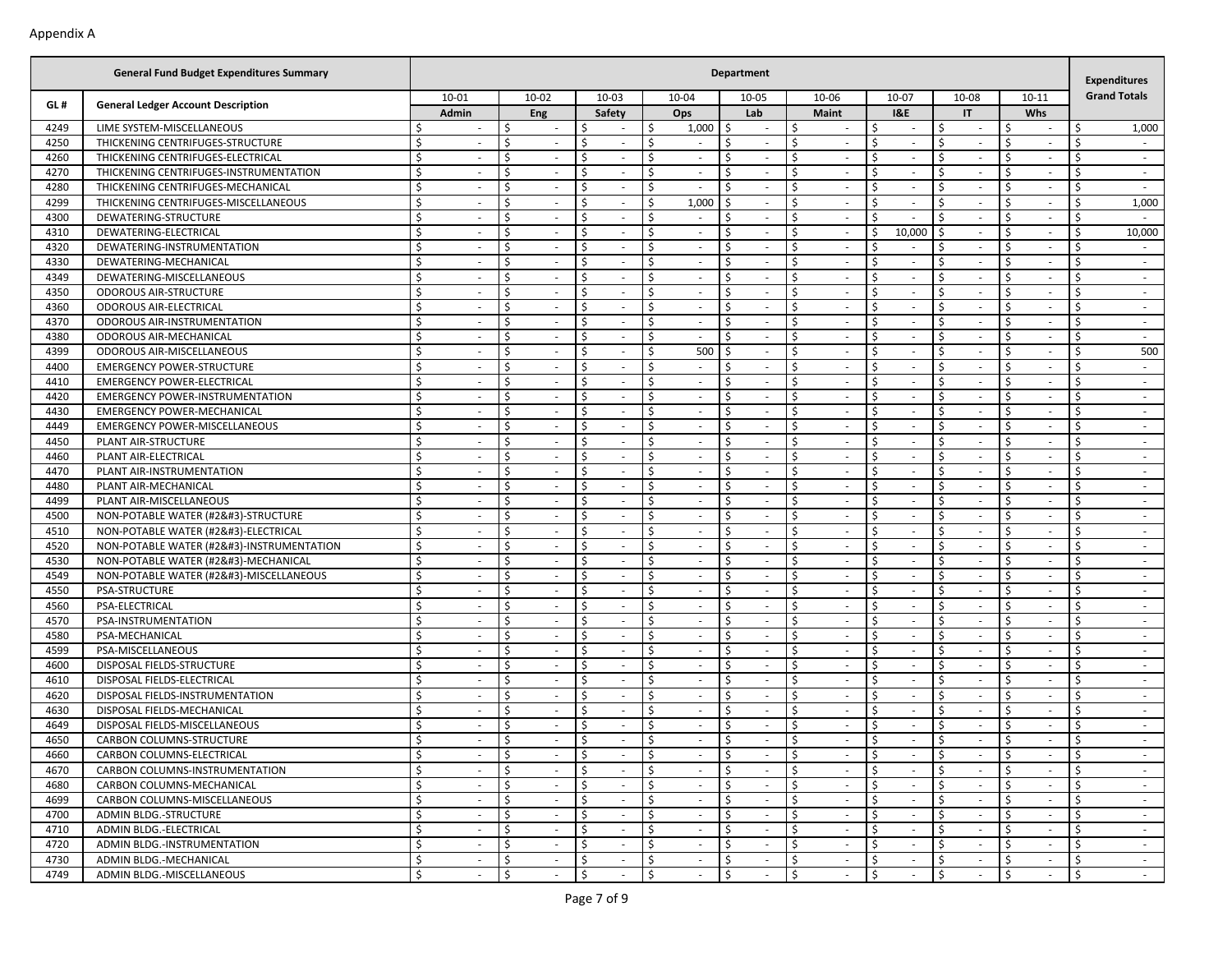|      | <b>General Fund Budget Expenditures Summary</b> |                                           |                                |                               |                   | <b>Department</b>              |                                 |                                   |                                |                               | <b>Expenditures</b> |
|------|-------------------------------------------------|-------------------------------------------|--------------------------------|-------------------------------|-------------------|--------------------------------|---------------------------------|-----------------------------------|--------------------------------|-------------------------------|---------------------|
|      |                                                 | 10-01                                     | $10 - 02$                      | $10 - 03$                     | 10-04             | 10-05                          | 10-06                           | 10-07                             | 10-08                          | $10 - 11$                     | <b>Grand Totals</b> |
| GL#  | <b>General Ledger Account Description</b>       | Admin                                     | Eng                            | Safety                        | Ops               | Lab                            | <b>Maint</b>                    | <b>I&amp;E</b>                    | IT                             | Whs                           |                     |
| 4750 | GENERAL BUILDINGS AND GROUNDS-STRUCTURE         | \$                                        | Ś.                             | \$                            | Ŝ.<br>$\sim$      | \$<br>$\sim$                   | \$                              | Ŝ.<br>$\sim$                      | Ś.                             | Ŝ.<br>$\sim$                  | Ś                   |
| 4760 | GENERAL BUILDINGS AND GROUNDS-ELECTRICAL        | \$<br>$\sim$                              | \$<br>$\overline{\phantom{a}}$ | \$<br>$\sim$                  | \$<br>$\sim$      | \$<br>$\overline{\phantom{a}}$ | \$<br>$\overline{\phantom{a}}$  | \$<br>$\sim$                      | \$<br>$\overline{\phantom{a}}$ | \$<br>$\sim$                  | \$<br>$\sim$        |
| 4770 | GENERAL BUILDINGS AND GROUNDS-INSTRUMENTATION   | \$<br>$\sim$                              | \$<br>$\sim$                   | \$<br>$\sim$                  | \$<br>$\sim$      | \$<br>$\sim$                   | \$<br>$\sim$                    | Ŝ.<br>$\sim$                      | Ś.<br>$\sim$                   | \$<br>$\sim$                  | Ś.<br>$\sim$        |
| 4780 | GENERAL BUILDINGS AND GROUNDS-MECHANICAL        | <sup>\$</sup><br>$\overline{\phantom{a}}$ | Ś<br>$\overline{\phantom{a}}$  | \$<br>$\sim$                  | Ŝ.<br>$\sim$      | Ś.<br>$\sim$                   | Ŝ.<br>$\overline{\phantom{a}}$  | Ŝ.<br>$\sim$                      | Ŝ.<br>$\sim$                   | Ŝ.<br>$\sim$                  | Ś.<br>$\sim$        |
| 4799 | GENERAL BUILDINGS AND GROUNDS-MISCELLANEOUS     | \$                                        | Ŝ.<br>$\overline{\phantom{a}}$ | \$                            | 500<br>Ś.         | \$<br>$\overline{\phantom{a}}$ | \$<br>$\overline{\phantom{a}}$  | Ŝ.<br>$\sim$                      | \$<br>$\sim$                   | -\$<br>$\sim$                 | 500<br>Ś            |
| 4800 | ALL FACILITY PURPOSE-TOOLS                      | <sup>\$</sup>                             | Ś                              | Ś.                            | $\zeta$<br>3,000  | Ŝ.                             | Ŝ.                              | 6,000                             | 2,500<br>\$                    | -Ś<br>$\sim$                  | Ś<br>11,500         |
| 4801 | ALL FACILITY PURPOSE-RADIOS                     | \$<br>$\overline{\phantom{a}}$            | \$<br>$\overline{\phantom{a}}$ | \$                            | \$<br>$\sim$      | \$<br>$\sim$                   | \$<br>٠                         | 6,000                             | 1,500<br>\$                    | -\$<br>$\sim$                 | \$<br>7,500         |
| 4802 | ALL FACILITY PURPOSE-OIL/LUBRICANTS             | Ś.<br>$\sim$                              | Ŝ.<br>$\sim$                   | \$<br>$\sim$                  | Ś.<br>$\sim$      | Ŝ.<br>$\sim$                   | \$<br>$\sim$                    | Ŝ.<br>$\sim$                      | Ŝ.<br>$\sim$                   | Ŝ.<br>$\sim$                  | Ś.<br>$\sim$        |
| 4803 | ALL FACILITY PURPOSE-BICYCLES                   | <sup>\$</sup><br>$\overline{\phantom{a}}$ | Ś<br>$\sim$                    | \$<br>$\sim$                  | Ŝ.<br>$\sim$      | Ś.<br>$\sim$                   | Ŝ.<br>$\sim$                    | Ŝ.<br>$\sim$                      | Ŝ.<br>$\sim$                   | Ŝ.<br>$\sim$                  | Ś.<br>$\sim$        |
| 4804 | ALL FACILITY PURPOSE-FACILITY CARTS             | \$<br>$\overline{\phantom{a}}$            | Ś<br>$\overline{\phantom{a}}$  | \$                            | Ś<br>$\sim$       | \$<br>×.                       | \$<br>$\overline{\phantom{a}}$  | Ŝ.<br>$\sim$                      | Ś.<br>×.                       | -\$<br>$\sim$                 | Ś<br>$\sim$         |
| 4805 | ALL FACILITY PURPOSE-IT SCADA                   | <sup>\$</sup>                             | Ś<br>$\overline{\phantom{a}}$  | Ś.                            | $\zeta$<br>$\sim$ | Ś.<br>$\overline{\phantom{a}}$ | Ŝ.                              | $\zeta$<br>$\sim$                 | 20,000<br>\$                   | l \$<br>$\sim$                | Ś<br>20,000         |
| 4806 | ALL FACILITY PURPOSE-IT AUTOMATION              | \$<br>$\overline{\phantom{a}}$            | \$<br>$\overline{\phantom{a}}$ | \$                            | \$<br>$\sim$      | \$<br>$\overline{\phantom{a}}$ | \$<br>٠                         | \$<br>$\sim$                      | Ś<br>15,000                    | -\$<br>$\sim$                 | \$<br>15,000        |
| 4807 | ALL FACILITY PURPOSE-IT EQUIPMENT               | Ŝ.<br>$\sim$                              | \$<br>$\sim$                   | \$<br>$\sim$                  | Ś.<br>$\sim$      | \$<br>$\sim$                   | \$<br>$\sim$                    | Ŝ.<br>$\sim$                      | 15,000<br>Ŝ.                   | l s<br>$\sim$                 | \$<br>15,000        |
| 4808 | ALL FACILITY PURPOSE-IT COMPUTERS               | <sup>\$</sup><br>$\overline{\phantom{a}}$ | Ś<br>$\sim$                    | \$<br>$\sim$                  | Ŝ.<br>$\sim$      | Ŝ.<br>$\sim$                   | Ŝ.<br>$\overline{\phantom{a}}$  | Ŝ.<br>$\sim$                      | \$<br>10,000                   | Ś.<br>$\sim$                  | 10,000<br>\$        |
| 4809 | ALL FACILITY PURPOSE-SMALL EQUIPMENT            | \$                                        | Ś<br>$\overline{\phantom{a}}$  | Ś                             | \$<br>5,000       | \$                             | \$                              | Ŝ.<br>$\sim$                      | \$                             | Ś<br>$\sim$                   | 5,000<br>Ś          |
| 4810 | ALL FACILITY PURPOSE-HOSES                      | <sup>\$</sup>                             | Ś                              | Ś.                            | $\zeta$<br>3,000  | Ŝ.                             | Ŝ.                              | Š.<br>$\sim$                      | Ŝ.                             | Š,<br>$\sim$                  | Ś<br>3,000          |
| 4811 | ALL FACILITY PURPOSE-SECURITY                   | \$<br>$\overline{\phantom{a}}$            | \$<br>$\overline{\phantom{a}}$ | \$                            | \$<br>$\sim$      | \$<br>$\overline{\phantom{a}}$ | \$<br>٠                         | \$<br>$\sim$                      | 5,000<br>\$                    | Ś<br>$\sim$                   | \$<br>5,000         |
| 4812 | ALL FACILITY PURPOSE-JANITORIAL SUPPLIES        | Ŝ.<br>$\sim$                              | Ś.<br>$\sim$                   | \$<br>$\sim$                  | Ś.<br>$\sim$      | Ŝ.<br>$\sim$                   | \$<br>$\sim$                    | Ŝ.<br>$\sim$                      | Ś.<br>$\sim$                   | Ŝ.<br>$\sim$                  | Ś.<br>$\sim$        |
| 4813 | ALL FACILITY PURPOSE-PAINT SUPPLIES             | <sup>\$</sup><br>$\sim$                   | Ś<br>$\sim$                    | \$<br>$\sim$                  | Ŝ.<br>$\sim$      | Ŝ.<br>$\sim$                   | Ŝ.<br>$\sim$                    | Ŝ.<br>$\sim$                      | \$<br>$\sim$                   | Ŝ.<br>$\sim$                  | Ś.<br>$\sim$        |
| 4849 | ALL FACILITY PURPOSE-MISCELLANEOUS              | \$<br>$\overline{\phantom{a}}$            | Ś<br>$\overline{\phantom{a}}$  | \$                            | \$<br>2,500       | \$<br>$\overline{\phantom{a}}$ | \$<br>$\overline{\phantom{a}}$  | Ŝ.<br>$\sim$                      | \$<br>$\sim$                   | -\$<br>$\sim$                 | 2,500<br>Ś          |
| 4850 | CHEMICAL FACILITIES-STRUCTURE                   | <sup>\$</sup>                             | Ś<br>$\overline{\phantom{a}}$  | Ś.                            | $\zeta$<br>$\sim$ | Ś.<br>$\overline{\phantom{a}}$ | Ŝ.                              | $\zeta$<br>$\sim$                 | Ŝ.                             | Ś<br>$\sim$                   | Ś<br>$\sim$         |
| 4860 | CHEMICAL FACILITIES-ELECTRICAL                  | \$<br>$\overline{\phantom{a}}$            | \$<br>$\blacksquare$           | \$                            | \$<br>$\sim$      | \$<br>$\overline{\phantom{a}}$ | \$<br>٠                         | \$<br>$\sim$                      | \$<br>$\overline{\phantom{a}}$ | \$<br>$\sim$                  | \$<br>$\sim$        |
| 4870 | CHEMICAL FACILITIES-INSTRUMENTATION             | Ś.<br>$\sim$                              | Ŝ.<br>$\sim$                   | \$<br>$\sim$                  | Ś.<br>$\sim$      | Ŝ.<br>$\sim$                   | \$<br>$\overline{\phantom{a}}$  | Ŝ.<br>$\sim$                      | \$<br>$\sim$                   | \$<br>$\sim$                  | Ś.<br>$\sim$        |
| 4880 | CHEMICAL FACILITIES-MECHANICAL                  | <sup>\$</sup><br>$\blacksquare$           | Ś<br>$\sim$                    | \$<br>$\sim$                  | Ŝ.<br>5,000       | Ś.<br>$\sim$                   | Ŝ.<br>$\overline{\phantom{a}}$  | Ŝ.<br>$\sim$                      | Ŝ.<br>$\sim$                   | Ŝ.<br>$\sim$                  | 5,000<br>Ś.         |
| 4899 | CHEMICAL FACILITIES-MISCELLANEOUS               | \$                                        | Ś<br>$\overline{\phantom{a}}$  | Ś                             | \$<br>3,000       | \$<br>$\overline{\phantom{a}}$ | \$                              | Ŝ.<br>$\sim$                      | \$                             | -\$<br>$\sim$                 | Ś<br>3,000          |
| 4900 | <b>EMERGENCY RETENTION BASIN-STRUCTURE</b>      | <sup>\$</sup>                             | Ś                              | Ś.                            | $\zeta$<br>$\sim$ | Ś.<br>$\overline{\phantom{a}}$ | Ŝ.                              | Š.<br>$\sim$                      | Ŝ.                             | Ś<br>$\sim$                   | Ś<br>$\sim$         |
| 4910 | <b>EMERGENCY RETENTION BASIN-ELECTRICAL</b>     | \$<br>$\overline{\phantom{a}}$            | \$<br>$\overline{\phantom{a}}$ | \$                            | \$<br>$\sim$      | \$<br>$\overline{\phantom{a}}$ | \$<br>٠                         | \$<br>$\overline{\phantom{a}}$    | \$<br>$\overline{\phantom{a}}$ | \$<br>$\sim$                  | \$<br>$\sim$        |
| 4920 | EMERGENCY RETENTION BASIN-INSTRUMENTATION       | \$<br>$\sim$                              | Ś.<br>$\sim$                   | \$<br>$\sim$                  | Ŝ.<br>$\sim$      | \$<br>$\sim$                   | \$<br>$\sim$                    | Ŝ.<br>$\sim$                      | Ś.<br>$\sim$                   | \$<br>$\sim$                  | Ś.<br>$\sim$        |
| 4930 | <b>EMERGENCY RETENTION BASIN-MECHANICAL</b>     | <sup>\$</sup><br>$\overline{\phantom{a}}$ | Ś<br>$\sim$                    | \$<br>$\sim$                  | Ś.<br>$\sim$      | Ś.<br>$\sim$                   | Ŝ.<br>$\sim$                    | Ŝ.<br>$\sim$                      | Ŝ.<br>$\sim$                   | Ŝ.<br>$\sim$                  | Ś<br>$\sim$         |
| 4949 | <b>EMERGENCY RETENTION BASIN-MISCELLANEOUS</b>  | \$<br>$\overline{\phantom{a}}$            | Ś<br>$\overline{\phantom{a}}$  | Ś                             | Ś<br>$\sim$       | \$<br>×.                       | \$<br>$\overline{\phantom{a}}$  | Ŝ.<br>$\sim$                      | \$<br>$\sim$                   | -\$<br>$\sim$                 | Ś<br>$\sim$         |
| 5000 | <b>EMERGENCY STORAGE PONDS-STRUCTURE</b>        | <sup>\$</sup>                             | Ś<br>$\overline{\phantom{a}}$  | Ś.                            | $\zeta$<br>$\sim$ | Ś.<br>$\overline{\phantom{a}}$ | Ŝ.                              | $\zeta$<br>$\sim$                 | Ŝ.                             | Ś<br>$\sim$                   | Ś<br>$\sim$         |
| 5010 | EMERGENCY STORAGE PONDS-ELECTRICAL              | \$<br>$\overline{\phantom{a}}$            | \$<br>$\overline{\phantom{a}}$ | \$                            | \$<br>$\sim$      | \$<br>$\sim$                   | \$<br>٠                         | \$<br>$\sim$                      | \$<br>$\overline{\phantom{a}}$ | \$<br>$\sim$                  | \$<br>$\sim$        |
| 5020 | EMERGENCY STORAGE PONDS-INSTRUMENTATION         | \$<br>$\sim$                              | Ŝ.<br>$\sim$                   | \$<br>$\sim$                  | Ś.<br>$\sim$      | \$<br>$\sim$                   | \$<br>$\overline{\phantom{a}}$  | Ŝ.<br>$\sim$                      | \$<br>$\sim$                   | \$<br>$\sim$                  | Ś.<br>$\sim$        |
| 5030 | EMERGENCY STORAGE PONDS-MECHANICAL              | <sup>\$</sup><br>$\overline{\phantom{a}}$ | Ś<br>$\sim$                    | \$<br>$\sim$                  | Ś.<br>$\sim$      | Ŝ.<br>$\sim$                   | Ŝ.<br>$\overline{\phantom{a}}$  | Ŝ.<br>$\sim$                      | Ŝ.<br>$\sim$                   | Ŝ.<br>$\sim$                  | Ś.<br>$\sim$        |
| 5049 | EMERGENCY STORAGE PONDS-MISCELLANEOUS           | \$<br>$\overline{\phantom{a}}$            | Ś<br>$\overline{\phantom{a}}$  | Ś                             | Ŝ.<br>$\sim$      | \$<br>$\overline{\phantom{a}}$ | Ŝ.                              | Ŝ.<br>$\sim$                      | \$                             | -\$<br>$\sim$                 | Ś<br>$\sim$         |
| 5300 | MAIN LAB-EQUIPMENT                              | <sup>\$</sup>                             | Ś                              | Ś.                            | $\zeta$<br>$\sim$ | Ś<br>2,000                     | Ŝ.                              | $\zeta$<br>$\sim$                 | Ŝ.                             | Ś<br>$\sim$                   | 2,000<br>Ś          |
| 5310 | MAIN LAB-SUPPLIES                               | \$<br>$\sim$                              | \$<br>$\overline{\phantom{a}}$ | \$<br>$\sim$                  | \$<br>$\sim$      | Ś<br>25,000                    | \$<br>٠                         | \$<br>$\overline{\phantom{a}}$    | \$<br>$\sim$                   | \$<br>$\sim$                  | \$<br>25,000        |
| 5320 | MAIN LAB-CHEMICALS                              | \$<br>$\sim$                              | Ś.<br>$\sim$                   | Ś<br>$\sim$                   | Ŝ.<br>$\sim$      | 20,000<br>\$                   | Ŝ.<br>$\sim$                    | Ŝ.<br>$\sim$                      | \$<br>$\sim$                   | \$<br>$\sim$                  | Ś.<br>20,000        |
| 5349 | MAIN LAB-MISCELLANEOUS                          | <sup>\$</sup><br>$\overline{\phantom{a}}$ | Ś.<br>$\sim$                   | \$<br>$\sim$                  | Ŝ.<br>$\sim$      | \$<br>100                      | Ŝ.<br>$\sim$                    | <sup>\$</sup><br>$\sim$           | Ŝ.<br>$\sim$                   | Ŝ.<br>$\sim$                  | Ś.<br>100           |
| 5350 | SATELLITE LABS-EQUIPMENT                        | \$<br>$\overline{\phantom{a}}$            | Ś<br>$\overline{\phantom{a}}$  | \$                            | Ś<br>$\sim$       | \$<br>2,000                    | -\$<br>$\overline{\phantom{a}}$ | Ŝ.<br>$\sim$                      | \$<br>$\sim$                   | -\$<br>$\sim$                 | 2,000<br>Ś          |
| 5360 | SATELLITE LABS-SUPPLIES                         | <sup>\$</sup>                             | Ś<br>$\overline{\phantom{a}}$  | Ś.                            | $\zeta$<br>$\sim$ | Ś<br>8,000                     | Ŝ.                              | <sup>\$</sup><br>$\sim$           | Ś.                             | Ś<br>$\sim$                   | Ś<br>8,000          |
| 5370 | SATELLITE LABS-CHEMICALS                        | \$                                        | \$<br>$\overline{\phantom{a}}$ | \$<br>$\sim$                  | \$<br>$\sim$      | \$<br>5,000                    | \$                              | \$<br>$\sim$                      | \$                             | Ś<br>$\sim$                   | \$<br>5,000         |
| 5399 | SATELLITE LABS-MISCELLANEOUS                    | $\mathcal{S}$<br>$\sim$                   | ΙŞ<br>$\sim$                   | I Ş.<br>$\sim$                | ١\$<br>$\sim$     | IŞ.<br>$\sim$                  | I Ş<br>$\sim$                   | 1 Ş<br>$\sim$                     | l Ş<br>$\sim$                  | 15<br>$\sim$                  | I Ş                 |
| 5400 | TKN/AMMONIA-EQUIPMENT                           | \$<br>$\sim$                              | \$<br>$\sim$                   | <b>\$</b><br>$\sim$           | \$<br>$\sim$      | Ŝ.<br>$\sim$                   | S.<br>$\sim$                    | \$<br>$\sim$                      | \$<br>$\sim$                   | l\$<br>$\sim$                 | \$<br>$\sim$        |
| 5410 | TKN/AMMONIA-SUPPLIES                            | \$<br>$\sim$                              | \$<br>$\sim$                   | $\ddot{\mathsf{S}}$<br>$\sim$ | \$<br>$\sim$      | \$<br>$1,500$ \$               | $\sim$                          | \$<br>$\sim$                      | \$<br>$\sim$                   | 5<br>$\sim$                   | \$<br>1,500         |
| 5420 | TKN/AMMONIA-CHEMICALS                           | \$<br>$\overline{\phantom{a}}$            | \$<br>$\sim$                   | \$<br>$\sim$                  | \$<br>$\sim$      | \$<br>$1,000$ \$               | $\sim$                          | Ŝ.<br>$\sim$                      | \$<br>$\overline{\phantom{a}}$ | \$<br>$\sim$                  | \$<br>1,000         |
| 5449 | TKN/AMMONIA-MISCELLANEOUS                       | \$<br>$\sim$                              | \$<br>$\sim$                   | $\ddot{\mathsf{S}}$<br>$\sim$ | \$<br>$\sim$      | \$<br>$\sim$                   | \$<br>$\sim$                    | \$<br>$\sim$                      | \$<br>$\sim$                   | \$<br>$\sim$                  | \$<br>$\sim$        |
| 5450 | TOC-EQUIPMENT                                   | $\ddot{\mathsf{S}}$<br>$\sim$             | \$<br>$\sim$                   | $\ddot{\mathsf{S}}$<br>$\sim$ | \$<br>$\sim$      | \$<br>1,500                    | l \$<br>$\sim$                  | \$<br>$\sim$                      | \$<br>$\sim$                   | <b>S</b><br>$\sim$            | \$<br>1,500         |
| 5460 | <b>TOC-SUPPLIES</b>                             | \$<br>$\sim$                              | \$<br>$\sim$                   | $\ddot{\mathsf{S}}$<br>$\sim$ | \$<br>$\sim$      | \$<br>2,000                    | I\$<br>$\sim$                   | \$<br>$\sim$                      | \$<br>$\sim$                   | <b>S</b><br>$\sim$            | \$<br>2,000         |
| 5470 | TOC-CHEMICALS                                   | \$<br>$\sim$                              | \$<br>$\sim$                   | $\ddot{\mathsf{S}}$<br>$\sim$ | \$<br>$\sim$      | \$<br>$500 \mid \xi$           | $\sim$                          | \$<br>$\sim$                      | \$<br>$\sim$                   | l \$<br>$\sim$                | \$<br>500           |
| 5499 | TOC-MISCELLANEOUS                               | \$                                        | \$                             | $\ddot{s}$                    | \$<br>$\sim$      | \$<br>$\sim$                   | $\sqrt{5}$                      | \$<br>$\mathcal{L}_{\mathcal{A}}$ | \$                             | $\ddot{\mathsf{S}}$<br>$\sim$ | \$                  |